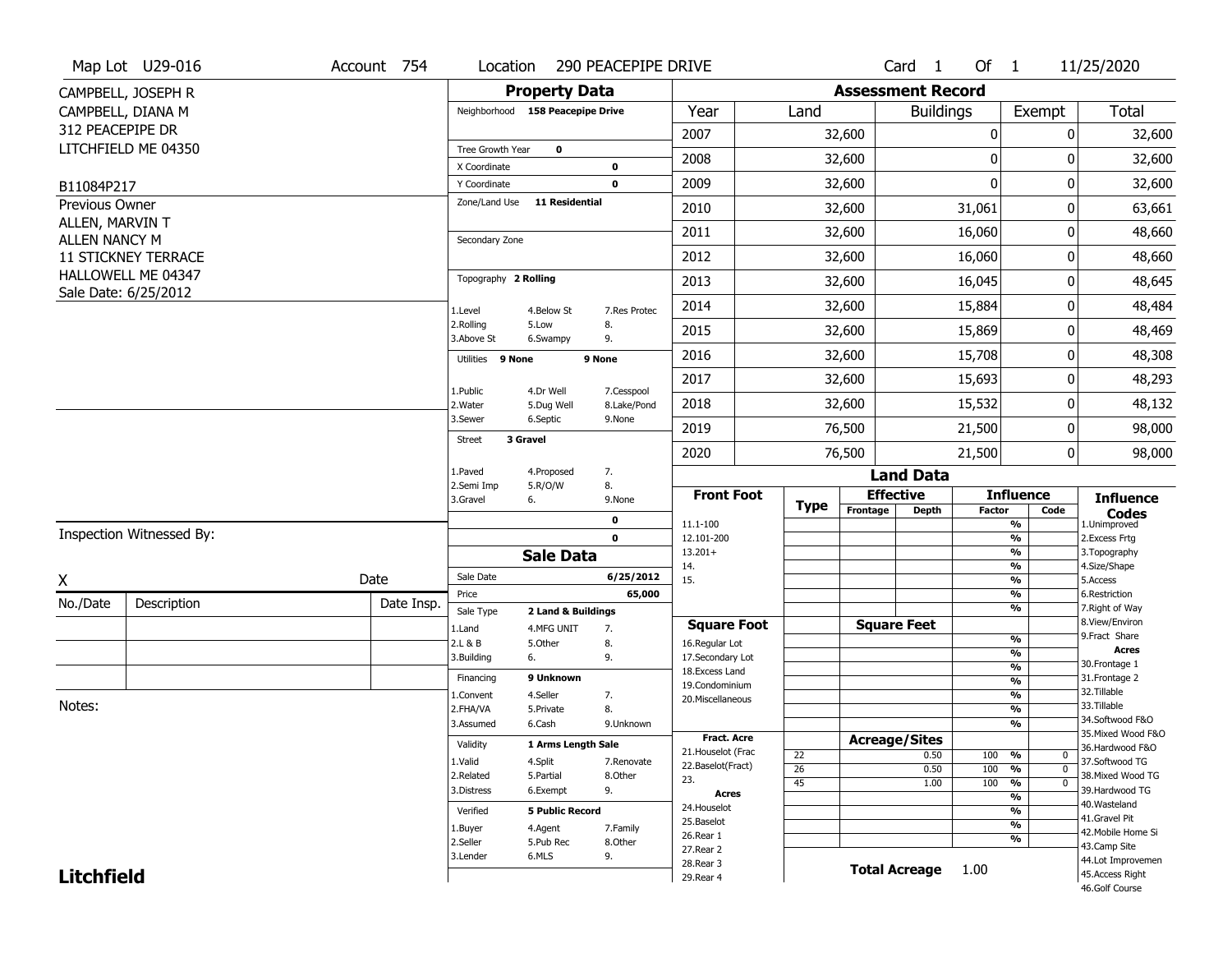|                              |                  |                                                   |                       |                          |            |                                                                                    |                                                                                                                              |                                   |            |                    | <b>Litchfield</b>    |                     |  |      |                   |        |      |            |  |
|------------------------------|------------------|---------------------------------------------------|-----------------------|--------------------------|------------|------------------------------------------------------------------------------------|------------------------------------------------------------------------------------------------------------------------------|-----------------------------------|------------|--------------------|----------------------|---------------------|--|------|-------------------|--------|------|------------|--|
|                              | Map Lot U29-016  |                                                   |                       |                          |            | Account 754                                                                        |                                                                                                                              | Location                          |            |                    |                      | 290 PEACEPIPE DRIVE |  |      | Card <sub>1</sub> | Of $1$ |      | 11/25/2020 |  |
| <b>Building Style</b>        |                  |                                                   | <b>SF Bsmt Living</b> |                          |            |                                                                                    |                                                                                                                              | Layout                            |            |                    |                      |                     |  |      |                   |        |      |            |  |
| 0.Uncoded                    | 4.Cape           | 8.Log                                             | Fin Bsmt Grade        |                          |            |                                                                                    |                                                                                                                              | 1.Typical                         | 4.         |                    | 7.                   |                     |  | 48.0 |                   |        |      |            |  |
| 1.Conv.                      | 5.Garrison       | 9.0ther                                           |                       | OPEN-5-CUSTOMIZE         |            |                                                                                    |                                                                                                                              | 2.Inadeg                          | 5.         |                    | 8.                   |                     |  |      |                   |        |      |            |  |
| 2.Ranch                      | 6.Split          | 10.Tri-Lev                                        | Heat Type             |                          |            |                                                                                    |                                                                                                                              | 3.                                | 6.         |                    | 9.                   |                     |  |      |                   |        |      |            |  |
| 3.R Ranch                    | 7.Contemp        | 11.Earth O                                        | 0.Uncoded             |                          | 4.Steam    |                                                                                    | 8.Fl/Wall                                                                                                                    | Attic                             |            |                    |                      |                     |  |      |                   |        |      |            |  |
| <b>Dwelling Units</b>        |                  |                                                   | 1.HWBB                |                          | 5.FWA      |                                                                                    | 9.No Heat                                                                                                                    | 1.1/4 Fin                         | 4.Full Fin |                    | 7.                   |                     |  | Gar  |                   |        |      |            |  |
| Other Units                  |                  |                                                   | 2.HWCI                |                          | 6.GravWA   |                                                                                    | 10.Radiant                                                                                                                   | 2.1/2 Fin                         | 5.Fl/Stair |                    | 8.                   |                     |  |      |                   |        | 25.0 |            |  |
| Stories                      |                  |                                                   | 3.H Pump              |                          | 7.Electric |                                                                                    | 11.Radiant                                                                                                                   | 3.3/4 Fin                         | 6.         |                    | 9.None               |                     |  |      |                   |        |      |            |  |
| 1.1                          | 4.1.5            | 7.1.25                                            | Cool Type             |                          |            |                                                                                    |                                                                                                                              | Insulation                        |            |                    |                      |                     |  |      |                   |        |      |            |  |
| 2.2                          | 5.1.75           | 8.3.5                                             | 1.Refrig              |                          | 4.W&C Air  |                                                                                    | 7.RadHW                                                                                                                      | 1.Full                            | 4.Minimal  |                    | 7.                   |                     |  |      |                   |        |      |            |  |
| 3.3                          | 6.2.5            | 9.4                                               | 2.Evapor              |                          | 5.Monitor- | 8.                                                                                 |                                                                                                                              | 2.Heavy                           | 5.Partial  |                    | 8.                   |                     |  |      |                   |        |      |            |  |
| <b>Exterior Walls</b>        |                  |                                                   | 3.H Pump              |                          | 6.Monitor- |                                                                                    | 9.None                                                                                                                       | 3.Capped                          | 6.         |                    | 9.None               |                     |  |      |                   |        |      |            |  |
| 0.Uncoded                    | 4.Asbestos       | 8.Concrete                                        | Kitchen Style         |                          |            |                                                                                    |                                                                                                                              | Unfinished %                      |            |                    |                      |                     |  |      |                   |        |      |            |  |
| 1.Wd Clapb                   | 5.Stucco         | 9.0ther                                           | 1.Modern              |                          | 4.Obsolete | 7.                                                                                 |                                                                                                                              | Grade & Factor                    |            |                    |                      |                     |  |      |                   |        |      |            |  |
| 2.Vinyl                      | 6.Brick          | 10.Wd shin                                        | 2.Typical             |                          | 5.         | 8.                                                                                 |                                                                                                                              | 1.E Grade                         | 4.B Grade  |                    | 7.AAA Grad           |                     |  |      |                   |        |      |            |  |
| 3.Compos.                    | 7.Stone          | 11.T1-11                                          | 3.Old Type            |                          | 6.         |                                                                                    | 9.None                                                                                                                       | 2.D Grade                         | 5.A Grade  |                    | 8.M&S                |                     |  |      |                   |        |      |            |  |
| Roof Surface                 |                  |                                                   | Bath(s) Style         |                          |            |                                                                                    |                                                                                                                              | 3.C Grade                         | 6.AA Grade |                    | 9.Same               |                     |  |      |                   |        |      |            |  |
| 1.Asphalt                    | 4.Composit       | 7.Rolled R                                        | 1.Modern              |                          | 4.Obsolete | 7.                                                                                 |                                                                                                                              | SQFT (Footprint)                  |            |                    |                      |                     |  |      |                   |        |      |            |  |
| 2.Slate                      | 5.Wood           | 8.                                                | 2.Typical             |                          | 5.         | 8.                                                                                 |                                                                                                                              | Condition                         |            |                    |                      |                     |  |      |                   |        |      |            |  |
| 3.Metal                      | 6.Other          | 9.                                                | 3.Old Type            |                          | 6.         |                                                                                    | 9.None                                                                                                                       | 1.Poor                            | 4.Avg      |                    | 7.V G                |                     |  |      |                   |        |      | 10.5'      |  |
| <b>SF Masonry Trim</b>       |                  |                                                   | # Rooms               |                          |            |                                                                                    |                                                                                                                              | 2.Fair                            | $5.Avg+$   |                    | 8.Exc                |                     |  |      |                   |        |      |            |  |
| OPEN-3-CUSTOM                |                  |                                                   | # Bedrooms            |                          |            |                                                                                    |                                                                                                                              | $3.$ Avg-                         | 6.Good     |                    | 9.Same               |                     |  |      |                   |        |      |            |  |
| OPEN-4-CUSTOM                |                  |                                                   | # Full Baths          |                          |            |                                                                                    |                                                                                                                              | Phys. % Good                      |            |                    |                      |                     |  |      |                   |        |      |            |  |
| Year Built                   |                  |                                                   | # Half Baths          | # Addn Fixtures          |            |                                                                                    |                                                                                                                              | Funct. % Good                     |            |                    |                      |                     |  |      |                   |        |      | 20.5'      |  |
| Year Remodeled<br>Foundation |                  |                                                   |                       |                          |            |                                                                                    |                                                                                                                              | <b>Functional Code</b>            |            |                    |                      |                     |  |      |                   |        |      |            |  |
|                              |                  |                                                   | # Fireplaces          |                          |            |                                                                                    |                                                                                                                              | 1.Incomp                          | 4.Delap    |                    | 7.No Power           |                     |  |      |                   |        |      | Shed       |  |
| 1.Concrete                   | 4.Wood<br>5.Slab | 7.<br>8.                                          |                       |                          |            |                                                                                    |                                                                                                                              | 2.O-Built                         | 5.Bsmt     |                    | 8.LongTerm<br>9.None |                     |  |      |                   |        |      |            |  |
| 2.C Block                    |                  | 9.                                                |                       |                          |            |                                                                                    |                                                                                                                              | 3.Damage<br>Econ. % Good          | 6.Common   |                    |                      |                     |  |      |                   |        |      |            |  |
| 3.Br/Stone<br>Basement       | 6.Piers          |                                                   |                       |                          |            |                                                                                    |                                                                                                                              | Economic Code                     |            |                    |                      |                     |  |      |                   |        |      |            |  |
| $1.1/4$ Bmt                  | 4.Full Bmt       | 7.                                                |                       |                          |            |                                                                                    |                                                                                                                              | 0.None                            | 3.No Power |                    | 9.None               |                     |  |      |                   |        |      |            |  |
| 2.1/2 Bmt                    | 5.Crawl Sp       | 8.                                                |                       |                          |            |                                                                                    |                                                                                                                              | 1.Location                        | 4.Generate |                    | 8.                   |                     |  |      |                   |        |      |            |  |
| 3.3/4 Bmt                    | 6.               | 9.None                                            |                       |                          |            |                                                                                    |                                                                                                                              | 2.Encroach                        | 5.Multi-Fa |                    | 9.                   |                     |  |      |                   |        |      |            |  |
| Bsmt Gar # Cars              |                  |                                                   |                       |                          |            | Software                                                                           |                                                                                                                              | Entrance Code 4 Note left to Insp |            |                    |                      |                     |  |      |                   |        |      |            |  |
| Wet Basement                 |                  |                                                   |                       |                          |            | A Division of Harris Computer Systems                                              |                                                                                                                              | 1.Interior                        | 4.Vacant   |                    | 7.                   |                     |  |      |                   |        |      |            |  |
| 1.Dry                        | 4.Dirt Flr       | 7.                                                |                       |                          |            |                                                                                    |                                                                                                                              | 2.Refusal                         | 5.Estimate |                    | 8.                   |                     |  |      |                   |        |      |            |  |
| 2.Damp                       | 5.               | 8.                                                |                       |                          |            |                                                                                    |                                                                                                                              | 3.Informed                        | 6.Existing |                    | 9.                   |                     |  |      |                   |        |      |            |  |
| 3.Wet                        | 6.               | 9.                                                |                       |                          |            |                                                                                    |                                                                                                                              | Information Code 5 Estimate       |            |                    |                      |                     |  |      |                   |        |      |            |  |
|                              |                  |                                                   |                       |                          |            |                                                                                    |                                                                                                                              | 1.Owner                           | 4.Agent    |                    | 7.Vacant             |                     |  |      |                   |        |      |            |  |
|                              |                  |                                                   |                       |                          |            |                                                                                    |                                                                                                                              | 2.Relative                        | 5.Estimate |                    | 8.                   |                     |  |      |                   |        |      |            |  |
|                              |                  |                                                   |                       | Date Inspected 8/31/2018 |            |                                                                                    |                                                                                                                              | 3.Tenant                          | 6.Other    |                    | 9.                   |                     |  |      |                   |        |      |            |  |
|                              |                  | <b>Additions, Outbuildings &amp; Improvements</b> |                       |                          |            |                                                                                    |                                                                                                                              |                                   |            |                    | 1.One Story Fram     |                     |  |      |                   |        |      |            |  |
| Type                         |                  | Year                                              | Units                 | Grade                    | Cond       | Phys.                                                                              | Funct.                                                                                                                       | Sound Value                       |            |                    | 2. Two Story Fram    |                     |  |      |                   |        |      |            |  |
|                              |                  |                                                   |                       |                          |            |                                                                                    |                                                                                                                              |                                   |            |                    | 3. Three Story Fr    |                     |  |      |                   |        |      |            |  |
| 23 Frame Garage              |                  | 2004                                              | 1200                  | 2 100                    | 4          | 0                                                                                  | % 100 %                                                                                                                      |                                   |            | 4.1 & 1/2 Story    |                      |                     |  |      |                   |        |      |            |  |
|                              |                  |                                                   |                       |                          |            |                                                                                    |                                                                                                                              |                                   |            | 5.1 & 3/4 Story    |                      |                     |  |      |                   |        |      |            |  |
|                              |                  |                                                   |                       |                          |            | %                                                                                  | %                                                                                                                            |                                   |            | $6.2 \& 1/2$ Story |                      |                     |  |      |                   |        |      |            |  |
|                              |                  |                                                   |                       |                          |            |                                                                                    |                                                                                                                              |                                   |            |                    | 21. Open Frame Por   |                     |  |      |                   |        |      |            |  |
|                              |                  |                                                   |                       |                          |            |                                                                                    |                                                                                                                              |                                   |            |                    | 22.Encl Frame Por    |                     |  |      |                   |        |      |            |  |
|                              |                  |                                                   |                       |                          |            |                                                                                    |                                                                                                                              |                                   |            |                    | 23. Frame Garage     |                     |  |      |                   |        |      |            |  |
|                              |                  |                                                   |                       |                          |            |                                                                                    |                                                                                                                              |                                   |            | 24.Frame Shed      |                      |                     |  |      |                   |        |      |            |  |
|                              |                  |                                                   |                       |                          |            | $\frac{1}{2}$                                                                      |                                                                                                                              |                                   |            |                    | 25. Frame Bay Wind   |                     |  |      |                   |        |      |            |  |
|                              |                  |                                                   |                       |                          |            |                                                                                    |                                                                                                                              |                                   |            |                    | 26.1SFr Overhang     |                     |  |      |                   |        |      |            |  |
|                              |                  |                                                   |                       |                          |            |                                                                                    |                                                                                                                              |                                   |            |                    | 27.Unfin Basement    |                     |  |      |                   |        |      |            |  |
|                              |                  |                                                   |                       |                          |            |                                                                                    |                                                                                                                              |                                   |            |                    | 28.Unfinished Att    |                     |  |      |                   |        |      |            |  |
|                              |                  |                                                   |                       |                          |            |                                                                                    |                                                                                                                              |                                   |            |                    |                      |                     |  |      |                   |        |      |            |  |
| 24 Frame Shed                |                  | 2003                                              | 215                   | 2 100                    | 14         | 0<br>$\frac{9}{6}$<br>$\sqrt{0}$<br>$\frac{9}{6}$<br>$\%$<br>$\%$<br>$\frac{9}{6}$ | % 75<br>$\frac{0}{0}$<br>$\frac{0}{0}$<br>$\frac{0}{0}$<br>$\overline{\frac{0}{0}}$<br>$\%$<br>$\frac{0}{0}$<br>$\%$<br>$\%$ |                                   |            |                    | 29. Finished Attic   |                     |  |      |                   |        |      |            |  |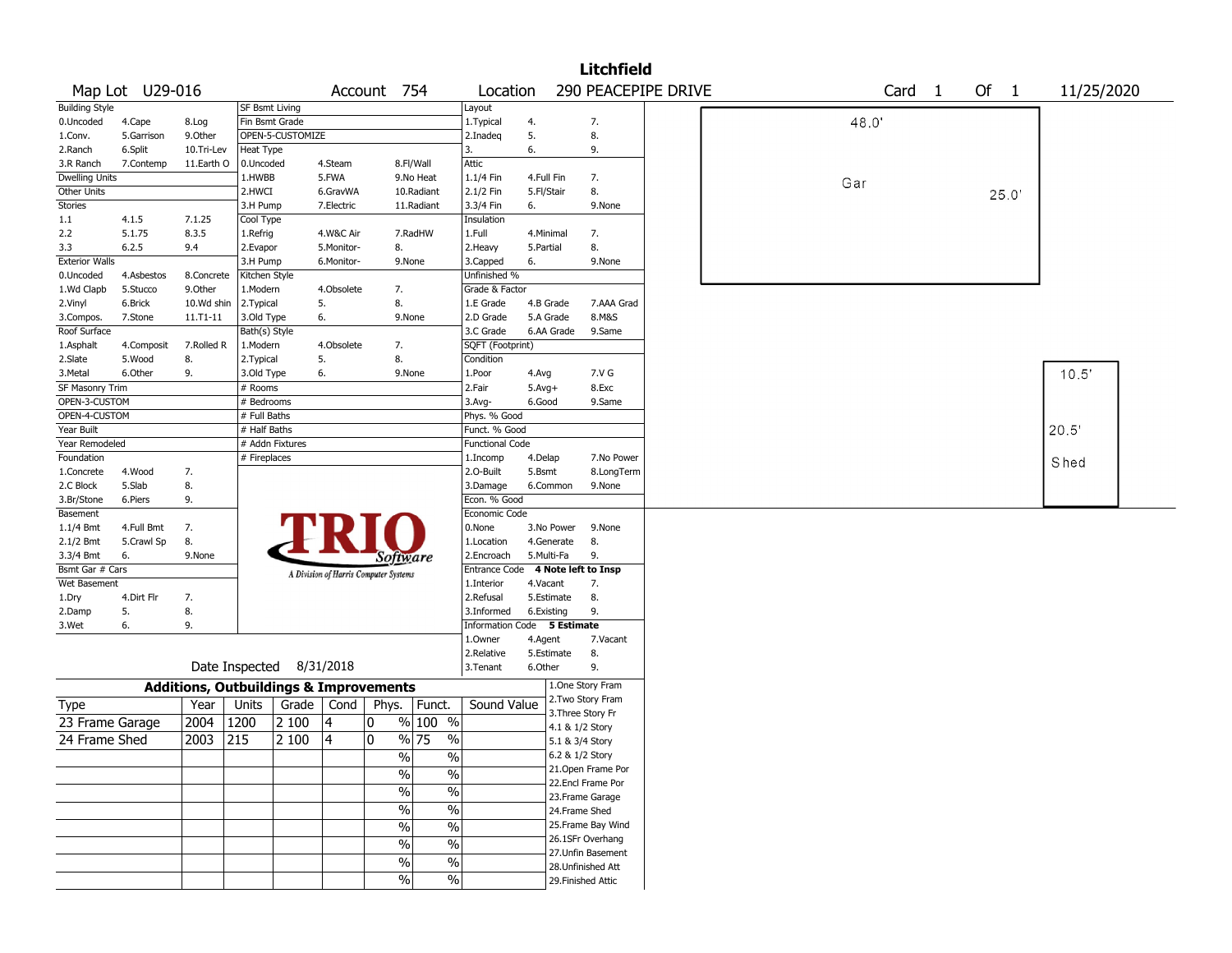|                       | Map Lot U29-017                                  | Account 325 | Location                         |                                  | 283 PEACEPIPE DRIVE       |                                    |             |                          | Card <sub>1</sub>  | Of $1$        |                                           | 11/25/2020                            |
|-----------------------|--------------------------------------------------|-------------|----------------------------------|----------------------------------|---------------------------|------------------------------------|-------------|--------------------------|--------------------|---------------|-------------------------------------------|---------------------------------------|
| AUSTIN, CYNTHIA J     |                                                  |             |                                  | <b>Property Data</b>             |                           |                                    |             | <b>Assessment Record</b> |                    |               |                                           |                                       |
| 12 DAVID STREET       |                                                  |             | Neighborhood 158 Peacepipe Drive |                                  |                           | Year                               | Land        |                          | <b>Buildings</b>   |               | Exempt                                    | Total                                 |
|                       | LISBON FALLS ME 04252                            |             |                                  |                                  |                           | 2007                               |             | 124,998                  |                    | 58,680        | 0                                         | 183,678                               |
|                       |                                                  |             | Tree Growth Year                 | $\mathbf 0$                      |                           | 2008                               |             | 124,998                  |                    | 58,648        | 0                                         | 183,646                               |
|                       |                                                  |             | X Coordinate                     |                                  | 0                         |                                    |             |                          |                    |               |                                           |                                       |
|                       | B7051P112 B10192P219                             |             | Y Coordinate<br>Zone/Land Use    | 12 Cobbosscontee Lake            | 0                         | 2009                               |             | 176,248                  |                    | 77,732        | 0                                         | 253,980                               |
| <b>Previous Owner</b> | SOLTESZ, LANE S. & EIRWEN                        |             |                                  |                                  |                           | 2010                               |             | 176,248                  |                    | 56,849        | 0                                         | 233,097                               |
|                       | 1173 MEADOW ROAD                                 |             | Secondary Zone                   |                                  |                           | 2011                               |             | 176,248                  |                    | 48,502        | 0                                         | 224,750                               |
|                       |                                                  |             |                                  |                                  |                           | 2012                               |             | 176,248                  |                    | 48,502        | 0                                         | 224,750                               |
|                       | BOWDOIN ME 04287<br>Sale Date: 8/25/2009         |             | Topography 2 Rolling             |                                  |                           | 2013                               |             | 176,248                  |                    | 47,924        | 0                                         | 224,172                               |
|                       |                                                  |             | 1.Level                          | 4.Below St                       | 7.Res Protec              | 2014                               |             | 176,248                  |                    | 47,920        | 0                                         | 224,168                               |
|                       |                                                  |             | 2.Rolling<br>3.Above St          | 5.Low<br>6.Swampy                | 8.<br>9.                  | 2015                               |             | 176,248                  |                    | 47,346        | 0                                         | 223,594                               |
|                       |                                                  |             | Utilities 8 Lake/Pond            |                                  | <b>6 Septic System</b>    | 2016                               |             | 176,248                  |                    | 47,342        | 0                                         | 223,590                               |
|                       |                                                  |             |                                  |                                  |                           | 2017                               |             | 176,248                  |                    | 46,764        | 0                                         | 223,012                               |
|                       |                                                  |             | 1.Public<br>2. Water             | 4.Dr Well<br>5.Dug Well          | 7.Cesspool<br>8.Lake/Pond | 2018                               |             | 176,248                  |                    | 46,760        | 0                                         | 223,008                               |
|                       |                                                  |             | 3.Sewer                          | 6.Septic                         | 9.None                    | 2019                               |             | 215,500                  |                    | 59,600        | 0                                         | 275,100                               |
|                       |                                                  |             | 3 Gravel<br>Street               |                                  |                           | 2020                               |             | 215,500                  |                    | 59,600        | 0                                         | 275,100                               |
|                       |                                                  |             | 1.Paved                          | 4.Proposed                       | 7.                        |                                    |             |                          | <b>Land Data</b>   |               |                                           |                                       |
|                       |                                                  |             | 2.Semi Imp<br>3.Gravel           | 5.R/O/W<br>6.                    | 8.<br>9.None              | <b>Front Foot</b>                  | <b>Type</b> | <b>Effective</b>         |                    |               | <b>Influence</b>                          | <b>Influence</b>                      |
|                       |                                                  |             |                                  |                                  | 0                         | 11.1-100                           |             | Frontage                 | <b>Depth</b>       | <b>Factor</b> | Code<br>$\frac{9}{6}$                     | <b>Codes</b><br>1.Unimproved          |
|                       | Inspection Witnessed By:                         |             |                                  |                                  | $\mathbf 0$               | 12.101-200                         |             |                          |                    |               | $\frac{9}{6}$                             | 2.Excess Frtg                         |
|                       |                                                  |             |                                  | <b>Sale Data</b>                 |                           | $13.201+$<br>14.                   |             |                          |                    |               | $\frac{9}{6}$<br>$\frac{9}{6}$            | 3. Topography<br>4.Size/Shape         |
| X                     |                                                  | Date        | Sale Date                        |                                  | 8/25/2009                 | 15.                                |             |                          |                    |               | $\frac{9}{6}$                             | 5.Access                              |
| No./Date              | Description                                      | Date Insp.  | Price                            |                                  | 150,000                   |                                    |             |                          |                    |               | $\frac{9}{6}$<br>$\frac{9}{6}$            | 6.Restriction<br>7. Right of Way      |
|                       |                                                  |             | Sale Type<br>1.Land              | 2 Land & Buildings<br>4.MFG UNIT | 7.                        | <b>Square Foot</b>                 |             | <b>Square Feet</b>       |                    |               |                                           | 8.View/Environ                        |
|                       |                                                  |             | 2.L & B                          | 5.Other                          | 8.                        | 16.Regular Lot                     |             |                          |                    |               | $\frac{9}{6}$                             | 9. Fract Share                        |
|                       |                                                  |             | 3.Building                       | 6.                               | 9.                        | 17.Secondary Lot                   |             |                          |                    |               | %                                         | <b>Acres</b><br>30. Frontage 1        |
|                       |                                                  |             | Financing                        | 1 Conventional                   |                           | 18.Excess Land                     |             |                          |                    |               | $\frac{9}{6}$<br>%                        | 31. Frontage 2                        |
|                       |                                                  |             | 1.Convent                        | 4.Seller                         | 7.                        | 19.Condominium<br>20.Miscellaneous |             |                          |                    |               | %                                         | 32. Tillable                          |
| Notes:                |                                                  |             | 2.FHA/VA                         | 5.Private                        | 8.                        |                                    |             |                          |                    |               | %                                         | 33.Tillable                           |
|                       | PERMIT # 12-076, 11/15/2012. LACE FILL(EARTH) TO |             | 3.Assumed                        | 6.Cash                           | 9.Unknown                 |                                    |             |                          |                    |               | %                                         | 34.Softwood F&O                       |
|                       | RESTORE AND EXTEND SITE AREA.                    |             | Validity                         | 1 Arms Length Sale               |                           | <b>Fract. Acre</b>                 |             | <b>Acreage/Sites</b>     |                    |               |                                           | 35. Mixed Wood F&O<br>36.Hardwood F&O |
|                       |                                                  |             | 1.Valid                          | 4.Split                          | 7.Renovate                | 21. Houselot (Frac                 | 21          |                          | 0.50               | 100 %         | 0                                         | 37.Softwood TG                        |
|                       |                                                  |             | 2.Related                        | 5.Partial                        | 8.Other                   | 22.Baselot(Fract)<br>23.           | 30          |                          | 0.03               | 100           | $\frac{9}{6}$<br>$\mathbf 0$              | 38. Mixed Wood TG                     |
|                       |                                                  |             | 3.Distress                       | 6.Exempt                         | 9.                        | Acres                              | 44          |                          | 1.00               | 70            | $\frac{9}{6}$<br>$\mathbf{0}$             | 39.Hardwood TG                        |
|                       |                                                  |             | Verified                         | <b>5 Public Record</b>           |                           | 24. Houselot                       |             |                          |                    |               | $\frac{9}{6}$<br>$\overline{\frac{9}{6}}$ | 40. Wasteland                         |
|                       |                                                  |             |                                  |                                  |                           | 25.Baselot                         |             |                          |                    |               | $\frac{9}{6}$                             | 41.Gravel Pit                         |
|                       |                                                  |             | 1.Buyer<br>2.Seller              | 4.Agent<br>5.Pub Rec             | 7.Family<br>8.0ther       | 26.Rear 1                          |             |                          |                    |               | $\overline{\frac{9}{6}}$                  | 42. Mobile Home Si                    |
|                       |                                                  |             | 3.Lender                         | 6.MLS                            | 9.                        | 27.Rear 2                          |             |                          |                    |               |                                           | 43.Camp Site                          |
|                       |                                                  |             |                                  |                                  |                           | 28.Rear 3                          |             |                          | Total Acreage 0.53 |               |                                           | 44.Lot Improvemen<br>45.Access Right  |
| <b>Litchfield</b>     |                                                  |             |                                  |                                  |                           | 29. Rear 4                         |             |                          |                    |               |                                           | 46.Golf Course                        |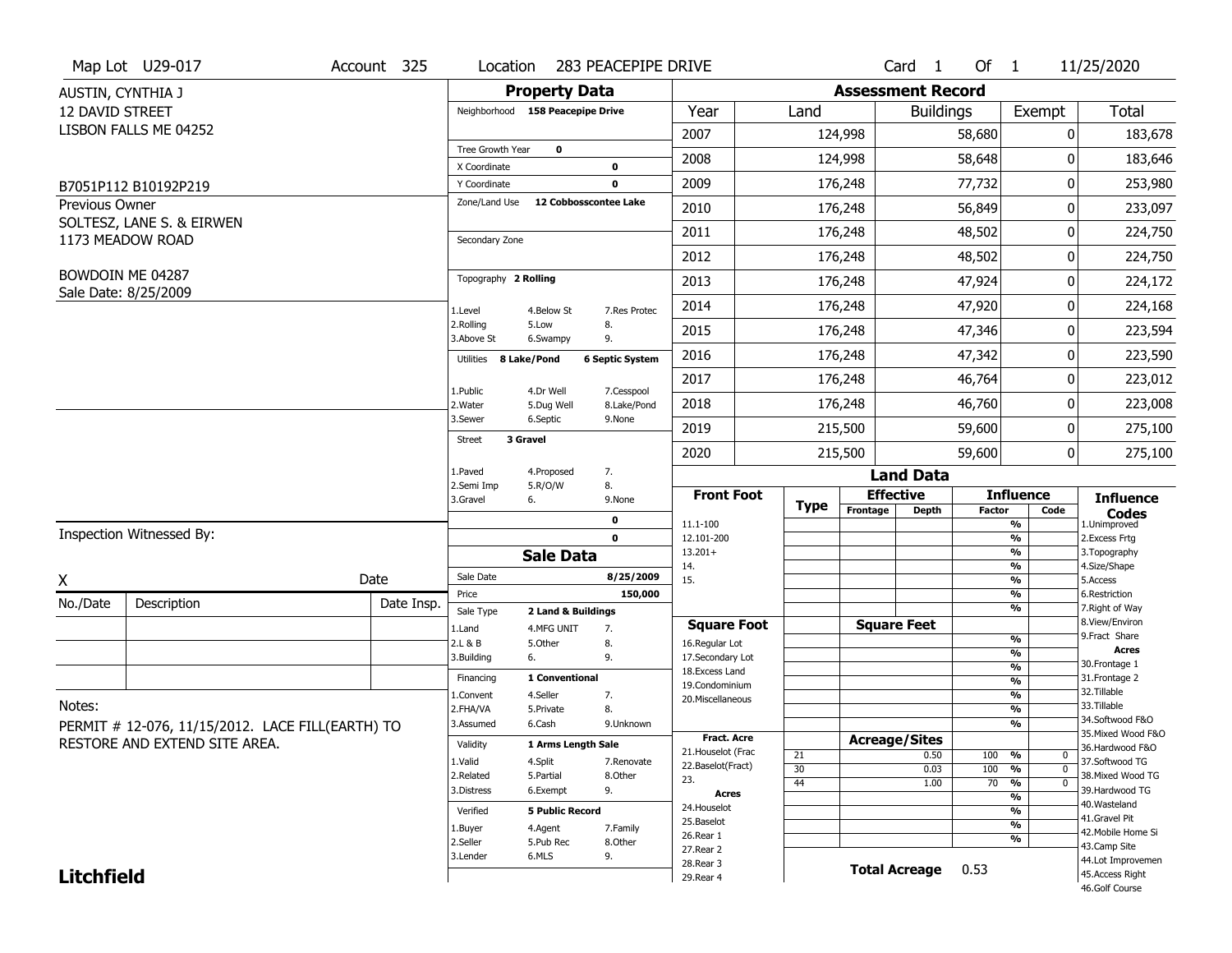|                   |                                |                                                   |                       |                  |                |                                       |                          |                             |                |                   | <b>Litchfield</b>  |                     |       |           |       |                   |           |                |              |            |
|-------------------|--------------------------------|---------------------------------------------------|-----------------------|------------------|----------------|---------------------------------------|--------------------------|-----------------------------|----------------|-------------------|--------------------|---------------------|-------|-----------|-------|-------------------|-----------|----------------|--------------|------------|
|                   | Map Lot U29-017                |                                                   |                       |                  |                | Account 325                           |                          | Location                    |                |                   |                    | 283 PEACEPIPE DRIVE |       |           |       | Card <sub>1</sub> |           | Of             | $\mathbf{1}$ | 11/25/2020 |
|                   | Building Style 15 Cottage      |                                                   | <b>SF Bsmt Living</b> |                  | $\mathbf 0$    |                                       |                          | Layout 1 Typical            |                |                   |                    |                     |       |           |       |                   |           |                |              |            |
| 0.Uncoded         | 4.Cape                         | 8.Log                                             | Fin Bsmt Grade        |                  | 0 <sub>0</sub> |                                       |                          | 1.Typical                   | 4.             |                   | 7.                 |                     |       |           |       |                   |           | <b>WD</b>      | CNPY         |            |
| 1.Conv.           | 5.Garrison                     | 9.Other                                           |                       | OPEN-5-CUSTOMIZE | $\bf{0}$       |                                       |                          | 2.Inadeq                    | 5.             |                   | 8.                 |                     |       |           | 8.0   |                   |           |                | 8.0          |            |
| 2.Ranch           | 6.Split                        | 10.Tri-Lev                                        | Heat Type             | 0%               |                | 9 Not Heated                          |                          | 3.                          | 6.             |                   | 9.                 |                     |       |           |       |                   |           |                |              |            |
| 3.R Ranch         | 7.Contemp                      | 11.Earth O                                        | 0.Uncoded             |                  | 4.Steam        |                                       | 8.Fl/Wall                | Attic                       | 3 3/4 Finished |                   |                    |                     |       |           |       |                   | 18.0      |                | 6.0          |            |
| Dwelling Units 1  |                                |                                                   | 1.HWBB                |                  | 5.FWA          |                                       | 9.No Heat                | 1.1/4 Fin                   | 4.Full Fin     |                   | 7.                 |                     |       |           |       |                   |           |                |              |            |
| Other Units       | 0                              |                                                   | 2.HWCI                |                  | 6.GravWA       |                                       | 10.Radiant               | 2.1/2 Fin                   | 5.Fl/Stair     |                   | 8.                 |                     |       |           |       |                   |           | A(3/4f)/1sFr/P |              |            |
| Stories           | 1 One Story                    |                                                   | 3.H Pump              |                  | 7.Electric     |                                       | 11.Radiant               | 3.3/4 Fin                   | 6.             |                   | 9.None             |                     |       |           |       |                   |           |                |              |            |
| $1.1\,$           | 4.1.5                          | 7.1.25                                            | Cool Type             | 0%               |                | 9 None                                |                          | Insulation                  | 9 None         |                   |                    |                     |       |           |       |                   |           |                |              |            |
| 2.2               | 5.1.75                         | 8.3.5                                             | 1.Refrig              |                  | 4.W&C Air      |                                       | 7.RadHW                  | 1.Full                      | 4.Minimal      |                   | 7.                 |                     |       | 5.0       |       |                   |           |                |              |            |
| 3.3               | 6.2.5                          | 9.4                                               | 2.Evapor              |                  | 5.Monitor-     | 8.                                    |                          | 2. Heavy                    | 5.Partial      |                   | 8.                 |                     |       |           |       |                   |           |                |              |            |
|                   | Exterior Walls 11 T1-11 Siding |                                                   | 3.H Pump              |                  | 6.Monitor-     |                                       | 9.None                   | 3.Capped                    | 6.             |                   | 9.None             |                     |       |           |       |                   |           |                |              |            |
| 0.Uncoded         | 4.Asbestos                     | 8.Concrete                                        | Kitchen Style         |                  | 2 Typical      |                                       |                          | Unfinished %                | 0%             |                   |                    |                     |       |           |       |                   |           |                |              |            |
| 1.Wd Clapb        | 5.Stucco                       | 9.0ther                                           | 1.Modern              |                  | 4.Obsolete     | 7.                                    |                          | Grade & Factor 2 Fair 100%  |                |                   |                    |                     | 10.0' | <b>WD</b> |       |                   |           |                |              |            |
| 2.Vinyl           | 6.Brick                        | 10.Wd shin                                        | 2.Typical             |                  | 5.             | 8.                                    |                          | 1.E Grade                   | 4.B Grade      |                   | 7.AAA Grad         |                     |       |           |       |                   |           |                |              |            |
| 3.Compos.         | 7.Stone                        | 11.T1-11                                          | 3.Old Type            |                  | 6.             |                                       | 9.None                   | 2.D Grade                   | 5.A Grade      |                   | 8.M&S              |                     |       |           | 32.0' |                   |           |                |              |            |
| Roof Surface      | 3 Sheet Metal                  |                                                   | Bath(s) Style         |                  |                | 2 Typical Bath(s)                     |                          | 3.C Grade                   | 6.AA Grade     |                   | 9.Same             |                     |       |           |       |                   |           |                |              |            |
| 1.Asphalt         | 4.Composit                     | 7.Rolled R                                        | 1.Modern              |                  | 4.Obsolete     | 7.                                    |                          | SQFT (Footprint) 768        |                |                   |                    |                     |       |           |       |                   |           |                |              |            |
| 2.Slate           | 5.Wood                         | 8.                                                | 2. Typical            |                  | 5.             | 8.                                    |                          | Condition                   | 6 Good         |                   |                    |                     |       |           |       |                   |           |                |              |            |
| 3.Metal           | 6.Other                        | 9.                                                | 3.Old Type            |                  | 6.             |                                       | 9.None                   | 1.Poor                      | 4.Avg          |                   | 7.V G              |                     |       |           |       |                   |           |                |              |            |
| SF Masonry Trim 0 |                                |                                                   | # Rooms               |                  | 3              |                                       |                          | 2.Fair                      | $5.Avg+$       |                   | 8.Exc              |                     |       |           |       |                   |           |                |              |            |
| OPEN-3-CUSTOM 0   |                                |                                                   | # Bedrooms            |                  | $\mathbf{1}$   |                                       |                          | 3.Avg-                      | 6.Good         |                   | 9.Same             |                     |       |           |       |                   |           |                |              |            |
| OPEN-4-CUSTOM 0   |                                |                                                   | # Full Baths          |                  | $\mathbf{1}$   |                                       |                          | Phys. % Good                | 0%             |                   |                    |                     |       |           |       |                   |           |                |              |            |
| Year Built        | 1989                           |                                                   | # Half Baths          |                  | $\bf{0}$       |                                       |                          | Funct. % Good               | 100%           |                   |                    |                     |       |           |       |                   |           |                |              |            |
| Year Remodeled    | 0                              |                                                   | # Addn Fixtures       |                  | $\bf o$        |                                       |                          | <b>Functional Code</b>      |                | 9 None            |                    |                     |       |           |       |                   | 24.0'     |                |              |            |
| Foundation        | <b>6 Piers</b>                 |                                                   | # Fireplaces          |                  | $\bf{0}$       |                                       |                          | 1.Incomp                    | 4.Delap        |                   | 7.No Power         |                     |       |           |       |                   |           |                |              |            |
| 1.Concrete        | 4.Wood                         | 7.                                                |                       |                  |                |                                       |                          | 2.0-Built                   | 5.Bsmt         |                   | 8.LongTerm         |                     |       |           |       |                   |           |                |              |            |
| 2.C Block         | 5.Slab                         | 8.                                                |                       |                  |                |                                       |                          | 3.Damage                    | 6.Common       |                   | 9.None             |                     |       |           | 5.0   |                   | <b>WD</b> |                |              |            |
| 3.Br/Stone        | 6.Piers                        | 9.                                                |                       |                  |                |                                       |                          | Econ. % Good                | 100%           |                   |                    |                     |       |           |       |                   |           |                |              |            |
| Basement          | 9 No Basement                  |                                                   |                       |                  |                |                                       |                          | Economic Code None          |                |                   |                    |                     |       |           |       |                   |           |                |              |            |
| 1.1/4 Bmt         | 4.Full Bmt                     | 7.                                                |                       |                  |                |                                       |                          | 0.None                      | 3.No Power     |                   | 9.None             |                     |       |           |       |                   |           |                |              |            |
| 2.1/2 Bmt         | 5.Crawl Sp                     | 8.                                                |                       |                  |                |                                       |                          | 1.Location                  | 4.Generate     |                   | 8.                 |                     |       |           |       |                   |           |                |              |            |
| 3.3/4 Bmt         | 6.                             | 9.None                                            |                       |                  |                | Software                              |                          | 2.Encroach                  | 5.Multi-Fa     |                   | 9.                 |                     |       |           |       |                   |           |                |              |            |
| Bsmt Gar # Cars 0 |                                |                                                   |                       |                  |                | A Division of Harris Computer Systems |                          | Entrance Code 5 Estimated   |                |                   |                    |                     |       |           |       |                   |           |                |              |            |
| Wet Basement      | 9 No Basement                  |                                                   |                       |                  |                |                                       |                          | 1.Interior                  | 4.Vacant       |                   | 7.                 |                     |       |           |       |                   |           |                |              |            |
| 1.Dry             | 4.Dirt Flr                     | 7.                                                |                       |                  |                |                                       |                          | 2.Refusal                   | 5.Estimate     |                   | 8.                 |                     |       |           |       |                   |           |                |              |            |
| 2.Damp            | 5.                             | 8.                                                |                       |                  |                |                                       |                          | 3.Informed                  | 6.Existing     |                   | 9.                 |                     |       |           |       |                   |           |                |              |            |
| 3.Wet             | 6.                             | 9.                                                |                       |                  |                |                                       |                          | Information Code 5 Estimate |                |                   |                    |                     |       |           |       |                   |           |                |              |            |
|                   |                                |                                                   |                       |                  |                |                                       |                          | 1.Owner                     | 4.Agent        |                   | 7.Vacant           |                     |       |           |       |                   |           |                |              |            |
|                   |                                |                                                   |                       |                  |                |                                       |                          | 2.Relative                  | 5.Estimate     |                   | 8.                 |                     |       |           |       |                   |           |                |              |            |
|                   |                                |                                                   | Date Inspected        |                  | 8/31/2018      |                                       |                          | 3.Tenant                    | 6.Other        |                   | 9.                 |                     |       |           |       |                   |           |                |              |            |
|                   |                                | <b>Additions, Outbuildings &amp; Improvements</b> |                       |                  |                |                                       |                          |                             |                |                   | 1.One Story Fram   |                     |       |           |       |                   |           |                |              |            |
| Type              |                                | Year                                              | Units                 | Grade   Cond     |                | Phys.                                 | Funct.                   | Sound Value                 |                |                   | 2. Two Story Fram  |                     |       |           |       |                   |           |                |              |            |
| 68 Wood Deck/s    |                                | 0                                                 | 216                   | 2 100            | 4              | 0                                     | % 100 %                  |                             |                | 3. Three Story Fr |                    |                     |       |           |       |                   |           |                |              |            |
|                   |                                |                                                   |                       |                  |                |                                       |                          |                             |                | 4.1 & 1/2 Story   |                    |                     |       |           |       |                   |           |                |              |            |
| 68 Wood Deck/s    |                                | 0                                                 | 120                   | 3 100            | 3              | 0                                     | % 100 %                  |                             |                | 5.1 & 3/4 Story   |                    |                     |       |           |       |                   |           |                |              |            |
| 68 Wood Deck/s    |                                | $\overline{0}$                                    | 50                    | 3 100            | 3              | 0                                     | % 100 %                  |                             |                | 6.2 & 1/2 Story   |                    |                     |       |           |       |                   |           |                |              |            |
| 61 Canopy/s       |                                | 2018                                              | 48                    | 2 100            | 4              | 0                                     | % 100 %                  |                             |                |                   | 21. Open Frame Por |                     |       |           |       |                   |           |                |              |            |
|                   |                                |                                                   |                       |                  |                | $\%$                                  | $\%$                     |                             |                |                   | 22.Encl Frame Por  |                     |       |           |       |                   |           |                |              |            |
|                   |                                |                                                   |                       |                  |                |                                       |                          |                             |                |                   | 23. Frame Garage   |                     |       |           |       |                   |           |                |              |            |
|                   |                                |                                                   |                       |                  |                | $\%$                                  | $\%$                     |                             |                | 24.Frame Shed     |                    |                     |       |           |       |                   |           |                |              |            |
|                   |                                |                                                   |                       |                  |                | $\sqrt{2}$                            | $\overline{\frac{0}{6}}$ |                             |                |                   | 25. Frame Bay Wind |                     |       |           |       |                   |           |                |              |            |
|                   |                                |                                                   |                       |                  |                | %                                     | $\%$                     |                             |                |                   | 26.1SFr Overhang   |                     |       |           |       |                   |           |                |              |            |
|                   |                                |                                                   |                       |                  |                |                                       |                          |                             |                |                   | 27.Unfin Basement  |                     |       |           |       |                   |           |                |              |            |
|                   |                                |                                                   |                       |                  |                | $\%$                                  | $\%$                     |                             |                |                   | 28.Unfinished Att  |                     |       |           |       |                   |           |                |              |            |
|                   |                                |                                                   |                       |                  |                | $\%$                                  | $\%$                     |                             |                |                   | 29. Finished Attic |                     |       |           |       |                   |           |                |              |            |
|                   |                                |                                                   |                       |                  |                |                                       |                          |                             |                |                   |                    |                     |       |           |       |                   |           |                |              |            |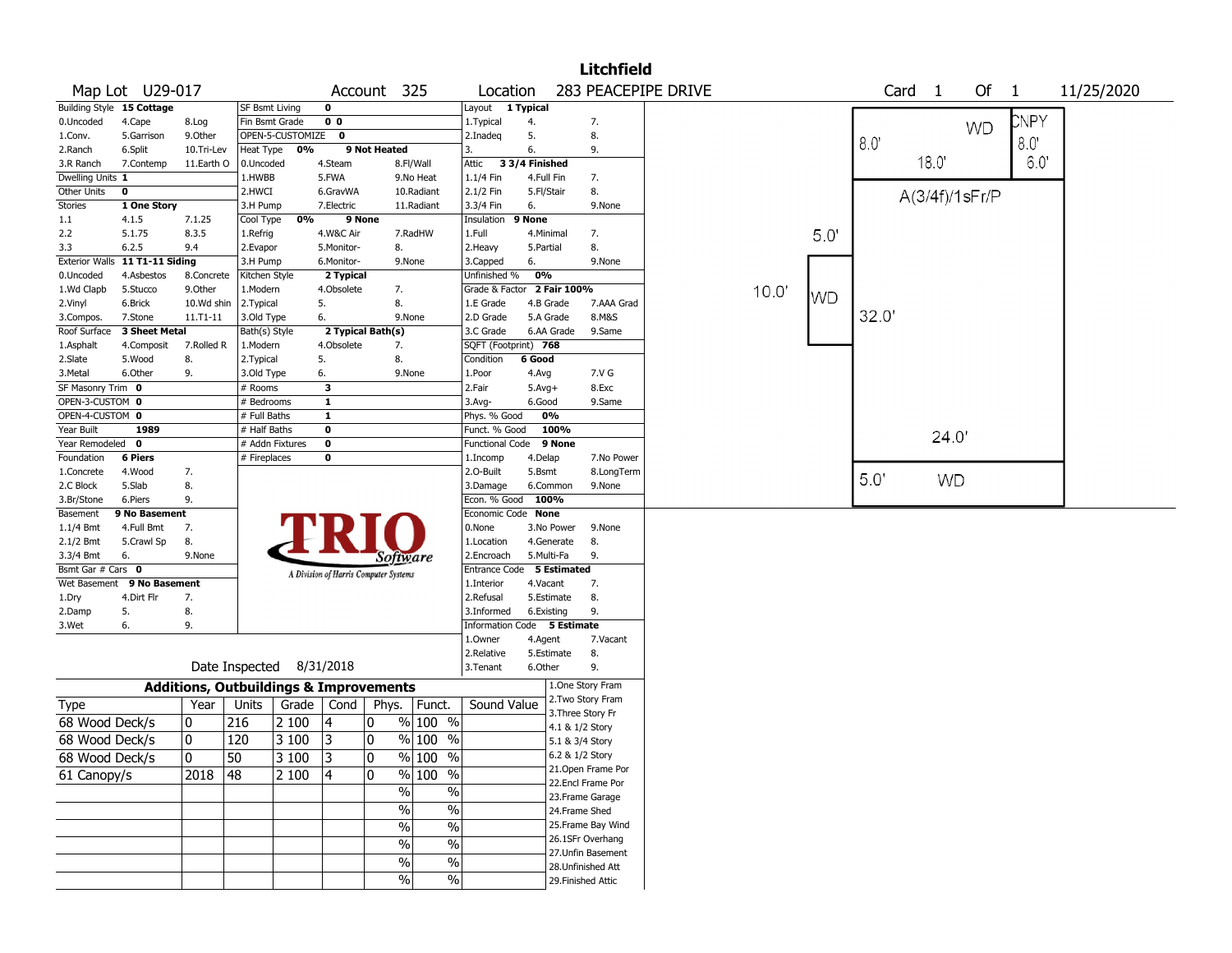| <b>Property Data</b><br><b>Assessment Record</b><br>BRAUER, GEORGE R & MARY E (TRUSTEES)<br><b>Total</b><br>Year<br>Land<br><b>Buildings</b><br>Exempt<br>BRAUER FAMILY IRREV. TRUST<br>Neighborhood 158 Peacepipe Drive<br><b>4 GREEN MEADOW DRIVE</b><br>2007<br>86,746<br>75,125<br>0<br>161,871<br>N. READING MA 01864<br>Tree Growth Year<br>$\mathbf 0$<br>2008<br>86,746<br>75,125<br>0<br>161,871<br>X Coordinate<br>0<br>2009<br>119,996<br>91,639<br>211,635<br>0<br>$\mathbf{0}$<br>Y Coordinate<br>B5530P102 B10566P220 B11203P286<br>Zone/Land Use<br>12 Cobbosscontee Lake<br>2010<br>119,996<br>74,317<br>194,313<br>0<br>119,996<br>72,541<br>0<br>2011<br>192,537 |
|------------------------------------------------------------------------------------------------------------------------------------------------------------------------------------------------------------------------------------------------------------------------------------------------------------------------------------------------------------------------------------------------------------------------------------------------------------------------------------------------------------------------------------------------------------------------------------------------------------------------------------------------------------------------------------|
|                                                                                                                                                                                                                                                                                                                                                                                                                                                                                                                                                                                                                                                                                    |
|                                                                                                                                                                                                                                                                                                                                                                                                                                                                                                                                                                                                                                                                                    |
|                                                                                                                                                                                                                                                                                                                                                                                                                                                                                                                                                                                                                                                                                    |
|                                                                                                                                                                                                                                                                                                                                                                                                                                                                                                                                                                                                                                                                                    |
|                                                                                                                                                                                                                                                                                                                                                                                                                                                                                                                                                                                                                                                                                    |
|                                                                                                                                                                                                                                                                                                                                                                                                                                                                                                                                                                                                                                                                                    |
|                                                                                                                                                                                                                                                                                                                                                                                                                                                                                                                                                                                                                                                                                    |
| Secondary Zone<br>119,996<br>72,541<br>2012<br>0<br>192,537                                                                                                                                                                                                                                                                                                                                                                                                                                                                                                                                                                                                                        |
| Topography 2 Rolling<br>2013<br>119,996<br>71,756<br>0<br>191,752                                                                                                                                                                                                                                                                                                                                                                                                                                                                                                                                                                                                                  |
| 2014<br>119,996<br>71,743<br>191,739<br>0                                                                                                                                                                                                                                                                                                                                                                                                                                                                                                                                                                                                                                          |
| 7.Res Protec<br>1.Level<br>4.Below St<br>2.Rolling<br>5.Low<br>8.<br>71,743<br>191,739<br>2015<br>119,996<br>0                                                                                                                                                                                                                                                                                                                                                                                                                                                                                                                                                                     |
| 3.Above St<br>6.Swampy<br>9.<br>119,996<br>70,959<br>0<br>190,955<br>2016                                                                                                                                                                                                                                                                                                                                                                                                                                                                                                                                                                                                          |
| <b>4 Drilled Well</b><br><b>Utilities</b><br><b>6 Septic System</b><br>2017<br>119,996<br>70,959<br>190,955<br>0                                                                                                                                                                                                                                                                                                                                                                                                                                                                                                                                                                   |
| 4.Dr Well<br>7.Cesspool<br>1.Public                                                                                                                                                                                                                                                                                                                                                                                                                                                                                                                                                                                                                                                |
| 2018<br>119,996<br>70,946<br>190,942<br>0<br>2. Water<br>8.Lake/Pond<br>5.Dug Well<br>3.Sewer<br>6.Septic<br>9.None                                                                                                                                                                                                                                                                                                                                                                                                                                                                                                                                                                |
| 2019<br>75,100<br>97,200<br>0<br>172,300<br>3 Gravel<br><b>Street</b>                                                                                                                                                                                                                                                                                                                                                                                                                                                                                                                                                                                                              |
| 97,200<br>2020<br>173,500<br>0<br>270,700<br>1.Paved<br>4.Proposed<br>7.<br><b>Land Data</b>                                                                                                                                                                                                                                                                                                                                                                                                                                                                                                                                                                                       |
| 5.R/O/W<br>8.<br>2.Semi Imp<br><b>Effective</b><br><b>Influence</b><br><b>Front Foot</b><br><b>Influence</b>                                                                                                                                                                                                                                                                                                                                                                                                                                                                                                                                                                       |
| 3.Gravel<br>6.<br>9.None<br><b>Type</b><br>Frontage<br><b>Depth</b><br><b>Factor</b><br>Code<br><b>Codes</b><br>0                                                                                                                                                                                                                                                                                                                                                                                                                                                                                                                                                                  |
| %<br>1.Unimproved<br>11.1-100<br>Inspection Witnessed By:<br>$\mathbf 0$<br>$\frac{9}{6}$<br>12.101-200<br>2. Excess Frtg                                                                                                                                                                                                                                                                                                                                                                                                                                                                                                                                                          |
| $13.201+$<br>%<br>3. Topography<br><b>Sale Data</b>                                                                                                                                                                                                                                                                                                                                                                                                                                                                                                                                                                                                                                |
| %<br>4.Size/Shape<br>14.<br>Sale Date<br>Date<br>Χ<br>15.<br>%<br>5.Access                                                                                                                                                                                                                                                                                                                                                                                                                                                                                                                                                                                                         |
| Price<br>%<br>6.Restriction<br>No./Date<br>Description<br>Date Insp.<br>%<br>7. Right of Way                                                                                                                                                                                                                                                                                                                                                                                                                                                                                                                                                                                       |
| Sale Type<br>8.View/Environ<br><b>Square Feet</b><br><b>Square Foot</b><br>1.Land<br>4.MFG UNIT<br>7.                                                                                                                                                                                                                                                                                                                                                                                                                                                                                                                                                                              |
| 9.Fract Share<br>%<br>2.L & B<br>5.Other<br>8.<br>16.Regular Lot<br><b>Acres</b>                                                                                                                                                                                                                                                                                                                                                                                                                                                                                                                                                                                                   |
| $\overline{\frac{9}{6}}$<br>3.Building<br>9.<br>17.Secondary Lot<br>6.<br>30. Frontage 1<br>$\frac{9}{6}$                                                                                                                                                                                                                                                                                                                                                                                                                                                                                                                                                                          |
| 18.Excess Land<br>31. Frontage 2<br>Financing<br>$\overline{\frac{9}{6}}$<br>19.Condominium                                                                                                                                                                                                                                                                                                                                                                                                                                                                                                                                                                                        |
| 32. Tillable<br>$\frac{9}{6}$<br>4.Seller<br>1.Convent<br>7.<br>20.Miscellaneous<br>Notes:                                                                                                                                                                                                                                                                                                                                                                                                                                                                                                                                                                                         |
| 33.Tillable<br>8.<br>%<br>2.FHA/VA<br>5.Private<br>34.Softwood F&O                                                                                                                                                                                                                                                                                                                                                                                                                                                                                                                                                                                                                 |
| $\frac{9}{6}$<br>3.Assumed<br>6.Cash<br>9.Unknown<br>'20 Correct zone to waterfront<br>35. Mixed Wood F&O<br><b>Fract. Acre</b>                                                                                                                                                                                                                                                                                                                                                                                                                                                                                                                                                    |
| <b>Acreage/Sites</b><br>Validity<br>36.Hardwood F&O<br>21. Houselot (Frac<br>%<br>100                                                                                                                                                                                                                                                                                                                                                                                                                                                                                                                                                                                              |
| 21<br>0.31<br>U<br>1.Valid<br>4.Split<br>37.Softwood TG<br>7.Renovate<br>22.Baselot(Fract)<br>44<br>1.00<br>80 %<br>$\mathbf 0$                                                                                                                                                                                                                                                                                                                                                                                                                                                                                                                                                    |
| 2.Related<br>5.Partial<br>8.Other<br>38. Mixed Wood TG<br>23.<br>%                                                                                                                                                                                                                                                                                                                                                                                                                                                                                                                                                                                                                 |
| 3.Distress<br>9.<br>6.Exempt<br>39.Hardwood TG<br><b>Acres</b><br>%<br>40.Wasteland                                                                                                                                                                                                                                                                                                                                                                                                                                                                                                                                                                                                |
| 24. Houselot<br>%<br>Verified<br>41.Gravel Pit<br>25.Baselot                                                                                                                                                                                                                                                                                                                                                                                                                                                                                                                                                                                                                       |
| %<br>4.Agent<br>7.Family<br>1.Buyer<br>42. Mobile Home Si<br>26.Rear 1                                                                                                                                                                                                                                                                                                                                                                                                                                                                                                                                                                                                             |
| %<br>2.Seller<br>8.Other<br>5.Pub Rec<br>43.Camp Site<br>27.Rear 2                                                                                                                                                                                                                                                                                                                                                                                                                                                                                                                                                                                                                 |
| 3.Lender<br>6.MLS<br>9.<br>44.Lot Improvemen<br>28. Rear 3<br><b>Total Acreage</b><br>0.31                                                                                                                                                                                                                                                                                                                                                                                                                                                                                                                                                                                         |
| <b>Litchfield</b><br>45.Access Right<br>29. Rear 4<br>46.Golf Course                                                                                                                                                                                                                                                                                                                                                                                                                                                                                                                                                                                                               |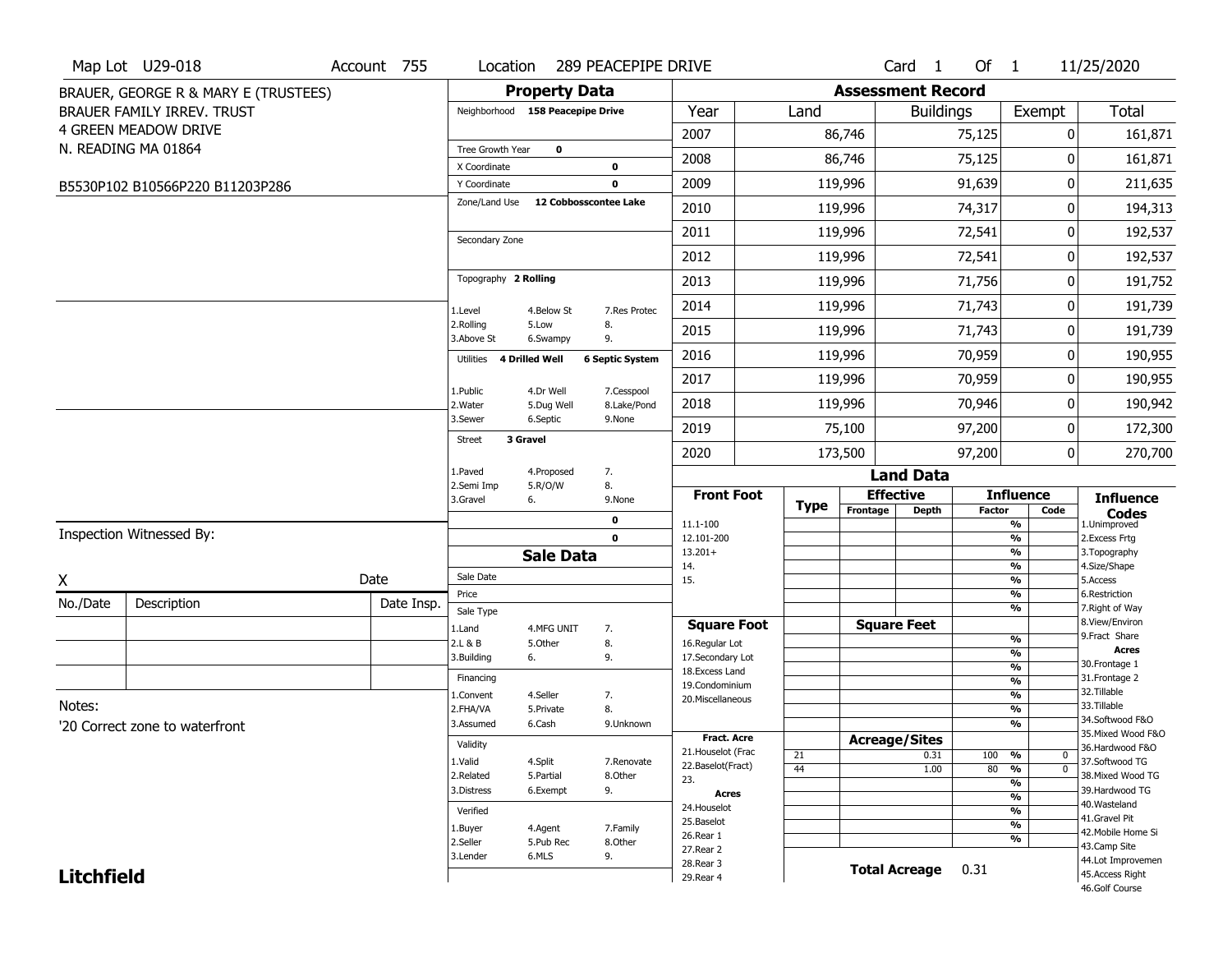|                       |                           |                                                   |                |                  |                                       |                   |                                |                                  |                |            | <b>Litchfield</b>  |                     |                   |                      |    |      |            |
|-----------------------|---------------------------|---------------------------------------------------|----------------|------------------|---------------------------------------|-------------------|--------------------------------|----------------------------------|----------------|------------|--------------------|---------------------|-------------------|----------------------|----|------|------------|
|                       | Map Lot U29-018           |                                                   |                |                  |                                       | Account 755       |                                | Location                         |                |            |                    | 289 PEACEPIPE DRIVE |                   | Card<br>$\mathbf{1}$ |    | Of 1 | 11/25/2020 |
|                       | Building Style 8 Log Home |                                                   | SF Bsmt Living |                  | $\mathbf 0$                           |                   |                                | Layout 1 Typical                 |                |            |                    |                     |                   |                      |    |      |            |
| 0.Uncoded             | 4.Cape                    | 8.Log                                             | Fin Bsmt Grade |                  | 0 <sub>0</sub>                        |                   |                                | 1.Typical                        | 4.             |            | 7.                 |                     | 10.0'             |                      |    |      |            |
| 1.Conv.               | 5.Garrison                | 9.Other                                           |                | OPEN-5-CUSTOMIZE | 0                                     |                   |                                | 2.Inadeg                         | 5.             |            | 8.                 |                     | 6.0"              |                      |    |      |            |
| 2.Ranch               | 6.Split                   | 10.Tri-Lev                                        | Heat Type      | 50%              |                                       | <b>7 Electric</b> |                                | 3.                               | 6.             |            | 9.                 |                     | WD                |                      |    |      |            |
| 3.R Ranch             | 7.Contemp                 | 11.Earth O                                        | 0.Uncoded      |                  | 4.Steam                               |                   | 8.Fl/Wall                      | Attic                            | 3 3/4 Finished |            |                    |                     |                   |                      |    |      |            |
| Dwelling Units 1      |                           |                                                   | 1.HWBB         |                  | 5.FWA                                 |                   | 9.No Heat                      | 1.1/4 Fin                        | 4.Full Fin     |            | 7.                 |                     |                   |                      |    |      |            |
| Other Units           | $\mathbf 0$               |                                                   | 2.HWCI         |                  | 6.GravWA                              |                   | 10.Radiant                     | 2.1/2 Fin                        | 5.Fl/Stair     |            | 8.                 |                     | $A(3/4f)/1$ sFr/B |                      |    | 16'  |            |
| <b>Stories</b>        | 1 One Story               |                                                   | 3.H Pump       |                  | 7.Electric                            |                   | 11.Radiant                     | 3.3/4 Fin                        | 6.             |            | 9.None             |                     |                   |                      |    |      | 6'         |
| 1.1                   | 4.1.5                     | 7.1.25                                            | Cool Type      | 0%               |                                       | 9 None            |                                | Insulation                       | 1 Full         |            |                    |                     |                   |                      |    |      |            |
| 2.2                   | 5.1.75                    | 8.3.5                                             | 1.Refrig       |                  | 4.W&C Air                             |                   | 7.RadHW                        | 1.Full                           | 4.Minimal      |            | 7.                 |                     |                   |                      |    |      |            |
| 3.3                   | 6.2.5                     | 9.4                                               | 2.Evapor       |                  | 5.Monitor-                            | 8.                |                                | 2.Heavy                          | 5.Partial      |            | 8.                 |                     |                   |                      |    | OP   |            |
| <b>Exterior Walls</b> | 13 Log                    |                                                   | 3.H Pump       |                  | 6.Monitor-                            |                   | 9.None                         | 3.Capped                         | 6.             |            | 9.None             |                     |                   |                      |    |      |            |
| 0.Uncoded             | 4.Asbestos                | 8.Concrete                                        | Kitchen Style  |                  | 2 Typical                             |                   |                                | Unfinished %                     | 0%             |            |                    |                     |                   |                      |    |      | 10.0'      |
| 1.Wd Clapb            | 5.Stucco                  | 9.Other                                           | 1.Modern       |                  | 4.Obsolete                            | 7.                |                                | Grade & Factor                   |                |            | 3 Average 110%     |                     |                   |                      |    |      |            |
| 2.Vinyl               | 6.Brick                   | 10.Wd shin                                        | 2.Typical      |                  | 5.                                    | 8.                |                                | 1.E Grade                        | 4.B Grade      |            | 7.AAA Grad         |                     |                   |                      |    |      |            |
| 3.Compos.             | 7.Stone                   | 11.T1-11                                          | 3.Old Type     |                  | 6.                                    |                   | 9.None                         | 2.D Grade                        | 5.A Grade      |            | 8.M&S              |                     |                   |                      | 6' |      |            |
| Roof Surface          | 1 Asphalt Shingles        |                                                   | Bath(s) Style  |                  | 2 Typical Bath(s)                     |                   |                                | 3.C Grade                        |                | 6.AA Grade | 9.Same             |                     |                   | 34.0'                |    | 16'  |            |
| 1.Asphalt             | 4.Composit                | 7.Rolled R                                        | 1.Modern       |                  | 4.Obsolete                            | 7.                |                                | SQFT (Footprint) 748             |                |            |                    |                     |                   |                      |    |      |            |
| 2.Slate               | 5.Wood                    | 8.                                                | 2. Typical     |                  | 5.                                    | 8.                |                                | Condition                        | 4 Average      |            |                    |                     |                   |                      |    |      |            |
| 3. Metal              | 6.Other                   | 9.                                                | 3.Old Type     |                  | 6.                                    |                   | 9.None                         | 1.Poor                           | 4.Avg          |            | 7.V G              |                     |                   |                      |    |      |            |
| SF Masonry Trim 0     |                           |                                                   | # Rooms        |                  | $\mathbf 0$                           |                   |                                | 2.Fair                           | $5.$ Avg $+$   |            | 8.Exc              |                     |                   |                      |    |      |            |
| OPEN-3-CUSTOM 0       |                           |                                                   | # Bedrooms     |                  | $\overline{\mathbf{2}}$               |                   |                                | 3.Avg-                           | 6.Good         |            | 9.Same             |                     |                   |                      |    |      |            |
| OPEN-4-CUSTOM 0       |                           |                                                   | # Full Baths   |                  | $\mathbf{1}$                          |                   |                                | Phys. % Good                     | 0%             |            |                    |                     |                   |                      |    |      |            |
| Year Built            | 1999                      |                                                   | # Half Baths   |                  | $\mathbf{1}$                          |                   |                                | Funct. % Good                    |                | 100%       |                    |                     |                   |                      |    |      |            |
| Year Remodeled 0      |                           |                                                   |                | # Addn Fixtures  | $\mathbf 0$                           |                   |                                | <b>Functional Code</b>           |                | 9 None     |                    |                     |                   |                      |    |      |            |
| Foundation            | 1 Concrete                |                                                   | # Fireplaces   |                  | 0                                     |                   |                                | 1.Incomp                         | 4.Delap        |            | 7.No Power         |                     |                   |                      |    |      |            |
| 1.Concrete            | 4.Wood                    | 7.                                                |                |                  |                                       |                   |                                | 2.0-Built                        | 5.Bsmt         |            | 8.LongTerm         |                     |                   |                      |    |      |            |
| 2.C Block             | 5.Slab                    | 8.                                                |                |                  |                                       |                   |                                | 3.Damage                         | 6.Common       |            | 9.None             |                     | 22.0'             |                      |    |      |            |
| 3.Br/Stone            | 6.Piers                   | 9.                                                |                |                  |                                       |                   |                                | Econ. % Good                     | 100%           |            |                    |                     |                   |                      |    |      |            |
| Basement              | <b>4 Full Basement</b>    |                                                   |                |                  |                                       |                   |                                | Economic Code None               |                |            |                    |                     |                   |                      |    |      |            |
| $1.1/4$ Bmt           | 4.Full Bmt                | 7.                                                |                |                  |                                       |                   |                                | 0.None                           |                | 3.No Power | 9.None             |                     |                   |                      |    |      |            |
| 2.1/2 Bmt             | 5.Crawl Sp                | 8.                                                |                |                  |                                       |                   |                                | 1.Location                       |                | 4.Generate | 8.                 |                     |                   |                      |    |      |            |
| 3.3/4 Bmt             | 6.                        | 9.None                                            |                |                  |                                       |                   | Software                       | 2.Encroach                       | 5.Multi-Fa     |            | 9.                 |                     |                   |                      |    |      |            |
| Bsmt Gar # Cars 0     |                           |                                                   |                |                  |                                       |                   |                                | Entrance Code 1 Interior Inspect |                |            |                    |                     |                   |                      |    |      |            |
| Wet Basement          | 2 Damp Basement           |                                                   |                |                  | A Division of Harris Computer Systems |                   |                                | 1.Interior                       | 4.Vacant       |            | 7.                 |                     |                   |                      |    |      |            |
| 1.Dry                 | 4.Dirt Flr                | 7.                                                |                |                  |                                       |                   |                                | 2.Refusal                        |                | 5.Estimate | 8.                 |                     |                   |                      |    |      |            |
| 2.Damp                | 5.                        | 8.                                                |                |                  |                                       |                   |                                | 3.Informed                       | 6.Existing     |            | 9.                 |                     |                   |                      |    |      |            |
| 3.Wet                 | 6.                        | 9.                                                |                |                  |                                       |                   |                                | Information Code 1 Owner         |                |            |                    |                     |                   |                      |    |      |            |
|                       |                           |                                                   |                |                  |                                       |                   |                                | 1.Owner                          | 4.Agent        |            | 7.Vacant           |                     |                   |                      |    |      |            |
|                       |                           |                                                   |                |                  |                                       |                   |                                | 2.Relative                       |                | 5.Estimate | 8.                 |                     |                   |                      |    |      |            |
|                       |                           |                                                   | Date Inspected |                  | 8/31/2018                             |                   |                                | 3.Tenant                         | 6.Other        |            | 9.                 |                     |                   |                      |    |      |            |
|                       |                           | <b>Additions, Outbuildings &amp; Improvements</b> |                |                  |                                       |                   |                                |                                  |                |            | 1.One Story Fram   |                     |                   |                      |    |      |            |
| Type                  |                           | Year                                              | Units          |                  | Grade $\vert$ Cond $\vert$            | Phys.             | Funct.                         | Sound Value                      |                |            | 2. Two Story Fram  |                     |                   |                      |    |      |            |
|                       |                           |                                                   |                |                  |                                       |                   | % 100 %                        |                                  |                |            | 3. Three Story Fr  |                     |                   |                      |    |      |            |
| 21 Open Frame         |                           | 0                                                 | 160            | 4 100            | 4                                     | 0                 |                                |                                  |                |            | 4.1 & 1/2 Story    |                     |                   |                      |    |      |            |
| 68 Wood Deck/s        |                           | 0                                                 | 60             | 3 100            | 14                                    | 0                 | % 100<br>$\%$                  |                                  |                |            | 5.1 & 3/4 Story    |                     |                   |                      |    |      |            |
|                       |                           |                                                   |                |                  |                                       |                   | $\%$<br>$\%$                   |                                  |                |            | 6.2 & 1/2 Story    |                     |                   |                      |    |      |            |
|                       |                           |                                                   |                |                  |                                       |                   | $\frac{0}{0}$<br>$\%$          |                                  |                |            | 21. Open Frame Por |                     |                   |                      |    |      |            |
|                       |                           |                                                   |                |                  |                                       |                   |                                |                                  |                |            | 22.Encl Frame Por  |                     |                   |                      |    |      |            |
|                       |                           |                                                   |                |                  |                                       |                   | $\frac{0}{0}$<br>$\%$          |                                  |                |            | 23. Frame Garage   |                     |                   |                      |    |      |            |
|                       |                           |                                                   |                |                  |                                       |                   | $\frac{1}{2}$<br>$\%$          |                                  |                |            | 24.Frame Shed      |                     |                   |                      |    |      |            |
|                       |                           |                                                   |                |                  |                                       |                   | $\frac{0}{0}$<br>$\%$          |                                  |                |            | 25. Frame Bay Wind |                     |                   |                      |    |      |            |
|                       |                           |                                                   |                |                  |                                       |                   | $\%$<br>$\frac{0}{0}$          |                                  |                |            | 26.1SFr Overhang   |                     |                   |                      |    |      |            |
|                       |                           |                                                   |                |                  |                                       |                   |                                |                                  |                |            | 27. Unfin Basement |                     |                   |                      |    |      |            |
|                       |                           |                                                   |                |                  |                                       |                   | $\frac{0}{0}$<br>$\%$          |                                  |                |            | 28. Unfinished Att |                     |                   |                      |    |      |            |
|                       |                           |                                                   |                |                  |                                       |                   | $\frac{0}{0}$<br>$\frac{0}{0}$ |                                  |                |            | 29. Finished Attic |                     |                   |                      |    |      |            |
|                       |                           |                                                   |                |                  |                                       |                   |                                |                                  |                |            |                    |                     |                   |                      |    |      |            |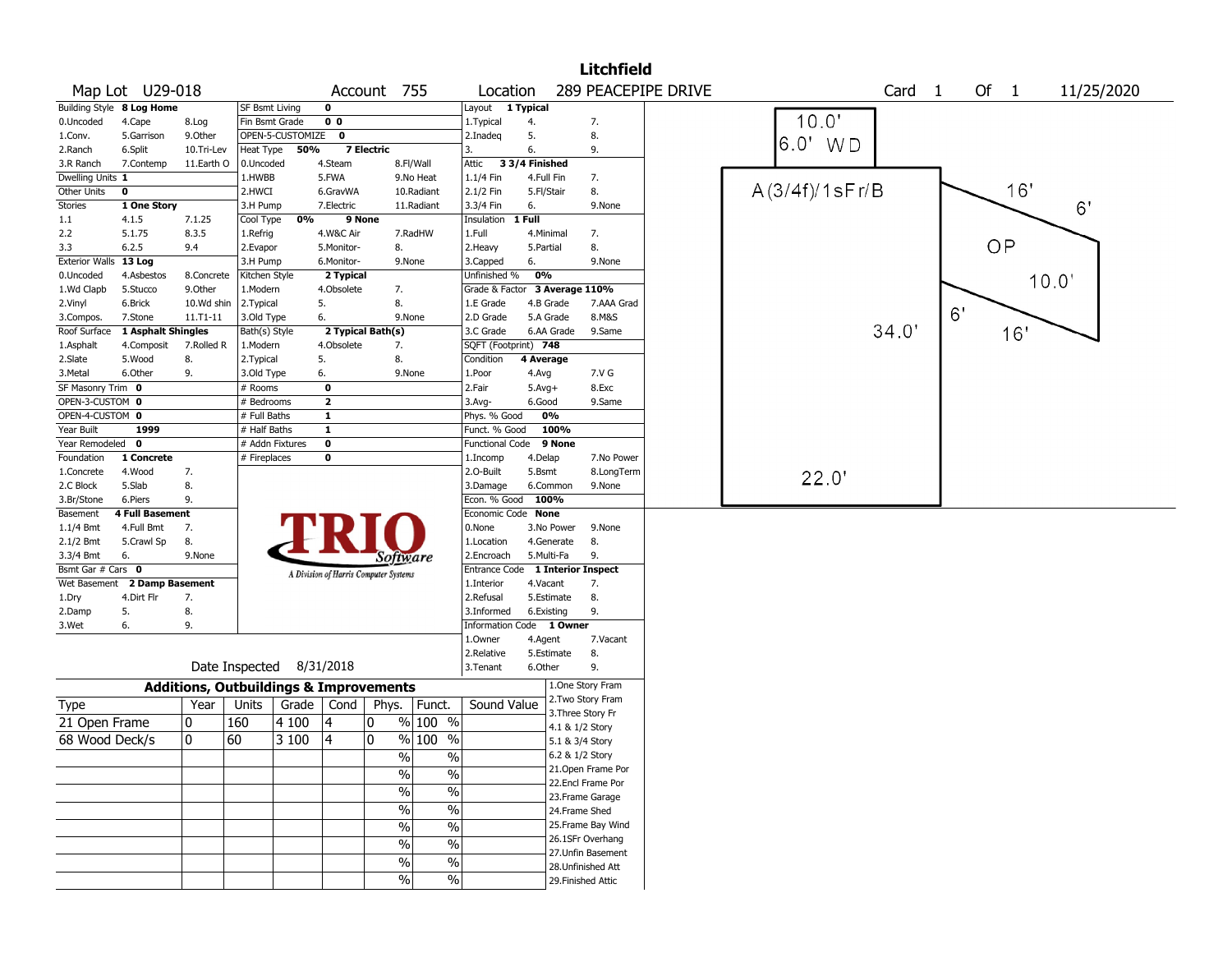| <b>Property Data</b><br><b>Assessment Record</b><br>COSTON, DONALD V<br><b>Total</b><br>COSTON, SONJA<br>Neighborhood 158 Peacepipe Drive<br>Year<br>Land<br><b>Buildings</b><br>Exempt<br>305 PEACEPIPE DRIVE<br>2007<br>108,864<br>230,936<br>141,072<br>19,000<br>LITCHFIELD ME 04350<br>Tree Growth Year<br>$\mathbf 0$<br>2008<br>108,864<br>140,538<br>18,050<br>231,352<br>X Coordinate<br>0<br>2009<br>150,114<br>262,515<br>127,601<br>15,200<br>Y Coordinate<br>0<br>B6108P60<br>12 Cobbosscontee Lake<br>Zone/Land Use<br>150,114<br>272,942<br>2010<br>138,828<br>16,000<br>2011<br>150,114<br>106,822<br>240,936<br>16,000<br>Secondary Zone<br>2012<br>150,114<br>106,822<br>240,936<br>16,000<br>Topography 2 Rolling<br>239,566<br>2013<br>150,114<br>105,452<br>16,000<br>2014<br>150,114<br>239,558<br>105,444<br>16,000<br>1.Level<br>4.Below St<br>7.Res Protec |
|-------------------------------------------------------------------------------------------------------------------------------------------------------------------------------------------------------------------------------------------------------------------------------------------------------------------------------------------------------------------------------------------------------------------------------------------------------------------------------------------------------------------------------------------------------------------------------------------------------------------------------------------------------------------------------------------------------------------------------------------------------------------------------------------------------------------------------------------------------------------------------------|
|                                                                                                                                                                                                                                                                                                                                                                                                                                                                                                                                                                                                                                                                                                                                                                                                                                                                                     |
|                                                                                                                                                                                                                                                                                                                                                                                                                                                                                                                                                                                                                                                                                                                                                                                                                                                                                     |
|                                                                                                                                                                                                                                                                                                                                                                                                                                                                                                                                                                                                                                                                                                                                                                                                                                                                                     |
|                                                                                                                                                                                                                                                                                                                                                                                                                                                                                                                                                                                                                                                                                                                                                                                                                                                                                     |
|                                                                                                                                                                                                                                                                                                                                                                                                                                                                                                                                                                                                                                                                                                                                                                                                                                                                                     |
|                                                                                                                                                                                                                                                                                                                                                                                                                                                                                                                                                                                                                                                                                                                                                                                                                                                                                     |
|                                                                                                                                                                                                                                                                                                                                                                                                                                                                                                                                                                                                                                                                                                                                                                                                                                                                                     |
|                                                                                                                                                                                                                                                                                                                                                                                                                                                                                                                                                                                                                                                                                                                                                                                                                                                                                     |
|                                                                                                                                                                                                                                                                                                                                                                                                                                                                                                                                                                                                                                                                                                                                                                                                                                                                                     |
|                                                                                                                                                                                                                                                                                                                                                                                                                                                                                                                                                                                                                                                                                                                                                                                                                                                                                     |
| 2.Rolling<br>5.Low<br>8.                                                                                                                                                                                                                                                                                                                                                                                                                                                                                                                                                                                                                                                                                                                                                                                                                                                            |
| 2015<br>150,114<br>104,352<br>238,466<br>16,000<br>3.Above St<br>9.<br>6.Swampy                                                                                                                                                                                                                                                                                                                                                                                                                                                                                                                                                                                                                                                                                                                                                                                                     |
| 2016<br>150,114<br>233,181<br>104,067<br>21,000<br>4 Drilled Well<br><b>6 Septic System</b><br>Utilities                                                                                                                                                                                                                                                                                                                                                                                                                                                                                                                                                                                                                                                                                                                                                                            |
| 2017<br>150,114<br>102,982<br>26,000<br>227,096<br>1.Public<br>7.Cesspool<br>4.Dr Well                                                                                                                                                                                                                                                                                                                                                                                                                                                                                                                                                                                                                                                                                                                                                                                              |
| 150,114<br>2018<br>102,972<br>24,960<br>228,126<br>2. Water<br>8.Lake/Pond<br>5.Dug Well<br>3.Sewer<br>6.Septic<br>9.None                                                                                                                                                                                                                                                                                                                                                                                                                                                                                                                                                                                                                                                                                                                                                           |
| 2019<br>227,800<br>334,100<br>132,300<br>26,000<br>3 Gravel<br><b>Street</b>                                                                                                                                                                                                                                                                                                                                                                                                                                                                                                                                                                                                                                                                                                                                                                                                        |
| 2020<br>227,800<br>132,300<br>31,000<br>329,100                                                                                                                                                                                                                                                                                                                                                                                                                                                                                                                                                                                                                                                                                                                                                                                                                                     |
| 7.<br>1.Paved<br>4.Proposed<br><b>Land Data</b><br>8.<br>2.Semi Imp<br>5.R/O/W                                                                                                                                                                                                                                                                                                                                                                                                                                                                                                                                                                                                                                                                                                                                                                                                      |
| <b>Front Foot</b><br><b>Effective</b><br><b>Influence</b><br><b>Influence</b><br>3.Gravel<br>6.<br>9.None<br><b>Type</b><br>Frontage<br><b>Depth</b><br><b>Factor</b><br>Code                                                                                                                                                                                                                                                                                                                                                                                                                                                                                                                                                                                                                                                                                                       |
| <b>Codes</b><br>0<br>1.Unimproved<br>11.1-100<br>%                                                                                                                                                                                                                                                                                                                                                                                                                                                                                                                                                                                                                                                                                                                                                                                                                                  |
| Inspection Witnessed By:<br>$\mathbf 0$<br>12.101-200<br>%<br>2.Excess Frtg<br>$13.201+$<br>%<br>3. Topography                                                                                                                                                                                                                                                                                                                                                                                                                                                                                                                                                                                                                                                                                                                                                                      |
| <b>Sale Data</b><br>%<br>4.Size/Shape<br>14.<br>Sale Date                                                                                                                                                                                                                                                                                                                                                                                                                                                                                                                                                                                                                                                                                                                                                                                                                           |
| 11/09/1999<br>Date<br>X<br>15.<br>%<br>5.Access<br>%<br>6.Restriction<br>Price                                                                                                                                                                                                                                                                                                                                                                                                                                                                                                                                                                                                                                                                                                                                                                                                      |
| No./Date<br>Description<br>Date Insp.<br>%<br>7. Right of Way<br>Sale Type<br>2 Land & Buildings                                                                                                                                                                                                                                                                                                                                                                                                                                                                                                                                                                                                                                                                                                                                                                                    |
| 8.View/Environ<br><b>Square Feet</b><br><b>Square Foot</b><br>1.Land<br>4.MFG UNIT<br>7.<br>9. Fract Share                                                                                                                                                                                                                                                                                                                                                                                                                                                                                                                                                                                                                                                                                                                                                                          |
| %<br>2.L & B<br>5.Other<br>8.<br>16.Regular Lot<br><b>Acres</b><br>%                                                                                                                                                                                                                                                                                                                                                                                                                                                                                                                                                                                                                                                                                                                                                                                                                |
| 9.<br>17.Secondary Lot<br>3.Building<br>6.<br>30. Frontage 1<br>$\frac{9}{6}$<br>18. Excess Land                                                                                                                                                                                                                                                                                                                                                                                                                                                                                                                                                                                                                                                                                                                                                                                    |
| 9 Unknown<br>31. Frontage 2<br>Financing<br>$\frac{9}{6}$<br>19.Condominium<br>32.Tillable                                                                                                                                                                                                                                                                                                                                                                                                                                                                                                                                                                                                                                                                                                                                                                                          |
| $\frac{9}{6}$<br>4.Seller<br>1.Convent<br>7.<br>20.Miscellaneous<br>Notes:<br>33.Tillable                                                                                                                                                                                                                                                                                                                                                                                                                                                                                                                                                                                                                                                                                                                                                                                           |
| $\frac{9}{6}$<br>2.FHA/VA<br>8.<br>5.Private<br>34.Softwood F&O<br>$\frac{9}{6}$<br>3.Assumed<br>6.Cash<br>9.Unknown                                                                                                                                                                                                                                                                                                                                                                                                                                                                                                                                                                                                                                                                                                                                                                |
| 2/11/20 NAH ADJ ROOF TO METAL.<br>35. Mixed Wood F&O<br><b>Fract. Acre</b><br><b>Acreage/Sites</b>                                                                                                                                                                                                                                                                                                                                                                                                                                                                                                                                                                                                                                                                                                                                                                                  |
| 7/12/11-PERMIT#11-069, PERIMITER DRAINS<br>Validity<br>1 Arms Length Sale<br>36.Hardwood F&O<br>21. Houselot (Frac<br>21<br>0.54<br>100<br>%<br>$\mathbf 0$                                                                                                                                                                                                                                                                                                                                                                                                                                                                                                                                                                                                                                                                                                                         |
| 1.Valid<br>4.Split<br>37.Softwood TG<br>7.Renovate<br>22.Baselot(Fract)<br>100<br>$\overline{0}$<br>44<br>1.00<br>%                                                                                                                                                                                                                                                                                                                                                                                                                                                                                                                                                                                                                                                                                                                                                                 |
| 2.Related<br>5.Partial<br>8.Other<br>38. Mixed Wood TG<br>23.<br>%                                                                                                                                                                                                                                                                                                                                                                                                                                                                                                                                                                                                                                                                                                                                                                                                                  |
| 9.<br>39.Hardwood TG<br>3.Distress<br>6.Exempt<br><b>Acres</b><br>%                                                                                                                                                                                                                                                                                                                                                                                                                                                                                                                                                                                                                                                                                                                                                                                                                 |
| 40. Wasteland<br>24. Houselot<br><b>5 Public Record</b><br>%<br>Verified<br>41.Gravel Pit                                                                                                                                                                                                                                                                                                                                                                                                                                                                                                                                                                                                                                                                                                                                                                                           |
| 25.Baselot<br>%<br>1.Buyer<br>4.Agent<br>7.Family<br>42. Mobile Home Si<br>26.Rear 1                                                                                                                                                                                                                                                                                                                                                                                                                                                                                                                                                                                                                                                                                                                                                                                                |
| %<br>2.Seller<br>5.Pub Rec<br>8.Other<br>43.Camp Site<br>27.Rear 2                                                                                                                                                                                                                                                                                                                                                                                                                                                                                                                                                                                                                                                                                                                                                                                                                  |
| 6.MLS<br>9.<br>3.Lender<br>44.Lot Improvemen<br>28.Rear 3                                                                                                                                                                                                                                                                                                                                                                                                                                                                                                                                                                                                                                                                                                                                                                                                                           |
| <b>Total Acreage</b><br>0.54<br><b>Litchfield</b><br>45.Access Right<br>29. Rear 4<br>46.Golf Course                                                                                                                                                                                                                                                                                                                                                                                                                                                                                                                                                                                                                                                                                                                                                                                |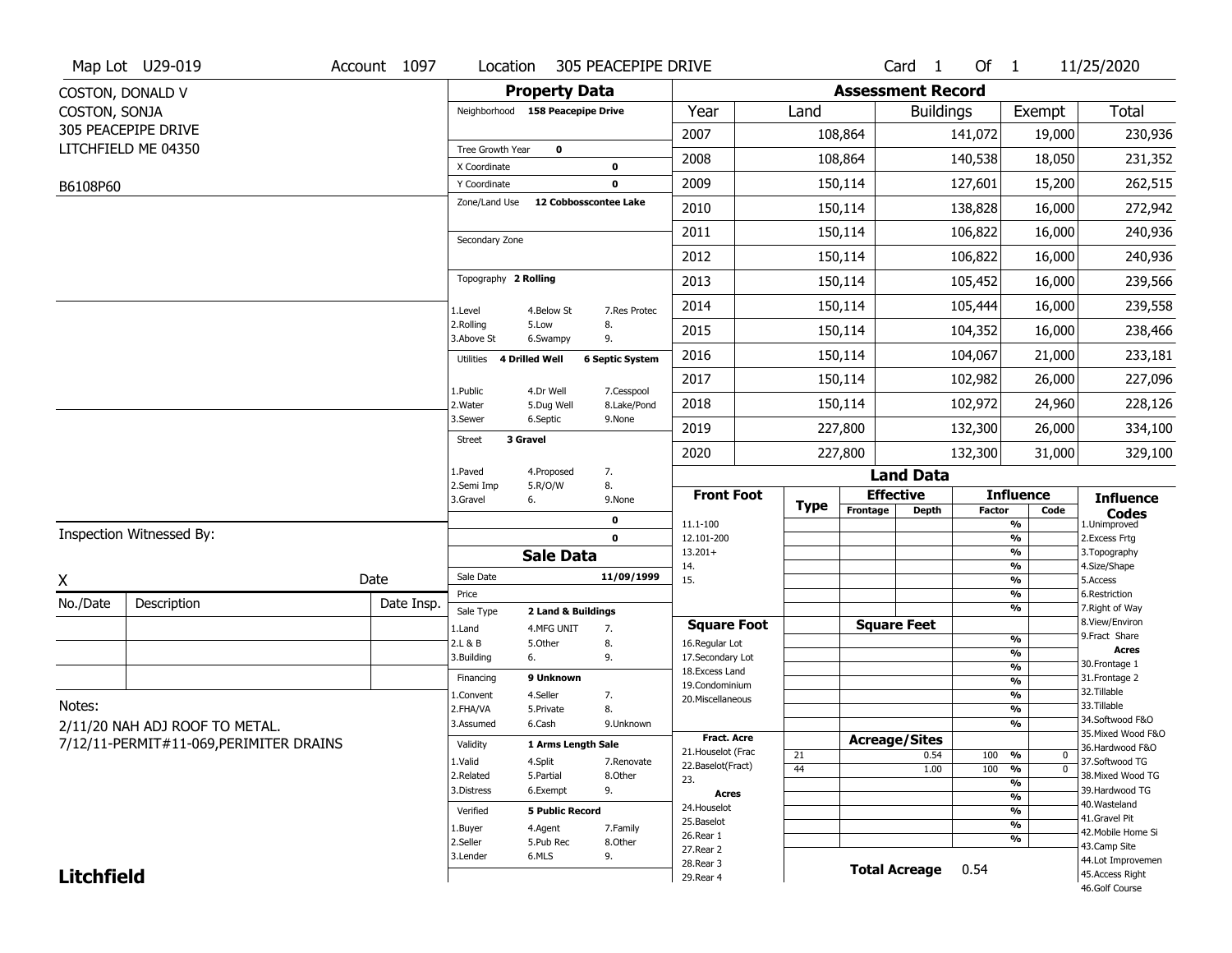|                                    |                        |            |                              |                                                   |                              |                                       |                     |                               |            |            | <b>Litchfield</b>                     |                     |       |       |       |        |        |       |            |      |
|------------------------------------|------------------------|------------|------------------------------|---------------------------------------------------|------------------------------|---------------------------------------|---------------------|-------------------------------|------------|------------|---------------------------------------|---------------------|-------|-------|-------|--------|--------|-------|------------|------|
|                                    | Map Lot U29-019        |            |                              |                                                   |                              | Account 1097                          |                     | Location                      |            |            |                                       | 305 PEACEPIPE DRIVE |       |       |       | Card 1 | Of $1$ |       | 11/25/2020 |      |
| Building Style 2 Ranch             |                        |            | SF Bsmt Living               |                                                   | 0                            |                                       |                     | Layout 1 Typical              |            |            |                                       |                     |       |       |       |        |        |       |            |      |
| 0.Uncoded                          | 4.Cape                 | 8.Log      | Fin Bsmt Grade               |                                                   | 0 <sub>0</sub>               |                                       |                     | 1. Typical                    | 4.         |            | 7.                                    |                     |       |       |       |        |        |       |            |      |
| 1.Conv.                            | 5.Garrison             | 9.Other    |                              | OPEN-5-CUSTOMIZE                                  | 0                            |                                       |                     | 2.Inadeq                      | 5.         |            | 8.                                    |                     |       |       |       |        |        |       |            |      |
| 2.Ranch                            | 6.Split                | 10.Tri-Lev | Heat Type                    | 100%                                              |                              | 1 Hot Water BB                        |                     | 3.                            | 6.         |            | 9.                                    |                     |       |       |       |        |        |       |            |      |
| 3.R Ranch                          | 7.Contemp              | 11.Earth O | 0.Uncoded                    |                                                   | 4.Steam                      |                                       | 8.Fl/Wall           | 9 None<br>Attic               |            |            |                                       | 10.0                |       |       |       |        |        |       |            |      |
| Dwelling Units 1                   |                        |            | 1.HWBB                       |                                                   | 5.FWA                        |                                       | 9.No Heat           | 1.1/4 Fin                     | 4.Full Fin |            | 7.                                    | $8.0^{\circ}$       |       |       |       |        |        |       |            |      |
| Other Units                        | 0                      |            | 2.HWCI                       |                                                   | 6.GravWA                     |                                       | 10.Radiant          | 2.1/2 Fin                     | 5.Fl/Stair |            | 8.                                    | Shed                |       |       |       |        |        |       |            |      |
| Stories                            | 1 One Story            |            | 3.H Pump                     |                                                   | 7.Electric                   |                                       | 11.Radiant          | 3.3/4 Fin                     | 6.         |            | 9.None                                |                     |       |       |       |        |        |       |            |      |
| $1.1\,$                            | 4.1.5                  | 7.1.25     | Cool Type                    | 0%                                                |                              | 9 None                                |                     | Insulation                    | 1 Full     |            |                                       |                     |       |       |       |        |        |       | 1sF/B      |      |
| 2.2                                | 5.1.75                 | 8.3.5      | 1.Refrig                     |                                                   | 4.W&C Air                    |                                       | 7.RadHW             | 1.Full                        | 4.Minimal  |            | 7.                                    |                     |       |       |       |        |        |       |            | EP   |
| 3.3                                | 6.2.5                  | 9.4        | 2.Evapor                     |                                                   | 5.Monitor-                   | 8.                                    |                     | 2.Heavy                       | 5.Partial  |            | 8.                                    |                     |       |       |       |        |        |       |            |      |
| Exterior Walls 2 Vinyl             |                        |            | 3.H Pump                     |                                                   | 6.Monitor-                   |                                       | 9.None              | 3.Capped                      | 6.         |            | 9.None                                |                     |       |       |       |        | 24.0'  |       |            | 22.0 |
| 0.Uncoded                          | 4.Asbestos             | 8.Concrete | Kitchen Style                |                                                   | 2 Typical                    |                                       |                     | Unfinished %                  | 0%         |            |                                       |                     |       |       |       |        |        |       |            |      |
| 1.Wd Clapb                         | 5.Stucco               | 9.0ther    | 1.Modern                     |                                                   | 4.Obsolete                   | 7.                                    |                     | Grade & Factor 3 Average 100% |            |            |                                       |                     |       |       |       |        |        |       |            |      |
| 2.Vinyl                            | 6.Brick                | 10.Wd shin | 2.Typical                    |                                                   | 5.                           | 8.                                    |                     | 1.E Grade                     | 4.B Grade  |            | 7.AAA Grad                            | Shed                |       |       |       |        |        | 34.0' |            | 8.0' |
| 3.Compos.                          | 7.Stone                | 11.T1-11   | 3.Old Type                   |                                                   | 6.                           |                                       | 9.None              | 2.D Grade                     | 5.A Grade  |            | 8.M&S                                 | 8.0'                |       | Gar   |       | 1sFr   |        |       |            |      |
| Roof Surface                       | 3 Sheet Metal          |            | Bath(s) Style                |                                                   |                              | 2 Typical Bath(s)                     |                     | 3.C Grade                     |            | 6.AA Grade | 9.Same                                | 8.0'                | 28.0' |       |       |        |        |       |            |      |
| 1.Asphalt                          | 4.Composit             | 7.Rolled R | 1.Modern                     |                                                   | 4.Obsolete                   | 7.                                    |                     | SQFT (Footprint) 816          |            |            |                                       |                     |       |       | 32.0' |        |        |       |            |      |
| 2.Slate                            | 5.Wood                 | 8.         | 2. Typical                   |                                                   | 5.                           | 8.                                    |                     | Condition                     | 4 Average  |            |                                       |                     |       |       |       |        |        |       |            |      |
| 3.Metal                            | 6.Other                | 9.         | 3.Old Type                   |                                                   | 6.                           |                                       | 9.None              | 1.Poor                        | 4.Avg      |            | 7.V G                                 |                     |       |       |       |        |        |       |            |      |
| SF Masonry Trim 0                  |                        |            | # Rooms                      |                                                   | 5                            |                                       |                     | 2.Fair                        | $5.Avg+$   |            | 8.Exc                                 |                     |       | 26.0' |       |        |        |       |            |      |
| OPEN-3-CUSTOM 0<br>OPEN-4-CUSTOM 0 |                        |            | # Bedrooms                   |                                                   | $\mathbf{2}$                 |                                       |                     | 3.Avg-                        | 6.Good     |            | 9.Same                                |                     |       |       |       |        |        |       |            |      |
| Year Built                         | 1975                   |            | # Full Baths<br># Half Baths |                                                   | $\overline{\mathbf{2}}$<br>0 |                                       |                     | Phys. % Good<br>Funct. % Good | 0%         | 100%       |                                       | Shed<br>8.0'        |       |       |       | 22.0'  |        |       |            |      |
| Year Remodeled                     | 2000                   |            |                              | # Addn Fixtures                                   | $\mathbf 0$                  |                                       |                     | <b>Functional Code</b>        |            | 9 None     |                                       | $8.0^\circ$         |       |       |       |        |        |       |            |      |
| Foundation                         | 1 Concrete             |            | # Fireplaces                 |                                                   | 1                            |                                       |                     | 1.Incomp                      | 4.Delap    |            | 7.No Power                            |                     |       |       |       |        |        |       |            |      |
| 1.Concrete                         | 4.Wood                 | 7.         |                              |                                                   |                              |                                       |                     | 2.O-Built                     | 5.Bsmt     |            | 8.LongTerm                            |                     |       |       |       |        |        |       |            |      |
| 2.C Block                          | 5.Slab                 | 8.         |                              |                                                   |                              |                                       |                     | 3.Damage                      | 6.Common   |            | 9.None                                |                     |       |       |       |        |        |       |            |      |
| 3.Br/Stone                         | 6.Piers                | 9.         |                              |                                                   |                              |                                       |                     | Econ. % Good                  | 100%       |            |                                       |                     |       |       |       |        |        |       |            |      |
| Basement                           | <b>4 Full Basement</b> |            |                              |                                                   |                              |                                       |                     | Economic Code None            |            |            |                                       |                     |       |       |       |        |        |       |            |      |
| $1.1/4$ Bmt                        | 4.Full Bmt             | 7.         |                              |                                                   |                              |                                       |                     | 0.None                        |            | 3.No Power | 9.None                                |                     |       |       |       |        |        |       |            |      |
| $2.1/2$ Bmt                        | 5.Crawl Sp             | 8.         |                              |                                                   |                              |                                       |                     | 1.Location                    | 4.Generate |            | 8.                                    |                     |       |       |       |        |        |       |            |      |
| 3.3/4 Bmt                          | 6.                     | 9.None     |                              |                                                   |                              | Software                              |                     | 2.Encroach                    | 5.Multi-Fa |            | 9.                                    |                     |       |       |       |        |        |       |            |      |
| Bsmt Gar # Cars 0                  |                        |            |                              |                                                   |                              | A Division of Harris Computer Systems |                     | Entrance Code 5 Estimated     |            |            |                                       |                     |       |       |       |        |        |       |            |      |
| Wet Basement                       | 1 Dry Basement         |            |                              |                                                   |                              |                                       |                     | 1.Interior                    | 4.Vacant   |            | 7.                                    |                     |       |       |       |        |        |       |            |      |
| 1.Dry                              | 4.Dirt Flr             | 7.         |                              |                                                   |                              |                                       |                     | 2.Refusal                     | 5.Estimate |            | 8.                                    |                     |       |       |       |        |        |       |            |      |
| 2.Damp                             | 5.                     | 8.         |                              |                                                   |                              |                                       |                     | 3.Informed                    | 6.Existing |            | 9.                                    |                     |       |       |       |        |        |       |            |      |
| 3.Wet                              | 6.                     | 9.         |                              |                                                   |                              |                                       |                     | Information Code 5 Estimate   |            |            |                                       |                     |       |       |       |        |        |       |            |      |
|                                    |                        |            |                              |                                                   |                              |                                       |                     | 1.Owner                       | 4.Agent    |            | 7.Vacant                              |                     |       |       |       |        |        |       |            |      |
|                                    |                        |            |                              |                                                   |                              |                                       |                     | 2.Relative                    | 5.Estimate |            | 8.                                    |                     |       |       |       |        |        |       |            |      |
|                                    |                        |            |                              | Date Inspected 9/04/2018                          |                              |                                       |                     | 3.Tenant                      | 6.Other    |            | 9.                                    |                     |       |       |       |        |        |       |            |      |
|                                    |                        |            |                              | <b>Additions, Outbuildings &amp; Improvements</b> |                              |                                       |                     |                               |            |            | 1.One Story Fram<br>2. Two Story Fram |                     |       |       |       |        |        |       |            |      |
| Type                               |                        | Year       | Units                        | Grade   Cond                                      |                              |                                       | Phys.   Funct.      | Sound Value                   |            |            | 3. Three Story Fr                     |                     |       |       |       |        |        |       |            |      |
| 22 Encl Frame                      |                        | 0          | 176                          | 9100                                              | 15                           | 0                                     | % 100 %             |                               |            |            | 4.1 & 1/2 Story                       |                     |       |       |       |        |        |       |            |      |
| 1 One Story Frame                  |                        | 0          | 704                          | 9100                                              | 19                           | 0                                     | $%100$ %            |                               |            |            | 5.1 & 3/4 Story                       |                     |       |       |       |        |        |       |            |      |
| 23 Frame Garage                    |                        | 0          | 728                          | $3100$ 5                                          |                              | 0                                     | $\frac{9}{6}$ 100 % |                               |            |            | 6.2 & 1/2 Story                       |                     |       |       |       |        |        |       |            |      |
|                                    |                        |            |                              |                                                   |                              |                                       |                     |                               |            |            | 21. Open Frame Por                    |                     |       |       |       |        |        |       |            |      |
| 24 Frame Shed                      |                        | 0          |                              |                                                   |                              | %                                     |                     | % 200                         |            |            | 22.Encl Frame Por                     |                     |       |       |       |        |        |       |            |      |
| 24 Frame Shed                      |                        | 0          |                              |                                                   |                              | $\frac{0}{0}$                         |                     | % 200                         |            |            | 23. Frame Garage                      |                     |       |       |       |        |        |       |            |      |
| 24 Frame Shed                      |                        | 0          |                              |                                                   |                              | %                                     |                     | $\frac{9}{6}$ 300             |            |            | 24.Frame Shed                         |                     |       |       |       |        |        |       |            |      |
|                                    |                        |            |                              |                                                   |                              | $\frac{0}{0}$                         | $\%$                |                               |            |            | 25. Frame Bay Wind                    |                     |       |       |       |        |        |       |            |      |
|                                    |                        |            |                              |                                                   |                              |                                       |                     |                               |            |            | 26.1SFr Overhang                      |                     |       |       |       |        |        |       |            |      |
|                                    |                        |            |                              |                                                   |                              | $\frac{0}{0}$                         | $\%$                |                               |            |            | 27. Unfin Basement                    |                     |       |       |       |        |        |       |            |      |
|                                    |                        |            |                              |                                                   |                              | $\frac{0}{0}$                         | $\frac{0}{0}$       |                               |            |            | 28. Unfinished Att                    |                     |       |       |       |        |        |       |            |      |
|                                    |                        |            |                              |                                                   |                              | $\%$                                  | $\frac{0}{0}$       |                               |            |            | 29. Finished Attic                    |                     |       |       |       |        |        |       |            |      |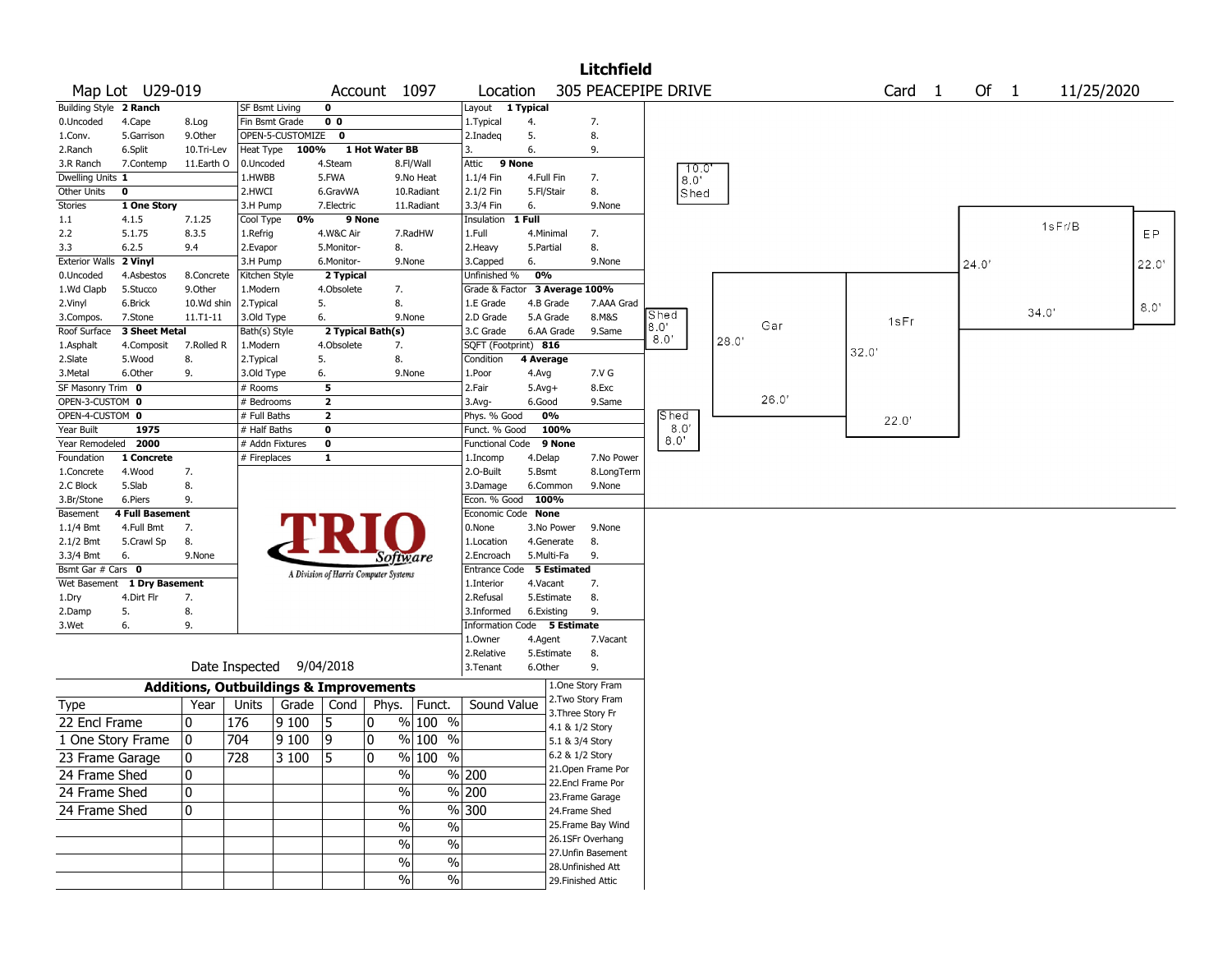|                                          | Map Lot U29-019A              | Account 941 | Location                | 299 PEACEPIPE DRIVE                                  |                                    |             |          | Card <sub>1</sub>        | Of $1$        |                                | 11/25/2020                           |
|------------------------------------------|-------------------------------|-------------|-------------------------|------------------------------------------------------|------------------------------------|-------------|----------|--------------------------|---------------|--------------------------------|--------------------------------------|
| ROHN, CHARLES                            |                               |             |                         | <b>Property Data</b>                                 |                                    |             |          | <b>Assessment Record</b> |               |                                |                                      |
| ROHN, CAROL                              |                               |             |                         | Neighborhood 158 Peacepipe Drive                     | Year                               | Land        |          | <b>Buildings</b>         |               | Exempt                         | <b>Total</b>                         |
|                                          | <b>68 GRANDVIEW DRIVE</b>     |             |                         |                                                      | 2007                               |             | 121,630  |                          | 169,576       | 13,000                         | 278,206                              |
|                                          | WESTBROOK ME 04092            |             | Tree Growth Year        | $\mathbf 0$                                          | 2008                               |             | 121,630  |                          | 169,576       | 12,350                         | 278,856                              |
|                                          |                               |             | X Coordinate            | 0                                                    |                                    |             |          |                          |               |                                |                                      |
|                                          | B6100P99 B10566P223 B12333P24 |             | Y Coordinate            | 0                                                    | 2009                               |             | 169,130  |                          | 186,607       | 9,500                          | 346,237                              |
| <b>Previous Owner</b><br>SNYDER, GREGG R |                               |             | Zone/Land Use           | 12 Cobbosscontee Lake                                | 2010                               |             | 169,130  |                          | 161,023       | 10,000                         | 320,153                              |
| SNYDER, MELISSA L                        |                               |             | Secondary Zone          |                                                      | 2011                               |             | 169,130  |                          | 236,183       | 10,000                         | 395,313                              |
|                                          | 3655 WOODLAND LKS             |             |                         |                                                      | 2012                               |             | 169,130  |                          | 236,183       | 10,000                         | 395,313                              |
|                                          | FLOYDS KNOBS IN 47119 9778    |             | Topography 2 Rolling    |                                                      | 2013                               |             | 169,130  |                          | 233,640       | 10,000                         | 392,770                              |
| Previous Owner                           | Sale Date: 6/22/2016          |             | 1.Level                 | 4.Below St<br>7.Res Protec                           | 2014                               |             | 169,130  |                          | 233,615       | ŋ                              | 402,745                              |
| ALLEN, MARVIN T                          |                               |             | 2.Rolling<br>3.Above St | 5.Low<br>8.<br>9.<br>6.Swampy                        | 2015                               |             | 169,130  |                          | 233,615       | 0                              | 402,745                              |
| <b>ALLEN NANCY</b>                       | 299 PEACEPIPE DRIVE           |             | Utilities               | <b>4 Drilled Well</b><br><b>6 Septic System</b>      | 2016                               |             | 169,130  |                          | 231,048       | 0                              | 400,178                              |
|                                          | LITCHFIELD ME 04350           |             |                         |                                                      | 2017                               |             | 169,130  |                          | 231,048       | 0                              | 400,178                              |
|                                          | Sale Date: 10/28/2010         |             | 1.Public<br>2. Water    | 7.Cesspool<br>4.Dr Well<br>8.Lake/Pond<br>5.Dug Well | 2018                               |             | 169,130  |                          | 231,023       | 0                              | 400,153                              |
|                                          |                               |             | 3.Sewer                 | 6.Septic<br>9.None                                   | 2019                               |             | 222,500  |                          | 257,900       | 0                              | 480,400                              |
|                                          |                               |             | Street                  | 3 Gravel                                             | 2020                               |             | 222,500  |                          | 257,900       | 0                              | 480,400                              |
|                                          |                               |             | 1.Paved                 | 7.<br>4.Proposed                                     |                                    |             |          | <b>Land Data</b>         |               |                                |                                      |
|                                          |                               |             | 2.Semi Imp<br>3.Gravel  | 8.<br>5.R/O/W<br>6.<br>9.None                        | <b>Front Foot</b>                  |             |          | <b>Effective</b>         |               | <b>Influence</b>               | <b>Influence</b>                     |
|                                          |                               |             |                         | 0                                                    | 11.1-100                           | <b>Type</b> | Frontage | <b>Depth</b>             | <b>Factor</b> | Code<br>%                      | <b>Codes</b><br>1.Unimproved         |
|                                          | Inspection Witnessed By:      |             |                         | $\mathbf 0$                                          | 12.101-200                         |             |          |                          |               | $\frac{9}{6}$                  | 2.Excess Frtg                        |
|                                          |                               |             |                         | <b>Sale Data</b>                                     | $13.201+$<br>14.                   |             |          |                          |               | %<br>$\frac{9}{6}$             | 3. Topography<br>4.Size/Shape        |
| X                                        |                               | Date        | Sale Date               | 6/22/2016                                            | 15.                                |             |          |                          |               | %                              | 5.Access                             |
| No./Date                                 | Description                   | Date Insp.  | Price                   | 518,000                                              |                                    |             |          |                          |               | $\frac{9}{6}$                  | 6.Restriction                        |
|                                          |                               |             | Sale Type<br>1.Land     | 2 Land & Buildings                                   |                                    |             |          |                          |               | %                              | 7. Right of Way<br>8.View/Environ    |
|                                          |                               |             |                         |                                                      |                                    |             |          |                          |               |                                |                                      |
|                                          |                               |             |                         | 4.MFG UNIT<br>7.                                     | <b>Square Foot</b>                 |             |          | <b>Square Feet</b>       |               | $\frac{9}{6}$                  | 9. Fract Share                       |
|                                          |                               |             | 2.L & B<br>3.Building   | 5.Other<br>8.<br>9.<br>6.                            | 16.Regular Lot<br>17.Secondary Lot |             |          |                          |               | %                              | <b>Acres</b>                         |
|                                          |                               |             | Financing               | 9 Unknown                                            | 18. Excess Land                    |             |          |                          |               | $\frac{9}{6}$                  | 30. Frontage 1<br>31. Frontage 2     |
|                                          |                               |             | 1.Convent               | 4.Seller<br>7.                                       | 19.Condominium                     |             |          |                          |               | $\frac{9}{6}$<br>$\frac{9}{6}$ | 32. Tillable                         |
| Notes:                                   |                               |             | 2.FHA/VA                | 8.<br>5.Private                                      | 20.Miscellaneous                   |             |          |                          |               | $\frac{9}{6}$                  | 33.Tillable                          |
|                                          |                               |             | 3.Assumed               | 6.Cash<br>9.Unknown                                  |                                    |             |          |                          |               | $\%$                           | 34.Softwood F&O                      |
|                                          |                               |             | Validity                | 1 Arms Length Sale                                   | <b>Fract. Acre</b>                 |             |          | <b>Acreage/Sites</b>     |               |                                | 35. Mixed Wood F&O                   |
|                                          |                               |             | 1.Valid                 | 7.Renovate                                           | 21. Houselot (Frac                 | 21          |          | 0.50                     | 100           | %<br>0                         | 36.Hardwood F&O<br>37.Softwood TG    |
|                                          |                               |             | 2.Related               | 4.Split<br>5.Partial<br>8.Other                      | 22.Baselot(Fract)                  | 30          |          | 0.05                     | 100           | $\overline{0}$<br>%            | 38. Mixed Wood TG                    |
|                                          |                               |             | 3.Distress              | 9.<br>6.Exempt                                       | 23.<br><b>Acres</b>                | 44          |          | 1.00                     | 100           | $\overline{0}$<br>%            | 39.Hardwood TG                       |
|                                          |                               |             | Verified                | <b>5 Public Record</b>                               | 24. Houselot                       |             |          |                          |               | $\frac{9}{6}$<br>%             | 40. Wasteland                        |
|                                          |                               |             |                         |                                                      | 25.Baselot                         |             |          |                          |               | $\frac{9}{6}$                  | 41.Gravel Pit                        |
|                                          |                               |             | 1.Buyer<br>2.Seller     | 4.Agent<br>7.Family<br>5.Pub Rec<br>8.Other          | 26.Rear 1                          |             |          |                          |               | %                              | 42. Mobile Home Si                   |
|                                          |                               |             | 3.Lender                | 6.MLS<br>9.                                          | 27.Rear 2                          |             |          |                          |               |                                | 43.Camp Site                         |
| <b>Litchfield</b>                        |                               |             |                         |                                                      | 28.Rear 3<br>29. Rear 4            |             |          | <b>Total Acreage</b>     | 0.55          |                                | 44.Lot Improvemen<br>45.Access Right |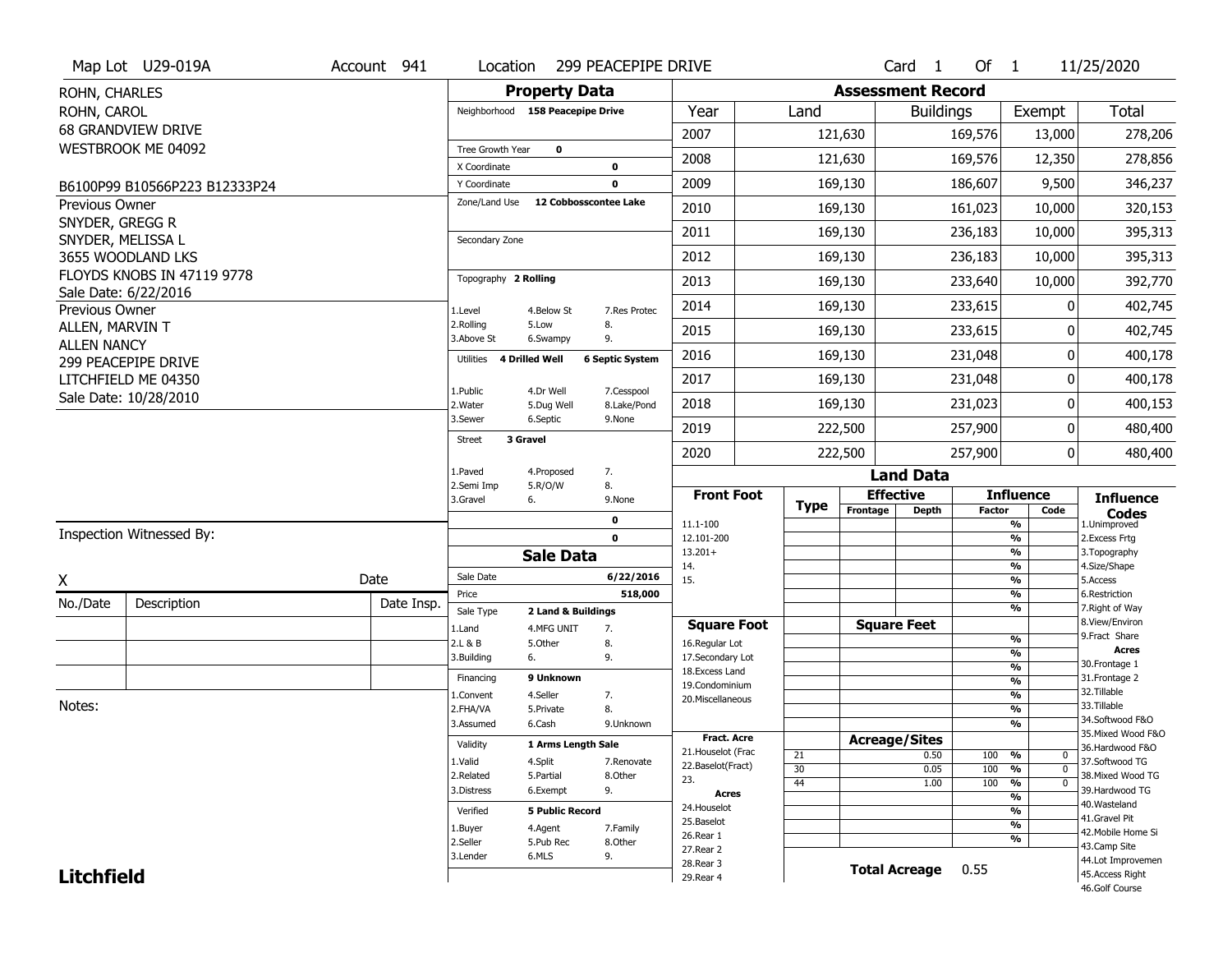|                              |                               |                                                   |                       |                  |                                       |                   |                         |                          |                    |            | <b>Litchfield</b>                      |                     |                 |                             |       |       |                |            |       |
|------------------------------|-------------------------------|---------------------------------------------------|-----------------------|------------------|---------------------------------------|-------------------|-------------------------|--------------------------|--------------------|------------|----------------------------------------|---------------------|-----------------|-----------------------------|-------|-------|----------------|------------|-------|
|                              | Map Lot U29-019A              |                                                   |                       |                  |                                       | Account 941       |                         | Location                 |                    |            |                                        | 299 PEACEPIPE DRIVE |                 | Card <sub>1</sub>           |       | Of 1  |                | 11/25/2020 |       |
|                              | Building Style 7 Contemporary |                                                   | SF Bsmt Living        |                  | 1360                                  |                   |                         | Layout 1 Typical         |                    |            |                                        |                     |                 |                             |       |       |                |            |       |
| 0.Uncoded                    | 4.Cape                        | 8.Log                                             | Fin Bsmt Grade        |                  | 3 100                                 |                   |                         | 1. Typical               | 4.                 |            | 7.                                     |                     |                 |                             |       |       |                |            |       |
| 1.Conv.                      | 5.Garrison                    | 9.Other                                           |                       | OPEN-5-CUSTOMIZE | $\mathbf 0$                           |                   |                         | 2.Inadeg                 | 5.                 |            | 8.                                     |                     |                 |                             |       |       |                |            |       |
| 2.Ranch                      | 6.Split                       | 10.Tri-Lev                                        | Heat Type             | 100%             |                                       | 5 Forced Warm Air |                         | 3.                       | 6.                 |            | 9.                                     |                     |                 |                             |       |       |                |            |       |
| 3.R Ranch                    | 7.Contemp                     | 11.Earth O                                        | 0.Uncoded             |                  | 4.Steam                               |                   | 8.Fl/Wall               | Attic                    | 9 None             |            |                                        |                     | $12.0^{\circ}$  |                             |       |       |                |            |       |
| Dwelling Units 1             |                               |                                                   | 1.HWBB                |                  | 5.FWA                                 |                   | 9.No Heat               | 1.1/4 Fin                | 4.Full Fin         |            | 7.                                     |                     | WD.<br>5.5'     |                             |       |       |                |            |       |
| Other Units                  | 0                             |                                                   | 2.HWCI                |                  | 6.GravWA                              |                   | 10.Radiant              | 2.1/2 Fin                | 5.Fl/Stair         |            | 8.                                     |                     | 11.0            |                             | 17.0' |       |                |            |       |
| <b>Stories</b>               | 1 One Story                   |                                                   | 3.H Pump              |                  | 7.Electric                            |                   | 11.Radiant              | 3.3/4 Fin                | 6.                 |            | 9.None                                 |                     |                 | $6.0^{7.0}$ , 7.0<br>$7.0'$ |       | 8.0   |                |            |       |
| 1.1                          | 4.1.5                         | 7.1.25                                            | Cool Type             | 0%               |                                       | 3 Heat Pump       |                         | Insulation               | 1 Full             |            |                                        |                     | $12.0'$ 3.0'    | 1sOH                        |       |       |                |            |       |
| 2.2                          | 5.1.75                        | 8.3.5                                             | 1.Refrig              |                  | 4.W&C Air                             |                   | 7.RadHW                 | 1.Full                   | 4.Minimal          |            | 7.                                     |                     | $\overline{QP}$ | $10.0^{\circ}$              |       |       | 1sOH 10.0'2.0' |            |       |
| 3.3                          | 6.2.5                         | 9.4                                               | 2.Evapor              |                  | 5.Monitor-                            | 8.                |                         | 2. Heavy                 | 5.Partial          |            | 8.                                     |                     |                 |                             |       |       |                | 25.0       |       |
| <b>Exterior Walls</b>        | 2 Vinyl                       |                                                   | 3.H Pump              |                  | 6.Monitor-                            |                   | 9.None                  | 3.Capped                 | 6.                 |            | 9.None                                 |                     |                 |                             |       |       |                |            |       |
| 0.Uncoded                    | 4.Asbestos                    | 8.Concrete                                        | Kitchen Style         |                  | 2 Typical                             |                   |                         | Unfinished %             | 0%                 |            |                                        |                     | 13.0'           |                             |       |       |                |            |       |
| 1.Wd Clapb                   | 5.Stucco                      | 9.0ther                                           | 1.Modern              |                  | 4.Obsolete                            | 7.                |                         | Grade & Factor           |                    | 4 Good 95% |                                        |                     |                 |                             |       |       |                |            |       |
| 2.Vinyl                      | 6.Brick                       | 10.Wd shin                                        | 2.Typical             |                  | 5.                                    | 8.                |                         | 1.E Grade                | 4.B Grade          |            | 7.AAA Grad                             |                     | $13.0^{\circ}$  |                             |       |       |                |            |       |
| 3.Compos.                    | 7.Stone                       | 11.T1-11                                          | 3.Old Type            |                  | 6.                                    |                   | 9.None                  | 2.D Grade                | 5.A Grade          |            | 8.M&S                                  |                     |                 | 29.0                        |       | 1sBFr |                |            |       |
| Roof Surface                 | 1 Asphalt Shingles            |                                                   | Bath(s) Style         |                  |                                       | 2 Typical Bath(s) |                         | 3.C Grade                | 6.AA Grade         |            | 9.Same                                 | Garage              |                 |                             |       |       |                |            | 33.0' |
| 1.Asphalt                    | 4.Composit                    | 7.Rolled R                                        | 1.Modern              |                  | 4.Obsolete                            | 7.                |                         | SQFT (Footprint) 1727    |                    |            |                                        |                     |                 |                             |       |       |                |            |       |
| 2.Slate                      | 5.Wood<br>6.Other             | 8.                                                | 2. Typical            |                  | 5.                                    | 8.                |                         | Condition                | 4 Average          |            | 7.V G                                  |                     |                 |                             |       |       |                |            |       |
| 3.Metal<br>SF Masonry Trim 0 |                               | 9.                                                | 3.Old Type            |                  | 6.<br>8                               |                   | 9.None                  | 1.Poor                   | 4.Avg              |            | 8.Exc                                  | 21.0                |                 |                             |       |       |                |            |       |
| OPEN-3-CUSTOM 0              |                               |                                                   | # Rooms<br># Bedrooms |                  | 4                                     |                   |                         | 2.Fair<br>$3.$ Avg-      | $5.Avg+$<br>6.Good |            | 9.Same                                 |                     |                 |                             |       |       |                |            |       |
| OPEN-4-CUSTOM 0              |                               |                                                   | # Full Baths          |                  | 3                                     |                   |                         | Phys. % Good             | 0%                 |            |                                        |                     |                 |                             | 27.0' |       |                |            |       |
| Year Built                   | 2002                          |                                                   | # Half Baths          |                  | 0                                     |                   |                         | Funct. % Good            |                    | 100%       |                                        |                     |                 |                             |       | OP    |                |            |       |
| Year Remodeled               | 0                             |                                                   |                       | # Addn Fixtures  | 3                                     |                   |                         | <b>Functional Code</b>   |                    | 9 None     |                                        |                     | $29.0^{\circ}$  | $5.0^{\circ}$               | 27.0' |       | 5.0'           | 25.0'      |       |
| Foundation                   | 1 Concrete                    |                                                   | # Fireplaces          |                  | 0                                     |                   |                         | 1.Incomp                 | 4.Delap            |            | 7.No Power                             |                     |                 |                             |       |       |                |            |       |
| 1.Concrete                   | 4.Wood                        | 7.                                                |                       |                  |                                       |                   |                         | 2.O-Built                | 5.Bsmt             |            | 8.LongTerm                             |                     |                 |                             |       |       |                |            |       |
| 2.C Block                    | 5.Slab                        | 8.                                                |                       |                  |                                       |                   |                         | 3.Damage                 | 6.Common           |            | 9.None                                 |                     |                 |                             |       |       |                |            |       |
| 3.Br/Stone                   | 6.Piers                       | 9.                                                |                       |                  |                                       |                   |                         | Econ. % Good             | 100%               |            |                                        |                     |                 |                             |       |       |                |            |       |
| Basement                     | <b>4 Full Basement</b>        |                                                   |                       |                  |                                       |                   |                         | Economic Code None       |                    |            |                                        |                     |                 |                             |       |       |                |            |       |
| 1.1/4 Bmt                    | 4.Full Bmt                    | 7.                                                |                       |                  |                                       |                   |                         | 0.None                   | 3.No Power         |            | 9.None                                 |                     |                 |                             |       |       |                |            |       |
| 2.1/2 Bmt                    | 5.Crawl Sp                    | 8.                                                |                       |                  |                                       |                   |                         | 1.Location               | 4.Generate         |            | 8.                                     |                     |                 |                             |       |       |                |            |       |
| 3.3/4 Bmt                    | 6.                            | 9.None                                            |                       |                  |                                       |                   | Software                | 2.Encroach               | 5.Multi-Fa         |            | 9.                                     |                     |                 |                             |       |       |                |            |       |
| Bsmt Gar # Cars 0            |                               |                                                   |                       |                  | A Division of Harris Computer Systems |                   |                         | Entrance Code            |                    |            | <b>1 Interior Inspect</b>              |                     |                 |                             |       |       |                |            |       |
| Wet Basement                 | 1 Dry Basement                |                                                   |                       |                  |                                       |                   |                         | 1.Interior               | 4.Vacant           |            | 7.                                     |                     |                 |                             |       |       |                |            |       |
| 1.Dry                        | 4.Dirt Flr                    | 7.                                                |                       |                  |                                       |                   |                         | 2.Refusal                | 5.Estimate         |            | 8.                                     |                     |                 |                             |       |       |                |            |       |
| 2.Damp                       | 5.                            | 8.                                                |                       |                  |                                       |                   |                         | 3.Informed               | 6.Existing         |            | 9.                                     |                     |                 |                             |       |       |                |            |       |
| 3.Wet                        | 6.                            | 9.                                                |                       |                  |                                       |                   |                         | Information Code 1 Owner |                    |            |                                        |                     |                 |                             |       |       |                |            |       |
|                              |                               |                                                   |                       |                  |                                       |                   |                         | 1.Owner                  | 4.Agent            |            | 7.Vacant                               |                     |                 |                             |       |       |                |            |       |
|                              |                               |                                                   |                       |                  |                                       |                   |                         | 2.Relative               | 5.Estimate         |            | 8.                                     |                     |                 |                             |       |       |                |            |       |
|                              |                               |                                                   | Date Inspected        |                  | 9/04/2018                             |                   |                         | 3.Tenant                 | 6.Other            |            | 9.                                     |                     |                 |                             |       |       |                |            |       |
|                              |                               | <b>Additions, Outbuildings &amp; Improvements</b> |                       |                  |                                       |                   |                         |                          |                    |            | 1.One Story Fram                       |                     |                 |                             |       |       |                |            |       |
| <b>Type</b>                  |                               | Year                                              | Units                 |                  | Grade   Cond                          | Phys.             | Funct.                  | Sound Value              |                    |            | 2. Two Story Fram                      |                     |                 |                             |       |       |                |            |       |
| 21 Open Frame                |                               | 0                                                 | 135                   | O O              | 10                                    | 0                 | $\frac{9}{0}$ 0<br>$\%$ |                          |                    |            | 3. Three Story Fr                      |                     |                 |                             |       |       |                |            |       |
|                              |                               |                                                   |                       |                  |                                       |                   |                         |                          |                    |            | 4.1 & 1/2 Story                        |                     |                 |                             |       |       |                |            |       |
| 26 1SFr Overhang             |                               | 0                                                 | 20                    | 00               | 10                                    | 0                 | % 0<br>$\%$             |                          |                    |            | 5.1 & 3/4 Story                        |                     |                 |                             |       |       |                |            |       |
| 26 1SFr Overhang             |                               | $\overline{0}$                                    | $\overline{16}$       | 00               | ١o                                    | 0                 | % 0<br>$\frac{0}{0}$    |                          |                    |            | 6.2 & 1/2 Story                        |                     |                 |                             |       |       |                |            |       |
| 23 Frame Garage              |                               | 10                                                | 609                   | 10 O             | 10                                    | 0                 | % 0<br>$\%$             |                          |                    |            | 21. Open Frame Por                     |                     |                 |                             |       |       |                |            |       |
| 68 Wood Deck/s               |                               | 0                                                 | 201                   | 00               | 10                                    | 0                 | $\frac{9}{0}$<br>$\%$   |                          |                    |            | 22.Encl Frame Por                      |                     |                 |                             |       |       |                |            |       |
|                              |                               |                                                   |                       |                  |                                       |                   |                         |                          |                    |            | 23. Frame Garage                       |                     |                 |                             |       |       |                |            |       |
| 21 Open Frame                |                               | 0                                                 | 169                   | 00               | 10                                    | $\mathbf{0}$      | $\sqrt[6]{0}$<br>$\%$   |                          |                    |            | 24.Frame Shed                          |                     |                 |                             |       |       |                |            |       |
|                              |                               |                                                   |                       |                  |                                       |                   | $\%$<br>$\frac{0}{0}$   |                          |                    |            | 25. Frame Bay Wind                     |                     |                 |                             |       |       |                |            |       |
|                              |                               |                                                   |                       |                  |                                       |                   | $\%$<br>$\%$            |                          |                    |            | 26.1SFr Overhang<br>27. Unfin Basement |                     |                 |                             |       |       |                |            |       |
|                              |                               |                                                   |                       |                  |                                       |                   | $\%$<br>$\%$            |                          |                    |            | 28. Unfinished Att                     |                     |                 |                             |       |       |                |            |       |
|                              |                               |                                                   |                       |                  |                                       |                   | $\%$<br>$\%$            |                          |                    |            | 29. Finished Attic                     |                     |                 |                             |       |       |                |            |       |
|                              |                               |                                                   |                       |                  |                                       |                   |                         |                          |                    |            |                                        |                     |                 |                             |       |       |                |            |       |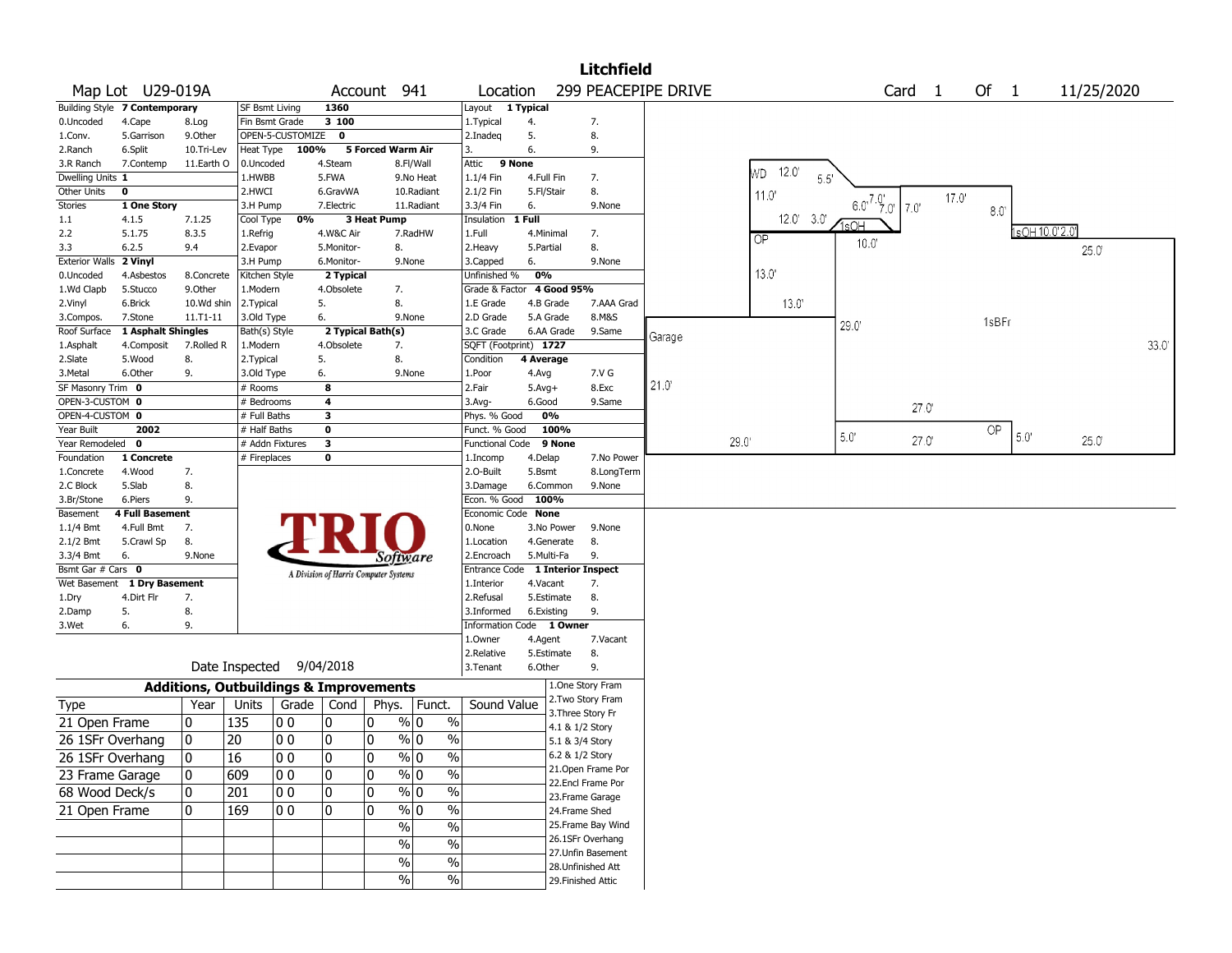|                      | Map Lot U29-020                                         | Account 1879 | Location                |                                  | 312 PEACEPIPE DRIVE       |                                   |             |          | Card <sub>1</sub>                | Of $1$        |                                           | 11/25/2020                            |
|----------------------|---------------------------------------------------------|--------------|-------------------------|----------------------------------|---------------------------|-----------------------------------|-------------|----------|----------------------------------|---------------|-------------------------------------------|---------------------------------------|
|                      | CAMPBELL JOSEPH R                                       |              |                         | <b>Property Data</b>             |                           |                                   |             |          | <b>Assessment Record</b>         |               |                                           |                                       |
| CAMPBELL DIANA M     |                                                         |              |                         | Neighborhood 158 Peacepipe Drive |                           | Year                              | Land        |          | <b>Buildings</b>                 |               | Exempt                                    | <b>Total</b>                          |
|                      | 312 PEACEPIPE DRIVE                                     |              |                         |                                  |                           | 2007                              |             | 49,470   |                                  | 109,083       | 0                                         | 158,553                               |
|                      | LITCHFIELD ME 04350                                     |              | Tree Growth Year        | $\mathbf 0$                      |                           |                                   |             |          |                                  |               |                                           |                                       |
|                      |                                                         |              | X Coordinate            |                                  | $\mathbf 0$               | 2008                              |             | 49,470   |                                  | 108,819       | 0                                         | 158,289                               |
|                      | B6910P333 B8483P258 B9192P311 B9388P49                  |              | Y Coordinate            |                                  | $\mathbf 0$               | 2009                              |             | 49,350   |                                  | 113,935       | 0                                         | 163,285                               |
| Previous Owner       |                                                         |              | Zone/Land Use           | <b>11 Residential</b>            |                           | 2010                              |             | 49,350   |                                  | 98,257        | 0                                         | 147,607                               |
| LEVASSEUR JAMES A    |                                                         |              |                         |                                  |                           | 2011                              |             | 49,350   |                                  | 131,630       | 0                                         | 180,980                               |
|                      | LEVASSAUR ROSEMARY A<br>312 PEACEPIPE DRIVE             |              | Secondary Zone          |                                  |                           | 2012                              |             | 49,350   |                                  | 131,630       | 0                                         | 180,980                               |
|                      | LITCHFIELD ME 00435                                     |              | Topography 2 Rolling    |                                  |                           |                                   |             |          |                                  |               |                                           |                                       |
|                      | Sale Date: 6/13/2007                                    |              |                         |                                  |                           | 2013                              |             | 49,350   |                                  | 133,427       | 0                                         | 182,777                               |
| Previous Owner       |                                                         |              | 1.Level                 | 4.Below St                       | 7. Res Protec             | 2014                              |             | 49,350   |                                  | 133,586       | 0                                         | 182,936                               |
| BALEY, BRIAN G.      |                                                         |              | 2.Rolling<br>3.Above St | 5.Low<br>6.Swampy                | 8.<br>9.                  | 2015                              |             | 49,350   |                                  | 132,038       | 0                                         | 181,388                               |
| <b>BALEY DAVID S</b> | 3971 1/2 MELTON AVE                                     |              | Utilities               | <b>4 Drilled Well</b>            | <b>6 Septic System</b>    | 2016                              |             | 49,350   |                                  | 132,038       | 0                                         | 181,388                               |
|                      | AKRON OH 44319 2835                                     |              |                         |                                  |                           | 2017                              |             | 49,350   |                                  | 172,479       | 0                                         | 221,829                               |
|                      | Sale Date: 6/28/2005                                    |              | 1.Public<br>2. Water    | 4.Dr Well<br>5.Dug Well          | 7.Cesspool<br>8.Lake/Pond | 2018                              |             | 49,350   |                                  | 171,420       | 19,200                                    | 201,570                               |
|                      |                                                         |              | 3.Sewer                 | 6.Septic                         | 9.None                    | 2019                              |             | 97,400   |                                  | 212,500       | 20,000                                    | 289,900                               |
|                      |                                                         |              | <b>Street</b>           | 3 Gravel                         |                           | 2020                              |             | 97,400   |                                  | 212,500       | 25,000                                    | 284,900                               |
|                      |                                                         |              | 1.Paved                 | 4.Proposed                       | 7.                        |                                   |             |          | <b>Land Data</b>                 |               |                                           |                                       |
|                      |                                                         |              | 2.Semi Imp              | 5.R/O/W                          |                           |                                   |             |          |                                  |               |                                           |                                       |
|                      |                                                         |              |                         |                                  | 8.                        |                                   |             |          |                                  |               |                                           |                                       |
|                      |                                                         |              | 3.Gravel                | 6.                               | 9.None                    | <b>Front Foot</b>                 | <b>Type</b> | Frontage | <b>Effective</b><br><b>Depth</b> | <b>Factor</b> | <b>Influence</b><br>Code                  | <b>Influence</b><br><b>Codes</b>      |
|                      |                                                         |              |                         |                                  | 0                         | 11.1-100                          |             |          |                                  |               | %                                         | 1.Unimproved                          |
|                      | Inspection Witnessed By:                                |              |                         |                                  | $\mathbf{0}$              | 12.101-200<br>$13.201+$           |             |          |                                  |               | $\frac{9}{6}$<br>%                        | 2.Excess Frtg<br>3. Topography        |
|                      |                                                         |              |                         | <b>Sale Data</b>                 |                           | 14.                               |             |          |                                  |               | $\overline{\frac{9}{6}}$                  | 4.Size/Shape                          |
| X                    |                                                         | Date         | Sale Date               |                                  | 6/13/2007                 | 15.                               |             |          |                                  |               | $\overline{\frac{9}{6}}$                  | 5.Access                              |
| No./Date             | Description                                             | Date Insp.   | Price                   |                                  | 260,000                   |                                   |             |          |                                  |               | %<br>%                                    | 6.Restriction<br>7. Right of Way      |
|                      |                                                         |              | Sale Type<br>1.Land     | 2 Land & Buildings<br>4.MFG UNIT | 7.                        | <b>Square Foot</b>                |             |          | <b>Square Feet</b>               |               |                                           | 8.View/Environ                        |
|                      |                                                         |              | 2.L & B                 | 5.Other                          | 8.                        | 16.Regular Lot                    |             |          |                                  |               | $\frac{9}{6}$                             | 9. Fract Share                        |
|                      |                                                         |              | 3.Building              | 6.                               | 9.                        | 17.Secondary Lot                  |             |          |                                  |               | $\frac{9}{6}$<br>$\overline{\frac{9}{6}}$ | <b>Acres</b><br>30. Frontage 1        |
|                      |                                                         |              | Financing               | 1 Conventional                   |                           | 18. Excess Land<br>19.Condominium |             |          |                                  |               | $\frac{9}{6}$                             | 31. Frontage 2                        |
|                      |                                                         |              | L.Convent               | 4.Seller                         | 7.                        | 20.Miscellaneous                  |             |          |                                  |               | $\frac{9}{6}$                             | 32.Tillable                           |
| Notes:               |                                                         |              | 2.FHA/VA                | 5.Private                        | 8.                        |                                   |             |          |                                  |               | $\frac{9}{6}$                             | 33.Tillable                           |
|                      | 05/11/2017 nah est little more done error found nothing |              | 3.Assumed               | 6.Cash                           | 9.Unknown                 |                                   |             |          |                                  |               | $\overline{\frac{9}{6}}$                  | 34.Softwood F&O                       |
|                      | entered from last year.                                 |              | Validity                | 1 Arms Length Sale               |                           | Fract. Acre                       |             |          | <b>Acreage/Sites</b>             |               |                                           | 35. Mixed Wood F&O<br>36.Hardwood F&O |
|                      | 06/09/2016 W/Mr. 11/2scompletely redone now 2sFr, add   |              | 1.Valid                 | 4.Split                          | 7.Renovate                | 21. Houselot (Frac                | 21          |          | 0.50                             | 100           | %<br>0                                    | 37.Softwood TG                        |
|                      |                                                         |              | 2.Related               | 5.Partial                        | 8.Other                   | 22.Baselot(Fract)                 | 26          |          | 0.80                             | 100           | $\frac{9}{6}$<br>$\mathbf 0$              | 38. Mixed Wood TG                     |
|                      | fus/op,1sFr adjust list and remove wds.                 |              | 3.Distress              | 6.Exempt                         | 9.                        | 23.<br>Acres                      | 44          |          | 1.00                             | 100           | %<br>0                                    | 39.Hardwood TG                        |
|                      | '14 w/ mr replaced WD.                                  |              |                         | <b>5 Public Record</b>           |                           | 24. Houselot                      | 45          |          | 1.00                             | 100           | %<br>0                                    | 40.Wasteland                          |
| '13 nah $n/c$ .      |                                                         |              | Verified                |                                  |                           | 25.Baselot                        |             |          |                                  |               | %<br>%                                    | 41.Gravel Pit                         |
|                      | 5/26/10-PERMIT-#10-043-10X26 BLDG.                      |              | 1.Buyer                 | 4.Agent                          | 7.Family                  | 26.Rear 1                         |             |          |                                  |               | %                                         | 42. Mobile Home Si                    |
|                      | PERMIT #12-084, 11/8/2012. 10X26 BLDG., \$1,00          |              | 2.Seller<br>3.Lender    | 5.Pub Rec<br>6.MLS               | 8.Other<br>9.             | 27.Rear 2                         |             |          |                                  |               |                                           | 43.Camp Site                          |
| <b>Litchfield</b>    |                                                         |              |                         |                                  |                           | 28. Rear 3<br>29. Rear 4          |             |          | <b>Total Acreage</b>             | 1.30          |                                           | 44.Lot Improvemen<br>45.Access Right  |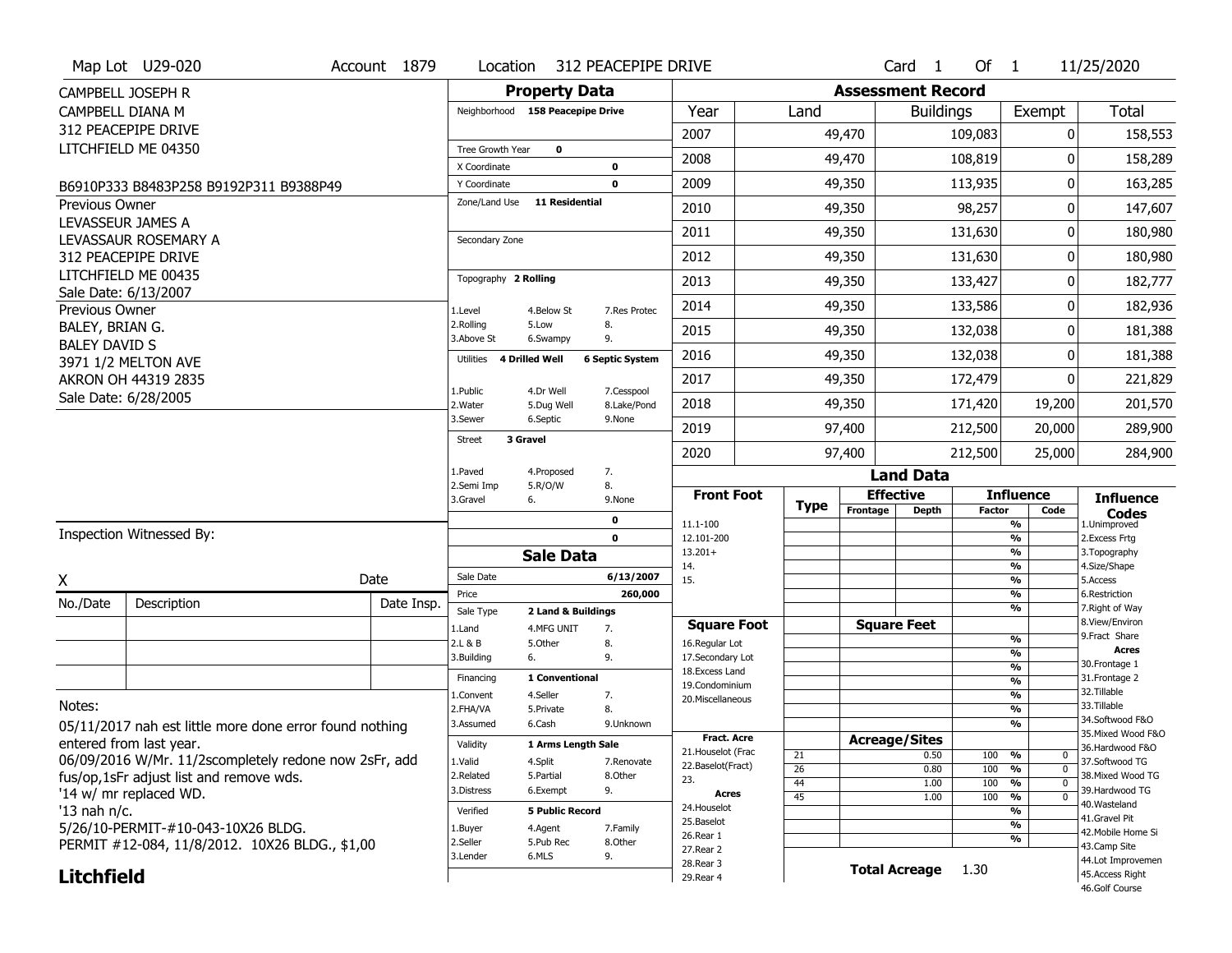|                           |                                           |                                                   |                           |                  |                         |                                       |                       |                                    |            |                         | <b>Litchfield</b>                        |      |                |       |                 |                   |      |      |       |            |
|---------------------------|-------------------------------------------|---------------------------------------------------|---------------------------|------------------|-------------------------|---------------------------------------|-----------------------|------------------------------------|------------|-------------------------|------------------------------------------|------|----------------|-------|-----------------|-------------------|------|------|-------|------------|
|                           | Map Lot U29-020                           |                                                   |                           |                  |                         | Account 1879                          |                       | Location                           |            |                         | 312 PEACEPIPE DRIVE                      |      |                |       |                 | Card <sub>1</sub> |      | Of 1 |       | 11/25/2020 |
|                           | <b>Building Style 1 Conventional</b>      |                                                   | <b>SF Bsmt Living</b>     |                  | $\mathbf 0$             |                                       |                       | Layout                             | 1 Typical  |                         |                                          |      |                |       |                 |                   |      |      |       |            |
| 0.Uncoded                 | 4.Cape                                    | 8.Log                                             | Fin Bsmt Grade            |                  | 0 <sub>0</sub>          |                                       |                       | 1. Typical                         | 4.         |                         | 7.                                       |      |                |       |                 |                   |      |      |       |            |
| 1.Conv.                   | 5.Garrison                                | 9.0ther                                           |                           | OPEN-5-CUSTOMIZE | $\mathbf 0$             |                                       |                       | 2.Inadeg                           | 5.         |                         | 8.                                       |      |                |       |                 |                   |      |      |       |            |
| 2.Ranch                   | 6.Split                                   | 10.Tri-Lev                                        | Heat Type                 | 100%             |                         | 1 Hot Water BB                        |                       | 3.                                 | 6.         |                         | 9.                                       |      |                |       |                 |                   |      |      |       |            |
| 3.R Ranch                 | 7.Contemp                                 | 11.Earth O                                        | 0.Uncoded                 |                  | 4.Steam                 |                                       | 8.Fl/Wall             | Attic<br>9 None                    |            |                         |                                          |      |                | 50.0' |                 |                   |      |      |       |            |
| Dwelling Units 1          |                                           |                                                   | 1.HWBB                    |                  | 5.FWA                   |                                       | 9.No Heat             | 1.1/4 Fin                          | 4.Full Fin |                         | 7.                                       |      |                |       |                 |                   |      |      |       |            |
| Other Units               | $\mathbf 0$                               |                                                   | 2.HWCI                    |                  | 6.GravWA                |                                       | 10.Radiant            | 2.1/2 Fin                          | 5.Fl/Stair |                         | 8.                                       |      |                |       | $13/4$ s $Fr/B$ |                   |      |      |       |            |
| Stories                   | 5 One & 3/4 Story                         |                                                   | 3.H Pump                  |                  | 7.Electric              |                                       | 11.Radiant            | 3.3/4 Fin                          | 6.         |                         | 9.None                                   |      |                |       |                 |                   |      |      | Gar   |            |
| 1.1                       | 4.1.5                                     | 7.1.25                                            | Cool Type                 | 0%               | 9 None                  |                                       |                       | Insulation                         | $1$ Full   |                         |                                          |      |                |       |                 |                   | 24.0 |      |       | 23.0'      |
| 2.2                       | 5.1.75                                    | 8.3.5                                             | 1.Refrig                  |                  | 4.W&C Air               |                                       | 7.RadHW               | 1.Full                             |            | 4.Minimal               | 7.                                       | 28.0 |                |       |                 |                   |      |      |       |            |
| 3.3                       | 6.2.5                                     | 9.4                                               | 2.Evapor                  |                  | 5.Monitor-              | 8.                                    |                       | 2.Heavy                            | 5.Partial  |                         | 8.                                       |      |                |       |                 |                   |      |      |       |            |
| <b>Exterior Walls</b>     | 2 Vinyl                                   |                                                   | 3.H Pump                  |                  | 6.Monitor-              | 9.None                                |                       | 3.Capped                           | 6.         |                         | 9.None                                   |      |                |       |                 |                   |      |      |       |            |
| 0.Uncoded                 | 4.Asbestos                                | 8.Concrete                                        | Kitchen Style             |                  | 2 Typical               |                                       |                       | Unfinished %                       | 0%         |                         |                                          |      |                |       |                 |                   |      |      | 26.0' |            |
| 1.Wd Clapb                | 5.Stucco                                  | 9.Other                                           | 1.Modern                  |                  | 4.Obsolete              | 7.                                    |                       | Grade & Factor                     |            |                         | 3 Average 100%                           |      |                |       |                 | 26.0'             |      |      |       |            |
| 2.Vinyl                   | 6.Brick                                   | 10.Wd shin                                        | 2.Typical                 |                  | 5.                      | 8.                                    |                       | 1.E Grade                          |            | 4.B Grade               | 7.AAA Grad                               |      | 24.0'          |       |                 |                   |      |      |       |            |
| 3.Compos.                 | 7.Stone                                   | $11. T1 - 11$                                     | 3.Old Type                |                  | 6.                      | 9.None                                |                       | 2.D Grade                          |            | 5.A Grade<br>6.AA Grade | 8.M&S<br>9.Same                          |      | 4.0'           |       | 1sFr            |                   |      |      |       |            |
| Roof Surface<br>1.Asphalt | 1 Asphalt Shingles<br>4.Composit          | 7.Rolled R                                        | Bath(s) Style<br>1.Modern |                  | 4.Obsolete              | 2 Typical Bath(s)<br>7.               |                       | 3.C Grade<br>SQFT (Footprint) 1296 |            |                         |                                          |      |                |       |                 |                   | 10.0 |      |       |            |
| 2.Slate                   | 5.Wood                                    | 8.                                                | 2. Typical                |                  | 5.                      | 8.                                    |                       | Condition                          |            | 7 Very Good             |                                          | 4.0' | O <sub>H</sub> |       |                 | 26.0'             |      |      |       |            |
| 3.Metal                   | 6.Other                                   | 9.                                                | 3.Old Type                |                  | 6.                      | 9.None                                |                       | 1.Poor                             | 4.Avg      |                         | 7.V G                                    | 8.0' | $2.0^{\circ}$  |       |                 |                   |      |      |       |            |
| SF Masonry Trim 0         |                                           |                                                   | # Rooms                   |                  | $\overline{9}$          |                                       |                       | 2.Fair                             | $5.Avg+$   |                         | 8.Exc                                    |      | 8.0<br>8.0'    |       |                 |                   |      |      |       |            |
| OPEN-3-CUSTOM 0           |                                           |                                                   | # Bedrooms                |                  | $\overline{\mathbf{4}}$ |                                       |                       | 3.Avg-                             | 6.Good     |                         | 9.Same                                   |      |                |       |                 |                   |      |      |       |            |
| OPEN-4-CUSTOM 0           |                                           |                                                   | # Full Baths              |                  | 3                       |                                       |                       | Phys. % Good                       |            | 0%                      |                                          |      | OP is under OH |       |                 |                   |      |      |       |            |
| Year Built                | 1995                                      |                                                   | # Half Baths              |                  | $\mathbf{1}$            |                                       |                       | Funct. % Good                      |            | 90%                     |                                          |      |                |       |                 |                   |      |      |       |            |
| Year Remodeled 2015       |                                           |                                                   | # Addn Fixtures           |                  | $\overline{2}$          |                                       |                       | Functional Code                    |            | 1 Incomplete            |                                          | 6.0  | 24.0' OP       |       |                 |                   |      |      |       |            |
| Foundation                | 1 Concrete                                |                                                   | # Fireplaces              |                  | 0                       |                                       |                       | 1.Incomp                           | 4.Delap    |                         | 7.No Power                               |      |                |       |                 |                   |      |      |       |            |
| 1.Concrete                | 4.Wood                                    | 7.                                                |                           |                  |                         |                                       |                       | 2.O-Built                          | 5.Bsmt     |                         | 8.LongTerm                               |      |                |       |                 |                   |      |      |       |            |
| 2.C Block                 | 5.Slab                                    | 8.                                                |                           |                  |                         |                                       |                       | 3.Damage                           |            | 6.Common                | 9.None                                   |      |                |       |                 |                   |      |      |       |            |
| 3.Br/Stone                | 6.Piers                                   | 9.                                                |                           |                  |                         |                                       |                       | Econ. % Good                       |            | 100%                    |                                          |      |                |       |                 |                   |      |      |       |            |
| Basement                  | <b>4 Full Basement</b>                    |                                                   |                           |                  |                         |                                       |                       | Economic Code None                 |            |                         |                                          |      |                |       |                 |                   |      |      |       |            |
| $1.1/4$ Bmt               | 4.Full Bmt                                | 7.                                                |                           |                  |                         |                                       |                       | 0.None                             |            | 3.No Power              | 9.None                                   |      |                |       |                 |                   |      |      |       |            |
| 2.1/2 Bmt                 | 5.Crawl Sp                                | 8.                                                |                           |                  |                         |                                       |                       | 1.Location                         |            | 4.Generate              | 8.                                       |      |                |       |                 |                   |      |      |       |            |
| 3.3/4 Bmt                 | 6.                                        | 9.None                                            |                           |                  |                         | Software                              |                       | 2.Encroach                         |            | 5.Multi-Fa              | 9.                                       |      |                |       |                 |                   |      |      |       |            |
| Bsmt Gar # Cars 0         |                                           |                                                   |                           |                  |                         | A Division of Harris Computer Systems |                       | Entrance Code                      |            |                         | <b>3 Information Only</b>                |      |                |       |                 |                   |      |      |       |            |
|                           | Wet Basement 1 Dry Basement<br>4.Dirt Flr | 7.                                                |                           |                  |                         |                                       |                       | 1.Interior<br>2.Refusal            | 4.Vacant   | 5.Estimate              | 7.<br>8.                                 |      |                |       |                 |                   |      |      |       |            |
| 1.Dry<br>2.Damp           | 5.                                        | 8.                                                |                           |                  |                         |                                       |                       | 3.Informed                         |            | 6.Existing              | 9.                                       |      |                |       |                 |                   |      |      |       |            |
| 3.Wet                     | 6.                                        | 9.                                                |                           |                  |                         |                                       |                       | Information Code 2 Relative        |            |                         |                                          |      |                |       |                 |                   |      |      |       |            |
|                           |                                           |                                                   |                           |                  |                         |                                       |                       | 1.Owner                            | 4.Agent    |                         | 7.Vacant                                 |      |                |       |                 |                   |      |      |       |            |
|                           |                                           |                                                   |                           |                  |                         |                                       |                       | 2.Relative                         |            | 5.Estimate              | 8.                                       |      |                |       |                 |                   |      |      |       |            |
|                           |                                           |                                                   | Date Inspected 9/04/2018  |                  |                         |                                       |                       | 3.Tenant                           | 6.Other    |                         | 9.                                       |      |                |       |                 |                   |      |      |       |            |
|                           |                                           |                                                   |                           |                  |                         |                                       |                       |                                    |            |                         | 1.One Story Fram                         |      |                |       |                 |                   |      |      |       |            |
|                           |                                           | <b>Additions, Outbuildings &amp; Improvements</b> |                           |                  |                         |                                       |                       |                                    |            |                         | 2. Two Story Fram                        |      |                |       |                 |                   |      |      |       |            |
| Type                      |                                           | Year                                              | Units                     | Grade            | Cond                    | Phys.                                 | Funct.                | Sound Value                        |            |                         | 3. Three Story Fr                        |      |                |       |                 |                   |      |      |       |            |
|                           | 1 One Story Frame                         | 2015                                              | 260                       | 9100             | 4                       | $\mathbf{0}$                          | % 100 %               |                                    |            | 4.1 & 1/2 Story         |                                          |      |                |       |                 |                   |      |      |       |            |
| 26 1SFr Overhang          |                                           | 2015                                              | 112                       | 9100             | 14                      | $\mathbf 0$                           | $%100$ %              |                                    |            | 5.1 & 3/4 Story         |                                          |      |                |       |                 |                   |      |      |       |            |
| 21 Open Frame             |                                           | 2015  144                                         |                           | 9 100            | 4                       | 10                                    | $%100$ %              |                                    |            | 6.2 & 1/2 Story         |                                          |      |                |       |                 |                   |      |      |       |            |
| 23 Frame Garage           |                                           | $\mathbf{0}$                                      | 598                       | 0 O              | 10                      | 10                                    | $\sqrt[6]{0}$<br>$\%$ |                                    |            |                         | 21. Open Frame Por                       |      |                |       |                 |                   |      |      |       |            |
|                           |                                           |                                                   |                           |                  |                         | $\sqrt{2}$                            | $\%$                  |                                    |            |                         | 22.Encl Frame Por                        |      |                |       |                 |                   |      |      |       |            |
|                           |                                           |                                                   |                           |                  |                         |                                       |                       |                                    |            |                         | 23. Frame Garage                         |      |                |       |                 |                   |      |      |       |            |
|                           |                                           |                                                   |                           |                  |                         | $\sqrt{6}$                            | $\%$                  |                                    |            | 24.Frame Shed           |                                          |      |                |       |                 |                   |      |      |       |            |
|                           |                                           |                                                   |                           |                  |                         | $\sqrt{6}$                            | $\%$                  |                                    |            |                         | 25. Frame Bay Wind                       |      |                |       |                 |                   |      |      |       |            |
|                           |                                           |                                                   |                           |                  |                         | $\%$                                  | $\frac{0}{0}$         |                                    |            |                         | 26.1SFr Overhang                         |      |                |       |                 |                   |      |      |       |            |
|                           |                                           |                                                   |                           |                  |                         | %                                     | $\%$                  |                                    |            |                         | 27.Unfin Basement                        |      |                |       |                 |                   |      |      |       |            |
|                           |                                           |                                                   |                           |                  |                         | $\sqrt{6}$                            | $\frac{1}{2}$         |                                    |            |                         | 28. Unfinished Att<br>29. Finished Attic |      |                |       |                 |                   |      |      |       |            |
|                           |                                           |                                                   |                           |                  |                         |                                       |                       |                                    |            |                         |                                          |      |                |       |                 |                   |      |      |       |            |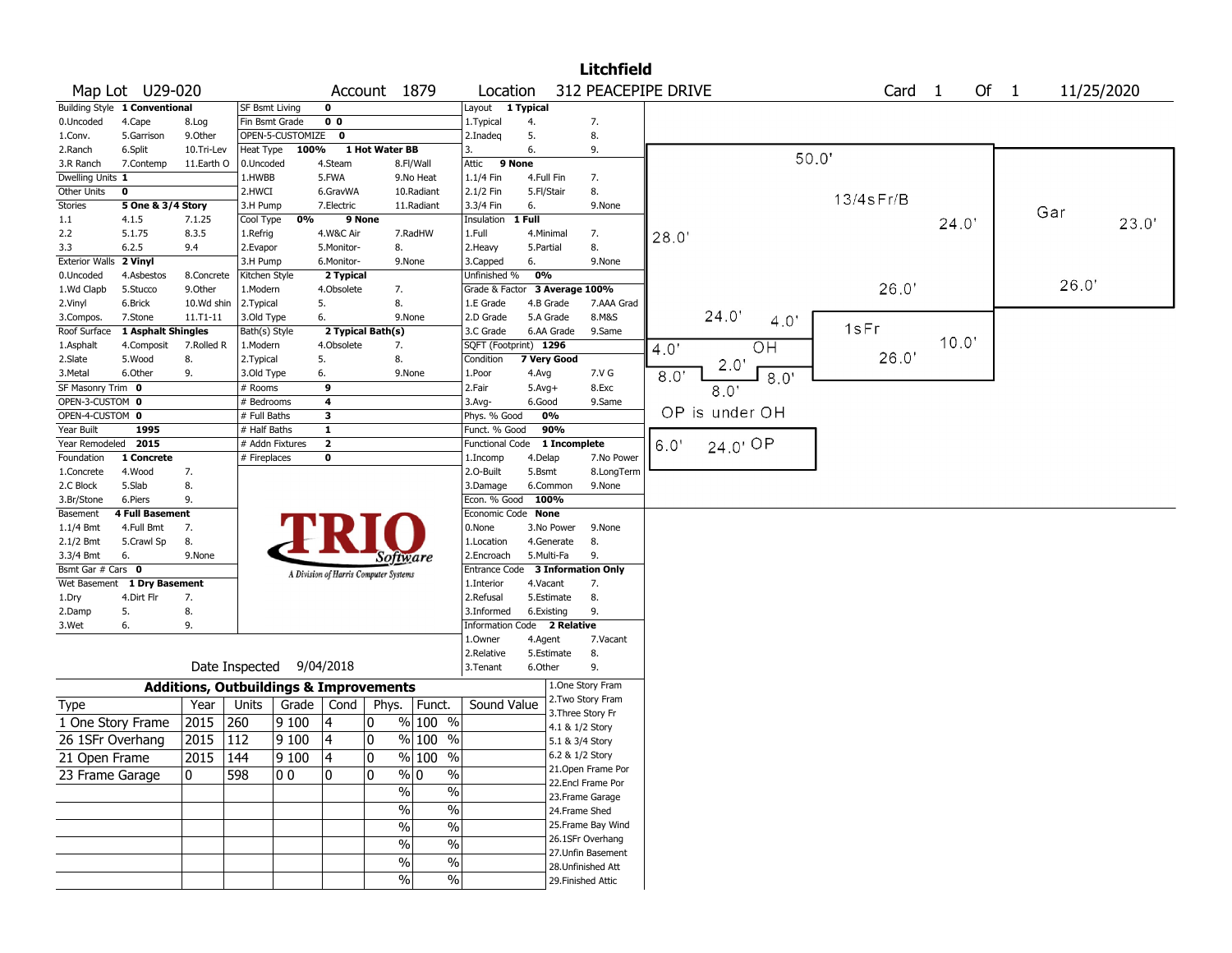|                       | Map Lot U29-021              | Account 1880 | Location                         |                         | PEACEPIPE DRIVE           |                                    |             |                          | Card 1           | Of 1          |                                | 11/25/2020                          |
|-----------------------|------------------------------|--------------|----------------------------------|-------------------------|---------------------------|------------------------------------|-------------|--------------------------|------------------|---------------|--------------------------------|-------------------------------------|
|                       | CAMPBELL JOSEPH R            |              |                                  | <b>Property Data</b>    |                           |                                    |             | <b>Assessment Record</b> |                  |               |                                |                                     |
|                       | 312 PEACEPIPE DRIVE          |              | Neighborhood 158 Peacepipe Drive |                         |                           | Year                               | Land        |                          | <b>Buildings</b> |               | Exempt                         | <b>Total</b>                        |
|                       | LITCHFIELD ME 04350          |              |                                  |                         |                           | 2007                               |             | 77,182                   |                  | 0             | 0                              | 77,182                              |
|                       |                              |              | Tree Growth Year                 | $\mathbf 0$             |                           |                                    |             |                          |                  |               |                                |                                     |
|                       |                              |              | X Coordinate                     |                         | $\mathbf 0$               | 2008                               |             | 77,182                   |                  | 0             | 0                              | 77,182                              |
|                       | B6910P333 B8483P258 B9388P49 |              | Y Coordinate                     |                         | $\mathbf 0$               | 2009                               |             | 112,182                  |                  | $\pmb{0}$     | 0                              | 112,182                             |
| <b>Previous Owner</b> |                              |              | Zone/Land Use                    | 12 Cobbosscontee Lake   |                           | 2010                               |             | 112,182                  |                  | $\mathbf 0$   | 0                              | 112,182                             |
| LEVASSEUR JAMES A     | LEVASSEUR ROSEMARY A         |              | Secondary Zone                   |                         |                           | 2011                               |             | 112,182                  |                  | $\mathbf 0$   | 0                              | 112,182                             |
|                       | 312 PEACE PIPE DRIVE         |              |                                  |                         |                           | 2012                               |             | 112,182                  |                  | 0             | 0                              | 112,182                             |
|                       | LITCHFIELD ME 04350          |              | Topography 2 Rolling             |                         |                           | 2013                               |             | 112,182                  |                  | $\mathbf 0$   | 0                              | 112,182                             |
| Previous Owner        | Sale Date: 6/15/2007         |              | 1.Level                          | 4.Below St              | 7.Res Protec              | 2014                               |             | 112,182                  |                  | 0             | 0                              | 112,182                             |
| BALEY, BRIAN G.       |                              |              | 2.Rolling<br>3.Above St          | 5.Low<br>6.Swampy       | 8.<br>9.                  | 2015                               |             | 112,182                  |                  | 0             | 0                              | 112,182                             |
|                       | 312 PEACE PIPE DRIVE         |              | Utilities 9 None                 |                         | 9 None                    | 2016                               |             | 112,182                  |                  | 0             | 0                              | 112,182                             |
|                       | LITCHFIELD ME 04350          |              |                                  |                         |                           | 2017                               |             | 112,182                  |                  | $\pmb{0}$     | 0                              | 112,182                             |
|                       | Sale Date: 6/28/2005         |              | 1.Public<br>2. Water             | 4.Dr Well<br>5.Dug Well | 7.Cesspool<br>8.Lake/Pond | 2018                               |             | 112,182                  |                  | $\mathbf{0}$  | 0                              | 112,182                             |
|                       |                              |              | 3.Sewer                          | 6.Septic                | 9.None                    | 2019                               |             | 147,000                  |                  | 500           | 0                              | 147,500                             |
|                       |                              |              | 3 Gravel<br><b>Street</b>        |                         |                           | 2020                               |             | 147,000                  |                  | 500           | 0                              | 147,500                             |
|                       |                              |              | 1.Paved                          | 4.Proposed              | 7.                        |                                    |             |                          | <b>Land Data</b> |               |                                |                                     |
|                       |                              |              | 2.Semi Imp<br>3.Gravel           | 5.R/O/W<br>6.           | 8.<br>9.None              | <b>Front Foot</b>                  |             | <b>Effective</b>         |                  |               | <b>Influence</b>               | <b>Influence</b>                    |
|                       |                              |              |                                  |                         | $\mathbf 0$               |                                    | <b>Type</b> | Frontage                 | <b>Depth</b>     | <b>Factor</b> | Code                           | <b>Codes</b>                        |
|                       | Inspection Witnessed By:     |              |                                  |                         | $\mathbf 0$               | 11.1-100<br>12.101-200             |             |                          |                  |               | %<br>$\frac{9}{6}$             | 1.Unimproved<br>2. Excess Frtg      |
|                       |                              |              |                                  | <b>Sale Data</b>        |                           | $13.201+$                          |             |                          |                  |               | %                              | 3. Topography                       |
| X                     |                              | Date         | Sale Date                        |                         | 6/15/2007                 | 14.<br>15.                         |             |                          |                  |               | %<br>%                         | 4.Size/Shape<br>5.Access            |
|                       |                              |              | Price                            |                         | 260,000                   |                                    |             |                          |                  |               | %                              | 6.Restriction                       |
| No./Date              | Description                  | Date Insp.   | Sale Type                        | 1 Land Only             |                           |                                    |             |                          |                  |               | %                              | 7. Right of Way                     |
|                       |                              |              | 1.Land                           | 4.MFG UNIT              | 7.                        | <b>Square Foot</b>                 |             | <b>Square Feet</b>       |                  |               | $\frac{9}{6}$                  | 8.View/Environ<br>9. Fract Share    |
|                       |                              |              | 2.L & B<br>3.Building            | 5.Other<br>6.           | 8.<br>9.                  | 16.Regular Lot<br>17.Secondary Lot |             |                          |                  |               | $\frac{9}{6}$                  | <b>Acres</b>                        |
|                       |                              |              |                                  |                         |                           | 18. Excess Land                    |             |                          |                  |               | $\frac{9}{6}$                  | 30. Frontage 1                      |
|                       |                              |              | Financing                        | 1 Conventional          |                           | 19.Condominium                     |             |                          |                  |               | $\frac{9}{6}$                  | 31. Frontage 2<br>32.Tillable       |
| Notes:                |                              |              | 1.Convent<br>2.FHA/VA            | 4.Seller<br>5.Private   | 7.<br>8.                  | 20.Miscellaneous                   |             |                          |                  |               | $\frac{9}{6}$<br>$\frac{9}{6}$ | 33.Tillable                         |
|                       |                              |              | 3.Assumed                        | 6.Cash                  | 9.Unknown                 |                                    |             |                          |                  |               | $\overline{\frac{9}{6}}$       | 34.Softwood F&O                     |
|                       |                              |              |                                  |                         |                           | <b>Fract. Acre</b>                 |             | <b>Acreage/Sites</b>     |                  |               |                                | 35. Mixed Wood F&O                  |
|                       |                              |              | Validity                         | 1 Arms Length Sale      |                           | 21. Houselot (Frac                 | 22          |                          | 0.27             | 100           | %<br>0                         | 36.Hardwood F&O                     |
|                       |                              |              | 1.Valid                          | 4.Split                 | 7.Renovate                | 22.Baselot(Fract)                  |             |                          |                  |               | %                              | 37.Softwood TG                      |
|                       |                              |              | 2.Related<br>3.Distress          | 5.Partial<br>6.Exempt   | 8.Other<br>9.             | 23.                                |             |                          |                  |               | $\frac{9}{6}$                  | 38. Mixed Wood TG<br>39.Hardwood TG |
|                       |                              |              |                                  |                         |                           | Acres                              |             |                          |                  |               | $\frac{9}{6}$                  | 40. Wasteland                       |
|                       |                              |              | Verified                         | <b>5 Public Record</b>  |                           | 24. Houselot<br>25.Baselot         |             |                          |                  |               | %                              | 41.Gravel Pit                       |
|                       |                              |              | 1.Buyer                          | 4.Agent                 | 7.Family                  | 26.Rear 1                          |             |                          |                  |               | $\frac{9}{6}$                  | 42. Mobile Home Si                  |
|                       |                              |              | 2.Seller                         | 5.Pub Rec               | 8.Other                   | 27.Rear 2                          |             |                          |                  |               | %                              | 43.Camp Site                        |
|                       |                              |              | 3.Lender                         | 6.MLS                   | 9.                        |                                    |             |                          |                  |               |                                | 44.Lot Improvemen                   |
| <b>Litchfield</b>     |                              |              |                                  |                         |                           | 28. Rear 3                         |             | <b>Total Acreage</b>     |                  | 0.27          |                                | 45.Access Right                     |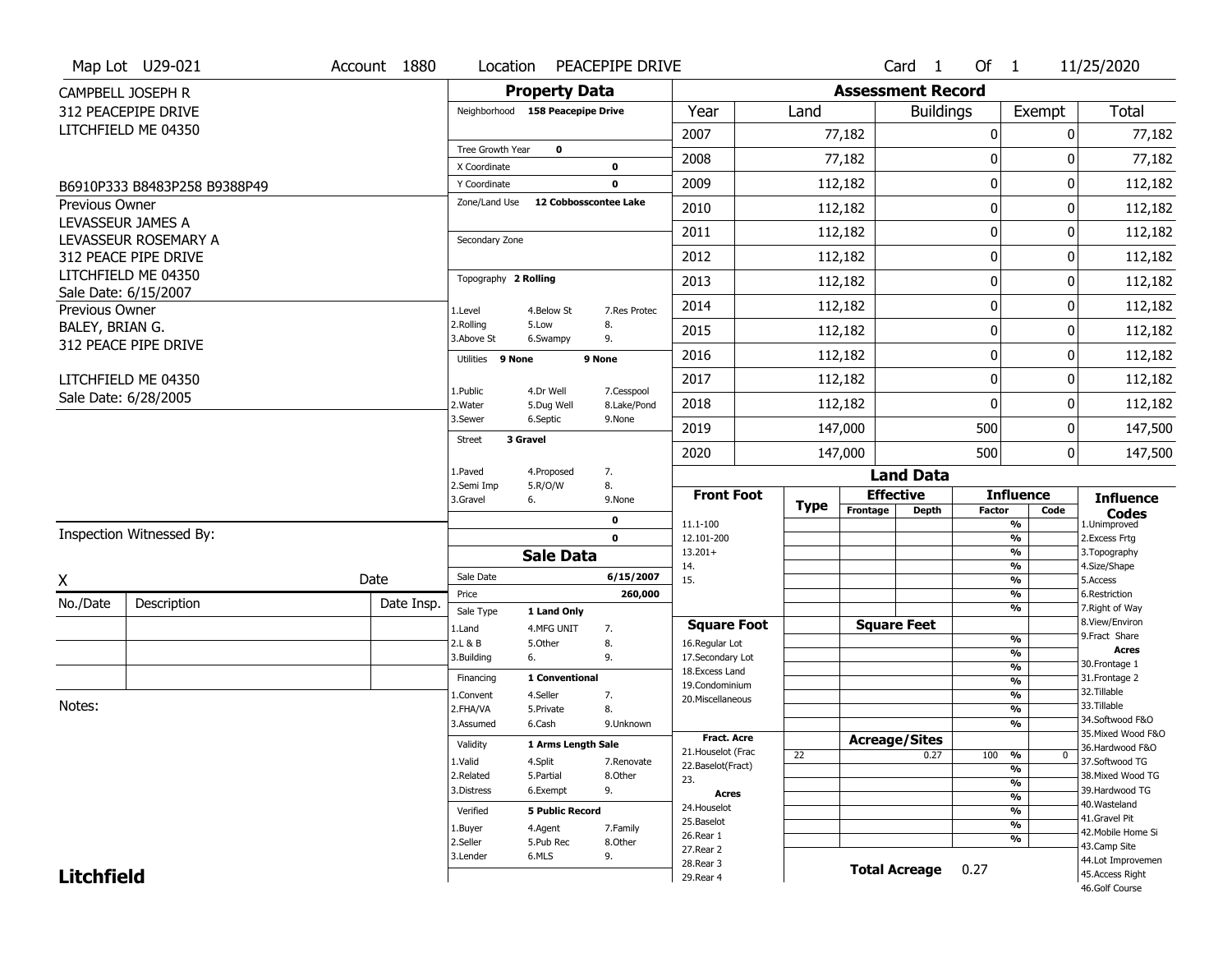|                        |                  |                                                   |                       |                  |                         |                                       |                             |                          | <b>Litchfield</b>                    |      |                   |                      |  |
|------------------------|------------------|---------------------------------------------------|-----------------------|------------------|-------------------------|---------------------------------------|-----------------------------|--------------------------|--------------------------------------|------|-------------------|----------------------|--|
|                        | Map Lot U29-021  |                                                   |                       |                  |                         | Account 1880                          | Location                    |                          | PEACEPIPE DRIVE                      |      | Card <sub>1</sub> | Of $1$<br>11/25/2020 |  |
| <b>Building Style</b>  |                  |                                                   | <b>SF Bsmt Living</b> |                  |                         |                                       | Layout                      |                          |                                      |      |                   |                      |  |
| 0.Uncoded              | 4.Cape           | 8.Log                                             | Fin Bsmt Grade        |                  |                         |                                       | 1.Typical                   | 4.                       | 7.                                   |      |                   |                      |  |
| 1.Conv.                | 5.Garrison       | 9.Other                                           |                       | OPEN-5-CUSTOMIZE |                         |                                       | 2.Inadeq                    | 5.                       | 8.                                   |      |                   |                      |  |
| 2.Ranch                | 6.Split          | 10.Tri-Lev                                        | Heat Type             | 100%             |                         |                                       | 3.                          | 6.                       | 9.                                   |      |                   |                      |  |
| 3.R Ranch              | 7.Contemp        | 11.Earth O                                        | 0.Uncoded             |                  | 4.Steam                 | 8.Fl/Wall                             | Attic                       |                          |                                      |      |                   |                      |  |
| <b>Dwelling Units</b>  |                  |                                                   | 1.HWBB                |                  | 5.FWA                   | 9.No Heat                             | 1.1/4 Fin                   | 4.Full Fin               | 7.                                   |      |                   |                      |  |
| Other Units            |                  |                                                   | 2.HWCI                |                  | 6.GravWA                | 10.Radiant                            | $2.1/2$ Fin                 | 5.Fl/Stair               | 8.                                   |      |                   |                      |  |
| Stories                |                  |                                                   | 3.H Pump              | 0%               | 7.Electric              | 11.Radiant                            | 3.3/4 Fin                   | 6.                       | 9.None                               |      |                   |                      |  |
| $1.1\,$<br>2.2         | 4.1.5<br>5.1.75  | 7.1.25<br>8.3.5                                   | Cool Type             |                  |                         | 7.RadHW                               | Insulation<br>1.Full        | 4.Minimal                | 7.                                   |      |                   |                      |  |
| 3.3                    | 6.2.5            | 9.4                                               | 1.Refrig<br>2.Evapor  |                  | 4.W&C Air<br>5.Monitor- | 8.                                    | 2.Heavy                     | 5.Partial                | 8.                                   |      |                   |                      |  |
| <b>Exterior Walls</b>  |                  |                                                   | 3.H Pump              |                  | 6.Monitor-              | 9.None                                | 3.Capped                    | 6.                       | 9.None                               |      |                   |                      |  |
| 0.Uncoded              | 4.Asbestos       | 8.Concrete                                        | Kitchen Style         |                  |                         |                                       | Unfinished %                |                          |                                      |      |                   |                      |  |
| 1.Wd Clapb             | 5.Stucco         | 9.Other                                           | 1.Modern              |                  | 4.Obsolete              | 7.                                    | Grade & Factor              |                          |                                      |      |                   |                      |  |
| 2.Vinyl                | 6.Brick          | 10.Wd shin                                        | 2.Typical             |                  | 5.                      | 8.                                    | 1.E Grade                   | 4.B Grade                | 7.AAA Grad                           |      |                   |                      |  |
| 3.Compos.              | 7.Stone          | $11. T1 - 11$                                     | 3.Old Type            |                  | 6.                      | 9.None                                | 2.D Grade                   | 5.A Grade                | 8.M&S                                |      |                   |                      |  |
| Roof Surface           |                  |                                                   | Bath(s) Style         |                  |                         |                                       | 3.C Grade                   | 6.AA Grade               | 9.Same                               |      |                   |                      |  |
| 1.Asphalt              | 4.Composit       | 7.Rolled R                                        | 1.Modern              |                  | 4.Obsolete              | 7.                                    | SQFT (Footprint)            |                          |                                      | 8.0" | Shed              |                      |  |
| 2.Slate                | 5.Wood           | 8.                                                | 2.Typical             |                  | 5.                      | 8.                                    | Condition                   |                          |                                      |      |                   |                      |  |
| 3.Metal                | 6.Other          | 9.                                                | 3.Old Type            |                  | 6.                      | 9.None                                | 1.Poor                      | 4.Avg                    | 7.V G                                |      |                   |                      |  |
| SF Masonry Trim        |                  |                                                   | # Rooms               |                  |                         |                                       | 2.Fair                      | $5.$ Avg $+$             | 8.Exc                                |      |                   |                      |  |
| OPEN-3-CUSTOM          |                  |                                                   | # Bedrooms            |                  |                         |                                       | 3.Avg-                      | 6.Good                   | 9.Same                               |      |                   |                      |  |
| OPEN-4-CUSTOM          |                  |                                                   | # Full Baths          |                  |                         |                                       | Phys. % Good                |                          |                                      |      |                   |                      |  |
| Year Built             |                  |                                                   | # Half Baths          |                  |                         |                                       | Funct. % Good               |                          |                                      |      |                   |                      |  |
| Year Remodeled         |                  |                                                   | # Addn Fixtures       |                  |                         |                                       | <b>Functional Code</b>      |                          |                                      |      |                   |                      |  |
| Foundation             |                  |                                                   | # Fireplaces          |                  |                         |                                       | 1.Incomp                    | 4.Delap                  | 7.No Power                           |      |                   |                      |  |
| 1.Concrete             | 4.Wood           | 7.                                                |                       |                  |                         |                                       | 2.O-Built                   | 5.Bsmt                   | 8.LongTerm                           |      |                   |                      |  |
| 2.C Block              | 5.Slab           | 8.                                                |                       |                  |                         |                                       | 3.Damage                    | 6.Common                 | 9.None                               |      |                   |                      |  |
| 3.Br/Stone             | 6.Piers          | 9.                                                |                       |                  |                         |                                       | Econ. % Good                |                          |                                      |      |                   |                      |  |
| Basement               |                  |                                                   |                       |                  |                         |                                       | Economic Code               |                          |                                      |      |                   |                      |  |
| $1.1/4$ Bmt            | 4.Full Bmt       | 7.                                                |                       |                  |                         |                                       | 0.None                      | 3.No Power               | 9.None                               |      |                   |                      |  |
| 2.1/2 Bmt<br>3.3/4 Bmt | 5.Crawl Sp<br>6. | 8.<br>9.None                                      |                       |                  |                         |                                       | 1.Location<br>2.Encroach    | 4.Generate<br>5.Multi-Fa | 8.<br>9.                             |      |                   |                      |  |
| Bsmt Gar # Cars        |                  |                                                   |                       |                  |                         | Software                              | <b>Entrance Code</b>        |                          | 4 Note left to Insp                  |      |                   |                      |  |
| Wet Basement           |                  |                                                   |                       |                  |                         | A Division of Harris Computer Systems | 1.Interior                  | 4.Vacant                 | 7.                                   |      |                   |                      |  |
| 1.Dry                  | 4.Dirt Flr       | 7.                                                |                       |                  |                         |                                       | 2.Refusal                   | 5.Estimate               | 8.                                   |      |                   |                      |  |
| 2.Damp                 | 5.               | 8.                                                |                       |                  |                         |                                       | 3.Informed                  | 6.Existing               | 9.                                   |      |                   |                      |  |
| 3.Wet                  | 6.               | 9.                                                |                       |                  |                         |                                       | Information Code 5 Estimate |                          |                                      |      |                   |                      |  |
|                        |                  |                                                   |                       |                  |                         |                                       | 1.0wner                     | 4.Agent                  | 7.Vacant                             |      |                   |                      |  |
|                        |                  |                                                   |                       |                  |                         |                                       | 2.Relative                  | 5.Estimate               | 8.                                   |      |                   |                      |  |
|                        |                  | Date Inspected                                    |                       |                  | 9/04/2018               |                                       | 3.Tenant                    | 6.Other                  | 9.                                   |      |                   |                      |  |
|                        |                  | <b>Additions, Outbuildings &amp; Improvements</b> |                       |                  |                         |                                       |                             |                          | 1.One Story Fram                     |      |                   |                      |  |
| Type                   |                  | Year                                              | Units                 | Grade            | Cond                    | Phys.<br>Funct.                       | Sound Value                 |                          | 2. Two Story Fram                    |      |                   |                      |  |
| 24 Frame Shed          |                  | 0                                                 |                       |                  |                         | $\%$                                  | % 500                       |                          | 3. Three Story Fr                    |      |                   |                      |  |
|                        |                  |                                                   |                       |                  |                         |                                       |                             |                          | 4.1 & 1/2 Story                      |      |                   |                      |  |
|                        |                  |                                                   |                       |                  |                         | $\frac{0}{0}$<br>$\frac{0}{0}$        |                             |                          | 5.1 & 3/4 Story                      |      |                   |                      |  |
|                        |                  |                                                   |                       |                  |                         | $\frac{1}{2}$<br>$\frac{9}{6}$        |                             |                          | 6.2 & 1/2 Story<br>21.Open Frame Por |      |                   |                      |  |
|                        |                  |                                                   |                       |                  |                         | $\frac{1}{2}$<br>$\%$                 |                             |                          | 22.Encl Frame Por                    |      |                   |                      |  |
|                        |                  |                                                   |                       |                  |                         | $\%$<br>$\%$                          |                             |                          | 23.Frame Garage                      |      |                   |                      |  |
|                        |                  |                                                   |                       |                  |                         | $\%$<br>$\sqrt{6}$                    |                             |                          | 24.Frame Shed                        |      |                   |                      |  |
|                        |                  |                                                   |                       |                  |                         | $\frac{1}{2}$<br>$\%$                 |                             |                          | 25. Frame Bay Wind                   |      |                   |                      |  |
|                        |                  |                                                   |                       |                  |                         | $\sqrt{20}$                           |                             |                          | 26.1SFr Overhang                     |      |                   |                      |  |
|                        |                  |                                                   |                       |                  |                         | $\%$                                  |                             |                          | 27.Unfin Basement                    |      |                   |                      |  |
|                        |                  |                                                   |                       |                  |                         | $\frac{1}{2}$<br>$\%$                 |                             |                          | 28. Unfinished Att                   |      |                   |                      |  |
|                        |                  |                                                   |                       |                  |                         | $\%$<br>$\sqrt{6}$                    |                             |                          | 29. Finished Attic                   |      |                   |                      |  |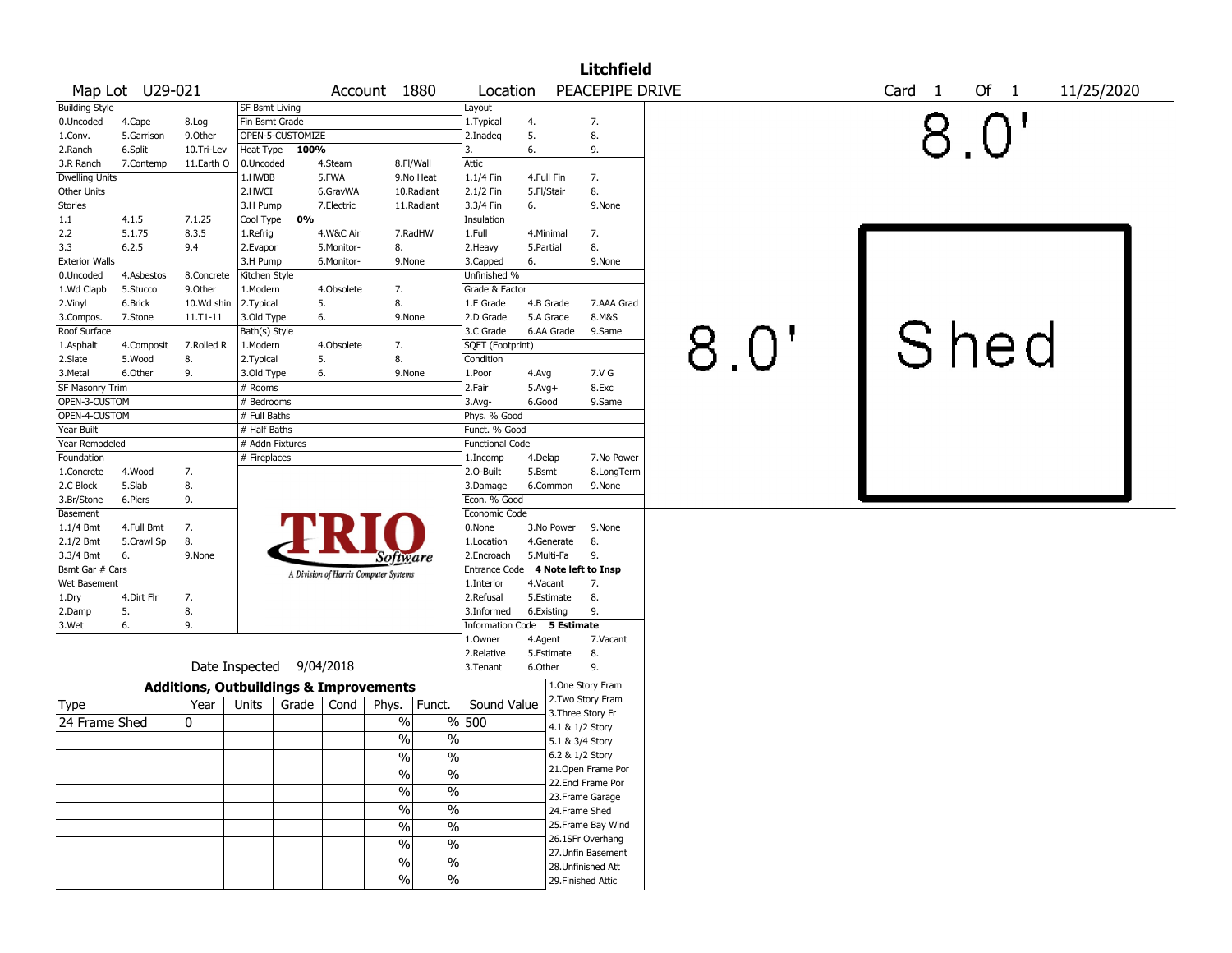|                   | Map Lot U29-022                              | Account 377 | Location                         | 323 PEACEPIPE DRIVE                    |                                         |             |                          | Card <sub>1</sub>    | Of $1$        |                                    | 11/25/2020                            |
|-------------------|----------------------------------------------|-------------|----------------------------------|----------------------------------------|-----------------------------------------|-------------|--------------------------|----------------------|---------------|------------------------------------|---------------------------------------|
|                   | LEVASSEUR ROSEMARY                           |             |                                  | <b>Property Data</b>                   |                                         |             | <b>Assessment Record</b> |                      |               |                                    |                                       |
| PO BOX 347        |                                              |             | Neighborhood 158 Peacepipe Drive |                                        | Year                                    | Land        |                          | <b>Buildings</b>     |               | Exempt                             | <b>Total</b>                          |
|                   | LITCHFIELD ME 04350                          |             |                                  |                                        | 2007                                    |             | 88,650                   |                      | 117,866       | 13,000                             | 193,516                               |
|                   |                                              |             | Tree Growth Year                 | $\mathbf 0$                            | 2008                                    |             | 88,650                   |                      | 117,677       | 12,350                             | 193,977                               |
|                   |                                              |             | X Coordinate                     | 0                                      |                                         |             |                          |                      |               |                                    |                                       |
|                   | B5296P109 B9388P46                           |             | Y Coordinate<br>Zone/Land Use    | 0<br>12 Cobbosscontee Lake             | 2009                                    |             | 123,650                  |                      | 147,033       | 9,500                              | 261,183                               |
| Previous Owner    | LEVASSEUR, JAMES & ROSEMARY                  |             |                                  |                                        | 2010                                    |             | 123,650                  |                      | 107,494       | 10,000                             | 221,144                               |
| PO BOX 347        |                                              |             | Secondary Zone                   |                                        | 2011                                    |             | 123,650                  |                      | 117,857       | 10,000                             | 231,507                               |
|                   |                                              |             |                                  |                                        | 2012                                    |             | 123,650                  |                      | 117,857       | 10,000                             | 231,507                               |
|                   | LITCHFIELD ME 04350<br>Sale Date: 11/16/2007 |             | Topography 2 Rolling             |                                        | 2013                                    |             | 123,650                  |                      | 117,801       | 10,000                             | 231,451                               |
|                   |                                              |             | 1.Level                          | 4.Below St<br>7.Res Protec             | 2014                                    |             | 123,650                  |                      | 117,794       | 10,000                             | 231,444                               |
|                   |                                              |             | 2.Rolling<br>5.Low<br>3.Above St | 8.<br>9.<br>6.Swampy                   | 2015                                    |             | 123,650                  |                      | 116,549       | 10,000                             | 230,199                               |
|                   |                                              |             | 4 Drilled Well<br>Utilities      | <b>6 Septic System</b>                 | 2016                                    |             | 123,650                  |                      | 116,543       | 15,000                             | 225,193                               |
|                   |                                              |             | 1.Public                         | 4.Dr Well<br>7.Cesspool                | 2017                                    |             | 123,650                  |                      | 116,487       | 20,000                             | 220,137                               |
|                   |                                              |             | 2. Water                         | 8.Lake/Pond<br>5.Dug Well              | 2018                                    |             | 123,650                  |                      | 115,234       | 19,200                             | 219,684                               |
|                   |                                              |             | 3.Sewer                          | 6.Septic<br>9.None                     | 2019                                    |             | 161,400                  |                      | 142,300       | 20,000                             | 283,700                               |
|                   |                                              |             | 3 Gravel<br>Street               |                                        | 2020                                    |             | 161,400                  |                      | 142,300       | 25,000                             | 278,700                               |
|                   |                                              |             | 1.Paved                          | 4.Proposed<br>7.                       |                                         |             |                          | <b>Land Data</b>     |               |                                    |                                       |
|                   |                                              |             | 2.Semi Imp<br>3.Gravel<br>6.     | 5.R/O/W<br>8.<br>9.None                | <b>Front Foot</b>                       | <b>Type</b> | <b>Effective</b>         |                      |               | <b>Influence</b>                   | <b>Influence</b>                      |
|                   |                                              |             |                                  | 0                                      | 11.1-100                                |             | Frontage                 | <b>Depth</b>         | <b>Factor</b> | Code<br>$\frac{9}{6}$              | <b>Codes</b><br>1.Unimproved          |
|                   | Inspection Witnessed By:                     |             |                                  | $\mathbf 0$                            | 12.101-200                              |             |                          |                      |               | $\frac{9}{6}$                      | 2.Excess Frtg                         |
|                   |                                              |             |                                  | <b>Sale Data</b>                       | $13.201+$<br>14.                        |             |                          |                      |               | $\frac{9}{6}$<br>$\frac{9}{6}$     | 3. Topography<br>4.Size/Shape         |
| X                 |                                              | Date        | Sale Date                        | 11/16/2007                             | 15.                                     |             |                          |                      |               | $\frac{9}{6}$                      | 5.Access                              |
| No./Date          | Description                                  | Date Insp.  | Price                            | 300,000                                |                                         |             |                          |                      |               | $\frac{9}{6}$<br>$\frac{9}{6}$     | 6.Restriction<br>7. Right of Way      |
|                   |                                              |             | Sale Type<br>1.Land              | 2 Land & Buildings<br>7.<br>4.MFG UNIT | <b>Square Foot</b>                      |             | <b>Square Feet</b>       |                      |               |                                    | 8.View/Environ                        |
|                   |                                              |             | 2.L & B                          | 8.<br>5.Other                          | 16.Regular Lot                          |             |                          |                      |               | $\frac{9}{6}$                      | 9. Fract Share                        |
|                   |                                              |             | 3.Building<br>6.                 | 9.                                     | 17.Secondary Lot                        |             |                          |                      |               | %<br>$\frac{9}{6}$                 | <b>Acres</b><br>30. Frontage 1        |
|                   |                                              |             | Financing                        | 9 Unknown                              | 18. Excess Land                         |             |                          |                      |               | $\frac{9}{6}$                      | 31. Frontage 2                        |
|                   |                                              |             | 1.Convent                        | 4.Seller<br>7.                         | 19.Condominium<br>20.Miscellaneous      |             |                          |                      |               | %                                  | 32.Tillable                           |
| Notes:            |                                              |             | 2.FHA/VA                         | 8.<br>5.Private                        |                                         |             |                          |                      |               | %                                  | 33.Tillable                           |
|                   |                                              |             | 3.Assumed                        | 6.Cash<br>9.Unknown                    |                                         |             |                          |                      |               | $\%$                               | 34.Softwood F&O                       |
|                   |                                              |             | Validity                         | <b>2 Related Parties</b>               | Fract. Acre                             |             | <b>Acreage/Sites</b>     |                      |               |                                    | 35. Mixed Wood F&O<br>36.Hardwood F&O |
|                   |                                              |             | 1.Valid                          | 4.Split<br>7.Renovate                  | 21. Houselot (Frac<br>22.Baselot(Fract) | 21          |                          | 0.25                 | 100 %         | 0                                  | 37.Softwood TG                        |
|                   |                                              |             | 2.Related                        | 5.Partial<br>8.Other                   | 23.                                     | 44          |                          | 1.00                 | 100           | $\frac{9}{6}$<br>$\mathbf{0}$<br>% | 38. Mixed Wood TG                     |
|                   |                                              |             | 3.Distress                       | 9.<br>6.Exempt                         | Acres                                   |             |                          |                      |               | $\frac{9}{6}$                      | 39.Hardwood TG                        |
|                   |                                              |             | Verified                         | <b>5 Public Record</b>                 | 24. Houselot                            |             |                          |                      |               | $\overline{\frac{9}{6}}$           | 40. Wasteland                         |
|                   |                                              |             | 1.Buyer                          | 4.Agent<br>7.Family                    | 25.Baselot                              |             |                          |                      |               | $\frac{9}{6}$                      | 41.Gravel Pit                         |
|                   |                                              |             |                                  |                                        |                                         |             |                          |                      |               |                                    | 42. Mobile Home Si                    |
|                   |                                              |             | 2.Seller                         | 5.Pub Rec<br>8.0ther                   | 26.Rear 1                               |             |                          |                      |               | $\frac{9}{6}$                      |                                       |
|                   |                                              |             | 3.Lender                         | 6.MLS<br>9.                            | 27.Rear 2                               |             |                          |                      |               |                                    | 43.Camp Site                          |
| <b>Litchfield</b> |                                              |             |                                  |                                        | 28. Rear 3<br>29. Rear 4                |             |                          | <b>Total Acreage</b> | 0.25          |                                    | 44.Lot Improvemen<br>45.Access Right  |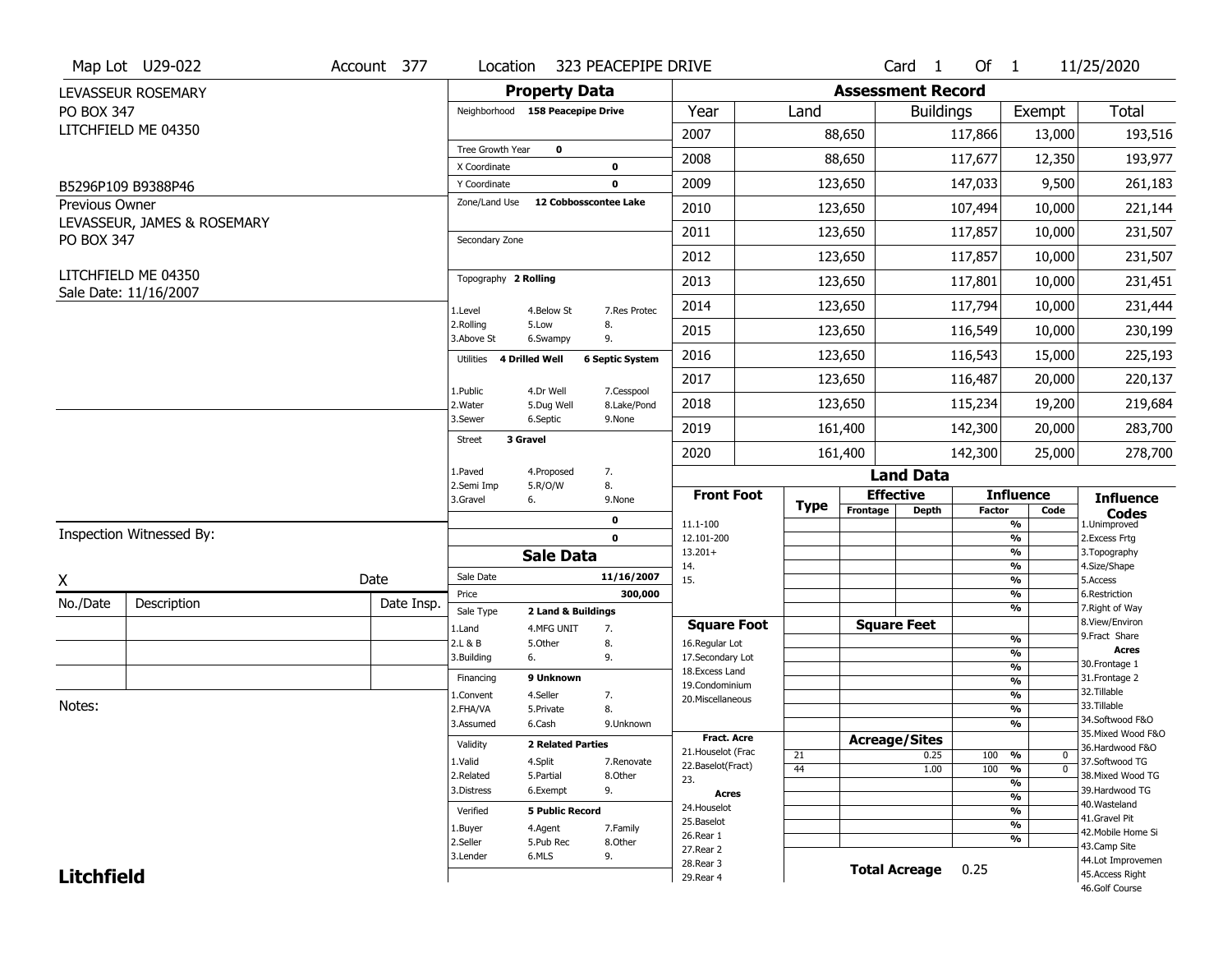|                       |                               |                                                   |                |                  |                         |                                       |            |                               |                        |                   | <b>Litchfield</b>                        |                     |                   |       |                   |       |                |            |
|-----------------------|-------------------------------|---------------------------------------------------|----------------|------------------|-------------------------|---------------------------------------|------------|-------------------------------|------------------------|-------------------|------------------------------------------|---------------------|-------------------|-------|-------------------|-------|----------------|------------|
|                       | Map Lot U29-022               |                                                   |                |                  |                         | Account 377                           |            | Location                      |                        |                   |                                          | 323 PEACEPIPE DRIVE |                   |       | Card <sub>1</sub> | Of 1  |                | 11/25/2020 |
|                       | Building Style 1 Conventional |                                                   | SF Bsmt Living |                  | 976                     |                                       |            | Layout 1 Typical              |                        |                   |                                          |                     |                   |       |                   |       |                |            |
| 0.Uncoded             | 4.Cape                        | 8.Log                                             | Fin Bsmt Grade |                  | 3 100                   |                                       |            | 1.Typical                     | 4.                     |                   | 7.                                       |                     |                   |       |                   |       |                |            |
| 1.Conv.               | 5.Garrison                    | 9.Other                                           |                | OPEN-5-CUSTOMIZE | $\mathbf 0$             |                                       |            | 2.Inadeq                      | 5.                     |                   | 8.                                       |                     | Patio<br>8.0'     |       |                   |       |                |            |
| 2.Ranch               | 6.Split                       | 10.Tri-Lev                                        | Heat Type      | 100%             |                         | 1 Hot Water BB                        |            | 3.                            | 6.                     |                   | 9.                                       |                     | 14.0              |       |                   |       |                |            |
| 3.R Ranch             | 7.Contemp                     | 11.Earth O                                        | 0.Uncoded      |                  | 4.Steam                 |                                       | 8.Fl/Wall  | Attic<br>9 None               |                        |                   |                                          |                     |                   |       |                   |       |                |            |
| Dwelling Units 1      |                               |                                                   | 1.HWBB         |                  | 5.FWA                   |                                       | 9.No Heat  | 1.1/4 Fin                     | 4.Full Fin             |                   | 7.                                       |                     |                   |       |                   |       |                |            |
| Other Units           | $\mathbf 0$                   |                                                   | 2.HWCI         |                  | 6.GravWA                |                                       | 10.Radiant | 2.1/2 Fin                     | 5.Fl/Stair             |                   | 8.                                       |                     | Patio is under WD |       |                   |       | 11.0'          |            |
| Stories               | 1 One Story                   |                                                   | 3.H Pump       |                  | 7.Electric              |                                       | 11.Radiant | 3.3/4 Fin                     | 6.                     |                   | 9.None                                   |                     |                   |       |                   |       |                |            |
| 1.1                   | 4.1.5                         | 7.1.25                                            | Cool Type      | 0%               |                         | 9 None                                |            | Insulation                    | 1 Full                 |                   |                                          |                     |                   |       |                   |       |                |            |
| 2.2                   | 5.1.75                        | 8.3.5                                             | 1.Refrig       |                  | 4.W&C Air               |                                       | 7.RadHW    | 1.Full                        | 4.Minimal              |                   | 7.                                       |                     | 16.0'             |       |                   |       |                |            |
| 3.3                   | 6.2.5                         | 9.4                                               | 2.Evapor       |                  | 5.Monitor-              | 8.                                    |            | 2.Heavy                       | 5.Partial              |                   | 8.                                       |                     | 10.0'             |       | 24.0'             |       |                | 18.0'      |
| <b>Exterior Walls</b> | 2 Vinyl                       |                                                   | 3.H Pump       |                  | 6.Monitor-              |                                       | 9.None     | 3.Capped                      | 6.                     |                   | 9.None                                   |                     | WD                | 8.0   |                   |       |                |            |
| 0.Uncoded             | 4.Asbestos                    | 8.Concrete                                        | Kitchen Style  |                  | 2 Typical               |                                       |            | Unfinished %                  | 0%                     |                   |                                          |                     |                   |       |                   |       |                |            |
| 1.Wd Clapb            | 5.Stucco                      | 9.0ther                                           | 1.Modern       |                  | 4.Obsolete              | 7.                                    |            | Grade & Factor 3 Average 105% |                        |                   |                                          |                     |                   |       | 1sFr/B            |       |                |            |
| 2.Vinyl               | 6.Brick                       | 10.Wd shin                                        | 2. Typical     |                  | 5.                      | 8.                                    |            | 1.E Grade                     | 4.B Grade              |                   | 7.AAA Grad                               |                     |                   |       |                   |       | 38.0'          |            |
| 3.Compos.             | 7.Stone                       | $11. T1 - 11$                                     | 3.Old Type     |                  | 6.                      |                                       | 9.None     | 2.D Grade                     | 5.A Grade              |                   | 8.M&S                                    |                     | 14.0'             |       |                   |       |                |            |
| Roof Surface          | 1 Asphalt Shingles            |                                                   | Bath(s) Style  |                  |                         | 2 Typical Bath(s)                     |            | 3.C Grade                     | 6.AA Grade             |                   | 9.Same                                   |                     |                   |       |                   |       | W <sub>D</sub> |            |
| 1.Asphalt             | 4.Composit                    | 7.Rolled R                                        | 1.Modern       |                  | 4.Obsolete              | 7.                                    |            | SQFT (Footprint) 1104         |                        |                   |                                          |                     |                   |       |                   |       |                |            |
| 2.Slate               | 5.Wood                        | 8.                                                | 2.Typical      |                  | 5.                      | 8.                                    |            | Condition                     | <b>5 Above Average</b> |                   |                                          |                     |                   |       |                   | 32.0' |                |            |
| 3.Metal               | 6.Other                       | 9.                                                | 3.Old Type     |                  | 6.                      |                                       | 9.None     | 1.Poor                        | 4.Avg                  |                   | 7.V G                                    |                     |                   |       |                   |       |                | 5'         |
| SF Masonry Trim 0     |                               |                                                   | $#$ Rooms      |                  | 5                       |                                       |            | 2.Fair                        | $5.Avg+$               |                   | 8.Exc                                    |                     |                   |       |                   |       |                |            |
| OPEN-3-CUSTOM 0       |                               |                                                   | # Bedrooms     |                  | $\overline{\mathbf{2}}$ |                                       |            | 3.Avg-                        | 6.Good                 |                   | 9.Same                                   |                     | 24.0'             |       |                   |       |                |            |
| OPEN-4-CUSTOM 0       |                               |                                                   | # Full Baths   |                  | $\overline{2}$          |                                       |            | Phys. % Good                  | 0%                     |                   |                                          |                     |                   |       |                   |       |                |            |
| Year Built            | 1998                          |                                                   | # Half Baths   |                  | $\bf{0}$                |                                       |            | Funct. % Good                 | 100%                   |                   |                                          |                     |                   |       |                   |       |                | 15.0'      |
| Year Remodeled        | 0                             |                                                   |                | # Addn Fixtures  | $\overline{\mathbf{1}}$ |                                       |            | Functional Code               | 9 None                 |                   |                                          |                     |                   |       |                   |       |                |            |
| Foundation            | 1 Concrete                    |                                                   | # Fireplaces   |                  | $\bf{0}$                |                                       |            | 1.Incomp                      | 4.Delap                |                   | 7.No Power                               |                     |                   |       |                   |       |                |            |
| 1.Concrete            | 4.Wood                        | 7.                                                |                |                  |                         |                                       |            | 2.0-Built                     | 5.Bsmt                 |                   | 8.LongTerm                               |                     |                   | 38.0' |                   |       | 6.0"           |            |
| 2.C Block             | 5.Slab                        | 8.                                                |                |                  |                         |                                       |            | 3.Damage                      | 6.Common               |                   | 9.None                                   |                     |                   |       |                   |       |                |            |
| 3.Br/Stone            | 6.Piers                       | 9.                                                |                |                  |                         |                                       |            | Econ. % Good                  | 100%                   |                   |                                          |                     |                   |       |                   |       |                |            |
| Basement              | 4 Full Basement               |                                                   |                |                  |                         |                                       |            | Economic Code None            |                        |                   |                                          |                     |                   |       |                   |       |                |            |
| $1.1/4$ Bmt           | 4.Full Bmt                    | 7.                                                |                |                  |                         |                                       |            | 0.None                        | 3.No Power             |                   | 9.None                                   |                     |                   |       |                   |       |                |            |
| 2.1/2 Bmt             | 5.Crawl Sp                    | 8.                                                |                |                  |                         |                                       |            | 1.Location                    | 4.Generate             |                   | 8.                                       |                     |                   |       |                   |       |                |            |
| 3.3/4 Bmt             | 6.                            | 9.None                                            |                |                  |                         | Software                              |            | 2.Encroach                    | 5.Multi-Fa             |                   | 9.                                       |                     |                   |       |                   |       |                |            |
| Bsmt Gar # Cars 0     |                               |                                                   |                |                  |                         | A Division of Harris Computer Systems |            | Entrance Code 5 Estimated     |                        |                   |                                          |                     |                   |       |                   |       |                |            |
| Wet Basement          | 1 Dry Basement                |                                                   |                |                  |                         |                                       |            | 1.Interior                    | 4.Vacant               |                   | 7.                                       |                     |                   |       |                   |       |                |            |
| 1.Dry                 | 4.Dirt Flr                    | 7.                                                |                |                  |                         |                                       |            | 2.Refusal                     | 5.Estimate             |                   | 8.                                       |                     |                   |       |                   |       |                |            |
| 2.Damp                | 5.                            | 8.                                                |                |                  |                         |                                       |            | 3.Informed                    | 6.Existing             |                   | 9.                                       |                     |                   |       |                   |       |                |            |
| 3.Wet                 | 6.                            | 9.                                                |                |                  |                         |                                       |            | Information Code 5 Estimate   |                        |                   |                                          |                     |                   |       |                   |       |                |            |
|                       |                               |                                                   |                |                  |                         |                                       |            | 1.Owner                       | 4.Agent                |                   | 7.Vacant                                 |                     |                   |       |                   |       |                |            |
|                       |                               |                                                   | Date Inspected |                  | 9/04/2018               |                                       |            | 2.Relative<br>3. Tenant       | 5.Estimate<br>6.Other  |                   | 8.<br>9.                                 |                     |                   |       |                   |       |                |            |
|                       |                               |                                                   |                |                  |                         |                                       |            |                               |                        |                   |                                          |                     |                   |       |                   |       |                |            |
|                       |                               | <b>Additions, Outbuildings &amp; Improvements</b> |                |                  |                         |                                       |            |                               |                        |                   | 1.One Story Fram                         |                     |                   |       |                   |       |                |            |
| Type                  |                               | Year                                              | Units          |                  | Grade   Cond            | Phys.                                 | Funct.     | Sound Value                   |                        |                   | 2. Two Story Fram                        |                     |                   |       |                   |       |                |            |
| 68 Wood Deck/s        |                               | 10                                                | 160            | 3 100            | 4                       | 0                                     | % 100 %    |                               |                        | 3. Three Story Fr |                                          |                     |                   |       |                   |       |                |            |
|                       |                               | 10                                                |                |                  |                         |                                       | % 100 %    |                               |                        | 4.1 & 1/2 Story   |                                          |                     |                   |       |                   |       |                |            |
| 60 Patio              |                               |                                                   | 112            | 1 100            | 3                       | 0                                     |            |                               |                        | 5.1 & 3/4 Story   |                                          |                     |                   |       |                   |       |                |            |
| 68 Wood Deck/s        |                               | 0                                                 | 330            | 4 100            | 14                      | 0                                     | $%100$ %   |                               |                        | 6.2 & 1/2 Story   |                                          |                     |                   |       |                   |       |                |            |
|                       |                               |                                                   |                |                  |                         | $\%$                                  | $\%$       |                               |                        |                   | 21.Open Frame Por<br>22.Encl Frame Por   |                     |                   |       |                   |       |                |            |
|                       |                               |                                                   |                |                  |                         | %                                     | $\%$       |                               |                        |                   |                                          |                     |                   |       |                   |       |                |            |
|                       |                               |                                                   |                |                  |                         | $\%$                                  | $\%$       |                               |                        |                   | 23. Frame Garage                         |                     |                   |       |                   |       |                |            |
|                       |                               |                                                   |                |                  |                         |                                       |            |                               |                        | 24.Frame Shed     |                                          |                     |                   |       |                   |       |                |            |
|                       |                               |                                                   |                |                  |                         | %                                     | $\%$       |                               |                        |                   | 25. Frame Bay Wind                       |                     |                   |       |                   |       |                |            |
|                       |                               |                                                   |                |                  |                         | %                                     | $\%$       |                               |                        |                   | 26.1SFr Overhang                         |                     |                   |       |                   |       |                |            |
|                       |                               |                                                   |                |                  |                         | $\%$                                  | $\%$       |                               |                        |                   | 27. Unfin Basement<br>28. Unfinished Att |                     |                   |       |                   |       |                |            |
|                       |                               |                                                   |                |                  |                         | %                                     | $\%$       |                               |                        |                   | 29. Finished Attic                       |                     |                   |       |                   |       |                |            |
|                       |                               |                                                   |                |                  |                         |                                       |            |                               |                        |                   |                                          |                     |                   |       |                   |       |                |            |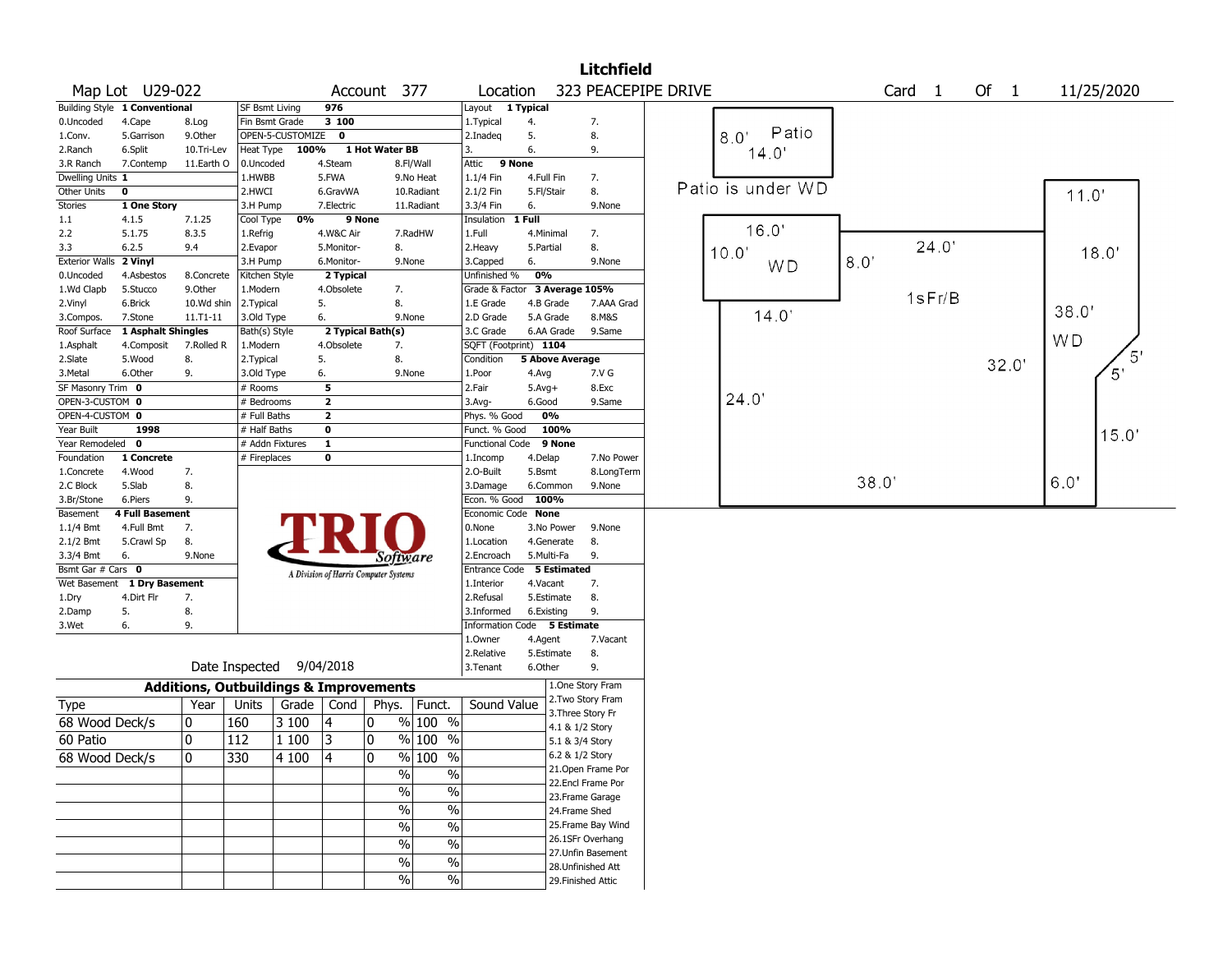|                       | Map Lot U29-023                             | Account 74 | Location                      |                                        | <b>12 NORTH EVERGREEN DRIVE</b>         |                 |                      | Card <sub>1</sub>        | Of $1$                         |                         | 11/25/2020                            |
|-----------------------|---------------------------------------------|------------|-------------------------------|----------------------------------------|-----------------------------------------|-----------------|----------------------|--------------------------|--------------------------------|-------------------------|---------------------------------------|
|                       | FAIRFIELD, JAMES C                          |            |                               | <b>Property Data</b>                   |                                         |                 |                      | <b>Assessment Record</b> |                                |                         |                                       |
|                       | FAIRFIELD, MICHELLE A                       |            |                               | Neighborhood 142 North Evergreen Drive | Year                                    | Land            |                      | <b>Buildings</b>         |                                | Exempt                  | <b>Total</b>                          |
|                       | 12 NORTH EVERGREEN DR                       |            |                               |                                        | 2007                                    |                 | 53,820               |                          | 152,958                        | 13,000                  | 193,778                               |
|                       | LITCHFIELD ME 04350                         |            | Tree Growth Year              | $\mathbf 0$                            |                                         |                 |                      |                          |                                |                         |                                       |
|                       |                                             |            | X Coordinate                  | 0                                      | 2008                                    |                 | 53,820               |                          | 152,740                        | 12,350                  | 194,210                               |
|                       | B5296P123 B12414P266                        |            | Y Coordinate                  | 0                                      | 2009                                    |                 | 53,100               | 190,357                  |                                | 9,500                   | 233,957                               |
| <b>Previous Owner</b> | BENNETT, HOLLIS & DEENA                     |            | Zone/Land Use                 | <b>11 Residential</b>                  | 2010                                    |                 | 53,100               |                          | 144,862                        | 10,000                  | 187,962                               |
|                       | 12 NORTH EVERGREEN DRIVE                    |            | Secondary Zone                |                                        | 2011                                    |                 | 53,100               | 159,623                  |                                | 10,000                  | 202,723                               |
|                       |                                             |            |                               |                                        | 2012                                    |                 | 53,100               |                          | 159,623                        | 10,000                  | 202,723                               |
|                       | LITCHFIELD ME 04350<br>Sale Date: 9/16/2016 |            | Topography 2 Rolling          |                                        | 2013                                    |                 | 53,100               |                          | 157,962                        | 10,000                  | 201,062                               |
|                       |                                             |            | 1.Level                       | 4.Below St<br>7.Res Protec             | 2014                                    |                 | 53,100               |                          | 157,818                        | 10,000                  | 200,918                               |
|                       |                                             |            | 2.Rolling<br>3.Above St       | 5.Low<br>8.<br>9.<br>6.Swampy          | 2015                                    |                 | 53,100               | 157,621                  |                                | 10,000                  | 200,721                               |
|                       |                                             |            | Utilities 4 Drilled Well      | <b>6 Septic System</b>                 | 2016                                    |                 | 53,100               |                          | 156,116                        | 15,000                  | 194,216                               |
|                       |                                             |            | 1.Public                      | 4.Dr Well<br>7.Cesspool                | 2017                                    |                 | 53,100               |                          | 155,813                        | $\Omega$                | 208,913                               |
|                       |                                             |            | 2. Water                      | 5.Dug Well<br>8.Lake/Pond              | 2018                                    |                 | 53,100               |                          | 155,668                        | 19,200                  | 189,568                               |
|                       |                                             |            | 3.Sewer<br>3 Gravel<br>Street | 6.Septic<br>9.None                     | 2019                                    |                 | 101,900              |                          | 179,100                        | 20,000                  | 261,000                               |
|                       |                                             |            |                               |                                        | 2020                                    |                 | 101,900              |                          | 179,100                        | 25,000                  | 256,000                               |
|                       |                                             |            | 1.Paved<br>2.Semi Imp         | 7.<br>4.Proposed<br>8.<br>5.R/O/W      |                                         |                 |                      | <b>Land Data</b>         |                                |                         |                                       |
|                       |                                             |            | 3.Gravel<br>6.                | 9.None                                 | <b>Front Foot</b>                       | <b>Type</b>     | <b>Effective</b>     |                          | <b>Influence</b>               |                         | <b>Influence</b>                      |
|                       |                                             |            |                               | 0                                      | 11.1-100                                |                 | Frontage             | <b>Depth</b>             | <b>Factor</b><br>%             | Code                    | <b>Codes</b><br>1.Unimproved          |
|                       | Inspection Witnessed By:                    |            |                               | $\mathbf 0$                            | 12.101-200                              |                 |                      |                          | $\frac{9}{6}$                  |                         | 2.Excess Frtg                         |
|                       |                                             |            |                               | <b>Sale Data</b>                       | $13.201+$<br>14.                        |                 |                      |                          | $\frac{9}{6}$<br>$\frac{9}{6}$ |                         | 3. Topography<br>4.Size/Shape         |
| X                     |                                             | Date       | Sale Date                     |                                        | 9/16/2016<br>15.                        |                 |                      |                          | $\frac{9}{6}$                  |                         | 5.Access                              |
| No./Date              | Description                                 | Date Insp. | Price                         |                                        | 260,000                                 |                 |                      |                          | $\frac{9}{6}$<br>$\frac{9}{6}$ |                         | 6.Restriction<br>7. Right of Way      |
|                       |                                             |            | Sale Type                     | 2 Land & Buildings<br>7.               | <b>Square Foot</b>                      |                 | <b>Square Feet</b>   |                          |                                |                         | 8.View/Environ                        |
|                       |                                             |            | 1.Land<br>2.L & B             | 4.MFG UNIT<br>5.Other<br>8.            | 16.Regular Lot                          |                 |                      |                          | $\frac{9}{6}$                  |                         | 9.Fract Share                         |
|                       |                                             |            | 3.Building<br>6.              | 9.                                     | 17.Secondary Lot                        |                 |                      |                          | $\frac{9}{6}$                  |                         | <b>Acres</b><br>30. Frontage 1        |
|                       |                                             |            | Financing                     | 6 Cash Sale                            | 18. Excess Land                         |                 |                      |                          | $\frac{9}{6}$<br>$\frac{9}{6}$ |                         | 31. Frontage 2                        |
|                       |                                             |            | 1.Convent                     | 4.Seller<br>7.                         | 19.Condominium<br>20.Miscellaneous      |                 |                      |                          | $\frac{9}{6}$                  |                         | 32.Tillable                           |
| Notes:                |                                             |            | 2.FHA/VA                      | 8.<br>5.Private                        |                                         |                 |                      |                          | $\frac{9}{6}$                  |                         | 33.Tillable                           |
|                       |                                             |            | 3.Assumed                     | 6.Cash<br>9.Unknown                    |                                         |                 |                      |                          | $\frac{9}{6}$                  |                         | 34.Softwood F&O                       |
|                       |                                             |            | Validity                      | 1 Arms Length Sale                     | <b>Fract. Acre</b>                      |                 | <b>Acreage/Sites</b> |                          |                                |                         | 35. Mixed Wood F&O<br>36.Hardwood F&O |
|                       |                                             |            | 1.Valid                       | 4.Split<br>7.Renovate                  | 21. Houselot (Frac<br>22.Baselot(Fract) | 21              |                      | 0.50                     | %<br>100                       | $^{\rm o}$              | 37.Softwood TG                        |
|                       |                                             |            | 2.Related                     | 5.Partial<br>8.0ther                   | 23.                                     | $\overline{26}$ |                      | 2.30                     | 100<br>%                       | $\mathbf{0}$            | 38. Mixed Wood TG                     |
|                       |                                             |            | 3.Distress                    | 6.Exempt<br>9.                         | <b>Acres</b>                            | 44<br>45        |                      | 1.00<br>1.00             | 100<br>%<br>100<br>%           | $\Omega$<br>$\mathbf 0$ | 39.Hardwood TG                        |
|                       |                                             |            | Verified                      | <b>5 Public Record</b>                 | 24. Houselot                            |                 |                      |                          | %                              |                         | 40. Wasteland                         |
|                       |                                             |            |                               |                                        |                                         |                 |                      |                          |                                |                         | 41.Gravel Pit                         |
|                       |                                             |            |                               |                                        | 25.Baselot                              |                 |                      |                          | %                              |                         |                                       |
|                       |                                             |            | 1.Buyer                       | 4.Agent<br>7.Family                    | 26.Rear 1                               |                 |                      |                          | %                              |                         | 42. Mobile Home Si                    |
|                       |                                             |            | 2.Seller<br>3.Lender          | 5.Pub Rec<br>8.0ther<br>6.MLS<br>9.    | 27. Rear 2                              |                 |                      |                          |                                |                         | 43.Camp Site                          |
| <b>Litchfield</b>     |                                             |            |                               |                                        | 28. Rear 3<br>29. Rear 4                |                 | <b>Total Acreage</b> |                          | 2.80                           |                         | 44.Lot Improvemen<br>45.Access Right  |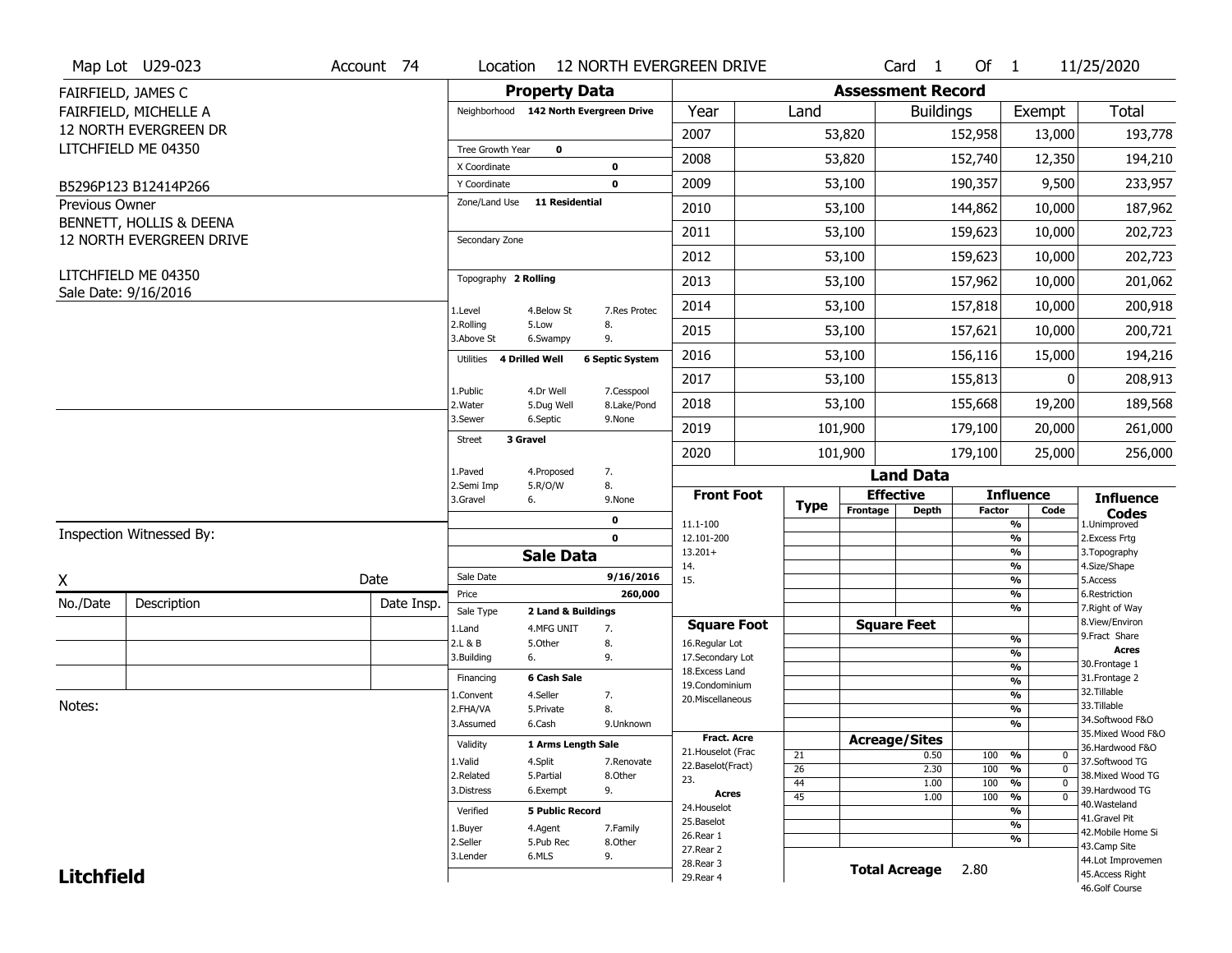|                                |                               |                                                   |                          |                          |                                       |                |                  |               |                               |            |            | <b>Litchfield</b>                       |                          |                |                |      |                          |                |                |                         |            |
|--------------------------------|-------------------------------|---------------------------------------------------|--------------------------|--------------------------|---------------------------------------|----------------|------------------|---------------|-------------------------------|------------|------------|-----------------------------------------|--------------------------|----------------|----------------|------|--------------------------|----------------|----------------|-------------------------|------------|
|                                | Map Lot U29-023               |                                                   |                          |                          | Account 74                            |                |                  |               | Location                      |            |            |                                         | 12 NORTH EVERGREEN DRIVE |                |                |      | Card                     | $\overline{1}$ | Of 1           |                         | 11/25/2020 |
|                                | Building Style 7 Contemporary |                                                   | <b>SF Bsmt Living</b>    |                          | 0                                     |                |                  |               | Layout 1 Typical              |            |            |                                         |                          |                |                |      |                          |                |                |                         |            |
| 0.Uncoded                      | 4.Cape                        | 8.Log                                             | Fin Bsmt Grade           |                          | 0 <sub>0</sub>                        |                |                  |               | 1.Typical                     | 4.         |            | 7.                                      |                          |                |                |      | Garage                   |                |                | Canopy                  |            |
| 1.Conv.                        | 5.Garrison                    | 9.Other                                           |                          | OPEN-5-CUSTOMIZE         | 0                                     |                |                  |               | 2.Inadeq                      | 5.         |            | 8.                                      |                          |                |                |      |                          |                |                |                         |            |
| 2.Ranch                        | 6.Split                       | 10.Tri-Lev                                        | Heat Type                | 100%                     |                                       | 1 Hot Water BB |                  | 3.            |                               | 6.         |            | 9.                                      |                          |                |                |      |                          |                |                | 14.0'<br>$12.0^{\circ}$ |            |
| 3.R Ranch                      | 7.Contemp                     | 11.Earth O                                        | 0.Uncoded                |                          | 4.Steam                               |                | 8.Fl/Wall        |               | 9 None<br>Attic               |            |            |                                         |                          |                |                |      | 28.0                     |                |                |                         |            |
| Dwelling Units 1               |                               |                                                   | 1.HWBB                   |                          | 5.FWA                                 |                | 9.No Heat        |               | 1.1/4 Fin                     | 4.Full Fin |            | 7.                                      |                          |                |                |      |                          |                |                |                         |            |
| Other Units                    | 0                             |                                                   | 2.HWCI                   |                          | 6.GravWA                              |                | 10.Radiant       |               | 2.1/2 Fin                     | 5.Fl/Stair |            | 8.                                      |                          |                |                |      |                          |                |                |                         |            |
| Stories                        | 1 One Story                   |                                                   | 3.H Pump                 |                          | 7.Electric                            |                | 11.Radiant       |               | 3.3/4 Fin                     | 6.         |            | 9.None                                  |                          |                |                |      |                          |                |                |                         |            |
| 1.1                            | 4.1.5                         | 7.1.25                                            | Cool Type                | 0%                       | 9 None                                |                |                  |               | Insulation                    | 1 Full     |            |                                         |                          |                |                |      |                          | 28.0'          |                |                         |            |
| 2.2                            | 5.1.75                        | 8.3.5                                             | 1.Refrig                 |                          | 4.W&C Air                             |                | 7.RadHW          |               | 1.Full                        | 4.Minimal  |            | 7.                                      |                          |                |                |      |                          |                |                |                         |            |
| 3.3                            | 6.2.5                         | 9.4                                               | 2.Evapor                 |                          | 5.Monitor-                            |                | 8.               |               | 2. Heavy                      | 5.Partial  |            | 8.                                      |                          |                |                |      |                          |                |                |                         |            |
| <b>Exterior Walls</b>          | 1 Clapboard                   |                                                   | 3.H Pump                 |                          | 6.Monitor-                            |                | 9.None           |               | 3.Capped                      | 6.         |            | 9.None                                  |                          | WD             |                | 41.0 |                          |                |                |                         |            |
| 0.Uncoded                      | 4.Asbestos                    | 8.Concrete                                        | Kitchen Style            |                          | 2 Typical                             |                |                  |               | Unfinished %                  | 0%         |            |                                         |                          | 12.C           |                |      |                          | $11.0^{6.0}$   |                |                         |            |
| 1.Wd Clapb                     | 5.Stucco                      | 9.0ther                                           | 1.Modern                 |                          | 4.Obsolete                            |                | 7.               |               | Grade & Factor 3 Average 105% |            |            |                                         |                          |                |                |      | $6.0$ $6.0$ $11.0$ $6.0$ |                |                |                         |            |
| 2.Vinyl                        | 6.Brick<br>7.Stone            | 10.Wd shin<br>11.T1-11                            | 2. Typical<br>3.Old Type |                          | 5.<br>6.                              |                | 8.<br>9.None     |               | 1.E Grade<br>2.D Grade        | 4.B Grade  | 5.A Grade  | 7.AAA Grad<br>8.M&S                     |                          |                | 30.0           |      |                          |                |                |                         |            |
| 3.Compos.<br>Roof Surface      | 3 Sheet Metal                 |                                                   | Bath(s) Style            |                          | 2 Typical Bath(s)                     |                |                  |               | 3.C Grade                     |            | 6.AA Grade | 9.Same                                  |                          |                | $30.0^{\circ}$ |      |                          |                | $13.0^{\circ}$ |                         |            |
| 1.Asphalt                      | 4.Composit                    | 7.Rolled R                                        | 1.Modern                 |                          | 4.Obsolete                            |                | 7.               |               | SQFT (Footprint) 1723         |            |            |                                         |                          | $14.0^{\circ}$ |                |      |                          |                |                |                         |            |
| 2.Slate                        | 5.Wood                        | 8.                                                | 2.Typical                |                          | 5.                                    |                | 8.               |               | Condition                     | 6 Good     |            |                                         |                          |                |                |      |                          |                |                |                         |            |
| 3.Metal                        | 6.Other                       | 9.                                                | 3.Old Type               |                          | 6.                                    |                | 9.None           |               | 1.Poor                        | 4.Avg      |            | 7.V G                                   |                          |                |                |      | 1sFr/C.S                 |                |                |                         |            |
| SF Masonry Trim 0              |                               |                                                   | # Rooms                  |                          | 5                                     |                |                  |               | 2.Fair                        | $5.Avg+$   |            | 8.Exc                                   | $4.0^\circ$              |                |                |      |                          |                |                | 37.0                    |            |
| OPEN-3-CUSTOM 0                |                               |                                                   | # Bedrooms               |                          | 3                                     |                |                  |               | 3.Avg-                        | 6.Good     |            | 9.Same                                  | $10.0^\circ$             |                | 26.0'          |      |                          |                |                |                         |            |
| OPEN-4-CUSTOM 0                |                               |                                                   | # Full Baths             |                          | $\mathbf{z}$                          |                |                  |               | Phys. % Good                  |            | 0%         |                                         |                          |                |                |      |                          |                |                |                         |            |
| Year Built                     | 1990                          |                                                   | # Half Baths             |                          | $\mathbf 0$                           |                |                  |               | Funct. % Good                 |            | 100%       |                                         |                          |                | Garage         |      | 8.0                      |                |                |                         |            |
| Year Remodeled 0               |                               |                                                   |                          | # Addn Fixtures          | $\mathbf 0$                           |                |                  |               | Functional Code               |            | 9 None     |                                         |                          |                |                |      | 19.0                     |                |                |                         |            |
| Foundation                     | 1 Concrete                    |                                                   | # Fireplaces             |                          | 0                                     |                |                  |               | 1.Incomp                      | 4.Delap    |            | 7.No Power                              |                          | 22.C           |                |      | $5.0^{\circ}$<br>19.0    | ОP             | $5.0 - 13.0$   |                         |            |
| 1.Concrete                     | 4.Wood                        | 7.                                                |                          |                          |                                       |                |                  |               | 2.O-Built                     | 5.Bsmt     |            | 8.LongTerm                              |                          |                |                |      |                          |                |                |                         |            |
| 2.C Block                      | 5.Slab                        | 8.                                                |                          |                          |                                       |                |                  |               | 3.Damage                      |            | 6.Common   | 9.None                                  |                          |                |                |      |                          |                |                |                         |            |
| 3.Br/Stone                     | 6.Piers                       | 9.                                                |                          |                          |                                       |                |                  |               | Econ. % Good                  | 100%       |            |                                         |                          |                | $22.0^{\circ}$ |      |                          |                |                |                         |            |
| Basement                       | <b>5 Crawl Space</b>          |                                                   |                          |                          |                                       |                |                  |               | Economic Code None            |            |            |                                         |                          |                |                |      |                          |                |                |                         |            |
| $1.1/4$ Bmt                    | 4.Full Bmt                    | 7.                                                |                          |                          |                                       |                |                  |               | 0.None                        |            | 3.No Power | 9.None                                  |                          |                |                |      |                          |                |                |                         |            |
| 2.1/2 Bmt                      | 5.Crawl Sp                    | 8.                                                |                          |                          |                                       |                |                  |               | 1.Location                    |            | 4.Generate | 8.<br>9.                                |                          |                |                |      |                          |                |                |                         |            |
| 3.3/4 Bmt<br>Bsmt Gar # Cars 0 | 6.                            | 9.None                                            |                          |                          |                                       |                | Software         |               | 2.Encroach<br>Entrance Code   | 5.Multi-Fa |            | <b>1 Interior Inspect</b>               |                          |                |                |      |                          |                |                |                         |            |
| Wet Basement                   | 9 No Basement                 |                                                   |                          |                          | A Division of Harris Computer Systems |                |                  |               | 1.Interior                    | 4.Vacant   |            | 7.                                      |                          |                |                |      |                          |                |                |                         |            |
| 1.Dry                          | 4.Dirt Flr                    | 7.                                                |                          |                          |                                       |                |                  |               | 2.Refusal                     |            | 5.Estimate | 8.                                      |                          |                |                |      |                          |                |                |                         |            |
| 2.Damp                         | 5.                            | 8.                                                |                          |                          |                                       |                |                  |               | 3.Informed                    | 6.Existing |            | 9.                                      |                          |                |                |      |                          |                |                |                         |            |
| 3.Wet                          | 6.                            | 9.                                                |                          |                          |                                       |                |                  |               | Information Code 1 Owner      |            |            |                                         |                          |                |                |      |                          |                |                |                         |            |
|                                |                               |                                                   |                          |                          |                                       |                |                  |               | 1.Owner                       | 4.Agent    |            | 7.Vacant                                |                          |                |                |      |                          |                |                |                         |            |
|                                |                               |                                                   |                          |                          |                                       |                |                  |               | 2.Relative                    |            | 5.Estimate | 8.                                      |                          |                |                |      |                          |                |                |                         |            |
|                                |                               |                                                   |                          | Date Inspected 9/04/2018 |                                       |                |                  |               | 3.Tenant                      | 6.Other    |            | 9.                                      |                          |                |                |      |                          |                |                |                         |            |
|                                |                               | <b>Additions, Outbuildings &amp; Improvements</b> |                          |                          |                                       |                |                  |               |                               |            |            | 1.One Story Fram                        |                          |                |                |      |                          |                |                |                         |            |
| Type                           |                               | Year                                              | Units                    | Grade   Cond             |                                       | Phys.          | Funct.           |               | Sound Value                   |            |            | 2. Two Story Fram                       |                          |                |                |      |                          |                |                |                         |            |
| 21 Open Frame                  |                               | 0                                                 | 95                       | O O                      | 0                                     | 0              | $\%$ 0           | $\%$          |                               |            |            | 3. Three Story Fr                       |                          |                |                |      |                          |                |                |                         |            |
|                                |                               |                                                   |                          |                          |                                       |                | $\%$ 0           |               |                               |            |            | 4.1 & 1/2 Story                         |                          |                |                |      |                          |                |                |                         |            |
| 68 Wood Deck/s                 |                               | 0                                                 | 426                      | 00                       | 0                                     | 0              |                  | $\%$          |                               |            |            | 5.1 & 3/4 Story                         |                          |                |                |      |                          |                |                |                         |            |
| 23 Frame Garage                |                               | $\overline{\mathbf{0}}$                           | 484                      | $\overline{)00}$         | $ 0\rangle$                           | $\overline{0}$ | $\sqrt[9]{0}$    | $\sqrt{96}$   |                               |            |            | 6.2 & 1/2 Story                         |                          |                |                |      |                          |                |                |                         |            |
| 23 Frame Garage                |                               | 0                                                 | 784                      | 9100                     | 4                                     | 0              | $\frac{9}{6}$ 75 | $\%$          |                               |            |            | 21. Open Frame Por<br>22.Encl Frame Por |                          |                |                |      |                          |                |                |                         |            |
| 61 Canopy/s                    |                               | 2010                                              | 168                      | 2 100                    | 14                                    | 0              | $\frac{9}{6}$ 75 | %             |                               |            |            | 23. Frame Garage                        |                          |                |                |      |                          |                |                |                         |            |
|                                |                               |                                                   |                          |                          |                                       |                | %                | %             |                               |            |            | 24.Frame Shed                           |                          |                |                |      |                          |                |                |                         |            |
|                                |                               |                                                   |                          |                          |                                       |                | $\frac{9}{6}$    | $\sqrt{6}$    |                               |            |            | 25.Frame Bay Wind                       |                          |                |                |      |                          |                |                |                         |            |
|                                |                               |                                                   |                          |                          |                                       |                | $\sqrt{6}$       | $\frac{0}{6}$ |                               |            |            | 26.1SFr Overhang                        |                          |                |                |      |                          |                |                |                         |            |
|                                |                               |                                                   |                          |                          |                                       |                |                  |               |                               |            |            | 27.Unfin Basement                       |                          |                |                |      |                          |                |                |                         |            |
|                                |                               |                                                   |                          |                          |                                       |                | $\frac{9}{6}$    | $\frac{0}{6}$ |                               |            |            | 28.Unfinished Att                       |                          |                |                |      |                          |                |                |                         |            |
|                                |                               |                                                   |                          |                          |                                       |                | $\%$             | $\frac{9}{6}$ |                               |            |            | 29. Finished Attic                      |                          |                |                |      |                          |                |                |                         |            |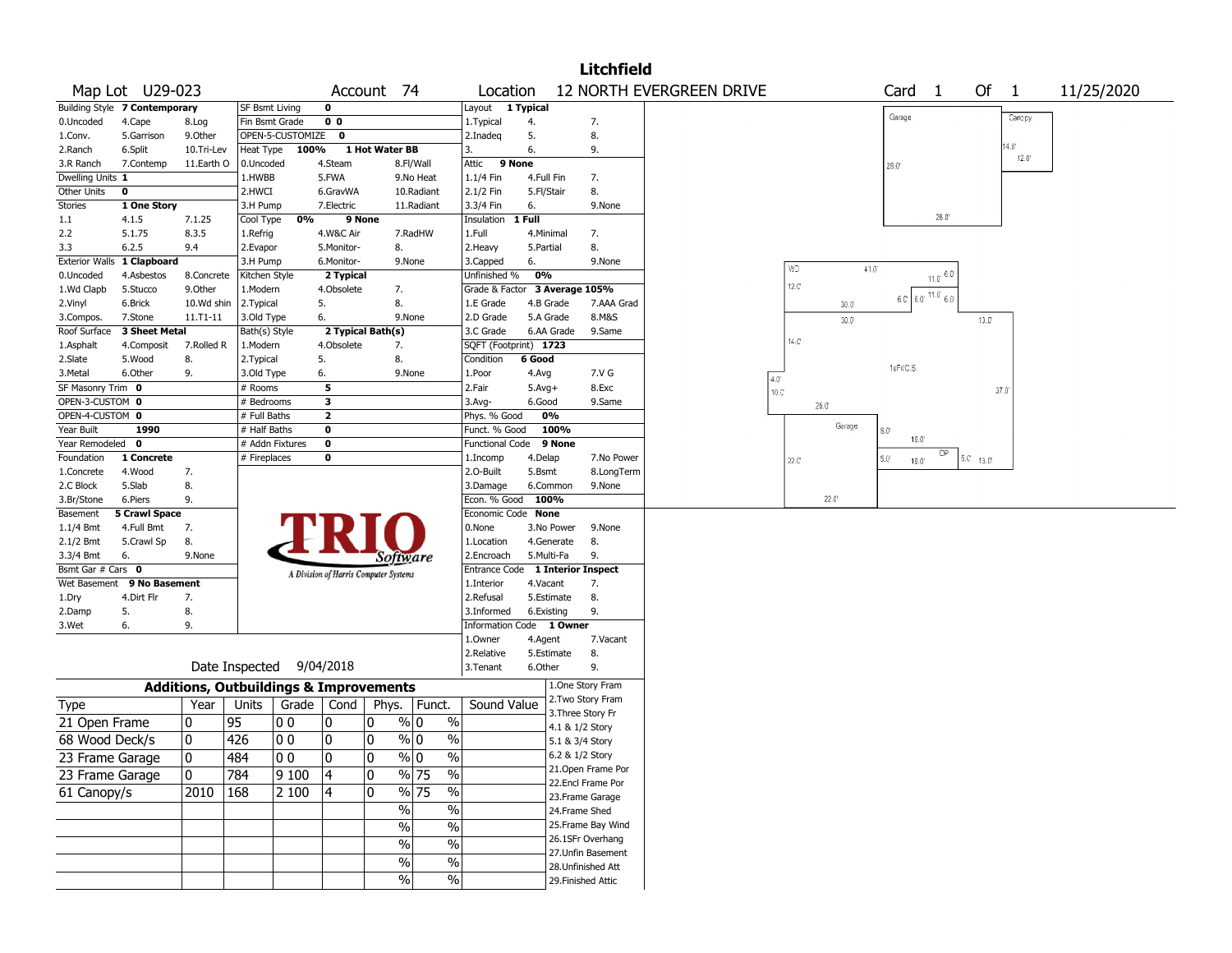|                   | Map Lot U29-024-1        | Account 1192 | Location                            |                           |                        | 61 NORTH EVERGREEN DRIVE         |             |                          | Card <sub>1</sub>            | Of $1$        |                                | 11/25/2020                           |
|-------------------|--------------------------|--------------|-------------------------------------|---------------------------|------------------------|----------------------------------|-------------|--------------------------|------------------------------|---------------|--------------------------------|--------------------------------------|
| DAY, STEPHEN A    |                          |              |                                     | <b>Property Data</b>      |                        |                                  |             | <b>Assessment Record</b> |                              |               |                                |                                      |
|                   | 61 NORTH EVERGREEN DRIVE |              | Neighborhood                        | 247 North Evergreen Drive |                        | Year                             | Land        |                          | <b>Buildings</b>             |               | Exempt                         | <b>Total</b>                         |
|                   | LITCHFIELD ME 04350      |              |                                     | (25)                      |                        | 2007                             |             | 48,490                   |                              | 99,381        | 13,000                         | 134,871                              |
|                   |                          |              | Tree Growth Year                    | $\mathbf 0$               |                        | 2008                             |             | 48,490                   |                              | 99,381        | 12,350                         | 135,521                              |
|                   |                          |              | X Coordinate                        |                           | $\mathbf 0$            |                                  |             |                          |                              |               |                                |                                      |
| B7530P139         |                          |              | Y Coordinate<br>Zone/Land Use       | 11 Residential            | $\mathbf 0$            | 2009                             |             | 46,850                   |                              | 121,475       | 9,500                          | 158,825                              |
|                   |                          |              |                                     |                           |                        | 2010                             |             | 46,850                   |                              | 96,510        | 10,000                         | 133,360                              |
|                   |                          |              | Secondary Zone                      |                           |                        | 2011                             |             | 46,850                   |                              | 75,589        | 10,000                         | 112,439                              |
|                   |                          |              |                                     |                           |                        | 2012                             |             | 46,850                   |                              | 75,589        | 10,000                         | 112,439                              |
|                   |                          |              | Topography 2 Rolling                |                           |                        | 2013                             |             | 46,850                   |                              | 74,772        | 10,000                         | 111,622                              |
|                   |                          |              | 1.Level                             | 4.Below St                | 7.Res Protec           | 2014                             |             | 46,850                   |                              | 74,772        | 10,000                         | 111,622                              |
|                   |                          |              | 2.Rolling<br>3.Above St             | 5.Low<br>6.Swampy         | 8.<br>9.               | 2015                             |             | 46,850                   |                              | 73,955        | 10,000                         | 110,805                              |
|                   |                          |              | Utilities 4 Drilled Well            |                           | <b>6 Septic System</b> | 2016                             |             | 46,850                   |                              | 73,942        | 15,000                         | 105,792                              |
|                   |                          |              | 1.Public                            | 4.Dr Well                 | 7.Cesspool             | 2017                             |             | 46,850                   |                              | 73,125        | 20,000                         | 99,975                               |
|                   |                          |              | 2. Water                            | 5.Dug Well                | 8.Lake/Pond            | 2018                             |             | 46,850                   |                              | 73,125        | 19,200                         | 100,775                              |
|                   |                          |              | 3.Sewer<br>1 Paved<br><b>Street</b> | 6.Septic                  | 9.None                 | 2019                             |             | 57,300                   |                              | 103,800       | 20,000                         | 141,100                              |
|                   |                          |              |                                     |                           |                        | 2020                             |             | 57,300                   |                              | 103,800       | 25,000                         | 136,100                              |
|                   |                          |              | 1.Paved<br>2.Semi Imp               | 4.Proposed                | 7.<br>8.               |                                  |             |                          | <b>Land Data</b>             |               |                                |                                      |
|                   |                          |              | 3.Gravel                            | 5.R/O/W<br>6.             | 9.None                 | <b>Front Foot</b>                | <b>Type</b> |                          | <b>Effective</b>             |               | <b>Influence</b>               | <b>Influence</b>                     |
|                   |                          |              |                                     |                           | 0                      | 11.1-100                         |             | Frontage                 | <b>Depth</b>                 | <b>Factor</b> | Code<br>%                      | <b>Codes</b><br>1.Unimproved         |
|                   | Inspection Witnessed By: |              |                                     |                           | $\mathbf 0$            | 12.101-200                       |             |                          |                              |               | $\frac{9}{6}$                  | 2.Excess Frtg                        |
|                   |                          |              |                                     | <b>Sale Data</b>          |                        | $13.201+$<br>14.                 |             |                          |                              |               | %<br>%                         | 3. Topography<br>4.Size/Shape        |
| X                 |                          | Date         | Sale Date                           |                           | 5/11/2003              | 15.                              |             |                          |                              |               | $\frac{9}{6}$                  | 5.Access                             |
| No./Date          | Description              | Date Insp.   | Price                               |                           | 19,500                 |                                  |             |                          |                              |               | %<br>%                         | 6.Restriction<br>7. Right of Way     |
|                   |                          |              | Sale Type<br>1.Land                 | 1 Land Only<br>4.MFG UNIT | 7.                     | <b>Square Foot</b>               |             |                          | <b>Square Feet</b>           |               |                                | 8.View/Environ                       |
|                   |                          |              | 2.L & B                             | 5.0ther                   | 8.                     | 16.Regular Lot                   |             |                          |                              |               | $\frac{9}{6}$                  | 9.Fract Share                        |
|                   |                          |              | 3.Building                          | 6.                        | 9.                     | 17.Secondary Lot                 |             |                          |                              |               | $\frac{9}{6}$<br>$\frac{9}{6}$ | <b>Acres</b><br>30. Frontage 1       |
|                   |                          |              | Financing                           | 9 Unknown                 |                        | 18.Excess Land<br>19.Condominium |             |                          |                              |               | $\frac{9}{6}$                  | 31. Frontage 2                       |
|                   |                          |              | 1.Convent                           | 4.Seller                  | 7.                     | 20.Miscellaneous                 |             |                          |                              |               | $\frac{9}{6}$                  | 32. Tillable                         |
| Notes:            |                          |              | 2.FHA/VA                            | 5.Private                 | 8.                     |                                  |             |                          |                              |               | $\frac{9}{6}$                  | 33.Tillable<br>34.Softwood F&O       |
|                   |                          |              | 3.Assumed                           | 6.Cash                    | 9.Unknown              | Fract. Acre                      |             |                          |                              |               | $\frac{9}{6}$                  | 35. Mixed Wood F&O                   |
|                   |                          |              | Validity                            | 1 Arms Length Sale        |                        | 21. Houselot (Frac               |             |                          | <b>Acreage/Sites</b><br>1.00 |               | %<br>0                         | 36.Hardwood F&O                      |
|                   |                          |              | 1.Valid                             | 4.Split                   | 7.Renovate             | 22.Baselot(Fract)                | 24<br>26    |                          | 4.10                         | 100<br>100    | %<br>$\mathbf 0$               | 37.Softwood TG                       |
|                   |                          |              | 2.Related                           | 5.Partial                 | 8.Other                | 23.                              | 44          |                          | 1.00                         | 100           | %<br>$\mathbf 0$               | 38. Mixed Wood TG                    |
|                   |                          |              | 3.Distress                          | 6.Exempt                  | 9.                     | <b>Acres</b>                     |             |                          |                              |               | $\frac{9}{6}$                  | 39.Hardwood TG<br>40. Wasteland      |
|                   |                          |              | Verified                            | <b>5 Public Record</b>    |                        | 24. Houselot                     |             |                          |                              |               | $\frac{9}{6}$                  | 41.Gravel Pit                        |
|                   |                          |              | 1.Buyer                             | 4.Agent                   | 7.Family               | 25.Baselot<br>26.Rear 1          |             |                          |                              |               | $\frac{9}{6}$                  | 42. Mobile Home Si                   |
|                   |                          |              | 2.Seller                            | 5.Pub Rec                 | 8.Other                |                                  |             |                          |                              |               | %                              | 43.Camp Site                         |
|                   |                          |              |                                     |                           |                        |                                  |             |                          |                              |               |                                |                                      |
| <b>Litchfield</b> |                          |              | 3.Lender                            | 6.MLS                     | 9.                     | 27.Rear 2<br>28. Rear 3          |             |                          | <b>Total Acreage</b>         | 5.10          |                                | 44.Lot Improvemen<br>45.Access Right |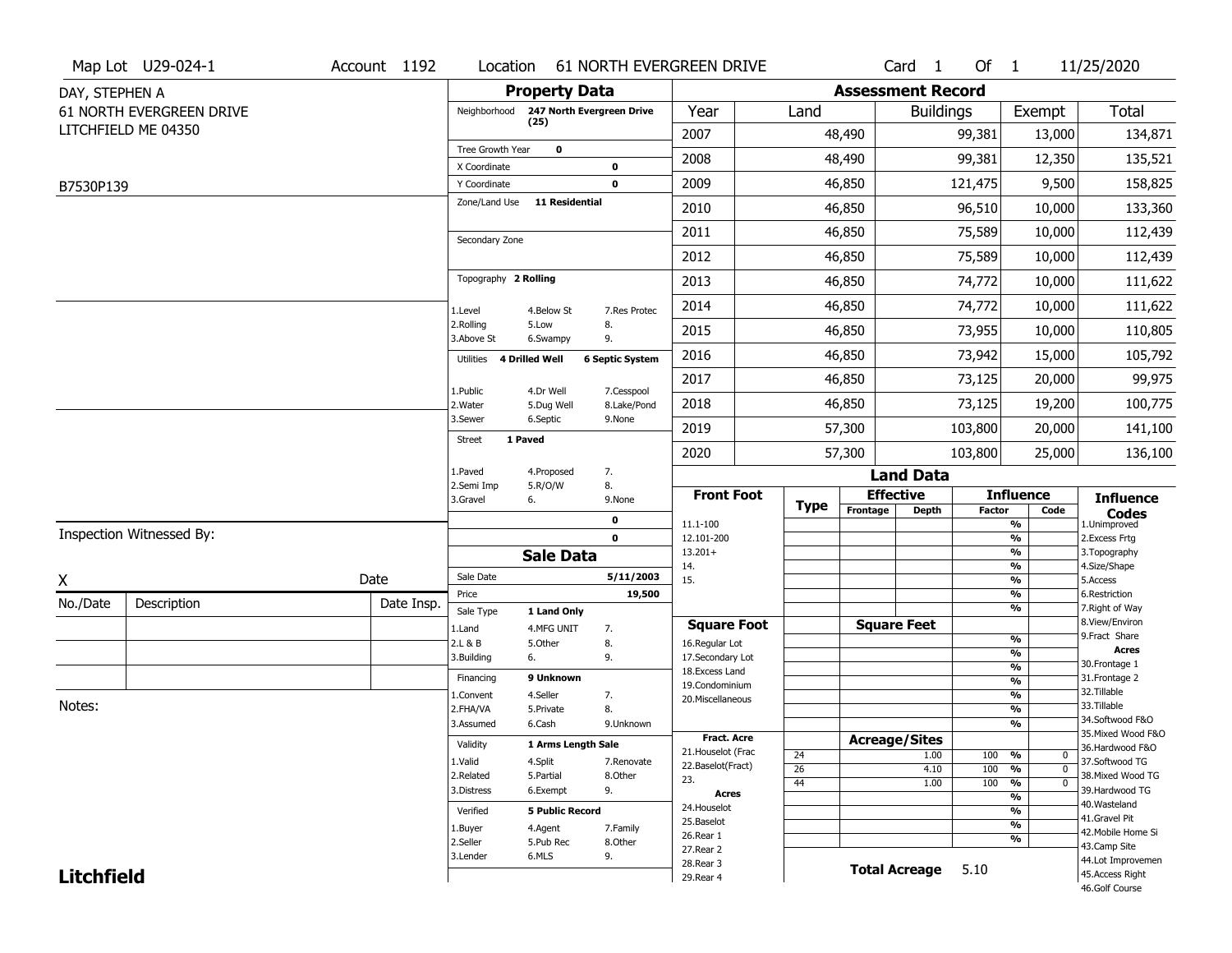|                        |                   |              |                                                   |                  |                |                                       |                          |                             |           |                    | <b>Litchfield</b>  |                          |                   |      |        |                |
|------------------------|-------------------|--------------|---------------------------------------------------|------------------|----------------|---------------------------------------|--------------------------|-----------------------------|-----------|--------------------|--------------------|--------------------------|-------------------|------|--------|----------------|
|                        | Map Lot U29-024-1 |              |                                                   |                  |                | Account 1192                          |                          | Location                    |           |                    |                    | 61 NORTH EVERGREEN DRIVE | Card <sub>1</sub> | Of 1 |        | 11/25/2020     |
| Building Style 2 Ranch |                   |              | SF Bsmt Living                                    |                  | $\mathbf 0$    |                                       |                          | Layout 1 Typical            |           |                    |                    |                          |                   |      |        |                |
| 0.Uncoded              | 4.Cape            | 8.Log        |                                                   | Fin Bsmt Grade   | 0 <sub>0</sub> |                                       |                          | 1. Typical                  | 4.        |                    | 7.                 |                          |                   |      |        |                |
| 1.Conv.                | 5.Garrison        | 9.Other      |                                                   | OPEN-5-CUSTOMIZE | $\mathbf 0$    |                                       |                          | 2.Inadeq                    | 5.        |                    | 8.                 |                          |                   |      |        |                |
| 2.Ranch                | 6.Split           | 10.Tri-Lev   | Heat Type                                         | 100%             |                | 1 Hot Water BB                        |                          | 3.                          | 6.        |                    | 9.                 |                          |                   |      |        | 3.0'           |
| 3.R Ranch              | 7.Contemp         | 11.Earth O   | 0.Uncoded                                         |                  | 4.Steam        |                                       | 8.Fl/Wall                | Attic                       | 9 None    |                    |                    |                          |                   |      | 14.0   |                |
| Dwelling Units 1       |                   |              | 1.HWBB                                            |                  | 5.FWA          |                                       | 9.No Heat                | 1.1/4 Fin                   |           | 4.Full Fin         | 7.                 |                          |                   |      |        |                |
| Other Units            | 0                 |              | 2.HWCI                                            |                  | 6.GravWA       |                                       | 10.Radiant               | 2.1/2 Fin                   |           | 5.Fl/Stair         | 8.                 |                          | 14.0'             |      |        | 10.0           |
| Stories                | 1 One Story       |              | 3.H Pump                                          |                  | 7.Electric     |                                       | 11.Radiant               | 3.3/4 Fin                   | 6.        |                    | 9.None             |                          |                   |      |        |                |
| 1.1                    | 4.1.5             | 7.1.25       | Cool Type                                         | 0%               |                | 9 None                                |                          | Insulation                  | 1 Full    |                    |                    |                          |                   |      |        |                |
| 2.2                    | 5.1.75            | 8.3.5        | 1.Refrig                                          |                  | 4.W&C Air      |                                       | 7.RadHW                  | 1.Full                      |           | 4.Minimal          | 7.                 |                          |                   |      | 1sFr/B |                |
| 3.3                    | 6.2.5             | 9.4          | 2.Evapor                                          |                  | 5.Monitor-     | 8.                                    |                          | 2. Heavy                    | 5.Partial |                    | 8.                 |                          |                   |      |        |                |
| <b>Exterior Walls</b>  | 1 Clapboard       |              | 3.H Pump                                          |                  | 6.Monitor-     |                                       | 9.None                   | 3.Capped                    | 6.        |                    | 9.None             |                          |                   |      |        |                |
| 0.Uncoded              | 4.Asbestos        | 8.Concrete   | Kitchen Style                                     |                  | 2 Typical      |                                       |                          | Unfinished %                | 0%        |                    |                    |                          |                   |      |        | 28.0           |
| 1.Wd Clapb             | 5.Stucco          | 9.Other      | 1.Modern                                          |                  | 4.Obsolete     | 7.                                    |                          | Grade & Factor              |           | 3 Average 95%      |                    |                          |                   |      |        |                |
| 2.Vinyl                | 6.Brick           | 10.Wd shin   | 2. Typical                                        |                  | 5.             | 8.                                    |                          | 1.E Grade                   |           | 4.B Grade          | 7.AAA Grad         | Canopy                   |                   |      |        |                |
| 3.Compos.              | 7.Stone           | $11.71 - 11$ | 3.Old Type                                        |                  | 6.             |                                       | 9.None                   | 2.D Grade                   |           | 5.A Grade          | 8.M&S              |                          |                   |      |        |                |
| Roof Surface           | 3 Sheet Metal     |              | Bath(s) Style                                     |                  |                | 2 Typical Bath(s)                     |                          | 3.C Grade                   |           | 6.AA Grade         | 9.Same             | 16.0"                    |                   |      |        |                |
| 1.Asphalt              | 4.Composit        | 7.Rolled R   | 1.Modern                                          |                  | 4.Obsolete     | 7.                                    |                          | SQFT (Footprint) 1106       |           |                    |                    |                          |                   |      |        |                |
| 2.Slate                | 5.Wood            | 8.           | 2. Typical                                        |                  | 5.             | 8.                                    |                          | Condition                   | 4 Average |                    |                    |                          |                   |      |        |                |
| 3.Metal                | 6.Other           | 9.           | 3.Old Type                                        |                  | 6.             |                                       | 9.None                   | 1.Poor                      | 4.Avg     |                    | 7.V G              | 16.0                     |                   |      | 38.0   |                |
| SF Masonry Trim 0      |                   |              | # Rooms                                           |                  | 4              |                                       |                          | 2.Fair                      | $5.Avg+$  |                    | 8.Exc              |                          |                   |      |        |                |
| OPEN-3-CUSTOM 0        |                   |              | # Bedrooms                                        |                  | 3              |                                       |                          | 3.Avg-                      | 6.Good    |                    | 9.Same             |                          |                   |      |        |                |
| OPEN-4-CUSTOM 0        |                   |              | # Full Baths                                      |                  | 1              |                                       |                          | Phys. % Good                |           | 0%                 |                    |                          |                   |      |        | W <sub>D</sub> |
| Year Built             | 2003              |              | # Half Baths                                      |                  | $\bf{0}$       |                                       |                          | Funct. % Good               |           | 100%               |                    |                          |                   |      |        | 8.0'           |
| Year Remodeled 0       |                   |              |                                                   | # Addn Fixtures  | $\bf{0}$       |                                       |                          | Functional Code             |           | 9 None             |                    |                          |                   |      |        | 8.0'           |
| Foundation             | 1 Concrete        |              | # Fireplaces                                      |                  | $\bf{0}$       |                                       |                          | 1.Incomp                    | 4.Delap   |                    | 7.No Power         |                          |                   |      |        |                |
| 1.Concrete             | 4.Wood            | 7.           |                                                   |                  |                |                                       |                          | 2.0-Built                   | 5.Bsmt    |                    | 8.LongTerm         |                          |                   |      |        |                |
| 2.C Block              | 5.Slab            | 8.           |                                                   |                  |                |                                       |                          | 3.Damage                    |           | 6.Common           | 9.None             |                          |                   |      |        |                |
| 3.Br/Stone             | 6.Piers           | 9.           |                                                   |                  |                |                                       |                          | Econ. % Good                |           | 100%               |                    |                          |                   |      |        |                |
| Basement               | 4 Full Basement   |              |                                                   |                  |                |                                       |                          | Economic Code None          |           |                    |                    |                          |                   |      |        |                |
| $1.1/4$ Bmt            | 4.Full Bmt        | 7.           |                                                   |                  |                |                                       |                          | 0.None                      |           | 3.No Power         | 9.None             |                          |                   |      |        |                |
| 2.1/2 Bmt              | 5.Crawl Sp        | 8.           |                                                   |                  |                |                                       |                          | 1.Location                  |           | 4.Generate         | 8.                 |                          |                   |      |        |                |
| 3.3/4 Bmt              | 6.                | 9.None       |                                                   |                  |                | Software                              |                          | 2.Encroach                  |           | 5.Multi-Fa         | 9.                 |                          |                   |      |        |                |
| Bsmt Gar # Cars 0      |                   |              |                                                   |                  |                | A Division of Harris Computer Systems |                          | <b>Entrance Code</b>        |           | <b>5 Estimated</b> |                    |                          |                   |      |        |                |
| Wet Basement           | 1 Dry Basement    |              |                                                   |                  |                |                                       |                          | 1.Interior                  |           | 4.Vacant           | 7.                 |                          |                   |      |        |                |
| 1.Dry                  | 4.Dirt Flr        | 7.           |                                                   |                  |                |                                       |                          | 2.Refusal                   |           | 5.Estimate         | 8.                 |                          |                   |      |        |                |
| 2.Damp                 | 5.                | 8.           |                                                   |                  |                |                                       |                          | 3.Informed                  |           | 6.Existing         | 9.                 |                          |                   |      |        |                |
| 3.Wet                  | 6.                | 9.           |                                                   |                  |                |                                       |                          | Information Code 5 Estimate |           |                    |                    |                          |                   |      |        |                |
|                        |                   |              |                                                   |                  |                |                                       |                          | 1.Owner                     | 4.Agent   |                    | 7.Vacant           |                          |                   |      |        |                |
|                        |                   |              |                                                   |                  |                |                                       |                          | 2.Relative                  |           | 5.Estimate         | 8.                 |                          |                   |      |        |                |
|                        |                   |              | Date Inspected                                    |                  | 9/04/2018      |                                       |                          | 3. Tenant                   | 6.Other   |                    | 9.                 |                          |                   |      |        |                |
|                        |                   |              | <b>Additions, Outbuildings &amp; Improvements</b> |                  |                |                                       |                          |                             |           |                    | 1.One Story Fram   |                          |                   |      |        |                |
| Type                   |                   | Year         | Units                                             | Grade            | Cond           |                                       | Phys.   Funct.           | Sound Value                 |           |                    | 2. Two Story Fram  |                          |                   |      |        |                |
| 68 Wood Deck/s         |                   | 2005         | 64                                                | 3 100            | 14             | 0                                     | % 100 %                  |                             |           |                    | 3. Three Story Fr  |                          |                   |      |        |                |
|                        |                   |              |                                                   |                  |                |                                       |                          |                             |           |                    | 4.1 & 1/2 Story    |                          |                   |      |        |                |
| $61$ Canopy/s          |                   | 0            | 256                                               | 2 100            | 14             | $\mathbf 0$                           | % 100<br>$\frac{0}{0}$   |                             |           | 5.1 & 3/4 Story    |                    |                          |                   |      |        |                |
|                        |                   |              |                                                   |                  |                | $\%$                                  | $\%$                     |                             |           | 6.2 & 1/2 Story    |                    |                          |                   |      |        |                |
|                        |                   |              |                                                   |                  |                | $\frac{0}{0}$                         | $\frac{0}{0}$            |                             |           |                    | 21. Open Frame Por |                          |                   |      |        |                |
|                        |                   |              |                                                   |                  |                | $\overline{\frac{0}{6}}$              | $\overline{\frac{0}{6}}$ |                             |           |                    | 22.Encl Frame Por  |                          |                   |      |        |                |
|                        |                   |              |                                                   |                  |                |                                       |                          |                             |           |                    | 23. Frame Garage   |                          |                   |      |        |                |
|                        |                   |              |                                                   |                  |                | $\%$                                  | $\%$                     |                             |           | 24.Frame Shed      |                    |                          |                   |      |        |                |
|                        |                   |              |                                                   |                  |                | $\%$                                  | $\overline{\frac{0}{0}}$ |                             |           |                    | 25. Frame Bay Wind |                          |                   |      |        |                |
|                        |                   |              |                                                   |                  |                | $\%$                                  | $\overline{\frac{0}{0}}$ |                             |           |                    | 26.1SFr Overhang   |                          |                   |      |        |                |
|                        |                   |              |                                                   |                  |                | $\%$                                  | $\overline{\frac{0}{0}}$ |                             |           |                    | 27. Unfin Basement |                          |                   |      |        |                |
|                        |                   |              |                                                   |                  |                |                                       |                          |                             |           |                    | 28. Unfinished Att |                          |                   |      |        |                |
|                        |                   |              |                                                   |                  |                | $\frac{0}{0}$                         | $\frac{1}{2}$            |                             |           |                    | 29. Finished Attic |                          |                   |      |        |                |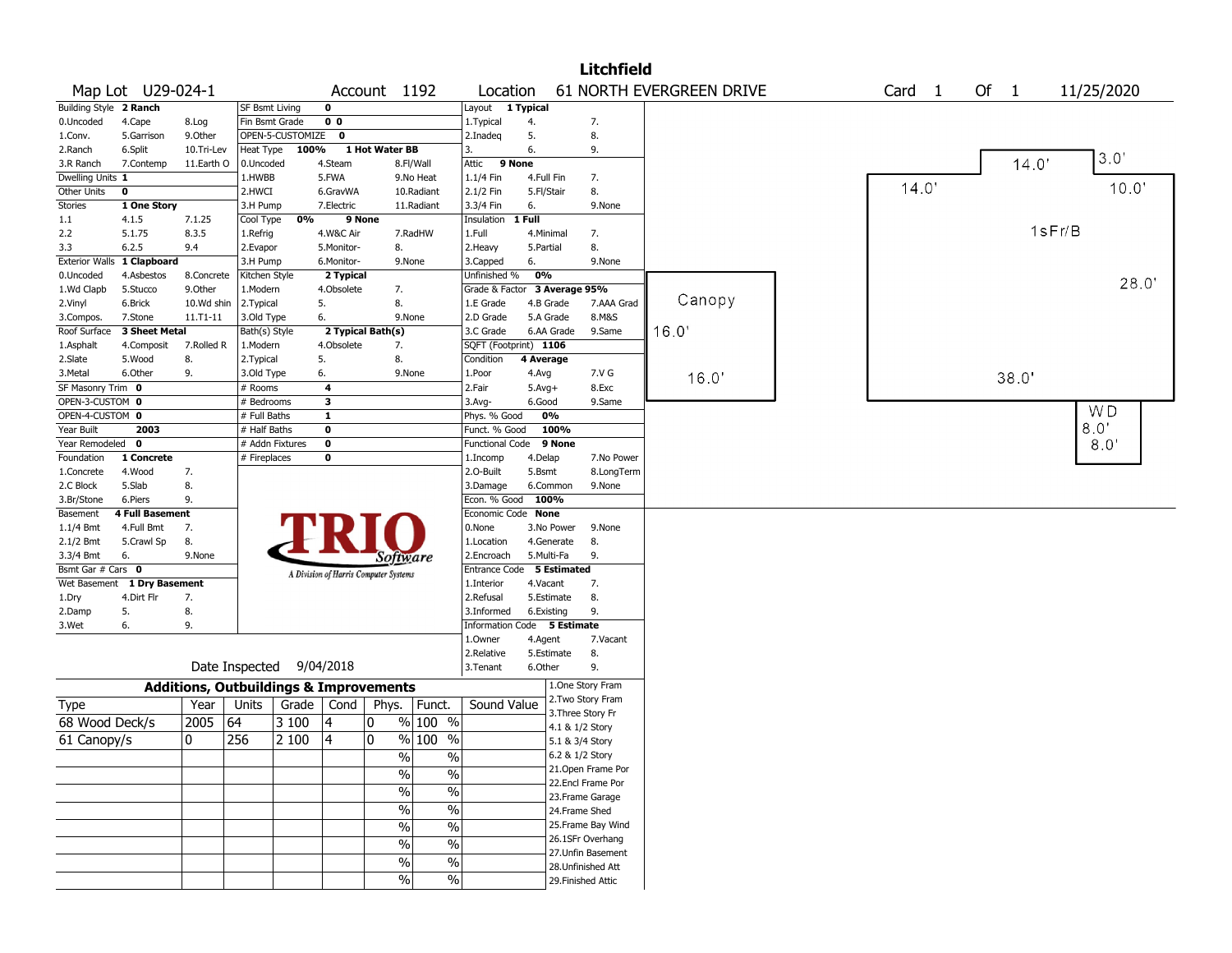|                   | Map Lot U29-024-2                                        | Account 594 | Location                                     |                       | <b>45 NORTH EVERGREEN DRIVE</b> |                                    |                       |                          | Card <sub>1</sub>    | Of $1$        |                                             | 11/25/2020                          |
|-------------------|----------------------------------------------------------|-------------|----------------------------------------------|-----------------------|---------------------------------|------------------------------------|-----------------------|--------------------------|----------------------|---------------|---------------------------------------------|-------------------------------------|
|                   | FITZGERALD JAMES                                         |             |                                              | <b>Property Data</b>  |                                 |                                    |                       | <b>Assessment Record</b> |                      |               |                                             |                                     |
| P O BOX 219       |                                                          |             | Neighborhood                                 |                       | 247 North Evergreen Drive       | Year                               | Land                  |                          | <b>Buildings</b>     |               | Exempt                                      | Total                               |
|                   | LITCHFIELD ME 04350                                      |             |                                              | (25)                  |                                 | 2007                               |                       | 48,490                   |                      | 575           | 0                                           | 49,065                              |
|                   |                                                          |             | Tree Growth Year                             | $\mathbf 0$           |                                 | 2008                               |                       | 48,490                   |                      | 575           | 0                                           | 49,065                              |
|                   |                                                          |             | X Coordinate                                 |                       | 0                               | 2009                               |                       | 46,850                   |                      | 575           | 0                                           |                                     |
|                   | B3252P166 B8431P313                                      |             | Y Coordinate<br>Zone/Land Use 11 Residential |                       | 0                               |                                    |                       |                          |                      |               |                                             | 47,425                              |
|                   |                                                          |             |                                              |                       |                                 | 2010                               |                       | 46,850                   |                      | 575           | 0                                           | 47,425                              |
|                   |                                                          |             | Secondary Zone                               |                       |                                 | 2011                               |                       | 46,850                   |                      | 1,867         | 0                                           | 48,717                              |
|                   |                                                          |             |                                              |                       |                                 | 2012                               |                       | 46,850                   |                      | 1,867         | 0                                           | 48,717                              |
|                   |                                                          |             | Topography 2 Rolling                         |                       |                                 | 2013                               |                       | 46,850                   |                      | 1,867         | 0                                           | 48,717                              |
|                   |                                                          |             | 1.Level                                      | 4.Below St            | 7.Res Protec                    | 2014                               |                       | 46,850                   |                      | 1,867         | 0                                           | 48,717                              |
|                   |                                                          |             | 2.Rolling<br>3.Above St                      | 5.Low<br>6.Swampy     | 8.<br>9.                        | 2015                               |                       | 46,850                   |                      | 1,867         | 0                                           | 48,717                              |
|                   |                                                          |             | Utilities                                    | <b>4 Drilled Well</b> | <b>6 Septic System</b>          | 2016                               |                       | 46,850                   |                      | 1,867         | 0                                           | 48,717                              |
|                   |                                                          |             | 1.Public                                     | 4.Dr Well             | 7.Cesspool                      | 2017                               |                       | 46,850                   |                      | 1,867         | 0                                           | 48,717                              |
|                   |                                                          |             | 2. Water                                     | 5.Dug Well            | 8.Lake/Pond                     | 2018                               |                       | 46,850                   |                      | 1,867         | 0                                           | 48,717                              |
|                   |                                                          |             | 3.Sewer<br>Street                            | 6.Septic<br>3 Gravel  | 9.None                          | 2019                               |                       | 34,400                   |                      | 500           | 26,000                                      | 8,900                               |
|                   |                                                          |             |                                              |                       |                                 | 2020                               |                       | 34,400                   |                      | 500           | 31,000                                      | 3,900                               |
|                   |                                                          |             | 1.Paved<br>2.Semi Imp                        | 4.Proposed<br>5.R/O/W | 7.<br>8.                        |                                    |                       |                          | <b>Land Data</b>     |               |                                             |                                     |
|                   |                                                          |             | 3.Gravel                                     | 6.                    | 9.None                          | <b>Front Foot</b>                  | <b>Type</b>           |                          | <b>Effective</b>     |               | <b>Influence</b>                            | <b>Influence</b>                    |
|                   |                                                          |             |                                              |                       | 0                               | 11.1-100                           |                       | Frontage                 | <b>Depth</b>         | <b>Factor</b> | Code<br>%                                   | <b>Codes</b><br>1.Unimproved        |
|                   | Inspection Witnessed By:                                 |             |                                              |                       | $\mathbf 0$                     | 12.101-200                         |                       |                          |                      |               | $\overline{\frac{9}{6}}$                    | 2. Excess Frtg                      |
|                   |                                                          |             |                                              | <b>Sale Data</b>      |                                 | $13.201+$<br>14.                   |                       |                          |                      |               | %<br>%                                      | 3. Topography<br>4.Size/Shape       |
| X                 |                                                          | Date        | Sale Date                                    |                       |                                 | 15.                                |                       |                          |                      |               | %<br>%                                      | 5.Access<br>6.Restriction           |
| No./Date          | Description                                              | Date Insp.  | Price<br>Sale Type                           |                       |                                 |                                    |                       |                          |                      |               | %                                           | 7. Right of Way                     |
|                   |                                                          |             | 1.Land                                       | 4.MFG UNIT            | 7.                              | <b>Square Foot</b>                 |                       |                          | <b>Square Feet</b>   |               |                                             | 8.View/Environ<br>9. Fract Share    |
|                   |                                                          |             | 2.L & B                                      | 5.Other               | 8.                              | 16.Regular Lot                     |                       |                          |                      |               | $\frac{9}{6}$<br>$\overline{\frac{9}{6}}$   | <b>Acres</b>                        |
|                   |                                                          |             | 3.Building                                   | 6.                    | 9.                              | 17.Secondary Lot<br>18.Excess Land |                       |                          |                      |               | $\frac{9}{6}$                               | 30.Frontage 1                       |
|                   |                                                          |             | Financing                                    |                       |                                 | 19.Condominium                     |                       |                          |                      |               | $\frac{9}{6}$                               | 31. Frontage 2<br>32. Tillable      |
| Notes:            |                                                          |             | 1.Convent<br>2.FHA/VA                        | 4.Seller<br>5.Private | 7.<br>8.                        | 20.Miscellaneous                   |                       |                          |                      |               | $\frac{9}{6}$<br>$\frac{9}{6}$              | 33.Tillable                         |
|                   | Per Pat Dow. Told should not go in. Lives in shed during |             | 3.Assumed                                    | 6.Cash                | 9.Unknown                       |                                    |                       |                          |                      |               | %                                           | 34.Softwood F&O                     |
|                   | summer. He was fine.                                     |             | Validity                                     |                       |                                 | Fract. Acre                        |                       | <b>Acreage/Sites</b>     |                      |               |                                             | 35. Mixed Wood F&O                  |
|                   | No water, power, etc.                                    |             | 1.Valid                                      | 4.Split               | 7.Renovate                      | 21. Houselot (Frac                 | 25                    |                          | 1.00                 | 100           | %<br>0                                      | 36.Hardwood F&O<br>37.Softwood TG   |
|                   |                                                          |             | 2.Related                                    | 5.Partial             | 8.Other                         | 22.Baselot(Fract)<br>23.           | $\overline{26}$<br>40 |                          | 3.10                 | 100<br>100    | $\frac{9}{6}$<br>$\mathbf 0$<br>$\mathbf 0$ | 38. Mixed Wood TG                   |
|                   |                                                          |             | 3.Distress                                   | 6.Exempt              | 9.                              | <b>Acres</b>                       |                       |                          | 1.00                 |               | %<br>$\frac{9}{6}$                          | 39.Hardwood TG                      |
|                   |                                                          |             | Verified                                     |                       |                                 | 24. Houselot                       |                       |                          |                      |               | %                                           | 40. Wasteland                       |
|                   |                                                          |             | 1.Buyer                                      | 4.Agent               | 7.Family                        | 25.Baselot                         |                       |                          |                      |               | %                                           | 41.Gravel Pit<br>42. Mobile Home Si |
|                   |                                                          |             | 2.Seller                                     | 5.Pub Rec             | 8.Other                         | 26.Rear 1<br>27. Rear 2            |                       |                          |                      |               | %                                           | 43.Camp Site                        |
|                   |                                                          |             | 3.Lender                                     | 6.MLS                 | 9.                              | 28. Rear 3                         |                       |                          | <b>Total Acreage</b> | 5.10          |                                             | 44.Lot Improvemen                   |
| <b>Litchfield</b> |                                                          |             |                                              |                       |                                 | 29. Rear 4                         |                       |                          |                      |               |                                             | 45.Access Right                     |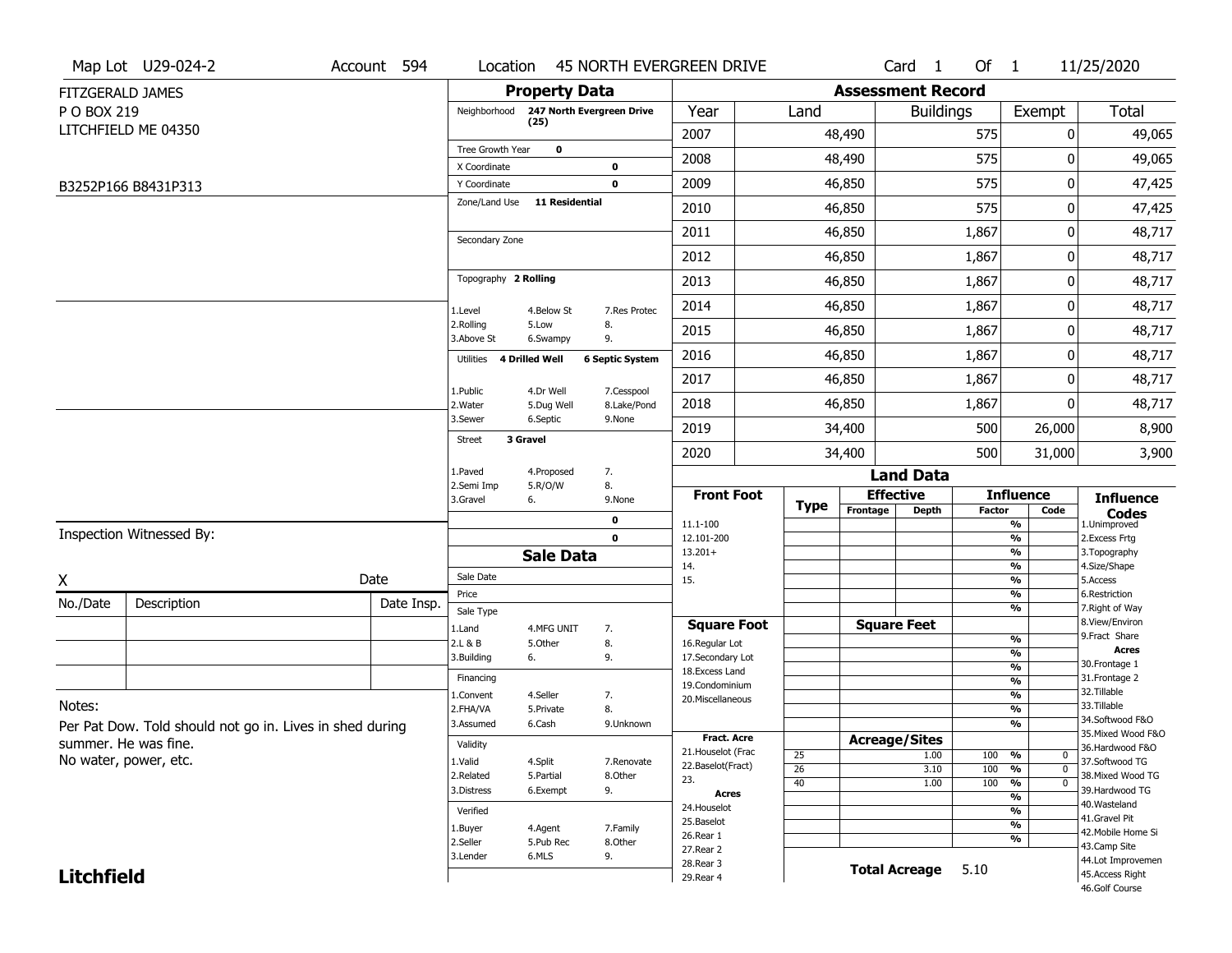|                       |                            |                                                   |                       |                  |                |                                       |                          |                          |             |                 | <b>Litchfield</b>                    |                                 |      |       |                   |       |        |  |              |  |
|-----------------------|----------------------------|---------------------------------------------------|-----------------------|------------------|----------------|---------------------------------------|--------------------------|--------------------------|-------------|-----------------|--------------------------------------|---------------------------------|------|-------|-------------------|-------|--------|--|--------------|--|
|                       | Map Lot U29-024-2          |                                                   |                       |                  |                | Account 594                           |                          | Location                 |             |                 |                                      | <b>45 NORTH EVERGREEN DRIVE</b> |      |       | Card <sub>1</sub> |       | Of $1$ |  | 11/25/2020   |  |
|                       | Building Style 0 Uncoded   |                                                   | <b>SF Bsmt Living</b> |                  | $\mathbf 0$    |                                       |                          | Layout<br>$\mathbf 0$    |             |                 |                                      |                                 |      |       |                   |       |        |  |              |  |
| 0.Uncoded             | 4.Cape                     | 8.Log                                             | Fin Bsmt Grade        |                  | 0 <sub>0</sub> |                                       |                          | 1.Typical                | 4.          |                 | 7.                                   |                                 |      |       |                   |       |        |  |              |  |
| 1.Conv.               | 5.Garrison                 | 9.0ther                                           |                       | OPEN-5-CUSTOMIZE | $\bf o$        |                                       |                          | 2.Inadeq                 | 5.          |                 | 8.                                   |                                 |      |       |                   | Shed  |        |  |              |  |
| 2.Ranch               | 6.Split                    | 10.Tri-Lev                                        | Heat Type             | 100%             |                | 0 Uncoded                             |                          | 3.                       | 6.          |                 | 9.                                   |                                 |      |       |                   |       |        |  |              |  |
| 3.R Ranch             | 7.Contemp                  | 11.Earth O                                        | 0.Uncoded             |                  | 4.Steam        |                                       | 8.Fl/Wall                | Attic<br>$\bf{0}$        |             |                 |                                      |                                 |      |       |                   |       |        |  |              |  |
| Dwelling Units 0      |                            |                                                   | 1.HWBB                |                  | 5.FWA          |                                       | 9.No Heat                | $1.1/4$ Fin              | 4.Full Fin  |                 | 7.                                   |                                 |      |       |                   | 16.0' |        |  |              |  |
| Other Units           | 0                          |                                                   | 2.HWCI                |                  | 6.GravWA       |                                       | 10.Radiant               | 2.1/2 Fin                | 5.Fl/Stair  |                 | 8.                                   |                                 |      |       |                   |       |        |  |              |  |
| Stories               | 0                          |                                                   | 3.H Pump              |                  | 7.Electric     |                                       | 11.Radiant               | 3.3/4 Fin                | 6.          |                 | 9.None                               |                                 |      |       |                   |       |        |  |              |  |
| 1.1                   | 4.1.5                      | 7.1.25                                            | Cool Type             | 0%               | 9 None         |                                       |                          | Insulation<br>0          |             |                 |                                      |                                 |      |       |                   |       |        |  |              |  |
| 2.2                   | 5.1.75                     | 8.3.5                                             | 1.Refrig              |                  | 4.W&C Air      |                                       | 7.RadHW                  | 1.Full                   | 4.Minimal   |                 | 7.                                   |                                 |      |       |                   |       |        |  |              |  |
| 3.3                   | 6.2.5                      | 9.4                                               | 2.Evapor              |                  | 5.Monitor-     | 8.                                    |                          | 2.Heavy                  | 5.Partial   |                 | 8.                                   |                                 |      |       |                   | 11.0' |        |  |              |  |
| <b>Exterior Walls</b> | 0 Uncoded                  |                                                   | 3.H Pump              |                  | 6.Monitor-     | 9.None                                |                          | 3.Capped                 | 6.          |                 | 9.None                               |                                 |      |       |                   |       |        |  |              |  |
| 0.Uncoded             | 4.Asbestos                 | 8.Concrete                                        | Kitchen Style         |                  | $\bf o$        |                                       |                          | Unfinished %             | 0%          |                 |                                      |                                 |      |       |                   |       |        |  |              |  |
| 1.Wd Clapb            | 5.Stucco                   | 9.Other                                           | 1.Modern              |                  | 4.Obsolete     | 7.                                    |                          | Grade & Factor           | 00%         |                 |                                      |                                 |      |       |                   |       |        |  |              |  |
| 2.Vinyl               | 6.Brick                    | 10.Wd shin                                        | 2. Typical            |                  | 5.             | 8.                                    |                          | 1.E Grade                | 4.B Grade   |                 | 7.AAA Grad                           |                                 |      |       |                   |       |        |  |              |  |
| 3.Compos.             | 7.Stone                    | $11. T1 - 11$                                     | 3.Old Type            |                  | 6.             | 9.None                                |                          | 2.D Grade                | 5.A Grade   |                 | 8.M&S                                |                                 |      |       |                   |       |        |  |              |  |
| Roof Surface          | $\mathbf 0$                |                                                   | Bath(s) Style         |                  | $\mathbf 0$    |                                       |                          | 3.C Grade                |             | 6.AA Grade      | 9.Same                               |                                 |      |       |                   |       |        |  |              |  |
| 1.Asphalt             | 4.Composit                 | 7.Rolled R                                        | 1.Modern              |                  | 4.Obsolete     | 7.                                    |                          | SQFT (Footprint) 0       |             |                 |                                      |                                 |      |       |                   |       |        |  |              |  |
| 2.Slate               | 5.Wood                     | 8.                                                | 2. Typical            |                  | 5.             | 8.                                    |                          | Condition                | $\mathbf 0$ |                 |                                      |                                 |      |       |                   |       |        |  |              |  |
| 3.Metal               | 6.Other                    | 9.                                                | 3.Old Type            |                  | 6.             | 9.None                                |                          | 1.Poor                   | 4.Avg       |                 | 7.V G                                |                                 |      |       |                   |       |        |  |              |  |
| SF Masonry Trim 0     |                            |                                                   | # Rooms               |                  | 0              |                                       |                          | 2.Fair                   | $5.Avg+$    |                 | 8.Exc                                |                                 |      |       |                   |       |        |  |              |  |
| OPEN-3-CUSTOM 0       |                            |                                                   | # Bedrooms            |                  | $\bf o$        |                                       |                          | 3.Avg-                   | 6.Good      |                 | 9.Same                               |                                 |      |       |                   |       |        |  |              |  |
| OPEN-4-CUSTOM 0       |                            |                                                   | # Full Baths          |                  | $\bf o$        |                                       |                          | Phys. % Good             |             | 0%              |                                      |                                 |      |       |                   |       |        |  | <b>MOTOR</b> |  |
| Year Built            | 0                          |                                                   | # Half Baths          |                  | $\pmb{0}$      |                                       |                          | Funct. % Good            |             | 100%            |                                      |                                 |      |       |                   |       |        |  |              |  |
| Year Remodeled        | $\mathbf 0$                |                                                   | # Addn Fixtures       |                  | $\pmb{0}$      |                                       |                          | <b>Functional Code</b>   |             | 9 None          |                                      |                                 |      | TΤ    |                   |       |        |  |              |  |
| Foundation            | 0                          |                                                   | # Fireplaces          |                  | $\pmb{0}$      |                                       |                          | 1.Incomp                 | 4.Delap     |                 | 7.No Power                           |                                 | 8.0' |       |                   |       |        |  | <b>HOME</b>  |  |
| 1.Concrete            | 4.Wood                     | 7.                                                |                       |                  |                |                                       |                          | 2.0-Built                | 5.Bsmt      |                 | 8.LongTerm                           |                                 |      | 15.0' |                   |       |        |  |              |  |
| 2.C Block             | 5.Slab                     | 8.                                                |                       |                  |                |                                       |                          | 3.Damage                 |             | 6.Common        | 9.None                               |                                 |      |       |                   |       |        |  | <b>NV</b>    |  |
| 3.Br/Stone            | 6.Piers                    | 9.                                                |                       |                  |                |                                       |                          | Econ. % Good 100%        |             |                 |                                      |                                 |      |       |                   |       |        |  |              |  |
| Basement              | 0                          |                                                   |                       |                  |                |                                       |                          | Economic Code None       |             |                 |                                      |                                 |      |       |                   |       |        |  |              |  |
| 1.1/4 Bmt             | 4.Full Bmt                 | 7.                                                |                       |                  |                |                                       |                          | 0.None                   |             | 3.No Power      | 9.None                               |                                 |      |       |                   |       |        |  |              |  |
| 2.1/2 Bmt             | 5.Crawl Sp                 | 8.                                                |                       |                  |                |                                       |                          | 1.Location               |             | 4.Generate      | 8.                                   |                                 |      |       |                   |       |        |  |              |  |
| 3.3/4 Bmt             | 6.                         | 9.None                                            |                       |                  |                | Software                              |                          | 2.Encroach               | 5.Multi-Fa  |                 | 9.                                   |                                 |      |       |                   |       |        |  |              |  |
| Bsmt Gar # Cars 0     |                            |                                                   |                       |                  |                | A Division of Harris Computer Systems |                          | <b>Entrance Code</b>     |             |                 | <b>1 Interior Inspect</b>            |                                 |      |       |                   |       |        |  |              |  |
| Wet Basement          | 0                          |                                                   |                       |                  |                |                                       |                          | 1.Interior               | 4.Vacant    |                 | 7.                                   |                                 |      |       |                   |       |        |  |              |  |
| 1.Dry                 | 4.Dirt Flr                 | 7.                                                |                       |                  |                |                                       |                          | 2.Refusal                |             | 5.Estimate      | 8.                                   |                                 |      |       |                   |       |        |  |              |  |
| 2.Damp                | 5.                         | 8.                                                |                       |                  |                |                                       |                          | 3.Informed               | 6.Existing  |                 | 9.                                   |                                 |      |       |                   |       |        |  |              |  |
| 3.Wet                 | 6.                         | 9.                                                |                       |                  |                |                                       |                          | Information Code 1 Owner |             |                 |                                      |                                 |      |       |                   |       |        |  |              |  |
|                       |                            |                                                   |                       |                  |                |                                       |                          | 1.Owner                  | 4.Agent     |                 | 7.Vacant                             |                                 |      |       |                   |       |        |  |              |  |
|                       |                            |                                                   |                       |                  |                |                                       |                          | 2.Relative               |             | 5.Estimate      | 8.                                   |                                 |      |       |                   |       |        |  |              |  |
|                       |                            |                                                   | Date Inspected        |                  | 9/04/2018      |                                       |                          | 3. Tenant                | 6.Other     |                 | 9.                                   |                                 |      |       |                   |       |        |  |              |  |
|                       |                            | <b>Additions, Outbuildings &amp; Improvements</b> |                       |                  |                |                                       |                          |                          |             |                 | 1.One Story Fram                     |                                 |      |       |                   |       |        |  |              |  |
| Type                  |                            | Year                                              | Units                 | Grade            | Cond           | Phys.                                 | Funct.                   | Sound Value              |             |                 | 2. Two Story Fram                    |                                 |      |       |                   |       |        |  |              |  |
|                       | 107 Travel Trailer/LF 1965 |                                                   |                       |                  |                | $\%$                                  |                          | % 200                    |             |                 | 3. Three Story Fr<br>4.1 & 1/2 Story |                                 |      |       |                   |       |        |  |              |  |
| 24 Frame Shed         |                            | 0                                                 |                       |                  |                | $\%$                                  |                          | % 300                    |             |                 | 5.1 & 3/4 Story                      |                                 |      |       |                   |       |        |  |              |  |
|                       |                            |                                                   |                       |                  |                |                                       |                          |                          |             | 6.2 & 1/2 Story |                                      |                                 |      |       |                   |       |        |  |              |  |
|                       |                            |                                                   |                       |                  |                | $\%$                                  | $\frac{0}{0}$            |                          |             |                 | 21.Open Frame Por                    |                                 |      |       |                   |       |        |  |              |  |
|                       |                            |                                                   |                       |                  |                | $\sqrt{20}$                           | $\frac{0}{0}$            |                          |             |                 | 22.Encl Frame Por                    |                                 |      |       |                   |       |        |  |              |  |
|                       |                            |                                                   |                       |                  |                | $\frac{0}{6}$                         | $\overline{\frac{0}{0}}$ |                          |             |                 | 23. Frame Garage                     |                                 |      |       |                   |       |        |  |              |  |
|                       |                            |                                                   |                       |                  |                | $\sqrt{6}$                            | $\overline{\frac{0}{0}}$ |                          |             |                 | 24.Frame Shed                        |                                 |      |       |                   |       |        |  |              |  |
|                       |                            |                                                   |                       |                  |                |                                       |                          |                          |             |                 | 25. Frame Bay Wind                   |                                 |      |       |                   |       |        |  |              |  |
|                       |                            |                                                   |                       |                  |                | $\frac{1}{2}$                         | $\overline{\frac{0}{0}}$ |                          |             |                 | 26.1SFr Overhang                     |                                 |      |       |                   |       |        |  |              |  |
|                       |                            |                                                   |                       |                  |                | $\sqrt{20}$                           | $\%$                     |                          |             |                 | 27. Unfin Basement                   |                                 |      |       |                   |       |        |  |              |  |
|                       |                            |                                                   |                       |                  |                | $\%$                                  | $\%$                     |                          |             |                 | 28. Unfinished Att                   |                                 |      |       |                   |       |        |  |              |  |
|                       |                            |                                                   |                       |                  |                | $\sqrt{20}$                           | $\%$                     |                          |             |                 | 29. Finished Attic                   |                                 |      |       |                   |       |        |  |              |  |
|                       |                            |                                                   |                       |                  |                |                                       |                          |                          |             |                 |                                      |                                 |      |       |                   |       |        |  |              |  |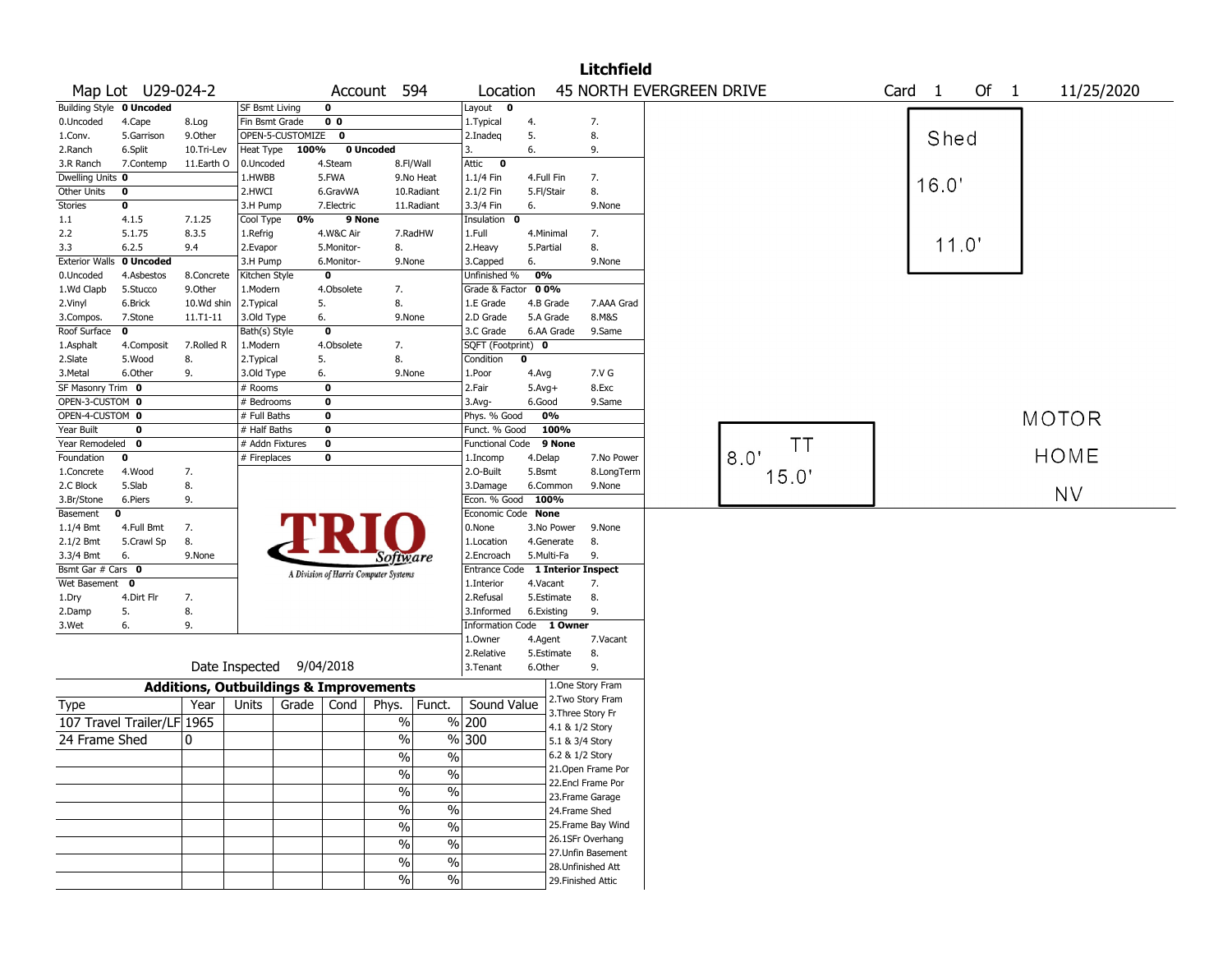|                   | Map Lot U29-024-3        | Account 1404 | Location                     |                           |                            | 37 NORTH EVERGREEN DRIVE                |             |                          | Card <sub>1</sub>    | Of $1$        |                                                  | 11/25/2020                            |
|-------------------|--------------------------|--------------|------------------------------|---------------------------|----------------------------|-----------------------------------------|-------------|--------------------------|----------------------|---------------|--------------------------------------------------|---------------------------------------|
| POULIN, TROY W    |                          |              |                              | <b>Property Data</b>      |                            |                                         |             | <b>Assessment Record</b> |                      |               |                                                  |                                       |
|                   | 37 NORTH EVERGREEN DRIVE |              | Neighborhood                 | 247 North Evergreen Drive |                            | Year                                    | Land        |                          | <b>Buildings</b>     |               | Exempt                                           | <b>Total</b>                          |
|                   | LITCHFIELD ME 04350      |              |                              | (25)                      |                            | 2007                                    |             | 60,490                   |                      | 101,824       | 13,000                                           | 149,314                               |
|                   |                          |              | Tree Growth Year             | $\mathbf 0$               |                            | 2008                                    |             | 60,490                   |                      | 101,527       | 12,350                                           | 149,667                               |
| B7639P129         |                          |              | X Coordinate<br>Y Coordinate |                           | $\mathbf 0$<br>$\mathbf 0$ | 2009                                    |             | 58,850                   |                      | 125,470       | 9,500                                            | 174,820                               |
|                   |                          |              | Zone/Land Use                | <b>11 Residential</b>     |                            | 2010                                    |             | 58,850                   |                      | 100,390       | 10,000                                           | 149,240                               |
|                   |                          |              |                              |                           |                            |                                         |             |                          |                      |               |                                                  |                                       |
|                   |                          |              | Secondary Zone               |                           |                            | 2011                                    |             | 58,850                   |                      | 100,390       | 10,000                                           | 149,240                               |
|                   |                          |              |                              |                           |                            | 2012                                    |             | 58,850                   |                      | 112,673       | 10,000                                           | 161,523                               |
|                   |                          |              | Topography 2 Rolling         |                           |                            | 2013                                    |             | 58,850                   |                      | 111,288       | 10,000                                           | 160,138                               |
|                   |                          |              | 1.Level                      | 4.Below St                | 7.Res Protec               | 2014                                    |             | 58,850                   |                      | 111,242       | 10,000                                           | 160,092                               |
|                   |                          |              | 2.Rolling<br>3.Above St      | 5.Low<br>6.Swampy         | 8.<br>9.                   | 2015                                    |             | 58,850                   |                      | 109,857       | 10,000                                           | 158,707                               |
|                   |                          |              | Utilities 4 Drilled Well     |                           | <b>6 Septic System</b>     | 2016                                    |             | 58,850                   |                      | 108,782       | 15,000                                           | 152,632                               |
|                   |                          |              | 1.Public                     | 4.Dr Well                 | 7.Cesspool                 | 2017                                    |             | 58,850                   |                      | 108,427       | 20,000                                           | 147,277                               |
|                   |                          |              | 2. Water                     | 5.Dug Well                | 8.Lake/Pond                | 2018                                    |             | 58,850                   |                      | 107,351       | 19,200                                           | 147,001                               |
|                   |                          |              | 3.Sewer                      | 6.Septic                  | 9.None                     | 2019                                    |             | 57,300                   |                      | 131,600       | 20,000                                           | 168,900                               |
|                   |                          |              | 3 Gravel<br><b>Street</b>    |                           |                            | 2020                                    |             | 57,300                   |                      | 131,600       | 25,000                                           | 163,900                               |
|                   |                          |              | 1.Paved                      | 4.Proposed                | 7.                         |                                         |             |                          | <b>Land Data</b>     |               |                                                  |                                       |
|                   |                          |              | 2.Semi Imp<br>3.Gravel       | 5.R/O/W<br>6.             | 8.<br>9.None               | <b>Front Foot</b>                       |             |                          | <b>Effective</b>     |               | <b>Influence</b>                                 | <b>Influence</b>                      |
|                   |                          |              |                              |                           | 0                          | 11.1-100                                | <b>Type</b> | Frontage                 | <b>Depth</b>         | <b>Factor</b> | Code<br>%                                        | <b>Codes</b><br>1.Unimproved          |
|                   | Inspection Witnessed By: |              |                              |                           | $\mathbf 0$                | 12.101-200                              |             |                          |                      |               | %                                                | 2.Excess Frtg                         |
|                   |                          |              |                              | <b>Sale Data</b>          |                            | $13.201+$<br>14.                        |             |                          |                      |               | $\frac{9}{6}$<br>%                               | 3. Topography<br>4.Size/Shape         |
| χ                 |                          | Date         | Sale Date                    |                           | 8/17/2003                  | 15.                                     |             |                          |                      |               | $\frac{9}{6}$                                    | 5.Access                              |
| No./Date          | Description              | Date Insp.   | Price                        |                           | 83,000                     |                                         |             |                          |                      |               | $\frac{9}{6}$<br>$\frac{9}{6}$                   | 6.Restriction<br>7. Right of Way      |
|                   |                          |              | Sale Type                    | 2 Land & Buildings        |                            | <b>Square Foot</b>                      |             |                          | <b>Square Feet</b>   |               |                                                  | 8.View/Environ                        |
|                   |                          |              | 1.Land<br>2.L & B            | 4.MFG UNIT<br>5.Other     | 7.<br>8.                   | 16.Regular Lot                          |             |                          |                      |               | $\frac{9}{6}$                                    | 9.Fract Share                         |
|                   |                          |              | 3.Building                   | 6.                        | 9.                         | 17.Secondary Lot                        |             |                          |                      |               | %                                                | <b>Acres</b><br>30.Frontage 1         |
|                   |                          |              | Financing                    | 9 Unknown                 |                            | 18. Excess Land                         |             |                          |                      |               | $\frac{9}{6}$<br>$\frac{9}{6}$                   | 31. Frontage 2                        |
|                   |                          |              | 1.Convent                    | 4.Seller                  | 7.                         | 19.Condominium<br>20.Miscellaneous      |             |                          |                      |               | $\frac{9}{6}$                                    | 32.Tillable                           |
| Notes:            |                          |              | 2.FHA/VA                     | 5.Private                 | 8.                         |                                         |             |                          |                      |               | $\frac{9}{6}$                                    | 33.Tillable                           |
|                   |                          |              | 3.Assumed                    | 6.Cash                    | 9.Unknown                  |                                         |             |                          |                      |               | %                                                | 34.Softwood F&O                       |
|                   |                          |              | Validity                     | 1 Arms Length Sale        |                            | Fract. Acre                             |             |                          | <b>Acreage/Sites</b> |               |                                                  | 35. Mixed Wood F&O<br>36.Hardwood F&O |
|                   |                          |              | 1.Valid                      | 4.Split                   | 7.Renovate                 | 21. Houselot (Frac<br>22.Baselot(Fract) | 24          |                          | 1.00                 | 100           | %<br>0                                           | 37.Softwood TG                        |
|                   |                          |              | 2.Related                    | 5.Partial                 | 8.Other                    | 23.                                     | 26          |                          | 4.10                 | 100           | %<br>$\mathbf 0$<br>$\frac{9}{6}$<br>$\mathbf 0$ | 38. Mixed Wood TG                     |
|                   |                          |              | 3.Distress                   | 6.Exempt                  | 9.                         | <b>Acres</b>                            | 44          |                          | 1.00                 | 100           | $\frac{9}{6}$                                    | 39.Hardwood TG                        |
|                   |                          |              | Verified                     | <b>5 Public Record</b>    |                            | 24. Houselot                            |             |                          |                      |               | %                                                | 40. Wasteland                         |
|                   |                          |              | 1.Buyer                      | 4.Agent                   | 7.Family                   | 25.Baselot                              |             |                          |                      |               | $\frac{9}{6}$                                    | 41.Gravel Pit<br>42. Mobile Home Si   |
|                   |                          |              | 2.Seller                     | 5.Pub Rec                 | 8.Other                    | 26.Rear 1                               |             |                          |                      |               | %                                                | 43.Camp Site                          |
|                   |                          |              | 3.Lender                     | 6.MLS                     | 9.                         | 27. Rear 2<br>28. Rear 3                |             |                          |                      |               |                                                  | 44.Lot Improvemen                     |
| <b>Litchfield</b> |                          |              |                              |                           |                            |                                         |             |                          |                      |               |                                                  |                                       |
|                   |                          |              |                              |                           |                            | 29. Rear 4                              |             |                          | <b>Total Acreage</b> | 5.10          |                                                  | 45.Access Right                       |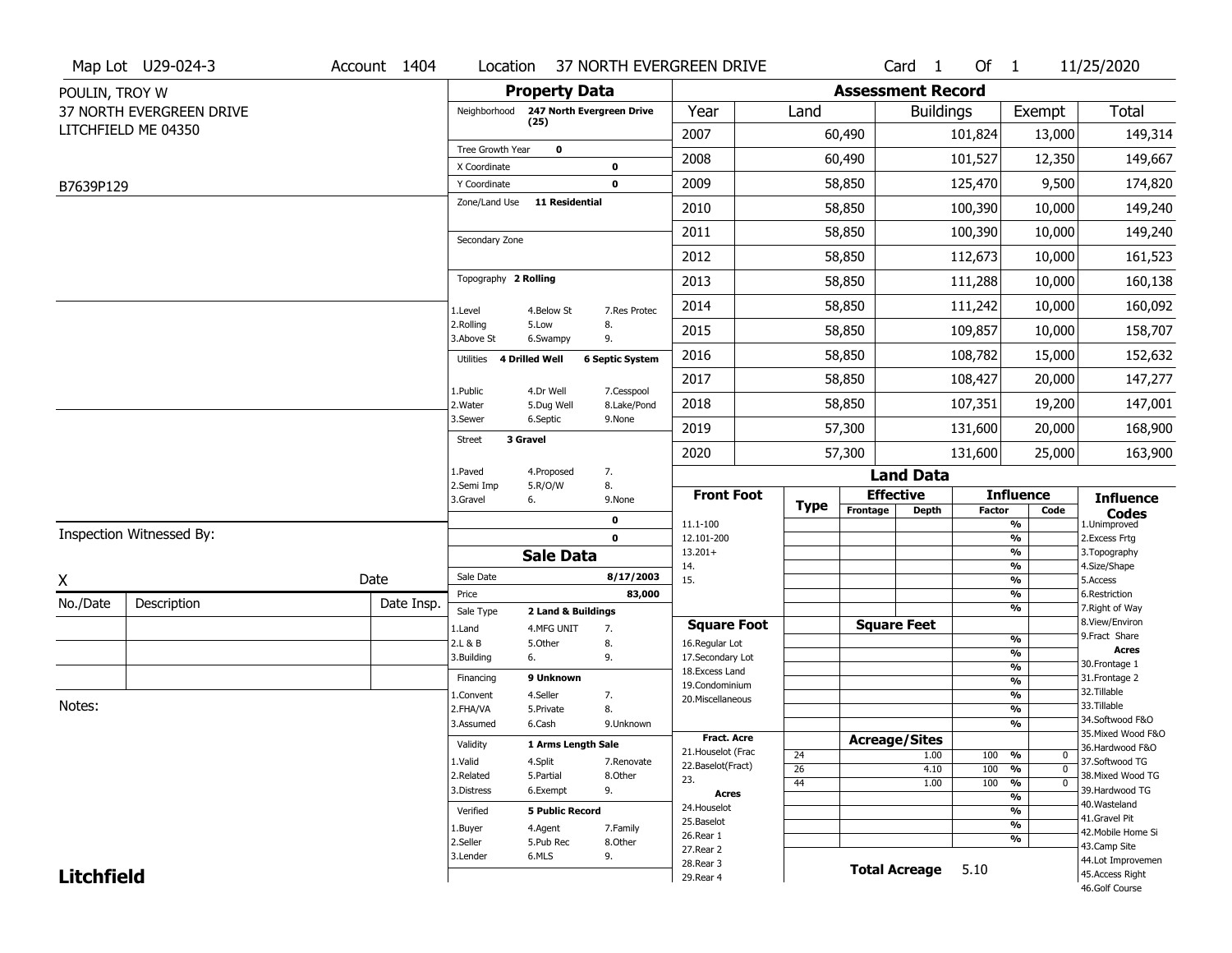| 37 NORTH EVERGREEN DRIVE<br>Of $1$<br>Map Lot U29-024-3<br>Account 1404<br>Location<br>Card <sub>1</sub><br>11/25/2020<br>Building Style 1 Conventional<br>0<br>1 Typical<br><b>SF Bsmt Living</b><br>Layout<br>0 <sub>0</sub><br>0.Uncoded<br>4.Cape<br>Fin Bsmt Grade<br>1. Typical<br>7.<br>8.Log<br>4.<br>OPEN-5-CUSTOMIZE<br>$\mathbf 0$<br>5.<br>8.<br>5.Garrison<br>9.0ther<br>2.Inadeq<br>1.Conv.<br>100%<br>1 Hot Water BB<br>6.<br>A(f)/1sFr/B<br>6.Split<br>10.Tri-Lev<br>Heat Type<br>9.<br>2.Ranch<br>3.<br><b>4 Full Finished</b><br>4.Steam<br>3.R Ranch<br>7.Contemp<br>11.Earth O<br>0.Uncoded<br>8.Fl/Wall<br>Attic<br>Dwelling Units 1<br>7.<br>1.HWBB<br>5.FWA<br>9.No Heat<br>1.1/4 Fin<br>4.Full Fin<br>8.<br>24.0'<br>Other Units<br>$\mathbf 0$<br>2.HWCI<br>6.GravWA<br>10.Radiant<br>2.1/2 Fin<br>5.Fl/Stair<br><b>Stories</b><br>9.None<br>1 One Story<br>3.H Pump<br>7.Electric<br>11.Radiant<br>3.3/4 Fin<br>6.<br>7.1.25<br>0%<br>9 None<br>1 Full<br>1.1<br>4.1.5<br>Cool Type<br>Insulation<br>8.3.5<br>2.2<br>5.1.75<br>4.W&C Air<br>7.RadHW<br>1.Full<br>4.Minimal<br>7.<br>1.Refrig<br>8.<br>5.Monitor-<br>8.<br>3.3<br>6.2.5<br>9.4<br>2.Evapor<br>2.Heavy<br>5.Partial<br>40.0'<br>1 Clapboard<br>9.None<br><b>Exterior Walls</b><br>3.H Pump<br>6.Monitor-<br>9.None<br>3.Capped<br>6.<br>0%<br>Unfinished %<br>0.Uncoded<br>4.Asbestos<br>8.Concrete<br>Kitchen Style<br>2 Typical<br>EP<br>3 Average 100%<br>1.Wd Clapb<br>5.Stucco<br>9.0ther<br>1.Modern<br>4.Obsolete<br>7.<br>Grade & Factor<br>8.0"<br>8.<br>6.Brick<br>10.Wd shin<br>2.Typical<br>5.<br>1.E Grade<br>4.B Grade<br>7.AAA Grad<br>2.Vinyl<br>8.0'<br>8.M&S<br>7.Stone<br>11.T1-11<br>3.Old Type<br>6.<br>9.None<br>2.D Grade<br>5.A Grade<br>3.Compos.<br>36.0'<br>2 Typical Bath(s)<br>Roof Surface<br>1 Asphalt Shingles<br>Bath(s) Style<br>3.C Grade<br>6.AA Grade<br>9.Same<br>SQFT (Footprint) 960<br>1.Asphalt<br>7.Rolled R<br>1.Modern<br>4.Obsolete<br>7.<br>4.Composit<br>8.<br>6 Good<br>2.Slate<br>5.Wood<br>8.<br>2. Typical<br>5.<br>Condition<br>9.<br>3.Metal<br>6.Other<br>3.Old Type<br>9.None<br>1.Poor<br>4.Avg<br>7.V G<br>6.<br>SF Masonry Trim 0<br>$\overline{\phantom{a}}$<br>8.Exc<br># Rooms<br>2.Fair<br>$5.$ Avg $+$<br>OPEN-3-CUSTOM 0<br># Bedrooms<br>4<br>3.Avg-<br>6.Good<br>9.Same<br>28.0'<br>11/2sGar<br>OPEN-4-CUSTOM 0<br>0%<br>$\mathbf{z}$<br># Full Baths<br>Phys. % Good<br>100%<br>Year Built<br>1988<br>Funct. % Good<br># Half Baths<br>0<br>2004<br># Addn Fixtures<br>9 None<br>Year Remodeled<br>0<br>Functional Code<br>Foundation<br>1 Concrete<br># Fireplaces<br>0<br>4.Delap<br>7.No Power<br>1.Incomp<br>4.Wood<br>7.<br>2.0-Built<br>5.Bsmt<br>8.LongTerm<br>1.Concrete<br>8.<br>2.C Block<br>5.Slab<br>3.Damage<br>6.Common<br>9.None<br>9.<br>Econ. % Good<br>100%<br>3.Br/Stone<br>6.Piers<br>Basement<br><b>5 Crawl Space</b><br>Economic Code None<br>7.<br>1.1/4 Bmt<br>4.Full Bmt<br>0.None<br>3.No Power<br>9.None<br>8.<br>8.<br>2.1/2 Bmt<br>5.Crawl Sp<br>1.Location<br>4.Generate<br>9.<br>5.Multi-Fa<br>3.3/4 Bmt<br>6.<br>9.None<br>2.Encroach<br>Software<br>Bsmt Gar # Cars 0<br>3 Information Only<br><b>Entrance Code</b><br>A Division of Harris Computer Systems<br>7.<br>Wet Basement<br>1 Dry Basement<br>1.Interior<br>4.Vacant<br>8.<br>4.Dirt Flr<br>7.<br>2.Refusal<br>5.Estimate<br>1.Dry<br>9.<br>8.<br>5.<br>3.Informed<br>6.Existing<br>2.Damp<br>9.<br>Information Code 2 Relative<br>3.Wet<br>6.<br>1.Owner<br>4.Agent<br>7.Vacant<br>2.Relative<br>5.Estimate<br>8.<br>Date Inspected<br>9/04/2018<br>9.<br>3. Tenant<br>6.Other<br>1.One Story Fram<br><b>Additions, Outbuildings &amp; Improvements</b><br>2. Two Story Fram<br>Grade $\vert$ Cond<br>Sound Value<br>Year<br>Units<br>Phys.<br>Funct.<br>Type<br>3. Three Story Fr<br>2005<br>64<br>% 100 %<br>22 Encl Frame<br>3 100<br>4<br>0<br>4.1 & 1/2 Story<br>0<br>2005<br>1008<br>3 100<br>4<br>%  90<br>$\%$<br>73 1 1/2s Garage<br>5.1 & 3/4 Story<br>6.2 & 1/2 Story<br>$\frac{9}{6}$<br>$\%$<br>21. Open Frame Por<br>$\%$<br>$\%$<br>22.Encl Frame Por<br>$\frac{1}{2}$<br>$\frac{1}{2}$<br>23. Frame Garage<br>$\frac{1}{2}$<br>$\frac{1}{2}$<br>24.Frame Shed |  |  |  |  |  | <b>Litchfield</b> |  |  |  |  |
|---------------------------------------------------------------------------------------------------------------------------------------------------------------------------------------------------------------------------------------------------------------------------------------------------------------------------------------------------------------------------------------------------------------------------------------------------------------------------------------------------------------------------------------------------------------------------------------------------------------------------------------------------------------------------------------------------------------------------------------------------------------------------------------------------------------------------------------------------------------------------------------------------------------------------------------------------------------------------------------------------------------------------------------------------------------------------------------------------------------------------------------------------------------------------------------------------------------------------------------------------------------------------------------------------------------------------------------------------------------------------------------------------------------------------------------------------------------------------------------------------------------------------------------------------------------------------------------------------------------------------------------------------------------------------------------------------------------------------------------------------------------------------------------------------------------------------------------------------------------------------------------------------------------------------------------------------------------------------------------------------------------------------------------------------------------------------------------------------------------------------------------------------------------------------------------------------------------------------------------------------------------------------------------------------------------------------------------------------------------------------------------------------------------------------------------------------------------------------------------------------------------------------------------------------------------------------------------------------------------------------------------------------------------------------------------------------------------------------------------------------------------------------------------------------------------------------------------------------------------------------------------------------------------------------------------------------------------------------------------------------------------------------------------------------------------------------------------------------------------------------------------------------------------------------------------------------------------------------------------------------------------------------------------------------------------------------------------------------------------------------------------------------------------------------------------------------------------------------------------------------------------------------------------------------------------------------------------------------------------------------------------------------------------------------------------------------------------------------------------------------------------------------------------------------------------------------------------------------------------------------------------------------------------------------------------------------------------------------------------------------------------------------------------------------------------------------------------------------------------------------------------------------------------------------------------------------------------------------------------|--|--|--|--|--|-------------------|--|--|--|--|
|                                                                                                                                                                                                                                                                                                                                                                                                                                                                                                                                                                                                                                                                                                                                                                                                                                                                                                                                                                                                                                                                                                                                                                                                                                                                                                                                                                                                                                                                                                                                                                                                                                                                                                                                                                                                                                                                                                                                                                                                                                                                                                                                                                                                                                                                                                                                                                                                                                                                                                                                                                                                                                                                                                                                                                                                                                                                                                                                                                                                                                                                                                                                                                                                                                                                                                                                                                                                                                                                                                                                                                                                                                                                                                                                                                                                                                                                                                                                                                                                                                                                                                                                                                                                                                       |  |  |  |  |  |                   |  |  |  |  |
|                                                                                                                                                                                                                                                                                                                                                                                                                                                                                                                                                                                                                                                                                                                                                                                                                                                                                                                                                                                                                                                                                                                                                                                                                                                                                                                                                                                                                                                                                                                                                                                                                                                                                                                                                                                                                                                                                                                                                                                                                                                                                                                                                                                                                                                                                                                                                                                                                                                                                                                                                                                                                                                                                                                                                                                                                                                                                                                                                                                                                                                                                                                                                                                                                                                                                                                                                                                                                                                                                                                                                                                                                                                                                                                                                                                                                                                                                                                                                                                                                                                                                                                                                                                                                                       |  |  |  |  |  |                   |  |  |  |  |
|                                                                                                                                                                                                                                                                                                                                                                                                                                                                                                                                                                                                                                                                                                                                                                                                                                                                                                                                                                                                                                                                                                                                                                                                                                                                                                                                                                                                                                                                                                                                                                                                                                                                                                                                                                                                                                                                                                                                                                                                                                                                                                                                                                                                                                                                                                                                                                                                                                                                                                                                                                                                                                                                                                                                                                                                                                                                                                                                                                                                                                                                                                                                                                                                                                                                                                                                                                                                                                                                                                                                                                                                                                                                                                                                                                                                                                                                                                                                                                                                                                                                                                                                                                                                                                       |  |  |  |  |  |                   |  |  |  |  |
|                                                                                                                                                                                                                                                                                                                                                                                                                                                                                                                                                                                                                                                                                                                                                                                                                                                                                                                                                                                                                                                                                                                                                                                                                                                                                                                                                                                                                                                                                                                                                                                                                                                                                                                                                                                                                                                                                                                                                                                                                                                                                                                                                                                                                                                                                                                                                                                                                                                                                                                                                                                                                                                                                                                                                                                                                                                                                                                                                                                                                                                                                                                                                                                                                                                                                                                                                                                                                                                                                                                                                                                                                                                                                                                                                                                                                                                                                                                                                                                                                                                                                                                                                                                                                                       |  |  |  |  |  |                   |  |  |  |  |
|                                                                                                                                                                                                                                                                                                                                                                                                                                                                                                                                                                                                                                                                                                                                                                                                                                                                                                                                                                                                                                                                                                                                                                                                                                                                                                                                                                                                                                                                                                                                                                                                                                                                                                                                                                                                                                                                                                                                                                                                                                                                                                                                                                                                                                                                                                                                                                                                                                                                                                                                                                                                                                                                                                                                                                                                                                                                                                                                                                                                                                                                                                                                                                                                                                                                                                                                                                                                                                                                                                                                                                                                                                                                                                                                                                                                                                                                                                                                                                                                                                                                                                                                                                                                                                       |  |  |  |  |  |                   |  |  |  |  |
|                                                                                                                                                                                                                                                                                                                                                                                                                                                                                                                                                                                                                                                                                                                                                                                                                                                                                                                                                                                                                                                                                                                                                                                                                                                                                                                                                                                                                                                                                                                                                                                                                                                                                                                                                                                                                                                                                                                                                                                                                                                                                                                                                                                                                                                                                                                                                                                                                                                                                                                                                                                                                                                                                                                                                                                                                                                                                                                                                                                                                                                                                                                                                                                                                                                                                                                                                                                                                                                                                                                                                                                                                                                                                                                                                                                                                                                                                                                                                                                                                                                                                                                                                                                                                                       |  |  |  |  |  |                   |  |  |  |  |
|                                                                                                                                                                                                                                                                                                                                                                                                                                                                                                                                                                                                                                                                                                                                                                                                                                                                                                                                                                                                                                                                                                                                                                                                                                                                                                                                                                                                                                                                                                                                                                                                                                                                                                                                                                                                                                                                                                                                                                                                                                                                                                                                                                                                                                                                                                                                                                                                                                                                                                                                                                                                                                                                                                                                                                                                                                                                                                                                                                                                                                                                                                                                                                                                                                                                                                                                                                                                                                                                                                                                                                                                                                                                                                                                                                                                                                                                                                                                                                                                                                                                                                                                                                                                                                       |  |  |  |  |  |                   |  |  |  |  |
|                                                                                                                                                                                                                                                                                                                                                                                                                                                                                                                                                                                                                                                                                                                                                                                                                                                                                                                                                                                                                                                                                                                                                                                                                                                                                                                                                                                                                                                                                                                                                                                                                                                                                                                                                                                                                                                                                                                                                                                                                                                                                                                                                                                                                                                                                                                                                                                                                                                                                                                                                                                                                                                                                                                                                                                                                                                                                                                                                                                                                                                                                                                                                                                                                                                                                                                                                                                                                                                                                                                                                                                                                                                                                                                                                                                                                                                                                                                                                                                                                                                                                                                                                                                                                                       |  |  |  |  |  |                   |  |  |  |  |
|                                                                                                                                                                                                                                                                                                                                                                                                                                                                                                                                                                                                                                                                                                                                                                                                                                                                                                                                                                                                                                                                                                                                                                                                                                                                                                                                                                                                                                                                                                                                                                                                                                                                                                                                                                                                                                                                                                                                                                                                                                                                                                                                                                                                                                                                                                                                                                                                                                                                                                                                                                                                                                                                                                                                                                                                                                                                                                                                                                                                                                                                                                                                                                                                                                                                                                                                                                                                                                                                                                                                                                                                                                                                                                                                                                                                                                                                                                                                                                                                                                                                                                                                                                                                                                       |  |  |  |  |  |                   |  |  |  |  |
|                                                                                                                                                                                                                                                                                                                                                                                                                                                                                                                                                                                                                                                                                                                                                                                                                                                                                                                                                                                                                                                                                                                                                                                                                                                                                                                                                                                                                                                                                                                                                                                                                                                                                                                                                                                                                                                                                                                                                                                                                                                                                                                                                                                                                                                                                                                                                                                                                                                                                                                                                                                                                                                                                                                                                                                                                                                                                                                                                                                                                                                                                                                                                                                                                                                                                                                                                                                                                                                                                                                                                                                                                                                                                                                                                                                                                                                                                                                                                                                                                                                                                                                                                                                                                                       |  |  |  |  |  |                   |  |  |  |  |
|                                                                                                                                                                                                                                                                                                                                                                                                                                                                                                                                                                                                                                                                                                                                                                                                                                                                                                                                                                                                                                                                                                                                                                                                                                                                                                                                                                                                                                                                                                                                                                                                                                                                                                                                                                                                                                                                                                                                                                                                                                                                                                                                                                                                                                                                                                                                                                                                                                                                                                                                                                                                                                                                                                                                                                                                                                                                                                                                                                                                                                                                                                                                                                                                                                                                                                                                                                                                                                                                                                                                                                                                                                                                                                                                                                                                                                                                                                                                                                                                                                                                                                                                                                                                                                       |  |  |  |  |  |                   |  |  |  |  |
|                                                                                                                                                                                                                                                                                                                                                                                                                                                                                                                                                                                                                                                                                                                                                                                                                                                                                                                                                                                                                                                                                                                                                                                                                                                                                                                                                                                                                                                                                                                                                                                                                                                                                                                                                                                                                                                                                                                                                                                                                                                                                                                                                                                                                                                                                                                                                                                                                                                                                                                                                                                                                                                                                                                                                                                                                                                                                                                                                                                                                                                                                                                                                                                                                                                                                                                                                                                                                                                                                                                                                                                                                                                                                                                                                                                                                                                                                                                                                                                                                                                                                                                                                                                                                                       |  |  |  |  |  |                   |  |  |  |  |
|                                                                                                                                                                                                                                                                                                                                                                                                                                                                                                                                                                                                                                                                                                                                                                                                                                                                                                                                                                                                                                                                                                                                                                                                                                                                                                                                                                                                                                                                                                                                                                                                                                                                                                                                                                                                                                                                                                                                                                                                                                                                                                                                                                                                                                                                                                                                                                                                                                                                                                                                                                                                                                                                                                                                                                                                                                                                                                                                                                                                                                                                                                                                                                                                                                                                                                                                                                                                                                                                                                                                                                                                                                                                                                                                                                                                                                                                                                                                                                                                                                                                                                                                                                                                                                       |  |  |  |  |  |                   |  |  |  |  |
|                                                                                                                                                                                                                                                                                                                                                                                                                                                                                                                                                                                                                                                                                                                                                                                                                                                                                                                                                                                                                                                                                                                                                                                                                                                                                                                                                                                                                                                                                                                                                                                                                                                                                                                                                                                                                                                                                                                                                                                                                                                                                                                                                                                                                                                                                                                                                                                                                                                                                                                                                                                                                                                                                                                                                                                                                                                                                                                                                                                                                                                                                                                                                                                                                                                                                                                                                                                                                                                                                                                                                                                                                                                                                                                                                                                                                                                                                                                                                                                                                                                                                                                                                                                                                                       |  |  |  |  |  |                   |  |  |  |  |
|                                                                                                                                                                                                                                                                                                                                                                                                                                                                                                                                                                                                                                                                                                                                                                                                                                                                                                                                                                                                                                                                                                                                                                                                                                                                                                                                                                                                                                                                                                                                                                                                                                                                                                                                                                                                                                                                                                                                                                                                                                                                                                                                                                                                                                                                                                                                                                                                                                                                                                                                                                                                                                                                                                                                                                                                                                                                                                                                                                                                                                                                                                                                                                                                                                                                                                                                                                                                                                                                                                                                                                                                                                                                                                                                                                                                                                                                                                                                                                                                                                                                                                                                                                                                                                       |  |  |  |  |  |                   |  |  |  |  |
|                                                                                                                                                                                                                                                                                                                                                                                                                                                                                                                                                                                                                                                                                                                                                                                                                                                                                                                                                                                                                                                                                                                                                                                                                                                                                                                                                                                                                                                                                                                                                                                                                                                                                                                                                                                                                                                                                                                                                                                                                                                                                                                                                                                                                                                                                                                                                                                                                                                                                                                                                                                                                                                                                                                                                                                                                                                                                                                                                                                                                                                                                                                                                                                                                                                                                                                                                                                                                                                                                                                                                                                                                                                                                                                                                                                                                                                                                                                                                                                                                                                                                                                                                                                                                                       |  |  |  |  |  |                   |  |  |  |  |
|                                                                                                                                                                                                                                                                                                                                                                                                                                                                                                                                                                                                                                                                                                                                                                                                                                                                                                                                                                                                                                                                                                                                                                                                                                                                                                                                                                                                                                                                                                                                                                                                                                                                                                                                                                                                                                                                                                                                                                                                                                                                                                                                                                                                                                                                                                                                                                                                                                                                                                                                                                                                                                                                                                                                                                                                                                                                                                                                                                                                                                                                                                                                                                                                                                                                                                                                                                                                                                                                                                                                                                                                                                                                                                                                                                                                                                                                                                                                                                                                                                                                                                                                                                                                                                       |  |  |  |  |  |                   |  |  |  |  |
|                                                                                                                                                                                                                                                                                                                                                                                                                                                                                                                                                                                                                                                                                                                                                                                                                                                                                                                                                                                                                                                                                                                                                                                                                                                                                                                                                                                                                                                                                                                                                                                                                                                                                                                                                                                                                                                                                                                                                                                                                                                                                                                                                                                                                                                                                                                                                                                                                                                                                                                                                                                                                                                                                                                                                                                                                                                                                                                                                                                                                                                                                                                                                                                                                                                                                                                                                                                                                                                                                                                                                                                                                                                                                                                                                                                                                                                                                                                                                                                                                                                                                                                                                                                                                                       |  |  |  |  |  |                   |  |  |  |  |
|                                                                                                                                                                                                                                                                                                                                                                                                                                                                                                                                                                                                                                                                                                                                                                                                                                                                                                                                                                                                                                                                                                                                                                                                                                                                                                                                                                                                                                                                                                                                                                                                                                                                                                                                                                                                                                                                                                                                                                                                                                                                                                                                                                                                                                                                                                                                                                                                                                                                                                                                                                                                                                                                                                                                                                                                                                                                                                                                                                                                                                                                                                                                                                                                                                                                                                                                                                                                                                                                                                                                                                                                                                                                                                                                                                                                                                                                                                                                                                                                                                                                                                                                                                                                                                       |  |  |  |  |  |                   |  |  |  |  |
|                                                                                                                                                                                                                                                                                                                                                                                                                                                                                                                                                                                                                                                                                                                                                                                                                                                                                                                                                                                                                                                                                                                                                                                                                                                                                                                                                                                                                                                                                                                                                                                                                                                                                                                                                                                                                                                                                                                                                                                                                                                                                                                                                                                                                                                                                                                                                                                                                                                                                                                                                                                                                                                                                                                                                                                                                                                                                                                                                                                                                                                                                                                                                                                                                                                                                                                                                                                                                                                                                                                                                                                                                                                                                                                                                                                                                                                                                                                                                                                                                                                                                                                                                                                                                                       |  |  |  |  |  |                   |  |  |  |  |
|                                                                                                                                                                                                                                                                                                                                                                                                                                                                                                                                                                                                                                                                                                                                                                                                                                                                                                                                                                                                                                                                                                                                                                                                                                                                                                                                                                                                                                                                                                                                                                                                                                                                                                                                                                                                                                                                                                                                                                                                                                                                                                                                                                                                                                                                                                                                                                                                                                                                                                                                                                                                                                                                                                                                                                                                                                                                                                                                                                                                                                                                                                                                                                                                                                                                                                                                                                                                                                                                                                                                                                                                                                                                                                                                                                                                                                                                                                                                                                                                                                                                                                                                                                                                                                       |  |  |  |  |  |                   |  |  |  |  |
|                                                                                                                                                                                                                                                                                                                                                                                                                                                                                                                                                                                                                                                                                                                                                                                                                                                                                                                                                                                                                                                                                                                                                                                                                                                                                                                                                                                                                                                                                                                                                                                                                                                                                                                                                                                                                                                                                                                                                                                                                                                                                                                                                                                                                                                                                                                                                                                                                                                                                                                                                                                                                                                                                                                                                                                                                                                                                                                                                                                                                                                                                                                                                                                                                                                                                                                                                                                                                                                                                                                                                                                                                                                                                                                                                                                                                                                                                                                                                                                                                                                                                                                                                                                                                                       |  |  |  |  |  |                   |  |  |  |  |
|                                                                                                                                                                                                                                                                                                                                                                                                                                                                                                                                                                                                                                                                                                                                                                                                                                                                                                                                                                                                                                                                                                                                                                                                                                                                                                                                                                                                                                                                                                                                                                                                                                                                                                                                                                                                                                                                                                                                                                                                                                                                                                                                                                                                                                                                                                                                                                                                                                                                                                                                                                                                                                                                                                                                                                                                                                                                                                                                                                                                                                                                                                                                                                                                                                                                                                                                                                                                                                                                                                                                                                                                                                                                                                                                                                                                                                                                                                                                                                                                                                                                                                                                                                                                                                       |  |  |  |  |  |                   |  |  |  |  |
|                                                                                                                                                                                                                                                                                                                                                                                                                                                                                                                                                                                                                                                                                                                                                                                                                                                                                                                                                                                                                                                                                                                                                                                                                                                                                                                                                                                                                                                                                                                                                                                                                                                                                                                                                                                                                                                                                                                                                                                                                                                                                                                                                                                                                                                                                                                                                                                                                                                                                                                                                                                                                                                                                                                                                                                                                                                                                                                                                                                                                                                                                                                                                                                                                                                                                                                                                                                                                                                                                                                                                                                                                                                                                                                                                                                                                                                                                                                                                                                                                                                                                                                                                                                                                                       |  |  |  |  |  |                   |  |  |  |  |
|                                                                                                                                                                                                                                                                                                                                                                                                                                                                                                                                                                                                                                                                                                                                                                                                                                                                                                                                                                                                                                                                                                                                                                                                                                                                                                                                                                                                                                                                                                                                                                                                                                                                                                                                                                                                                                                                                                                                                                                                                                                                                                                                                                                                                                                                                                                                                                                                                                                                                                                                                                                                                                                                                                                                                                                                                                                                                                                                                                                                                                                                                                                                                                                                                                                                                                                                                                                                                                                                                                                                                                                                                                                                                                                                                                                                                                                                                                                                                                                                                                                                                                                                                                                                                                       |  |  |  |  |  |                   |  |  |  |  |
|                                                                                                                                                                                                                                                                                                                                                                                                                                                                                                                                                                                                                                                                                                                                                                                                                                                                                                                                                                                                                                                                                                                                                                                                                                                                                                                                                                                                                                                                                                                                                                                                                                                                                                                                                                                                                                                                                                                                                                                                                                                                                                                                                                                                                                                                                                                                                                                                                                                                                                                                                                                                                                                                                                                                                                                                                                                                                                                                                                                                                                                                                                                                                                                                                                                                                                                                                                                                                                                                                                                                                                                                                                                                                                                                                                                                                                                                                                                                                                                                                                                                                                                                                                                                                                       |  |  |  |  |  |                   |  |  |  |  |
|                                                                                                                                                                                                                                                                                                                                                                                                                                                                                                                                                                                                                                                                                                                                                                                                                                                                                                                                                                                                                                                                                                                                                                                                                                                                                                                                                                                                                                                                                                                                                                                                                                                                                                                                                                                                                                                                                                                                                                                                                                                                                                                                                                                                                                                                                                                                                                                                                                                                                                                                                                                                                                                                                                                                                                                                                                                                                                                                                                                                                                                                                                                                                                                                                                                                                                                                                                                                                                                                                                                                                                                                                                                                                                                                                                                                                                                                                                                                                                                                                                                                                                                                                                                                                                       |  |  |  |  |  |                   |  |  |  |  |
|                                                                                                                                                                                                                                                                                                                                                                                                                                                                                                                                                                                                                                                                                                                                                                                                                                                                                                                                                                                                                                                                                                                                                                                                                                                                                                                                                                                                                                                                                                                                                                                                                                                                                                                                                                                                                                                                                                                                                                                                                                                                                                                                                                                                                                                                                                                                                                                                                                                                                                                                                                                                                                                                                                                                                                                                                                                                                                                                                                                                                                                                                                                                                                                                                                                                                                                                                                                                                                                                                                                                                                                                                                                                                                                                                                                                                                                                                                                                                                                                                                                                                                                                                                                                                                       |  |  |  |  |  |                   |  |  |  |  |
|                                                                                                                                                                                                                                                                                                                                                                                                                                                                                                                                                                                                                                                                                                                                                                                                                                                                                                                                                                                                                                                                                                                                                                                                                                                                                                                                                                                                                                                                                                                                                                                                                                                                                                                                                                                                                                                                                                                                                                                                                                                                                                                                                                                                                                                                                                                                                                                                                                                                                                                                                                                                                                                                                                                                                                                                                                                                                                                                                                                                                                                                                                                                                                                                                                                                                                                                                                                                                                                                                                                                                                                                                                                                                                                                                                                                                                                                                                                                                                                                                                                                                                                                                                                                                                       |  |  |  |  |  |                   |  |  |  |  |
|                                                                                                                                                                                                                                                                                                                                                                                                                                                                                                                                                                                                                                                                                                                                                                                                                                                                                                                                                                                                                                                                                                                                                                                                                                                                                                                                                                                                                                                                                                                                                                                                                                                                                                                                                                                                                                                                                                                                                                                                                                                                                                                                                                                                                                                                                                                                                                                                                                                                                                                                                                                                                                                                                                                                                                                                                                                                                                                                                                                                                                                                                                                                                                                                                                                                                                                                                                                                                                                                                                                                                                                                                                                                                                                                                                                                                                                                                                                                                                                                                                                                                                                                                                                                                                       |  |  |  |  |  |                   |  |  |  |  |
|                                                                                                                                                                                                                                                                                                                                                                                                                                                                                                                                                                                                                                                                                                                                                                                                                                                                                                                                                                                                                                                                                                                                                                                                                                                                                                                                                                                                                                                                                                                                                                                                                                                                                                                                                                                                                                                                                                                                                                                                                                                                                                                                                                                                                                                                                                                                                                                                                                                                                                                                                                                                                                                                                                                                                                                                                                                                                                                                                                                                                                                                                                                                                                                                                                                                                                                                                                                                                                                                                                                                                                                                                                                                                                                                                                                                                                                                                                                                                                                                                                                                                                                                                                                                                                       |  |  |  |  |  |                   |  |  |  |  |
|                                                                                                                                                                                                                                                                                                                                                                                                                                                                                                                                                                                                                                                                                                                                                                                                                                                                                                                                                                                                                                                                                                                                                                                                                                                                                                                                                                                                                                                                                                                                                                                                                                                                                                                                                                                                                                                                                                                                                                                                                                                                                                                                                                                                                                                                                                                                                                                                                                                                                                                                                                                                                                                                                                                                                                                                                                                                                                                                                                                                                                                                                                                                                                                                                                                                                                                                                                                                                                                                                                                                                                                                                                                                                                                                                                                                                                                                                                                                                                                                                                                                                                                                                                                                                                       |  |  |  |  |  |                   |  |  |  |  |
|                                                                                                                                                                                                                                                                                                                                                                                                                                                                                                                                                                                                                                                                                                                                                                                                                                                                                                                                                                                                                                                                                                                                                                                                                                                                                                                                                                                                                                                                                                                                                                                                                                                                                                                                                                                                                                                                                                                                                                                                                                                                                                                                                                                                                                                                                                                                                                                                                                                                                                                                                                                                                                                                                                                                                                                                                                                                                                                                                                                                                                                                                                                                                                                                                                                                                                                                                                                                                                                                                                                                                                                                                                                                                                                                                                                                                                                                                                                                                                                                                                                                                                                                                                                                                                       |  |  |  |  |  |                   |  |  |  |  |
|                                                                                                                                                                                                                                                                                                                                                                                                                                                                                                                                                                                                                                                                                                                                                                                                                                                                                                                                                                                                                                                                                                                                                                                                                                                                                                                                                                                                                                                                                                                                                                                                                                                                                                                                                                                                                                                                                                                                                                                                                                                                                                                                                                                                                                                                                                                                                                                                                                                                                                                                                                                                                                                                                                                                                                                                                                                                                                                                                                                                                                                                                                                                                                                                                                                                                                                                                                                                                                                                                                                                                                                                                                                                                                                                                                                                                                                                                                                                                                                                                                                                                                                                                                                                                                       |  |  |  |  |  |                   |  |  |  |  |
|                                                                                                                                                                                                                                                                                                                                                                                                                                                                                                                                                                                                                                                                                                                                                                                                                                                                                                                                                                                                                                                                                                                                                                                                                                                                                                                                                                                                                                                                                                                                                                                                                                                                                                                                                                                                                                                                                                                                                                                                                                                                                                                                                                                                                                                                                                                                                                                                                                                                                                                                                                                                                                                                                                                                                                                                                                                                                                                                                                                                                                                                                                                                                                                                                                                                                                                                                                                                                                                                                                                                                                                                                                                                                                                                                                                                                                                                                                                                                                                                                                                                                                                                                                                                                                       |  |  |  |  |  |                   |  |  |  |  |
|                                                                                                                                                                                                                                                                                                                                                                                                                                                                                                                                                                                                                                                                                                                                                                                                                                                                                                                                                                                                                                                                                                                                                                                                                                                                                                                                                                                                                                                                                                                                                                                                                                                                                                                                                                                                                                                                                                                                                                                                                                                                                                                                                                                                                                                                                                                                                                                                                                                                                                                                                                                                                                                                                                                                                                                                                                                                                                                                                                                                                                                                                                                                                                                                                                                                                                                                                                                                                                                                                                                                                                                                                                                                                                                                                                                                                                                                                                                                                                                                                                                                                                                                                                                                                                       |  |  |  |  |  |                   |  |  |  |  |
|                                                                                                                                                                                                                                                                                                                                                                                                                                                                                                                                                                                                                                                                                                                                                                                                                                                                                                                                                                                                                                                                                                                                                                                                                                                                                                                                                                                                                                                                                                                                                                                                                                                                                                                                                                                                                                                                                                                                                                                                                                                                                                                                                                                                                                                                                                                                                                                                                                                                                                                                                                                                                                                                                                                                                                                                                                                                                                                                                                                                                                                                                                                                                                                                                                                                                                                                                                                                                                                                                                                                                                                                                                                                                                                                                                                                                                                                                                                                                                                                                                                                                                                                                                                                                                       |  |  |  |  |  |                   |  |  |  |  |
|                                                                                                                                                                                                                                                                                                                                                                                                                                                                                                                                                                                                                                                                                                                                                                                                                                                                                                                                                                                                                                                                                                                                                                                                                                                                                                                                                                                                                                                                                                                                                                                                                                                                                                                                                                                                                                                                                                                                                                                                                                                                                                                                                                                                                                                                                                                                                                                                                                                                                                                                                                                                                                                                                                                                                                                                                                                                                                                                                                                                                                                                                                                                                                                                                                                                                                                                                                                                                                                                                                                                                                                                                                                                                                                                                                                                                                                                                                                                                                                                                                                                                                                                                                                                                                       |  |  |  |  |  |                   |  |  |  |  |
|                                                                                                                                                                                                                                                                                                                                                                                                                                                                                                                                                                                                                                                                                                                                                                                                                                                                                                                                                                                                                                                                                                                                                                                                                                                                                                                                                                                                                                                                                                                                                                                                                                                                                                                                                                                                                                                                                                                                                                                                                                                                                                                                                                                                                                                                                                                                                                                                                                                                                                                                                                                                                                                                                                                                                                                                                                                                                                                                                                                                                                                                                                                                                                                                                                                                                                                                                                                                                                                                                                                                                                                                                                                                                                                                                                                                                                                                                                                                                                                                                                                                                                                                                                                                                                       |  |  |  |  |  |                   |  |  |  |  |
|                                                                                                                                                                                                                                                                                                                                                                                                                                                                                                                                                                                                                                                                                                                                                                                                                                                                                                                                                                                                                                                                                                                                                                                                                                                                                                                                                                                                                                                                                                                                                                                                                                                                                                                                                                                                                                                                                                                                                                                                                                                                                                                                                                                                                                                                                                                                                                                                                                                                                                                                                                                                                                                                                                                                                                                                                                                                                                                                                                                                                                                                                                                                                                                                                                                                                                                                                                                                                                                                                                                                                                                                                                                                                                                                                                                                                                                                                                                                                                                                                                                                                                                                                                                                                                       |  |  |  |  |  |                   |  |  |  |  |
|                                                                                                                                                                                                                                                                                                                                                                                                                                                                                                                                                                                                                                                                                                                                                                                                                                                                                                                                                                                                                                                                                                                                                                                                                                                                                                                                                                                                                                                                                                                                                                                                                                                                                                                                                                                                                                                                                                                                                                                                                                                                                                                                                                                                                                                                                                                                                                                                                                                                                                                                                                                                                                                                                                                                                                                                                                                                                                                                                                                                                                                                                                                                                                                                                                                                                                                                                                                                                                                                                                                                                                                                                                                                                                                                                                                                                                                                                                                                                                                                                                                                                                                                                                                                                                       |  |  |  |  |  |                   |  |  |  |  |
|                                                                                                                                                                                                                                                                                                                                                                                                                                                                                                                                                                                                                                                                                                                                                                                                                                                                                                                                                                                                                                                                                                                                                                                                                                                                                                                                                                                                                                                                                                                                                                                                                                                                                                                                                                                                                                                                                                                                                                                                                                                                                                                                                                                                                                                                                                                                                                                                                                                                                                                                                                                                                                                                                                                                                                                                                                                                                                                                                                                                                                                                                                                                                                                                                                                                                                                                                                                                                                                                                                                                                                                                                                                                                                                                                                                                                                                                                                                                                                                                                                                                                                                                                                                                                                       |  |  |  |  |  |                   |  |  |  |  |
|                                                                                                                                                                                                                                                                                                                                                                                                                                                                                                                                                                                                                                                                                                                                                                                                                                                                                                                                                                                                                                                                                                                                                                                                                                                                                                                                                                                                                                                                                                                                                                                                                                                                                                                                                                                                                                                                                                                                                                                                                                                                                                                                                                                                                                                                                                                                                                                                                                                                                                                                                                                                                                                                                                                                                                                                                                                                                                                                                                                                                                                                                                                                                                                                                                                                                                                                                                                                                                                                                                                                                                                                                                                                                                                                                                                                                                                                                                                                                                                                                                                                                                                                                                                                                                       |  |  |  |  |  |                   |  |  |  |  |
|                                                                                                                                                                                                                                                                                                                                                                                                                                                                                                                                                                                                                                                                                                                                                                                                                                                                                                                                                                                                                                                                                                                                                                                                                                                                                                                                                                                                                                                                                                                                                                                                                                                                                                                                                                                                                                                                                                                                                                                                                                                                                                                                                                                                                                                                                                                                                                                                                                                                                                                                                                                                                                                                                                                                                                                                                                                                                                                                                                                                                                                                                                                                                                                                                                                                                                                                                                                                                                                                                                                                                                                                                                                                                                                                                                                                                                                                                                                                                                                                                                                                                                                                                                                                                                       |  |  |  |  |  |                   |  |  |  |  |
|                                                                                                                                                                                                                                                                                                                                                                                                                                                                                                                                                                                                                                                                                                                                                                                                                                                                                                                                                                                                                                                                                                                                                                                                                                                                                                                                                                                                                                                                                                                                                                                                                                                                                                                                                                                                                                                                                                                                                                                                                                                                                                                                                                                                                                                                                                                                                                                                                                                                                                                                                                                                                                                                                                                                                                                                                                                                                                                                                                                                                                                                                                                                                                                                                                                                                                                                                                                                                                                                                                                                                                                                                                                                                                                                                                                                                                                                                                                                                                                                                                                                                                                                                                                                                                       |  |  |  |  |  |                   |  |  |  |  |
|                                                                                                                                                                                                                                                                                                                                                                                                                                                                                                                                                                                                                                                                                                                                                                                                                                                                                                                                                                                                                                                                                                                                                                                                                                                                                                                                                                                                                                                                                                                                                                                                                                                                                                                                                                                                                                                                                                                                                                                                                                                                                                                                                                                                                                                                                                                                                                                                                                                                                                                                                                                                                                                                                                                                                                                                                                                                                                                                                                                                                                                                                                                                                                                                                                                                                                                                                                                                                                                                                                                                                                                                                                                                                                                                                                                                                                                                                                                                                                                                                                                                                                                                                                                                                                       |  |  |  |  |  |                   |  |  |  |  |
|                                                                                                                                                                                                                                                                                                                                                                                                                                                                                                                                                                                                                                                                                                                                                                                                                                                                                                                                                                                                                                                                                                                                                                                                                                                                                                                                                                                                                                                                                                                                                                                                                                                                                                                                                                                                                                                                                                                                                                                                                                                                                                                                                                                                                                                                                                                                                                                                                                                                                                                                                                                                                                                                                                                                                                                                                                                                                                                                                                                                                                                                                                                                                                                                                                                                                                                                                                                                                                                                                                                                                                                                                                                                                                                                                                                                                                                                                                                                                                                                                                                                                                                                                                                                                                       |  |  |  |  |  |                   |  |  |  |  |
|                                                                                                                                                                                                                                                                                                                                                                                                                                                                                                                                                                                                                                                                                                                                                                                                                                                                                                                                                                                                                                                                                                                                                                                                                                                                                                                                                                                                                                                                                                                                                                                                                                                                                                                                                                                                                                                                                                                                                                                                                                                                                                                                                                                                                                                                                                                                                                                                                                                                                                                                                                                                                                                                                                                                                                                                                                                                                                                                                                                                                                                                                                                                                                                                                                                                                                                                                                                                                                                                                                                                                                                                                                                                                                                                                                                                                                                                                                                                                                                                                                                                                                                                                                                                                                       |  |  |  |  |  |                   |  |  |  |  |
|                                                                                                                                                                                                                                                                                                                                                                                                                                                                                                                                                                                                                                                                                                                                                                                                                                                                                                                                                                                                                                                                                                                                                                                                                                                                                                                                                                                                                                                                                                                                                                                                                                                                                                                                                                                                                                                                                                                                                                                                                                                                                                                                                                                                                                                                                                                                                                                                                                                                                                                                                                                                                                                                                                                                                                                                                                                                                                                                                                                                                                                                                                                                                                                                                                                                                                                                                                                                                                                                                                                                                                                                                                                                                                                                                                                                                                                                                                                                                                                                                                                                                                                                                                                                                                       |  |  |  |  |  |                   |  |  |  |  |
|                                                                                                                                                                                                                                                                                                                                                                                                                                                                                                                                                                                                                                                                                                                                                                                                                                                                                                                                                                                                                                                                                                                                                                                                                                                                                                                                                                                                                                                                                                                                                                                                                                                                                                                                                                                                                                                                                                                                                                                                                                                                                                                                                                                                                                                                                                                                                                                                                                                                                                                                                                                                                                                                                                                                                                                                                                                                                                                                                                                                                                                                                                                                                                                                                                                                                                                                                                                                                                                                                                                                                                                                                                                                                                                                                                                                                                                                                                                                                                                                                                                                                                                                                                                                                                       |  |  |  |  |  |                   |  |  |  |  |
|                                                                                                                                                                                                                                                                                                                                                                                                                                                                                                                                                                                                                                                                                                                                                                                                                                                                                                                                                                                                                                                                                                                                                                                                                                                                                                                                                                                                                                                                                                                                                                                                                                                                                                                                                                                                                                                                                                                                                                                                                                                                                                                                                                                                                                                                                                                                                                                                                                                                                                                                                                                                                                                                                                                                                                                                                                                                                                                                                                                                                                                                                                                                                                                                                                                                                                                                                                                                                                                                                                                                                                                                                                                                                                                                                                                                                                                                                                                                                                                                                                                                                                                                                                                                                                       |  |  |  |  |  |                   |  |  |  |  |
|                                                                                                                                                                                                                                                                                                                                                                                                                                                                                                                                                                                                                                                                                                                                                                                                                                                                                                                                                                                                                                                                                                                                                                                                                                                                                                                                                                                                                                                                                                                                                                                                                                                                                                                                                                                                                                                                                                                                                                                                                                                                                                                                                                                                                                                                                                                                                                                                                                                                                                                                                                                                                                                                                                                                                                                                                                                                                                                                                                                                                                                                                                                                                                                                                                                                                                                                                                                                                                                                                                                                                                                                                                                                                                                                                                                                                                                                                                                                                                                                                                                                                                                                                                                                                                       |  |  |  |  |  |                   |  |  |  |  |
| $\frac{0}{6}$<br>25. Frame Bay Wind<br>$\%$                                                                                                                                                                                                                                                                                                                                                                                                                                                                                                                                                                                                                                                                                                                                                                                                                                                                                                                                                                                                                                                                                                                                                                                                                                                                                                                                                                                                                                                                                                                                                                                                                                                                                                                                                                                                                                                                                                                                                                                                                                                                                                                                                                                                                                                                                                                                                                                                                                                                                                                                                                                                                                                                                                                                                                                                                                                                                                                                                                                                                                                                                                                                                                                                                                                                                                                                                                                                                                                                                                                                                                                                                                                                                                                                                                                                                                                                                                                                                                                                                                                                                                                                                                                           |  |  |  |  |  |                   |  |  |  |  |
| 26.1SFr Overhang<br>$\%$<br>$\%$                                                                                                                                                                                                                                                                                                                                                                                                                                                                                                                                                                                                                                                                                                                                                                                                                                                                                                                                                                                                                                                                                                                                                                                                                                                                                                                                                                                                                                                                                                                                                                                                                                                                                                                                                                                                                                                                                                                                                                                                                                                                                                                                                                                                                                                                                                                                                                                                                                                                                                                                                                                                                                                                                                                                                                                                                                                                                                                                                                                                                                                                                                                                                                                                                                                                                                                                                                                                                                                                                                                                                                                                                                                                                                                                                                                                                                                                                                                                                                                                                                                                                                                                                                                                      |  |  |  |  |  |                   |  |  |  |  |
| 27. Unfin Basement<br>$\frac{1}{2}$<br>$\%$                                                                                                                                                                                                                                                                                                                                                                                                                                                                                                                                                                                                                                                                                                                                                                                                                                                                                                                                                                                                                                                                                                                                                                                                                                                                                                                                                                                                                                                                                                                                                                                                                                                                                                                                                                                                                                                                                                                                                                                                                                                                                                                                                                                                                                                                                                                                                                                                                                                                                                                                                                                                                                                                                                                                                                                                                                                                                                                                                                                                                                                                                                                                                                                                                                                                                                                                                                                                                                                                                                                                                                                                                                                                                                                                                                                                                                                                                                                                                                                                                                                                                                                                                                                           |  |  |  |  |  |                   |  |  |  |  |
|                                                                                                                                                                                                                                                                                                                                                                                                                                                                                                                                                                                                                                                                                                                                                                                                                                                                                                                                                                                                                                                                                                                                                                                                                                                                                                                                                                                                                                                                                                                                                                                                                                                                                                                                                                                                                                                                                                                                                                                                                                                                                                                                                                                                                                                                                                                                                                                                                                                                                                                                                                                                                                                                                                                                                                                                                                                                                                                                                                                                                                                                                                                                                                                                                                                                                                                                                                                                                                                                                                                                                                                                                                                                                                                                                                                                                                                                                                                                                                                                                                                                                                                                                                                                                                       |  |  |  |  |  |                   |  |  |  |  |
| 28. Unfinished Att                                                                                                                                                                                                                                                                                                                                                                                                                                                                                                                                                                                                                                                                                                                                                                                                                                                                                                                                                                                                                                                                                                                                                                                                                                                                                                                                                                                                                                                                                                                                                                                                                                                                                                                                                                                                                                                                                                                                                                                                                                                                                                                                                                                                                                                                                                                                                                                                                                                                                                                                                                                                                                                                                                                                                                                                                                                                                                                                                                                                                                                                                                                                                                                                                                                                                                                                                                                                                                                                                                                                                                                                                                                                                                                                                                                                                                                                                                                                                                                                                                                                                                                                                                                                                    |  |  |  |  |  |                   |  |  |  |  |
|                                                                                                                                                                                                                                                                                                                                                                                                                                                                                                                                                                                                                                                                                                                                                                                                                                                                                                                                                                                                                                                                                                                                                                                                                                                                                                                                                                                                                                                                                                                                                                                                                                                                                                                                                                                                                                                                                                                                                                                                                                                                                                                                                                                                                                                                                                                                                                                                                                                                                                                                                                                                                                                                                                                                                                                                                                                                                                                                                                                                                                                                                                                                                                                                                                                                                                                                                                                                                                                                                                                                                                                                                                                                                                                                                                                                                                                                                                                                                                                                                                                                                                                                                                                                                                       |  |  |  |  |  |                   |  |  |  |  |
| $\frac{9}{6}$<br>$\%$<br>29. Finished Attic                                                                                                                                                                                                                                                                                                                                                                                                                                                                                                                                                                                                                                                                                                                                                                                                                                                                                                                                                                                                                                                                                                                                                                                                                                                                                                                                                                                                                                                                                                                                                                                                                                                                                                                                                                                                                                                                                                                                                                                                                                                                                                                                                                                                                                                                                                                                                                                                                                                                                                                                                                                                                                                                                                                                                                                                                                                                                                                                                                                                                                                                                                                                                                                                                                                                                                                                                                                                                                                                                                                                                                                                                                                                                                                                                                                                                                                                                                                                                                                                                                                                                                                                                                                           |  |  |  |  |  |                   |  |  |  |  |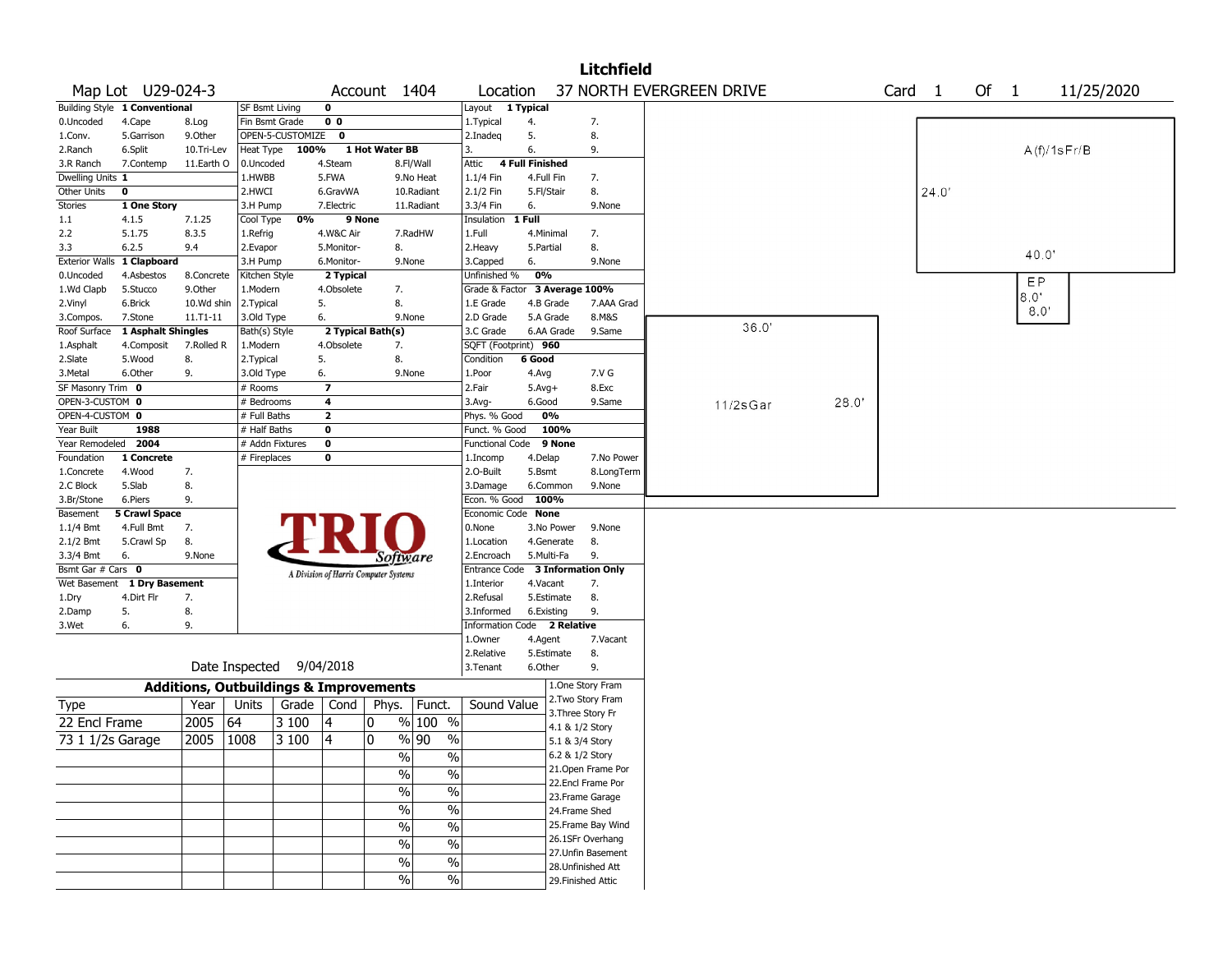|                                         | Map Lot U29-024-4        | Account 1320              | Location                |                           |              | 35 NORTH EVERGREEN DRIVE                |                 |                          | Card <sub>1</sub>        | Of $1$                                    |                                               | 11/25/2020                       |
|-----------------------------------------|--------------------------|---------------------------|-------------------------|---------------------------|--------------|-----------------------------------------|-----------------|--------------------------|--------------------------|-------------------------------------------|-----------------------------------------------|----------------------------------|
| TURCOTTE, RYAN                          |                          |                           |                         | <b>Property Data</b>      |              |                                         |                 | <b>Assessment Record</b> |                          |                                           |                                               |                                  |
|                                         | TURCOTTE, JESSICA        |                           | Neighborhood            | 247 North Evergreen Drive |              | Year                                    | Land            |                          | <b>Buildings</b>         |                                           | Exempt                                        | <b>Total</b>                     |
|                                         | <b>19 CEMETERY ROAD</b>  |                           |                         | (25)                      |              | 2007                                    |                 | 48,490                   |                          | 0                                         | $\mathbf{0}$                                  | 48,490                           |
|                                         | MONMOUTH ME 04259        |                           | Tree Growth Year        | $\mathbf 0$               |              | 2008                                    |                 | 48,490                   |                          | 0                                         | 0                                             | 48,490                           |
|                                         |                          |                           | X Coordinate            |                           | 0            |                                         |                 |                          |                          |                                           |                                               |                                  |
| B13191P299                              |                          |                           | Y Coordinate            |                           | $\mathbf 0$  | 2009                                    |                 | 46,850                   |                          | $\pmb{0}$                                 | $\mathbf{0}$                                  | 46,850                           |
| Previous Owner                          |                          |                           | Zone/Land Use           | <b>11 Residential</b>     |              | 2010                                    |                 | 46,850                   |                          | 0                                         | 0                                             | 46,850                           |
| FORTIN, NANCY G<br><b>GIBBS PETER J</b> |                          |                           | Secondary Zone          |                           |              | 2011                                    |                 | 46,850                   |                          | $\mathbf 0$                               | $\mathbf{0}$                                  | 46,850                           |
|                                         | 307 LANGDON ROAD         |                           |                         |                           |              | 2012                                    |                 | 46,850                   |                          | 0                                         | 0                                             | 46,850                           |
|                                         | RICHMOND ME 04357        |                           | Topography 2 Rolling    |                           |              | 2013                                    |                 | 46,850                   |                          | $\mathbf 0$                               | 0                                             | 46,850                           |
|                                         | Sale Date: 4/19/2019     |                           | 1.Level                 | 4.Below St                | 7.Res Protec | 2014                                    |                 | 46,850                   |                          | 0                                         | 0                                             | 46,850                           |
|                                         |                          |                           | 2.Rolling<br>3.Above St | 5.Low<br>6.Swampy         | 8.<br>9.     | 2015                                    |                 | 46,850                   |                          | 0                                         | 0                                             | 46,850                           |
|                                         |                          |                           | Utilities 9 None        |                           | 9 None       | 2016                                    |                 | 46,850                   |                          | $\pmb{0}$                                 | 0                                             | 46,850                           |
|                                         |                          |                           |                         |                           |              | 2017                                    |                 | 46,850                   |                          | $\pmb{0}$                                 | 0                                             | 46,850                           |
|                                         |                          | 1.Public<br>2. Water      | 4.Dr Well<br>5.Dug Well | 7.Cesspool<br>8.Lake/Pond | 2018         |                                         | 46,850          |                          | 0                        | 0                                         | 46,850                                        |                                  |
|                                         |                          | 3.Sewer                   | 6.Septic                | 9.None                    | 2019         |                                         | 37,300          |                          | $\mathbf 0$              | 0                                         | 37,300                                        |                                  |
|                                         |                          | 3 Gravel<br><b>Street</b> |                         |                           | 2020         |                                         | 37,300          |                          | 0                        | 0                                         | 37,300                                        |                                  |
|                                         |                          | 1.Paved<br>2.Semi Imp     | 4.Proposed<br>5.R/O/W   | 7.<br>8.                  |              |                                         |                 | <b>Land Data</b>         |                          |                                           |                                               |                                  |
|                                         |                          |                           | 3.Gravel                | 6.                        | 9.None       | <b>Front Foot</b>                       | <b>Type</b>     | Frontage                 | <b>Effective</b>         | <b>Influence</b>                          |                                               | <b>Influence</b>                 |
|                                         |                          | 0<br>$\mathbf{0}$         |                         |                           | 11.1-100     |                                         |                 | <b>Depth</b>             | <b>Factor</b>            | Code<br>%                                 | <b>Codes</b><br>1.Unimproved<br>2.Excess Frtg |                                  |
|                                         | Inspection Witnessed By: |                           |                         |                           | 12.101-200   |                                         |                 |                          | $\overline{\frac{9}{6}}$ |                                           |                                               |                                  |
|                                         |                          |                           |                         | <b>Sale Data</b>          |              | $13.201+$<br>14.                        |                 |                          |                          | %<br>$\overline{\frac{9}{6}}$             |                                               | 3. Topography<br>4.Size/Shape    |
| X                                       |                          | Date                      | Sale Date               |                           | 4/19/2019    | 15.                                     |                 |                          |                          | $\overline{\frac{9}{6}}$                  |                                               | 5.Access                         |
| No./Date                                | Description              | Date Insp.                | Price<br>Sale Type      |                           | 36,900       |                                         |                 |                          |                          | %<br>%                                    |                                               | 6.Restriction<br>7. Right of Way |
|                                         |                          |                           | 1.Land                  | 1 Land Only<br>4.MFG UNIT | 7.           | <b>Square Foot</b>                      |                 |                          | <b>Square Feet</b>       |                                           |                                               | 8.View/Environ                   |
|                                         |                          |                           | 2.L & B                 | 5.Other                   | 8.           | 16.Regular Lot                          |                 |                          |                          | $\frac{9}{6}$                             |                                               | 9. Fract Share<br><b>Acres</b>   |
|                                         |                          |                           | 3.Building              | 6.                        | 9.           | 17.Secondary Lot                        |                 |                          |                          | $\overline{\frac{9}{6}}$<br>$\frac{9}{6}$ |                                               | 30. Frontage 1                   |
|                                         |                          |                           | Financing               | 9 Unknown                 |              | 18.Excess Land<br>19.Condominium        |                 |                          |                          | $\frac{9}{6}$                             |                                               | 31. Frontage 2                   |
|                                         |                          |                           | 1.Convent               | 4.Seller                  | 7.           | 20.Miscellaneous                        |                 |                          |                          | $\frac{9}{6}$                             |                                               | 32. Tillable                     |
| Notes:                                  |                          |                           | 2.FHA/VA                | 5.Private                 | 8.           |                                         |                 |                          |                          | $\overline{\frac{9}{6}}$                  |                                               | 33.Tillable<br>34.Softwood F&O   |
|                                         |                          |                           | 3.Assumed               | 6.Cash                    | 9.Unknown    |                                         |                 |                          |                          | $\overline{\frac{9}{6}}$                  |                                               | 35. Mixed Wood F&O               |
|                                         |                          |                           | Validity                | 1 Arms Length Sale        |              | <b>Fract. Acre</b>                      |                 |                          | <b>Acreage/Sites</b>     |                                           |                                               | 36.Hardwood F&O                  |
|                                         |                          |                           | 1.Valid                 | 4.Split                   | 7.Renovate   | 21. Houselot (Frac<br>22.Baselot(Fract) | 24              |                          | 1.00                     | 100<br>%                                  | 0                                             | 37.Softwood TG                   |
|                                         |                          |                           | 2.Related               | 5.Partial                 | 8.Other      | 23.                                     | $\overline{26}$ |                          | 4.10                     | 100<br>$\frac{9}{6}$<br>$\frac{9}{6}$     | $\overline{0}$                                | 38. Mixed Wood TG                |
|                                         |                          | 3.Distress                | 6.Exempt                | 9.                        | <b>Acres</b> |                                         |                 |                          | $\frac{9}{6}$            |                                           | 39.Hardwood TG                                |                                  |
|                                         |                          | Verified                  | <b>5 Public Record</b>  |                           | 24. Houselot |                                         |                 |                          | $\overline{\frac{9}{6}}$ |                                           | 40. Wasteland                                 |                                  |
|                                         |                          |                           | 1.Buyer                 | 4.Agent                   | 7.Family     | 25.Baselot                              |                 |                          |                          | $\overline{\frac{9}{6}}$                  |                                               | 41.Gravel Pit                    |
|                                         |                          |                           | 2.Seller                | 5.Pub Rec                 | 8.Other      | 26.Rear 1                               |                 |                          |                          | $\frac{9}{6}$                             |                                               | 42. Mobile Home Si               |
|                                         |                          |                           |                         |                           |              |                                         |                 |                          |                          |                                           | 43.Camp Site                                  |                                  |
|                                         |                          |                           | 3.Lender                | 6.MLS                     | 9.           | 27.Rear 2                               |                 |                          |                          |                                           |                                               |                                  |
| <b>Litchfield</b>                       |                          |                           |                         |                           |              | 28. Rear 3<br>29. Rear 4                |                 |                          | <b>Total Acreage</b>     | 5.10                                      | 44.Lot Improvemen<br>45. Access Right         |                                  |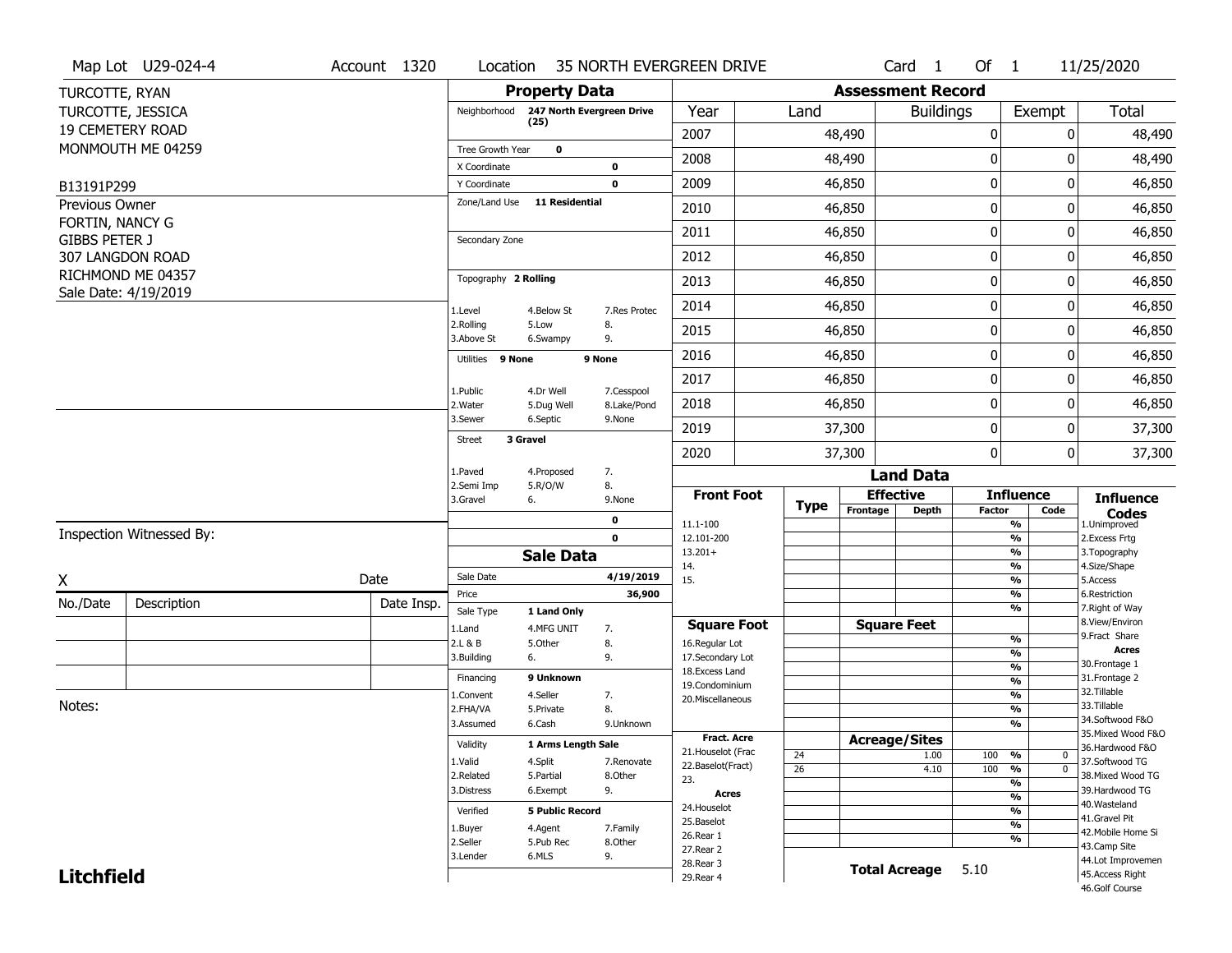| <b>Litchfield</b>                 |                   |               |                       |                                                   |            |                                       |               |                             |                  |                 |                    |                          |        |        |            |
|-----------------------------------|-------------------|---------------|-----------------------|---------------------------------------------------|------------|---------------------------------------|---------------|-----------------------------|------------------|-----------------|--------------------|--------------------------|--------|--------|------------|
|                                   | Map Lot U29-024-4 |               |                       |                                                   |            | Account 1320                          |               | Location                    |                  |                 |                    | 35 NORTH EVERGREEN DRIVE | Card 1 | Of $1$ | 11/25/2020 |
| <b>Building Style</b>             |                   |               | <b>SF Bsmt Living</b> |                                                   |            |                                       |               | Layout                      |                  |                 |                    |                          |        |        |            |
| 0.Uncoded                         | 4.Cape            | 8.Log         | Fin Bsmt Grade        |                                                   |            |                                       |               | 1. Typical                  | 4.               |                 | 7.                 |                          |        |        |            |
| 1.Conv.                           | 5.Garrison        | 9.0ther       |                       | OPEN-5-CUSTOMIZE                                  |            |                                       |               | 2.Inadeq                    | 5.               |                 | 8.                 |                          |        |        |            |
| 2.Ranch                           | 6.Split           | 10.Tri-Lev    | Heat Type             | 100%                                              |            |                                       |               | 3.                          | 6.               |                 | 9.                 |                          |        |        |            |
| 3.R Ranch                         | 7.Contemp         | 11.Earth O    | 0.Uncoded             |                                                   | 4.Steam    |                                       | 8.Fl/Wall     | Attic                       |                  |                 |                    |                          |        |        |            |
| <b>Dwelling Units</b>             |                   |               | 1.HWBB                |                                                   | 5.FWA      |                                       | 9.No Heat     | 1.1/4 Fin                   | 4.Full Fin       |                 | 7.                 |                          |        |        |            |
| <b>Other Units</b>                |                   |               | 2.HWCI                |                                                   | 6.GravWA   |                                       | 10.Radiant    | 2.1/2 Fin                   | 5.Fl/Stair       |                 | 8.                 |                          |        |        |            |
| Stories                           |                   |               | 3.H Pump              |                                                   | 7.Electric |                                       | 11.Radiant    | 3.3/4 Fin                   | 6.               |                 | 9.None             |                          |        |        |            |
| $1.1\,$                           | 4.1.5             | 7.1.25        | Cool Type             | 0%                                                |            |                                       |               | Insulation                  |                  |                 |                    |                          |        |        |            |
| 2.2                               | 5.1.75            | 8.3.5         | 1.Refrig              |                                                   | 4.W&C Air  |                                       | 7.RadHW       | 1.Full                      | 4.Minimal        |                 | 7.                 |                          |        |        |            |
| 3.3                               | 6.2.5             | 9.4           | 2.Evapor              |                                                   | 5.Monitor- | 8.                                    |               | 2. Heavy                    | 5.Partial        |                 | 8.                 |                          |        |        |            |
| <b>Exterior Walls</b>             |                   |               | 3.H Pump              |                                                   | 6.Monitor- | 9.None                                |               | 3.Capped                    | 6.               |                 | 9.None             |                          |        |        |            |
| 0.Uncoded                         | 4.Asbestos        | 8.Concrete    | Kitchen Style         |                                                   |            |                                       |               | Unfinished %                |                  |                 |                    |                          |        |        |            |
| 1.Wd Clapb                        | 5.Stucco          | 9.0ther       | 1.Modern              |                                                   | 4.Obsolete | 7.                                    |               | Grade & Factor              |                  |                 |                    |                          |        |        |            |
| 2.Vinyl                           | 6.Brick           | 10.Wd shin    | 2. Typical            |                                                   | 5.         | 8.                                    |               | 1.E Grade                   | 4.B Grade        |                 | 7.AAA Grad         |                          |        |        |            |
| 3.Compos.                         | 7.Stone           | $11. T1 - 11$ | 3.Old Type            |                                                   | 6.         | 9.None                                |               | 2.D Grade                   | 5.A Grade        |                 | 8.M&S              |                          |        |        |            |
| Roof Surface                      |                   |               | Bath(s) Style         |                                                   |            |                                       |               | 3.C Grade                   |                  | 6.AA Grade      | 9.Same             |                          |        |        |            |
| 1.Asphalt                         | 4.Composit        | 7.Rolled R    | 1.Modern              |                                                   | 4.Obsolete | 7.                                    |               | SQFT (Footprint)            |                  |                 |                    |                          |        |        |            |
| 2.Slate                           | 5.Wood            | 8.            | 2. Typical            |                                                   | 5.         | 8.                                    |               | Condition                   |                  |                 |                    |                          |        |        |            |
| 3.Metal                           | 6.Other           | 9.            | 3.Old Type            |                                                   | 6.         | 9.None                                |               | 1.Poor                      | 4.Avg            |                 | 7.V G              |                          |        |        |            |
| <b>SF Masonry Trim</b>            |                   |               | # Rooms               |                                                   |            |                                       |               | 2.Fair                      | $5.$ Avg $+$     |                 | 8.Exc              |                          |        |        |            |
| OPEN-3-CUSTOM                     |                   |               | # Bedrooms            |                                                   |            |                                       |               | 3.Avg-                      | 6.Good           |                 | 9.Same             |                          |        |        |            |
| OPEN-4-CUSTOM<br># Full Baths     |                   |               |                       | Phys. % Good                                      |            |                                       |               |                             |                  |                 |                    |                          |        |        |            |
| Year Built<br># Half Baths        |                   |               |                       | Funct. % Good                                     |            |                                       |               |                             |                  |                 |                    |                          |        |        |            |
| Year Remodeled<br># Addn Fixtures |                   |               |                       | <b>Functional Code</b>                            |            |                                       |               |                             |                  |                 |                    |                          |        |        |            |
| Foundation                        | # Fireplaces      |               |                       |                                                   |            | 1.Incomp                              | 4.Delap       |                             | 7.No Power       |                 |                    |                          |        |        |            |
| 1.Concrete                        | 4.Wood            | 7.            |                       |                                                   |            |                                       |               | 2.O-Built                   | 5.Bsmt           |                 | 8.LongTerm         |                          |        |        |            |
| 2.C Block                         | 5.Slab            | 8.            |                       |                                                   |            |                                       |               | 3.Damage                    |                  | 6.Common        | 9.None             |                          |        |        |            |
| 3.Br/Stone                        | 6.Piers<br>9.     |               | Econ. % Good          |                                                   |            |                                       |               |                             |                  |                 |                    |                          |        |        |            |
| Basement                          |                   |               |                       |                                                   |            |                                       |               | Economic Code               |                  |                 |                    |                          |        |        |            |
| 1.1/4 Bmt                         | 4.Full Bmt        | 7.            |                       |                                                   |            |                                       |               | 0.None                      |                  | 3.No Power      | 9.None             |                          |        |        |            |
| 2.1/2 Bmt                         | 5.Crawl Sp        | 8.            |                       |                                                   |            |                                       |               | 1.Location                  |                  | 4.Generate      | 8.                 |                          |        |        |            |
| 3.3/4 Bmt                         | 6.                | 9.None        |                       |                                                   |            | Software                              |               | 2.Encroach                  | 5.Multi-Fa       |                 | 9.                 |                          |        |        |            |
| Bsmt Gar # Cars                   |                   |               |                       |                                                   |            | A Division of Harris Computer Systems |               | Entrance Code               |                  | 5 Estimated     |                    |                          |        |        |            |
| Wet Basement                      |                   |               |                       |                                                   |            |                                       |               | 1.Interior                  | 4.Vacant         |                 | 7.                 |                          |        |        |            |
| 1.Dry                             | 4.Dirt Flr        | 7.            |                       |                                                   |            |                                       |               | 2.Refusal                   |                  | 5.Estimate      | 8.                 |                          |        |        |            |
| 2.Damp                            | 5.                | 8.            |                       |                                                   |            |                                       |               | 3.Informed                  | 6.Existing       |                 | 9.                 |                          |        |        |            |
| 3.Wet                             | 6.                | 9.            |                       |                                                   |            |                                       |               | Information Code 5 Estimate |                  |                 |                    |                          |        |        |            |
|                                   |                   |               |                       |                                                   |            |                                       |               | 1.0wner                     | 4.Agent          |                 | 7.Vacant           |                          |        |        |            |
|                                   |                   |               |                       |                                                   |            |                                       |               |                             |                  | 5.Estimate      | 8.                 |                          |        |        |            |
|                                   | Date Inspected    |               |                       |                                                   |            | 2.Relative<br>3.Tenant                | 6.Other       |                             | 9.               |                 |                    |                          |        |        |            |
|                                   |                   |               |                       | <b>Additions, Outbuildings &amp; Improvements</b> |            |                                       |               |                             | 1.One Story Fram |                 |                    |                          |        |        |            |
| Type                              |                   | Year          | Units                 | Grade                                             | Cond       | Phys.                                 | Funct.        | Sound Value                 |                  |                 | 2. Two Story Fram  |                          |        |        |            |
|                                   |                   |               |                       |                                                   |            |                                       |               |                             |                  |                 | 3. Three Story Fr  |                          |        |        |            |
|                                   |                   |               |                       |                                                   |            | $\sqrt{6}$                            | $\%$          |                             |                  | 4.1 & 1/2 Story |                    |                          |        |        |            |
|                                   |                   |               |                       |                                                   |            | $\frac{0}{0}$                         | $\%$          |                             |                  | 5.1 & 3/4 Story |                    |                          |        |        |            |
|                                   |                   |               |                       |                                                   |            | $\frac{9}{6}$                         | $\sqrt{20}$   |                             |                  |                 | 6.2 & 1/2 Story    |                          |        |        |            |
|                                   |                   |               |                       |                                                   |            | $\sqrt{20}$                           | $\%$          |                             |                  |                 | 21. Open Frame Por |                          |        |        |            |
|                                   |                   |               |                       |                                                   |            |                                       |               |                             |                  |                 | 22.Encl Frame Por  |                          |        |        |            |
|                                   |                   |               |                       |                                                   |            | %                                     | $\%$          |                             |                  |                 | 23. Frame Garage   |                          |        |        |            |
|                                   |                   |               |                       |                                                   |            | $\sqrt{6}$                            | $\%$          |                             |                  |                 | 24.Frame Shed      |                          |        |        |            |
|                                   |                   |               |                       |                                                   |            | $\sqrt{6}$                            | $\sqrt{6}$    |                             |                  |                 | 25. Frame Bay Wind |                          |        |        |            |
|                                   |                   |               |                       |                                                   |            |                                       |               |                             |                  |                 | 26.1SFr Overhang   |                          |        |        |            |
|                                   |                   |               |                       |                                                   |            | $\sqrt{6}$                            | $\%$          |                             |                  |                 | 27.Unfin Basement  |                          |        |        |            |
|                                   |                   |               |                       |                                                   |            | $\sqrt{6}$                            | $\frac{0}{6}$ |                             |                  |                 | 28. Unfinished Att |                          |        |        |            |
|                                   |                   |               |                       |                                                   |            | $\sqrt{2}$                            | $\%$          |                             |                  |                 | 29. Finished Attic |                          |        |        |            |
|                                   |                   |               |                       |                                                   |            |                                       |               |                             |                  |                 |                    |                          |        |        |            |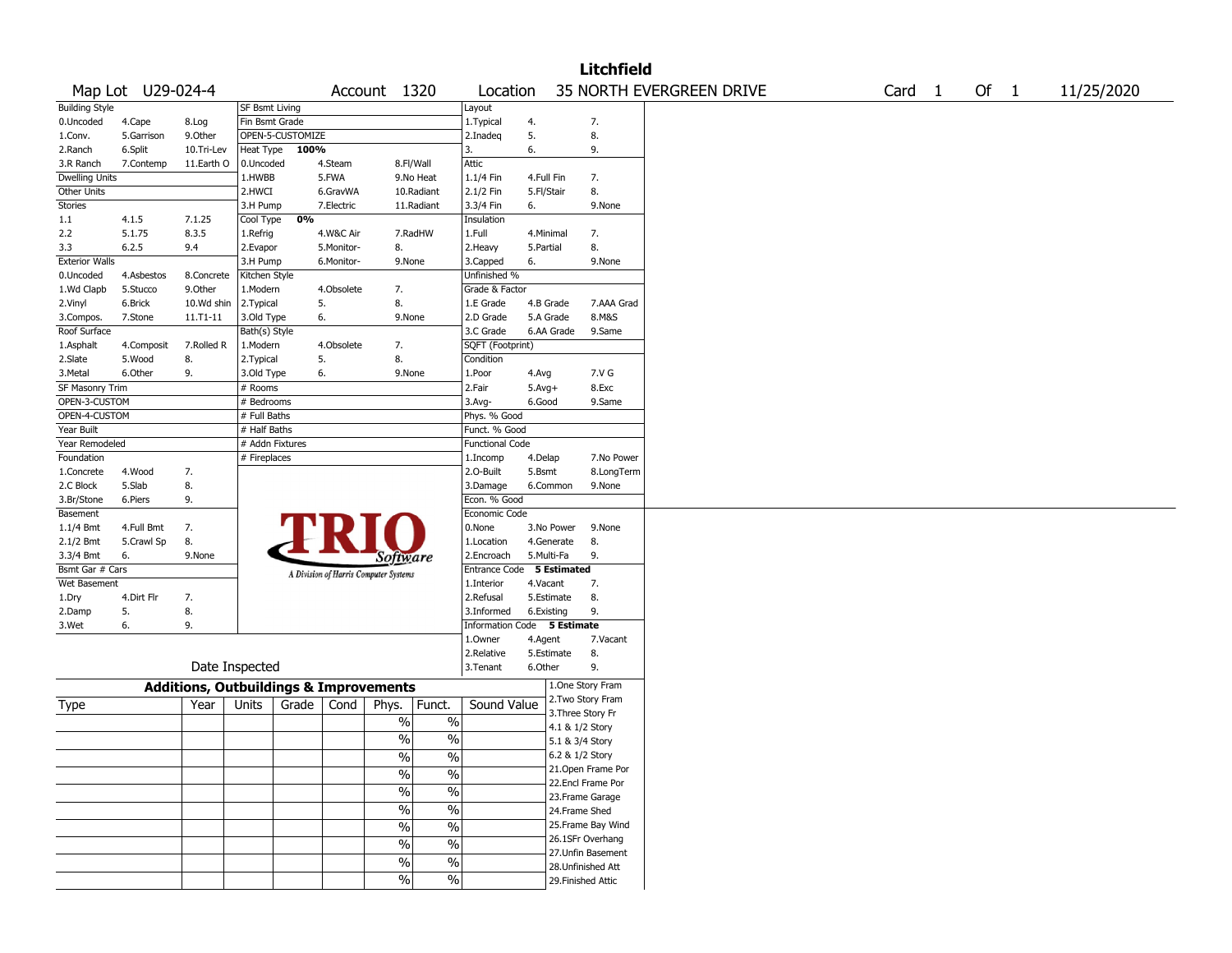|                       | Map Lot U29-025                        | Account 3                 | Location                               |                       |                                         | 38 NORTH EVERGREEN DRIVE           |                       |                          | Card 1               | Of 1                         |                                                   | 11/25/2020                            |
|-----------------------|----------------------------------------|---------------------------|----------------------------------------|-----------------------|-----------------------------------------|------------------------------------|-----------------------|--------------------------|----------------------|------------------------------|---------------------------------------------------|---------------------------------------|
| <b>OLSON, THOR</b>    |                                        |                           |                                        | <b>Property Data</b>  |                                         |                                    |                       | <b>Assessment Record</b> |                      |                              |                                                   |                                       |
| OLSON, DIANE          |                                        |                           | Neighborhood 142 North Evergreen Drive |                       |                                         | Year                               | Land                  |                          | <b>Buildings</b>     |                              | Exempt                                            | Total                                 |
|                       | THE THOR & DIANE OLSON REVOCABLE TRUST |                           |                                        |                       |                                         | 2007                               |                       | 48,950                   |                      | 96,703                       | 0                                                 | 145,653                               |
|                       | 38 NORTH EVERGREEN DRIVE               |                           | Tree Growth Year                       | $\mathbf 0$           |                                         | 2008                               |                       | 48,950                   |                      | 96,700                       | 0                                                 | 145,650                               |
|                       | LITCHFIELD ME 04350                    |                           | X Coordinate                           |                       | 0                                       |                                    |                       |                          |                      |                              |                                                   |                                       |
|                       | B13086P27 B13390P158                   |                           | Y Coordinate<br>Zone/Land Use          | <b>11 Residential</b> | $\mathbf 0$                             | 2009                               |                       | 48,350                   |                      | 121,704                      | $\mathbf 0$                                       | 170,054                               |
| <b>Previous Owner</b> | GILSON, ROBERT C JR.                   |                           |                                        |                       |                                         | 2010                               |                       | 48,350                   |                      | 105,006                      | 0                                                 | 153,356                               |
|                       | 38 NORTH EVERGREEN DRIVE               |                           | Secondary Zone                         |                       |                                         | 2011                               |                       | 48,350                   |                      | 128,767                      | 0                                                 | 177,117                               |
|                       |                                        |                           |                                        |                       |                                         | 2012                               |                       | 48,350                   |                      | 128,767                      | 0                                                 | 177,117                               |
|                       | LITCHFIELD ME 04350                    |                           | Topography 2 Rolling                   |                       |                                         | 2013                               |                       | 48,350                   |                      | 127,912                      | 0                                                 | 176,262                               |
|                       | Sale Date: 11/09/2018                  |                           | 1.Level                                | 4.Below St            | 7.Res Protec                            | 2014                               |                       | 48,350                   |                      | 127,179                      | 0                                                 | 175,529                               |
|                       |                                        |                           | 2.Rolling<br>3.Above St                | 5.Low<br>6.Swampy     | 8.<br>9.<br><b>6 Septic System</b>      | 2015                               |                       | 48,350                   | 127,153              |                              | 0                                                 | 175,503                               |
|                       |                                        |                           | 4 Drilled Well<br>Utilities            |                       |                                         | 2016                               |                       | 48,350                   | 125,592              |                              | 0                                                 | 173,942                               |
|                       |                                        |                           | 1.Public                               | 4.Dr Well             | 7.Cesspool                              | 2017                               |                       | 48,350                   | 125,564              |                              | 0                                                 | 173,914                               |
|                       |                                        |                           | 2. Water                               | 5.Dug Well            | 8.Lake/Pond                             | 2018                               |                       | 48,350                   |                      | 124,830                      | 19,200                                            | 153,980                               |
|                       |                                        | 3.Sewer                   | 6.Septic                               | 9.None                | 2019                                    |                                    | 101,000               | 141,900                  |                      | 0                            | 242,900                                           |                                       |
|                       |                                        | 3 Gravel<br><b>Street</b> |                                        |                       | 2020                                    |                                    | 101,000               |                          | 141,900              | $\mathbf{0}$                 | 242,900                                           |                                       |
|                       |                                        | 1.Paved                   | 4.Proposed                             | 7.                    |                                         |                                    |                       | <b>Land Data</b>         |                      |                              |                                                   |                                       |
|                       |                                        |                           | 2.Semi Imp<br>3.Gravel<br>6.           | 5.R/O/W               | 8.<br>9.None                            | <b>Front Foot</b>                  | <b>Type</b>           |                          | <b>Effective</b>     |                              | <b>Influence</b>                                  | <b>Influence</b>                      |
|                       |                                        |                           |                                        | 0                     |                                         | 11.1-100                           |                       | Frontage                 | <b>Depth</b>         | <b>Factor</b>                | Code<br>$\frac{9}{6}$                             | <b>Codes</b><br>1.Unimproved          |
|                       | Inspection Witnessed By:               |                           |                                        |                       | $\mathbf{0}$                            | 12.101-200                         |                       |                          |                      |                              | $\frac{9}{6}$                                     | 2.Excess Frtg                         |
|                       |                                        |                           |                                        | <b>Sale Data</b>      |                                         | $13.201+$<br>14.                   |                       |                          |                      |                              | $\frac{9}{6}$<br>$\frac{9}{6}$                    | 3. Topography<br>4.Size/Shape         |
| X                     |                                        | Date                      | Sale Date                              |                       | 11/09/2018                              | 15.                                |                       |                          |                      |                              | $\frac{9}{6}$                                     | 5.Access                              |
| No./Date              | Description                            | Date Insp.                | Price                                  |                       | 235,000                                 |                                    |                       |                          |                      |                              | $\frac{9}{6}$<br>%                                | 6.Restriction<br>7. Right of Way      |
|                       |                                        |                           | Sale Type<br>1.Land                    | 2 Land & Buildings    |                                         | <b>Square Foot</b>                 |                       |                          | <b>Square Feet</b>   |                              |                                                   | 8.View/Environ                        |
|                       |                                        |                           | 2.L & B                                | 4.MFG UNIT<br>5.0ther | 7.<br>8.                                | 16.Regular Lot                     |                       |                          |                      |                              | $\frac{9}{6}$                                     | 9. Fract Share                        |
|                       |                                        |                           | 3.Building<br>6.                       |                       | 9.                                      | 17.Secondary Lot                   |                       |                          |                      |                              | $\frac{9}{6}$                                     | Acres<br>30. Frontage 1               |
|                       |                                        |                           | Financing                              | 9 Unknown             |                                         | 18.Excess Land                     |                       |                          |                      |                              | $\frac{9}{6}$<br>$\frac{9}{6}$                    | 31. Frontage 2                        |
|                       |                                        |                           | 1.Convent                              | 4.Seller              | 7.                                      | 19.Condominium<br>20.Miscellaneous |                       |                          |                      |                              | $\frac{9}{6}$                                     | 32.Tillable                           |
| Notes:                |                                        |                           | 2.FHA/VA                               | 5.Private             | 8.                                      |                                    |                       |                          |                      |                              | $\frac{9}{6}$                                     | 33.Tillable                           |
|                       |                                        |                           | 3.Assumed                              | 6.Cash                | 9.Unknown                               |                                    |                       |                          |                      |                              | $\frac{9}{6}$                                     | 34.Softwood F&O<br>35. Mixed Wood F&O |
|                       |                                        |                           | Validity                               | 1 Arms Length Sale    |                                         | <b>Fract. Acre</b>                 |                       |                          | <b>Acreage/Sites</b> |                              |                                                   | 36.Hardwood F&O                       |
|                       |                                        | 1.Valid                   | 4.Split                                | 7.Renovate            | 21. Houselot (Frac<br>22.Baselot(Fract) | 21                                 |                       | 0.50                     | 100                  | %<br>0                       | 37.Softwood TG                                    |                                       |
|                       |                                        |                           | 2.Related                              | 5.Partial             | 8.Other                                 | 23.                                | $\overline{26}$<br>44 |                          | 100<br>2.00          |                              | %<br>$\mathbf{0}$<br>$\frac{9}{6}$<br>$\mathbf 0$ | 38. Mixed Wood TG                     |
|                       |                                        | 3.Distress                | 9.<br>6.Exempt                         |                       | <b>Acres</b>                            | $\overline{45}$                    |                       | 100<br>1.00<br>100       |                      | $\frac{9}{6}$<br>$\mathbf 0$ | 39.Hardwood TG                                    |                                       |
|                       |                                        | Verified                  | <b>5 Public Record</b>                 |                       | 24. Houselot                            |                                    |                       | 1.00                     |                      | %                            | 40. Wasteland                                     |                                       |
|                       |                                        |                           | 1.Buyer                                | 4.Agent               | 7.Family                                | 25.Baselot                         |                       |                          |                      |                              | $\frac{9}{6}$                                     | 41.Gravel Pit                         |
|                       |                                        |                           | 2.Seller                               | 5.Pub Rec             | 8.Other                                 | 26.Rear 1                          |                       |                          |                      |                              | $\frac{9}{6}$                                     | 42. Mobile Home Si<br>43.Camp Site    |
|                       |                                        |                           | 3.Lender                               | 6.MLS                 | 9.                                      | 27. Rear 2                         |                       |                          |                      |                              |                                                   |                                       |
|                       |                                        |                           |                                        |                       |                                         |                                    |                       |                          |                      |                              |                                                   | 44.Lot Improvemen                     |
| <b>Litchfield</b>     |                                        |                           |                                        |                       |                                         | 28. Rear 3<br>29. Rear 4           |                       |                          | <b>Total Acreage</b> | 2.50                         |                                                   | 45.Access Right                       |